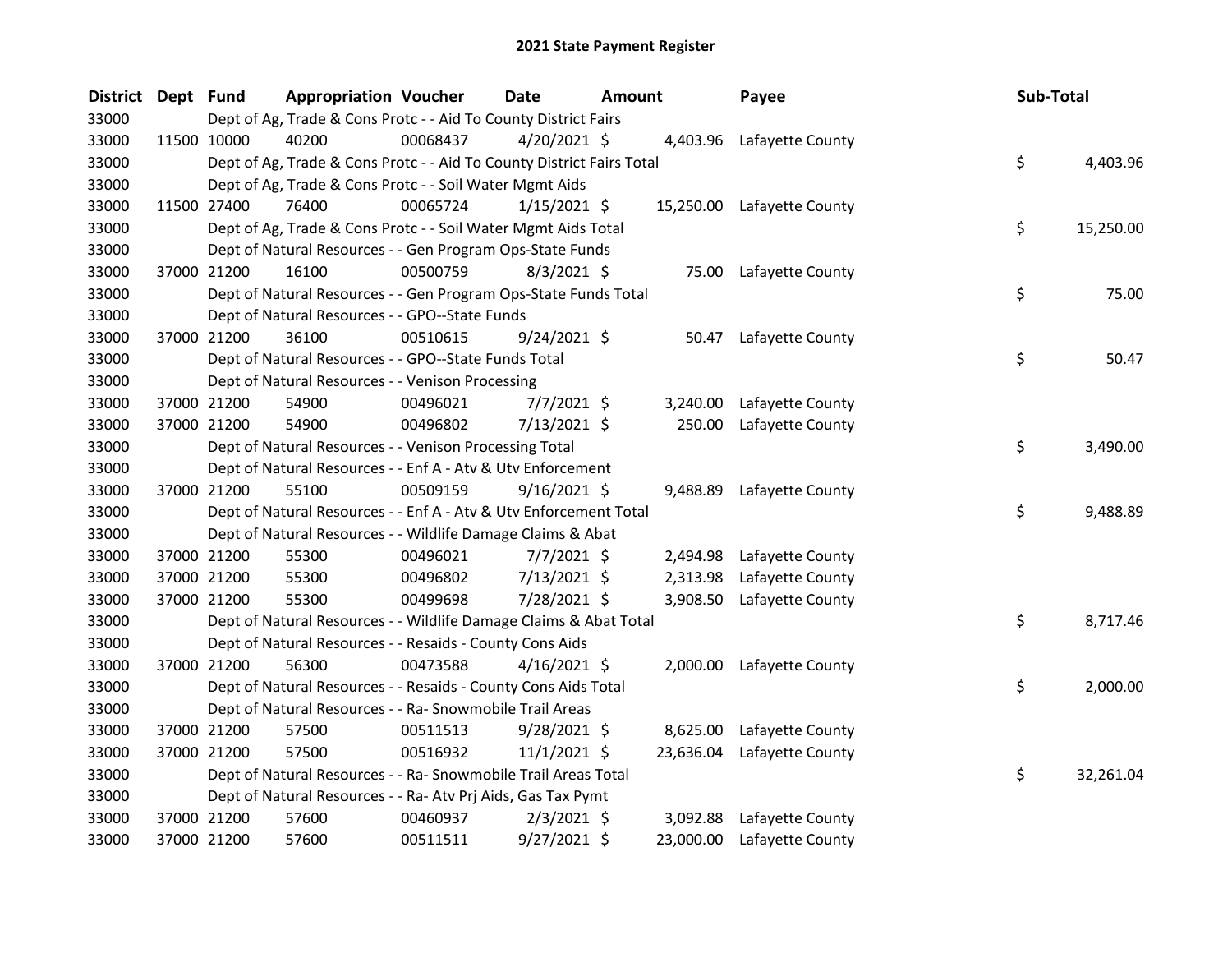| <b>District</b> | Dept Fund   |             | <b>Appropriation Voucher</b>                                       |          | <b>Date</b>    | <b>Amount</b> |          | Payee            | Sub-Total |           |
|-----------------|-------------|-------------|--------------------------------------------------------------------|----------|----------------|---------------|----------|------------------|-----------|-----------|
| 33000           |             | 37000 21200 | 57600                                                              | 00516933 | 11/1/2021 \$   |               | 3,532.88 | Lafayette County |           |           |
| 33000           |             |             | Dept of Natural Resources - - Ra- Atv Prj Aids, Gas Tax Pymt Total |          |                |               |          |                  | \$        | 29,625.76 |
| 33000           |             |             | Dept of Natural Resources - - GPO--State Funds                     |          |                |               |          |                  |           |           |
| 33000           |             | 37000 21200 | 86100                                                              | 00521824 | 12/17/2021 \$  |               | 5.00     | Lafayette County |           |           |
| 33000           |             |             | Dept of Natural Resources - - GPO--State Funds Total               |          |                |               |          |                  | \$        | 5.00      |
| 33000           |             |             | Dept of Natural Resources - - GPO-Environmental Fund               |          |                |               |          |                  |           |           |
| 33000           |             | 37000 27400 | 46100                                                              | 00484690 | 5/26/2021 \$   |               | 60.00    | Lafayette County |           |           |
| 33000           |             |             | Dept of Natural Resources - - GPO-Environmental Fund Total         |          |                |               |          |                  | \$        | 60.00     |
| 33000           |             |             | Dept of Natural Resources - - GPO - Sd Water Loan Prog, Fed        |          |                |               |          |                  |           |           |
| 33000           |             | 37000 57300 | 48200                                                              | 00453906 | $1/11/2021$ \$ |               | 2,098.00 | Lafayette County |           |           |
| 33000           |             | 37000 57300 | 48200                                                              | 00468684 | 3/31/2021 \$   |               | 1,152.25 | Lafayette County |           |           |
| 33000           |             | 37000 57300 | 48200                                                              | 00491927 | 7/16/2021 \$   |               | 1,152.25 | Lafayette County |           |           |
| 33000           |             | 37000 57300 | 48200                                                              | 00515544 | 11/12/2021 \$  |               | 1,152.25 | Lafayette County |           |           |
| 33000           |             |             | Dept of Natural Resources - - GPO - Sd Water Loan Prog, Fed Total  |          |                |               |          |                  | \$        | 5,554.75  |
| 33000           |             |             | WI Dept of Transportation - - Rpd Slvg Veh Exm Sf                  |          |                |               |          |                  |           |           |
| 33000           |             | 39500 10000 | 52300                                                              | 00635168 | $1/4/2021$ \$  |               | 60.00    | Lafayette County |           |           |
| 33000           |             | 39500 10000 | 52300                                                              | 00638250 | 1/12/2021 \$   |               | 240.00   | Lafayette County |           |           |
| 33000           |             | 39500 10000 | 52300                                                              | 00642105 | $1/20/2021$ \$ |               | 480.00   | Lafayette County |           |           |
| 33000           |             | 39500 10000 | 52300                                                              | 00644663 | $1/26/2021$ \$ |               | 240.00   | Lafayette County |           |           |
| 33000           |             | 39500 10000 | 52300                                                              | 00647815 | $2/1/2021$ \$  |               | 60.00    | Lafayette County |           |           |
| 33000           |             | 39500 10000 | 52300                                                              | 00651246 | $2/9/2021$ \$  |               | 420.00   | Lafayette County |           |           |
| 33000           |             | 39500 10000 | 52300                                                              | 00654289 | $2/16/2021$ \$ |               | 120.00   | Lafayette County |           |           |
| 33000           |             | 39500 10000 | 52300                                                              | 00657208 | 2/23/2021 \$   |               | 180.00   | Lafayette County |           |           |
| 33000           |             | 39500 10000 | 52300                                                              | 00660123 | $3/2/2021$ \$  |               | 540.00   | Lafayette County |           |           |
| 33000           |             | 39500 10000 | 52300                                                              | 00662836 | 3/8/2021 \$    |               | 60.00    | Lafayette County |           |           |
| 33000           |             | 39500 10000 | 52300                                                              | 00665330 | 3/18/2021 \$   |               | 540.00   | Lafayette County |           |           |
| 33000           |             | 39500 10000 | 52300                                                              | 00670025 | 3/24/2021 \$   |               | 60.00    | Lafayette County |           |           |
| 33000           |             | 39500 10000 | 52300                                                              | 00672385 | 3/29/2021 \$   |               | 300.00   | Lafayette County |           |           |
| 33000           |             | 39500 10000 | 52300                                                              | 00674980 | $4/6/2021$ \$  |               | 240.00   | Lafayette County |           |           |
| 33000           |             | 39500 10000 | 52300                                                              | 00678311 | $4/12/2021$ \$ |               | 120.00   | Lafayette County |           |           |
| 33000           |             | 39500 10000 | 52300                                                              | 00681576 | $4/20/2021$ \$ |               | 120.00   | Lafayette County |           |           |
| 33000           |             | 39500 10000 | 52300                                                              | 00685048 | $4/26/2021$ \$ |               | 300.00   | Lafayette County |           |           |
| 33000           |             | 39500 10000 | 52300                                                              | 00688354 | $5/4/2021$ \$  |               | 180.00   | Lafayette County |           |           |
| 33000           | 39500 10000 |             | 52300                                                              | 00691820 | 5/11/2021 \$   |               | 180.00   | Lafayette County |           |           |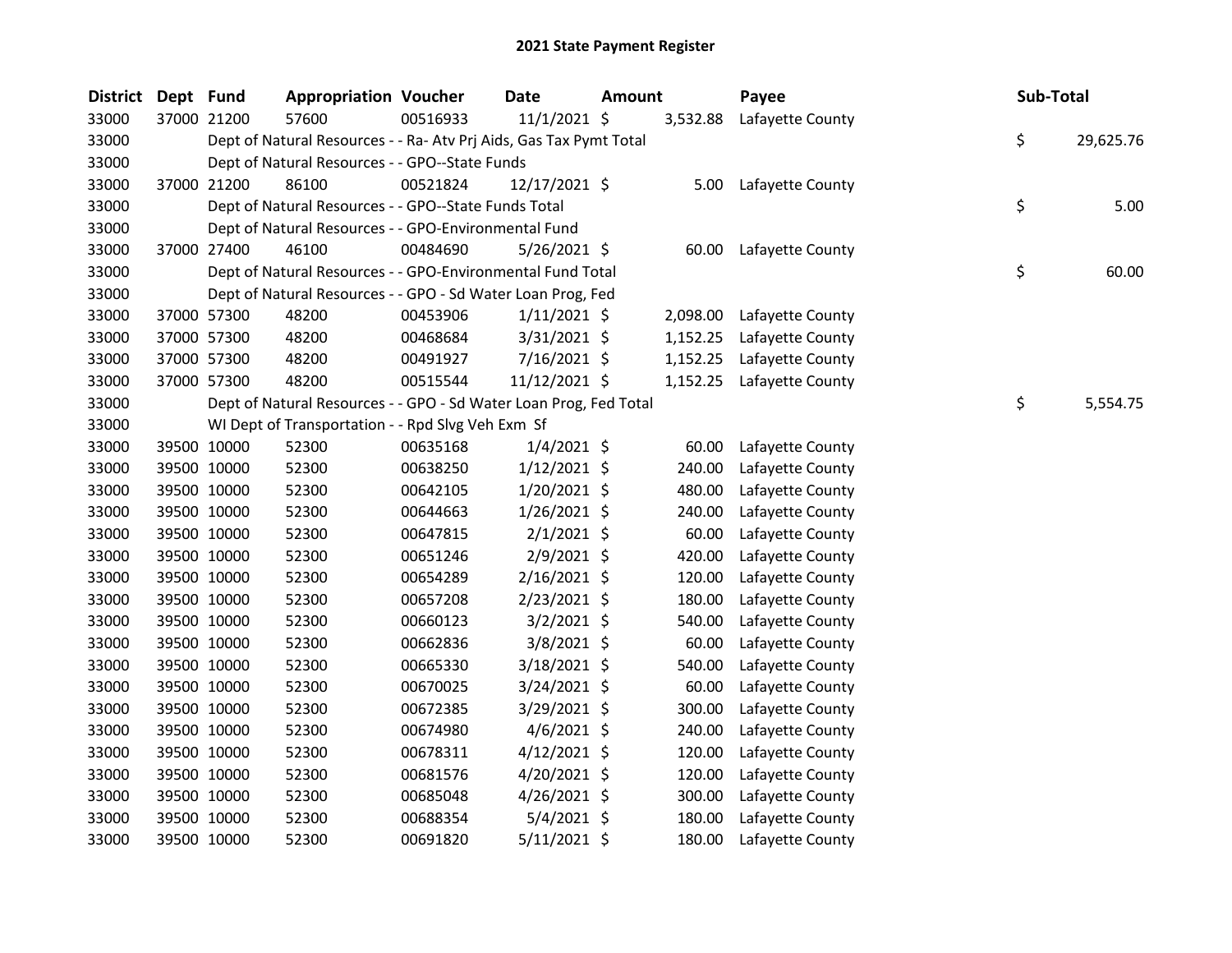| <b>District</b> | Dept Fund |             | <b>Appropriation Voucher</b>                             |          | <b>Date</b>    | <b>Amount</b> |           | Payee            | <b>Sub-Total</b> |           |
|-----------------|-----------|-------------|----------------------------------------------------------|----------|----------------|---------------|-----------|------------------|------------------|-----------|
| 33000           |           | 39500 10000 | 52300                                                    | 00694678 | 5/18/2021 \$   |               | 240.00    | Lafayette County |                  |           |
| 33000           |           | 39500 10000 | 52300                                                    | 00698157 | $5/24/2021$ \$ |               | 360.00    | Lafayette County |                  |           |
| 33000           |           | 39500 10000 | 52300                                                    | 00701157 | $6/2/2021$ \$  |               | 360.00    | Lafayette County |                  |           |
| 33000           |           | 39500 10000 | 52300                                                    | 00703371 | $6/7/2021$ \$  |               | 60.00     | Lafayette County |                  |           |
| 33000           |           | 39500 10000 | 52300                                                    | 00706627 | $6/14/2021$ \$ |               | 480.00    | Lafayette County |                  |           |
| 33000           |           | 39500 10000 | 52300                                                    | 00709551 | $6/22/2021$ \$ |               | 120.00    | Lafayette County |                  |           |
| 33000           |           | 39500 10000 | 52300                                                    | 00714572 | $6/28/2021$ \$ |               | 240.00    | Lafayette County |                  |           |
| 33000           |           | 39500 10000 | 52300                                                    | 00717397 | 7/6/2021 \$    |               | 60.00     | Lafayette County |                  |           |
| 33000           |           | 39500 10000 | 52300                                                    | 00719525 | 7/12/2021 \$   |               | 120.00    | Lafayette County |                  |           |
| 33000           |           | 39500 10000 | 52300                                                    | 00723533 | 7/21/2021 \$   |               | 240.00    | Lafayette County |                  |           |
| 33000           |           | 39500 10000 | 52300                                                    | 00725553 | 7/27/2021 \$   |               | 360.00    | Lafayette County |                  |           |
| 33000           |           | 39500 10000 | 52300                                                    | 00728718 | $8/3/2021$ \$  |               | 360.00    | Lafayette County |                  |           |
| 33000           |           | 39500 10000 | 52300                                                    | 00732099 | 8/9/2021 \$    |               | 240.00    | Lafayette County |                  |           |
| 33000           |           | 39500 10000 | 52300                                                    | 00735239 | 8/16/2021 \$   |               | 60.00     | Lafayette County |                  |           |
| 33000           |           | 39500 10000 | 52300                                                    | 00737861 | 8/24/2021 \$   |               | 120.00    | Lafayette County |                  |           |
| 33000           |           | 39500 10000 | 52300                                                    | 00740558 | 8/30/2021 \$   |               | 180.00    | Lafayette County |                  |           |
| 33000           |           | 39500 10000 | 52300                                                    | 00743722 | 9/8/2021 \$    |               | 360.00    | Lafayette County |                  |           |
| 33000           |           | 39500 10000 | 52300                                                    | 00748702 | $9/21/2021$ \$ |               | 180.00    | Lafayette County |                  |           |
| 33000           |           | 39500 10000 | 52300                                                    | 00753938 | $9/28/2021$ \$ |               | 360.00    | Lafayette County |                  |           |
| 33000           |           | 39500 10000 | 52300                                                    | 00757331 | 10/4/2021 \$   |               | 180.00    | Lafayette County |                  |           |
| 33000           |           | 39500 10000 | 52300                                                    | 00760661 | 10/12/2021 \$  |               | 480.00    | Lafayette County |                  |           |
| 33000           |           | 39500 10000 | 52300                                                    | 00763384 | 10/18/2021 \$  |               | 60.00     | Lafayette County |                  |           |
| 33000           |           | 39500 10000 | 52300                                                    | 00766097 | 10/25/2021 \$  |               | 180.00    | Lafayette County |                  |           |
| 33000           |           | 39500 10000 | 52300                                                    | 00771639 | 11/8/2021 \$   |               | 180.00    | Lafayette County |                  |           |
| 33000           |           | 39500 10000 | 52300                                                    | 00774047 | 11/16/2021 \$  |               | 180.00    | Lafayette County |                  |           |
| 33000           |           | 39500 10000 | 52300                                                    | 00776772 | 11/22/2021 \$  |               | 60.00     | Lafayette County |                  |           |
| 33000           |           | 39500 10000 | 52300                                                    | 00778775 | 11/30/2021 \$  |               | 60.00     | Lafayette County |                  |           |
| 33000           |           | 39500 10000 | 52300                                                    | 00783095 | 12/13/2021 \$  |               | 180.00    | Lafayette County |                  |           |
| 33000           |           | 39500 10000 | 52300                                                    | 00785728 | 12/20/2021 \$  |               | 180.00    | Lafayette County |                  |           |
| 33000           |           |             | WI Dept of Transportation - - Rpd Slvg Veh Exm Sf Total  |          |                |               |           |                  | \$               | 10,680.00 |
| 33000           |           |             | WI Dept of Transportation - - Eldly&Disa Co/Aid Sf       |          |                |               |           |                  |                  |           |
| 33000           |           | 39500 21100 | 16800                                                    | 00650072 | $2/8/2021$ \$  |               | 79,889.00 | Lafayette County |                  |           |
| 33000           |           |             | WI Dept of Transportation - - Eldly&Disa Co/Aid Sf Total |          |                |               |           |                  | \$               | 79,889.00 |
| 33000           |           |             | WI Dept of Transportation - - Trans Aids To Co.-Sf       |          |                |               |           |                  |                  |           |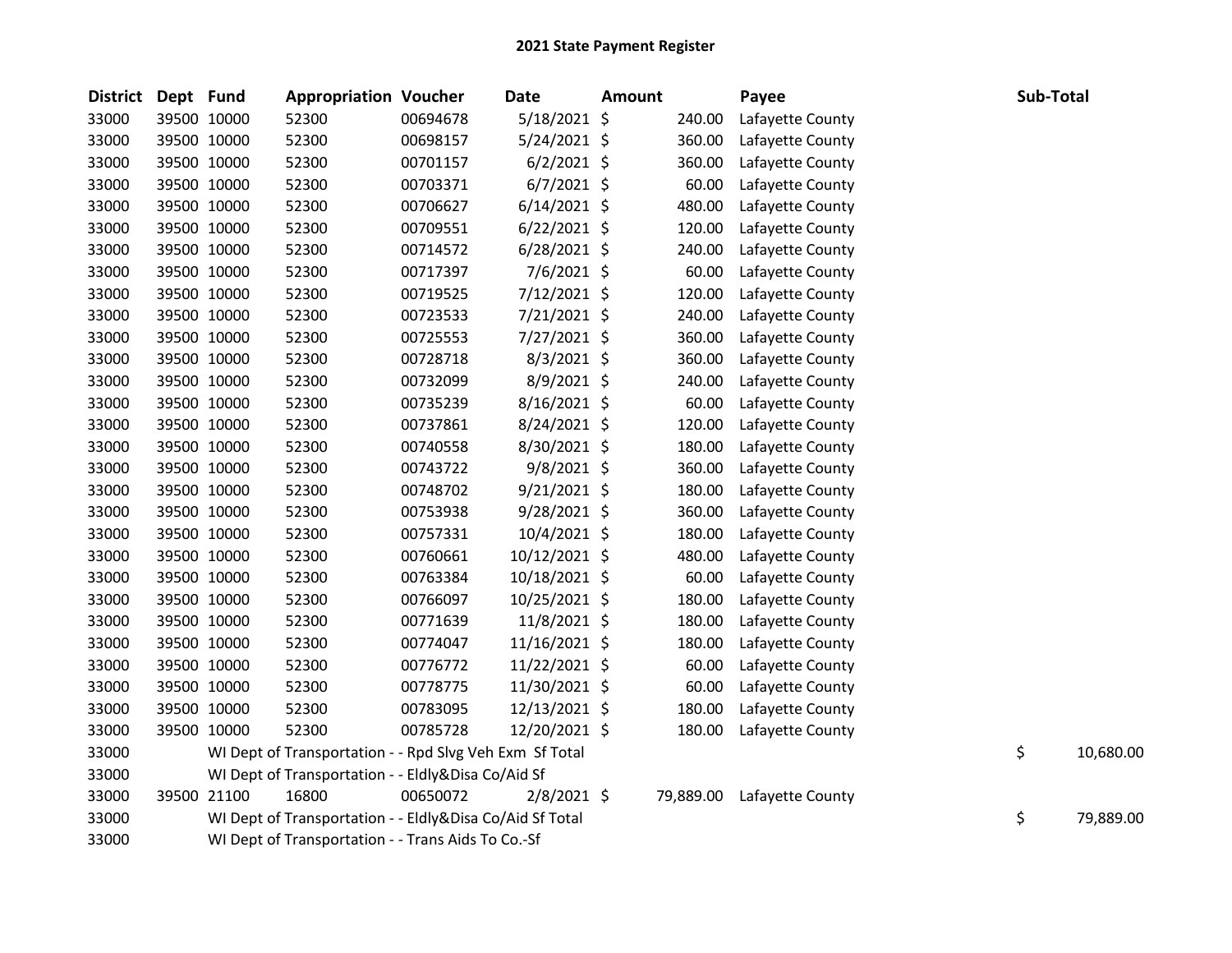| <b>District</b> | Dept Fund   |             | <b>Appropriation Voucher</b>                             |          | <b>Date</b>    | <b>Amount</b> |            | Payee                      | Sub-Total |            |
|-----------------|-------------|-------------|----------------------------------------------------------|----------|----------------|---------------|------------|----------------------------|-----------|------------|
| 33000           |             | 39500 21100 | 19000                                                    | 00631632 | $1/4/2021$ \$  |               | 146,875.18 | Lafayette County           |           |            |
| 33000           |             | 39500 21100 | 19000                                                    | 00710727 | $7/6/2021$ \$  |               | 293,750.36 | Lafayette County           |           |            |
| 33000           |             | 39500 21100 | 19000                                                    | 00751286 | 10/4/2021 \$   |               | 146,875.18 | Lafayette County           |           |            |
| 33000           |             |             | WI Dept of Transportation - - Trans Aids To Co.-Sf Total |          |                |               |            |                            | \$        | 587,500.72 |
| 33000           |             |             | WI Dept of Transportation - - Trnsprt Alternats Ff       |          |                |               |            |                            |           |            |
| 33000           |             | 39500 21100 | 22700                                                    | 00702348 | $6/3/2021$ \$  |               |            | 28,364.52 Lafayette County |           |            |
| 33000           |             |             | WI Dept of Transportation - - Trnsprt Alternats Ff Total |          |                |               |            |                            | \$        | 28,364.52  |
| 33000           |             |             | WI Dept of Transportation - - Local Rds, Grants Sf       |          |                |               |            |                            |           |            |
| 33000           |             | 39500 21100 | 27000                                                    | 00776848 | 11/23/2021 \$  |               | 442,798.15 | Lafayette County           |           |            |
| 33000           |             |             | WI Dept of Transportation - - Local Rds, Grants Sf Total |          |                |               |            |                            | \$        | 442,798.15 |
| 33000           |             |             | WI Dept of Transportation - - Loc Rd Imp Prg St Fd       |          |                |               |            |                            |           |            |
| 33000           | 39500 21100 |             | 27800                                                    | 00776849 | 11/23/2021 \$  |               | 108,760.86 | Lafayette County           |           |            |
| 33000           |             | 39500 21100 | 27800                                                    | 00777334 | 12/1/2021 \$   |               | 3,437.11   | Lafayette County           |           |            |
| 33000           |             |             | WI Dept of Transportation - - Loc Rd Imp Prg St Fd Total |          |                |               |            |                            | \$        | 112,197.97 |
| 33000           |             |             | WI Dept of Transportation - - Hwy Mgmt & Opers Sf        |          |                |               |            |                            |           |            |
| 33000           |             | 39500 21100 | 36500                                                    | 00654738 | $2/17/2021$ \$ |               | 240.00     | Lafayette County           |           |            |
| 33000           |             | 39500 21100 | 36500                                                    | 00674989 | $4/5/2021$ \$  |               | 120.00     | Lafayette County           |           |            |
| 33000           |             | 39500 21100 | 36500                                                    | 00685120 | $4/27/2021$ \$ |               | 120.00     | Lafayette County           |           |            |
| 33000           |             | 39500 21100 | 36500                                                    | 00699909 | 5/28/2021 \$   |               | 120.00     | Lafayette County           |           |            |
| 33000           |             | 39500 21100 | 36500                                                    | 00708305 | $6/18/2021$ \$ |               | 120.00     | Lafayette County           |           |            |
| 33000           |             | 39500 21100 | 36500                                                    | 00735272 | $8/16/2021$ \$ |               | 120.00     | Lafayette County           |           |            |
| 33000           |             | 39500 21100 | 36500                                                    | 00747688 | $9/20/2021$ \$ |               | 120.00     | Lafayette County           |           |            |
| 33000           |             | 39500 21100 | 36500                                                    | 00758917 | 10/7/2021 \$   |               | 120.00     | Lafayette County           |           |            |
| 33000           |             | 39500 21100 | 36500                                                    | 00767500 | 10/28/2021 \$  |               | 120.00     | Lafayette County           |           |            |
| 33000           |             | 39500 21100 | 36500                                                    | 00773260 | 11/12/2021 \$  |               | 120.00     | Lafayette County           |           |            |
| 33000           |             | 39500 21100 | 36500                                                    | 00791430 | 12/27/2021 \$  |               | 120.00     | Lafayette County           |           |            |
| 33000           |             |             | WI Dept of Transportation - - Hwy Mgmt & Opers Sf Total  |          |                |               |            |                            | \$        | 1,440.00   |
| 33000           |             |             | WI Dept of Transportation - - Routine Maint Sf           |          |                |               |            |                            |           |            |
| 33000           |             | 39500 21100 | 36800                                                    | 00640400 | $1/15/2021$ \$ |               | 39,085.48  | Lafayette County           |           |            |
| 33000           |             | 39500 21100 | 36800                                                    | 00641494 | $1/20/2021$ \$ |               | 47,385.05  | Lafayette County           |           |            |
| 33000           |             | 39500 21100 | 36800                                                    | 00641495 | $1/20/2021$ \$ |               | 9,893.63   | Lafayette County           |           |            |
| 33000           |             | 39500 21100 | 36800                                                    | 00641496 | 1/20/2021 \$   |               | 2,181.48   | Lafayette County           |           |            |
| 33000           |             | 39500 21100 | 36800                                                    | 00641497 | $1/20/2021$ \$ |               | 1,068.18   | Lafayette County           |           |            |
| 33000           |             | 39500 21100 | 36800                                                    | 00646258 | 1/29/2021 \$   |               | 472.22     | Lafayette County           |           |            |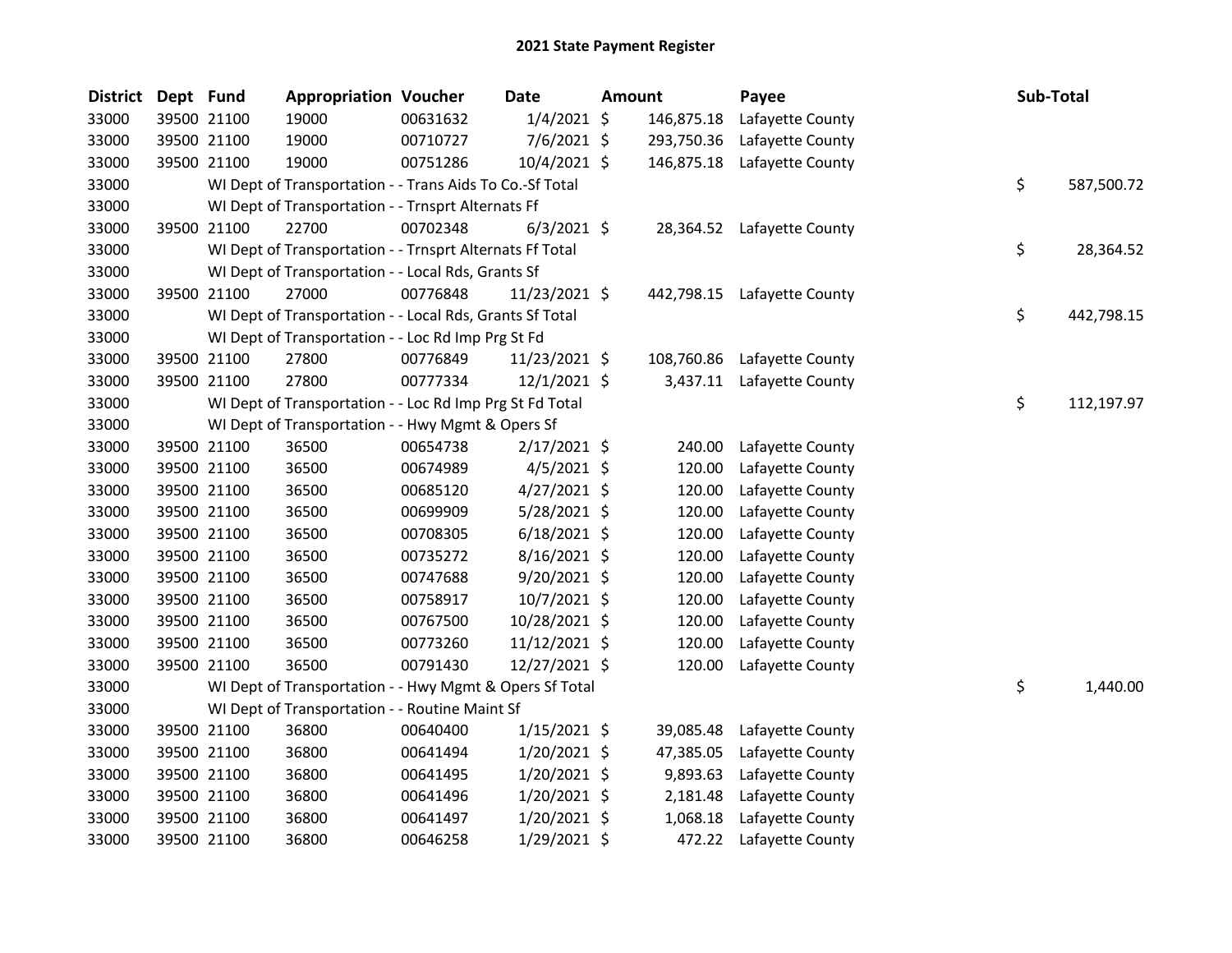| <b>District</b> | Dept Fund |             | <b>Appropriation Voucher</b> |          | <b>Date</b>    | <b>Amount</b> |            | Payee            | Sub-Total |
|-----------------|-----------|-------------|------------------------------|----------|----------------|---------------|------------|------------------|-----------|
| 33000           |           | 39500 21100 | 36800                        | 00647565 | 2/2/2021 \$    |               | 22,116.00  | Lafayette County |           |
| 33000           |           | 39500 21100 | 36800                        | 00648021 | 2/2/2021 \$    |               | 116,030.32 | Lafayette County |           |
| 33000           |           | 39500 21100 | 36800                        | 00653578 | $3/2/2021$ \$  |               | 65.09      | Lafayette County |           |
| 33000           |           | 39500 21100 | 36800                        | 00654738 | $2/17/2021$ \$ |               | 1,227.53   | Lafayette County |           |
| 33000           |           | 39500 21100 | 36800                        | 00654747 | $2/17/2021$ \$ |               | 2,302.96   | Lafayette County |           |
| 33000           |           | 39500 21100 | 36800                        | 00660814 | $3/2/2021$ \$  |               | 183,151.43 | Lafayette County |           |
| 33000           |           | 39500 21100 | 36800                        | 00674989 | $4/5/2021$ \$  |               | 1,261.57   | Lafayette County |           |
| 33000           |           | 39500 21100 | 36800                        | 00675633 | $4/7/2021$ \$  |               | 165,834.04 | Lafayette County |           |
| 33000           |           | 39500 21100 | 36800                        | 00682498 | $4/21/2021$ \$ |               | 951.61     | Lafayette County |           |
| 33000           |           | 39500 21100 | 36800                        | 00684479 | $4/27/2021$ \$ |               | 80,111.80  | Lafayette County |           |
| 33000           |           | 39500 21100 | 36800                        | 00685120 | $4/27/2021$ \$ |               | 763.97     | Lafayette County |           |
| 33000           |           | 39500 21100 | 36800                        | 00698719 | 5/26/2021 \$   |               | 20,562.41  | Lafayette County |           |
| 33000           |           | 39500 21100 | 36800                        | 00699909 | 5/28/2021 \$   |               | 1,483.90   | Lafayette County |           |
| 33000           |           | 39500 21100 | 36800                        | 00706063 | $6/11/2021$ \$ |               | 47,679.39  | Lafayette County |           |
| 33000           |           | 39500 21100 | 36800                        | 00708305 | $6/18/2021$ \$ |               | 1,797.32   | Lafayette County |           |
| 33000           |           | 39500 21100 | 36800                        | 00709755 | $6/23/2021$ \$ |               | 37,755.56  | Lafayette County |           |
| 33000           |           | 39500 21100 | 36800                        | 00709759 | $6/23/2021$ \$ |               | 4,965.76   | Lafayette County |           |
| 33000           |           | 39500 21100 | 36800                        | 00722843 | 7/21/2021 \$   |               | 1,706.43   | Lafayette County |           |
| 33000           |           | 39500 21100 | 36800                        | 00724562 | 7/22/2021 \$   |               | 13,131.62  | Lafayette County |           |
| 33000           |           | 39500 21100 | 36800                        | 00727503 | 7/30/2021 \$   |               | 42,747.21  | Lafayette County |           |
| 33000           |           | 39500 21100 | 36800                        | 00734082 | $8/13/2021$ \$ |               | 108.72     | Lafayette County |           |
| 33000           |           | 39500 21100 | 36800                        | 00735272 | $8/16/2021$ \$ |               | 2,609.73   | Lafayette County |           |
| 33000           |           | 39500 21100 | 36800                        | 00737909 | 8/24/2021 \$   |               | 28,050.62  | Lafayette County |           |
| 33000           |           | 39500 21100 | 36800                        | 00739090 | 8/27/2021 \$   |               | 80,866.96  | Lafayette County |           |
| 33000           |           | 39500 21100 | 36800                        | 00745432 | $9/13/2021$ \$ |               | 110.54     | Lafayette County |           |
| 33000           |           | 39500 21100 | 36800                        | 00747688 | $9/20/2021$ \$ |               | 1,329.16   | Lafayette County |           |
| 33000           |           | 39500 21100 | 36800                        | 00754170 | 9/29/2021 \$   |               | 9,079.68   | Lafayette County |           |
| 33000           |           | 39500 21100 | 36800                        | 00754172 | 9/29/2021 \$   |               | 19,997.57  | Lafayette County |           |
| 33000           |           | 39500 21100 | 36800                        | 00758917 | 10/7/2021 \$   |               | 1,812.17   | Lafayette County |           |
| 33000           |           | 39500 21100 | 36800                        | 00766539 | 10/26/2021 \$  |               | 51,589.42  | Lafayette County |           |
| 33000           |           | 39500 21100 | 36800                        | 00766540 | 10/26/2021 \$  |               | 35,893.51  | Lafayette County |           |
| 33000           |           | 39500 21100 | 36800                        | 00767500 | 10/28/2021 \$  |               | 1,860.41   | Lafayette County |           |
| 33000           |           | 39500 21100 | 36800                        | 00773260 | 11/12/2021 \$  |               | 1,381.13   | Lafayette County |           |
| 33000           |           | 39500 21100 | 36800                        | 00774110 | 11/15/2021 \$  |               | 1,367.04   | Lafayette County |           |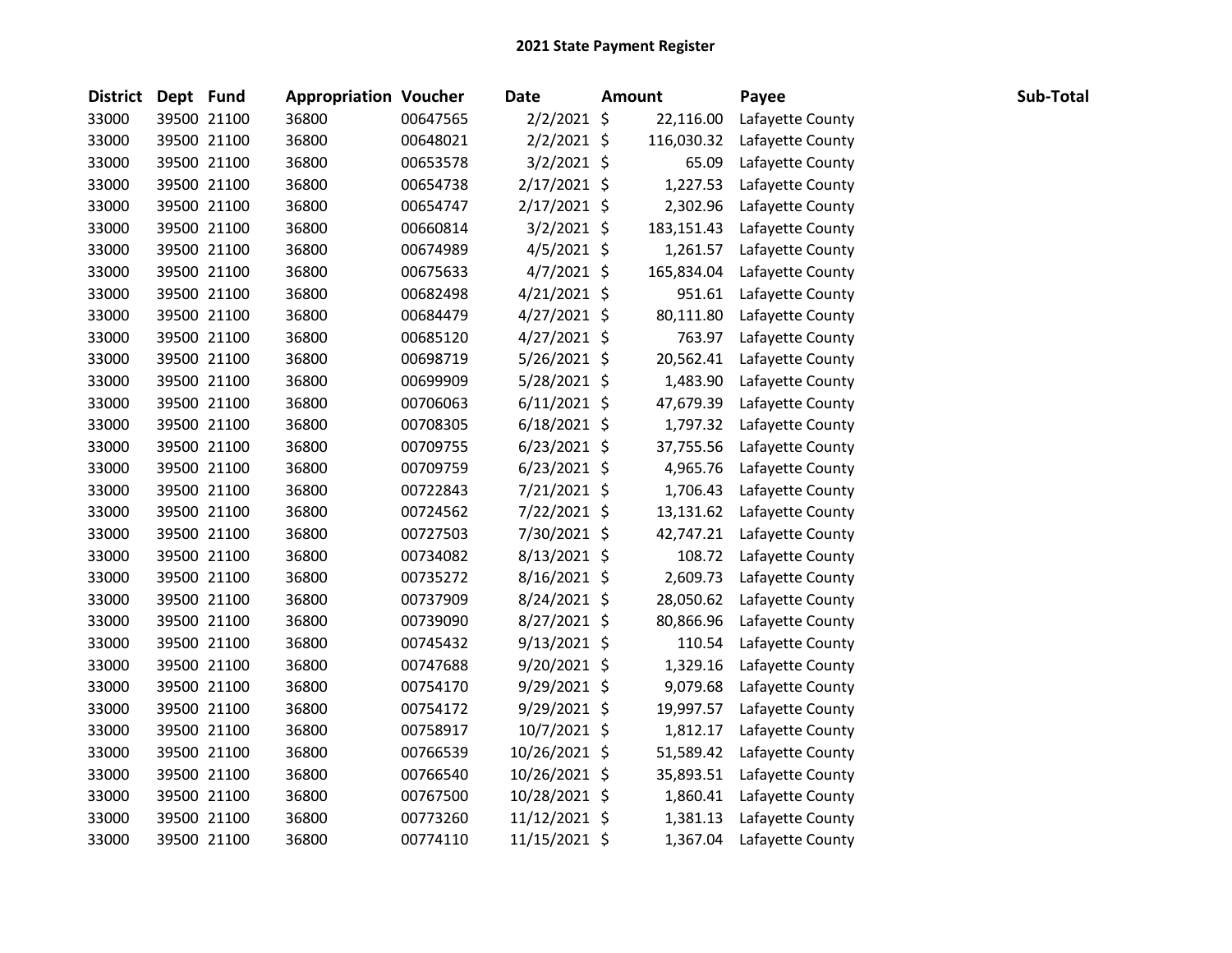| <b>District</b> | Dept Fund |             | <b>Appropriation Voucher</b>                                       |          | <b>Date</b>    | Amount |           | Payee            | Sub-Total          |
|-----------------|-----------|-------------|--------------------------------------------------------------------|----------|----------------|--------|-----------|------------------|--------------------|
| 33000           |           | 39500 21100 | 36800                                                              | 00775029 | 11/17/2021 \$  |        | 31,860.18 | Lafayette County |                    |
| 33000           |           | 39500 21100 | 36800                                                              | 00783398 | 12/14/2021 \$  |        | 4,836.05  | Lafayette County |                    |
| 33000           |           | 39500 21100 | 36800                                                              | 00784815 | 12/17/2021 \$  |        | 54,802.78 | Lafayette County |                    |
| 33000           |           | 39500 21100 | 36800                                                              | 00791430 | 12/27/2021 \$  |        | 919.69    | Lafayette County |                    |
| 33000           |           |             | WI Dept of Transportation - - Routine Maint Sf Total               |          |                |        |           |                  | \$<br>1,174,207.32 |
| 33000           |           |             | Department of Corrections - - Services For Community Correct       |          |                |        |           |                  |                    |
| 33000           |           | 41000 10000 | 10200                                                              | 00406605 | 1/26/2021 \$   |        | 2,978.67  | Lafayette County |                    |
| 33000           |           | 41000 10000 | 10200                                                              | 00411740 | $2/23/2021$ \$ |        | 2,978.67  | Lafayette County |                    |
| 33000           |           | 41000 10000 | 10200                                                              | 00417021 | 3/25/2021 \$   |        | 3,038.24  | Lafayette County |                    |
| 33000           |           | 41000 10000 | 10200                                                              | 00422403 | $4/26/2021$ \$ |        | 3,038.24  | Lafayette County |                    |
| 33000           |           | 41000 10000 | 10200                                                              | 00428025 | $5/25/2021$ \$ |        | 3,038.24  | Lafayette County |                    |
| 33000           |           | 41000 10000 | 10200                                                              | 00438745 | 7/13/2021 \$   |        | 3,038.24  | Lafayette County |                    |
| 33000           |           | 41000 10000 | 10200                                                              | 00440435 | 7/26/2021 \$   |        | 3,038.24  | Lafayette County |                    |
| 33000           |           | 41000 10000 | 10200                                                              | 00445693 | $8/25/2021$ \$ |        | 3,038.24  | Lafayette County |                    |
| 33000           |           | 41000 10000 | 10200                                                              | 00451840 | $9/27/2021$ \$ |        | 3,038.24  | Lafayette County |                    |
| 33000           |           | 41000 10000 | 10200                                                              | 00457461 | 10/25/2021 \$  |        | 3,038.24  | Lafayette County |                    |
| 33000           |           | 41000 10000 | 10200                                                              | 00463357 | 11/26/2021 \$  |        | 3,038.24  | Lafayette County |                    |
| 33000           |           | 41000 10000 | 10200                                                              | 00469372 | 12/27/2021 \$  |        | 3,038.24  | Lafayette County |                    |
| 33000           |           |             | Department of Corrections - - Services For Community Correct Total |          |                |        |           |                  | \$<br>36,339.74    |
| 33000           |           |             | Department of Corrections - - Corrections Contracts And Agre       |          |                |        |           |                  |                    |
| 33000           |           | 41000 10000 | 11400                                                              | 00402865 | $1/7/2021$ \$  |        | 463.14    | Lafayette County |                    |
| 33000           |           | 41000 10000 | 11400                                                              | 00402866 | $1/7/2021$ \$  |        | 4,477.02  | Lafayette County |                    |
| 33000           |           | 41000 10000 | 11400                                                              | 00419030 | $4/6/2021$ \$  |        | 1,183.58  | Lafayette County |                    |
| 33000           |           | 41000 10000 | 11400                                                              | 00419034 | $4/2/2021$ \$  |        | 205.84    | Lafayette County |                    |
| 33000           |           | 41000 10000 | 11400                                                              | 00419189 | $4/6/2021$ \$  |        | 2,624.46  | Lafayette County |                    |
| 33000           |           | 41000 10000 | 11400                                                              | 00419190 | $4/6/2021$ \$  |        | 360.22    | Lafayette County |                    |
| 33000           |           | 41000 10000 | 11400                                                              | 00420713 | $4/13/2021$ \$ |        | 1,337.96  | Lafayette County |                    |
| 33000           |           | 41000 10000 | 11400                                                              | 00424773 | $5/6/2021$ \$  |        | 2,058.40  | Lafayette County |                    |
| 33000           |           | 41000 10000 | 11400                                                              | 00429063 | 5/27/2021 \$   |        | 1,543.80  | Lafayette County |                    |
| 33000           |           | 41000 10000 | 11400                                                              | 00431137 | $6/8/2021$ \$  |        | 2,881.76  | Lafayette County |                    |
| 33000           |           | 41000 10000 | 11400                                                              | 00434923 | $6/28/2021$ \$ |        | 308.76    | Lafayette County |                    |
| 33000           |           | 41000 10000 | 11400                                                              | 00438968 | 7/15/2021 \$   |        | 1,029.20  | Lafayette County |                    |
| 33000           |           | 41000 10000 | 11400                                                              | 00448604 | $9/7/2021$ \$  |        | 1,595.26  | Lafayette County |                    |
| 33000           |           | 41000 10000 | 11400                                                              | 00451362 | 9/20/2021 \$   |        | 411.68    | Lafayette County |                    |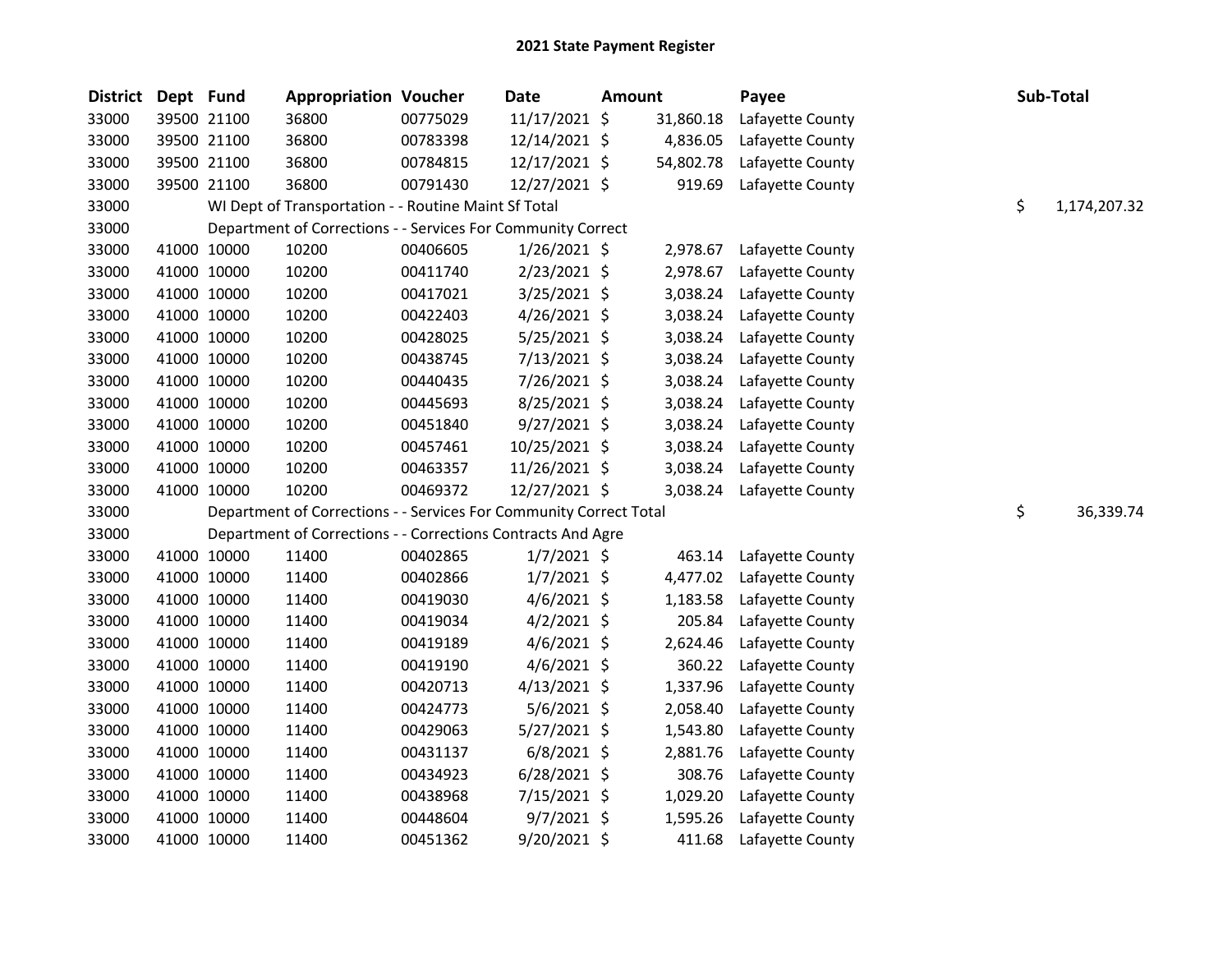| <b>District</b> | Dept Fund |             | <b>Appropriation Voucher</b>                                       |          | Date           | <b>Amount</b> |            | Payee                                                                                                         | Sub-Total          |
|-----------------|-----------|-------------|--------------------------------------------------------------------|----------|----------------|---------------|------------|---------------------------------------------------------------------------------------------------------------|--------------------|
| 33000           |           | 41000 10000 | 11400                                                              | 00462307 | 11/15/2021 \$  |               | 15,180.70  | Lafayette County                                                                                              |                    |
| 33000           |           |             | Department of Corrections - - Corrections Contracts And Agre Total |          |                |               |            |                                                                                                               | \$<br>35,661.78    |
| 33000           |           |             |                                                                    |          |                |               |            | Department of Corrections - - Reimbursing Counties For Probation, Extended Supervision And Parole Holds       |                    |
| 33000           |           | 41000 10000 | 11600                                                              | 00459510 | 10/29/2021 \$  |               |            | 3,200.00 Lafayette County                                                                                     |                    |
| 33000           |           |             |                                                                    |          |                |               |            | Department of Corrections - - Reimbursing Counties For Probation, Extended Supervision And Parole Holds Total | \$<br>3,200.00     |
| 33000           |           |             | Department of Health Services - - State/Federal Aids               |          |                |               |            |                                                                                                               |                    |
| 33000           |           | 43500 10000 | 00000                                                              | 92106    | $1/4/2021$ \$  |               | 40,277.00  | Lafayette County                                                                                              |                    |
| 33000           |           | 43500 10000 | 00000                                                              | 92107    | $2/1/2021$ \$  |               | 32,380.00  | Lafayette County                                                                                              |                    |
| 33000           |           | 43500 10000 | 00000                                                              | 92108    | $3/1/2021$ \$  |               | 60,718.00  | Lafayette County                                                                                              |                    |
| 33000           |           | 43500 10000 | 00000                                                              | 92109    | $4/1/2021$ \$  |               | 122,866.00 | Lafayette County                                                                                              |                    |
| 33000           |           | 43500 10000 | 00000                                                              | 92110    | $5/3/2021$ \$  |               | 24,944.00  | Lafayette County                                                                                              |                    |
| 33000           |           | 43500 10000 | 00000                                                              | 92111    | $6/1/2021$ \$  |               | 25,664.00  | Lafayette County                                                                                              |                    |
| 33000           |           | 43500 10000 | 00000                                                              | 92112    | $6/16/2021$ \$ |               | 14,900.00  | Lafayette County                                                                                              |                    |
| 33000           |           | 43500 10000 | 00000                                                              | 92200    | $7/1/2021$ \$  |               | 19,729.00  | Lafayette County                                                                                              |                    |
| 33000           |           | 43500 10000 | 00000                                                              | 92201    | $8/2/2021$ \$  |               | 460,318.00 | Lafayette County                                                                                              |                    |
| 33000           |           | 43500 10000 | 00000                                                              | 92202    | $9/1/2021$ \$  |               | 85,154.00  | Lafayette County                                                                                              |                    |
| 33000           |           | 43500 10000 | 00000                                                              | 92204    | 10/1/2021 \$   |               | 66,518.00  | Lafayette County                                                                                              |                    |
| 33000           |           | 43500 10000 | 00000                                                              | 92206    | $11/1/2021$ \$ |               | 11,767.00  | Lafayette County                                                                                              |                    |
| 33000           |           | 43500 10000 | 00000                                                              | 92207    | $12/1/2021$ \$ |               | 98,741.00  | Lafayette County                                                                                              |                    |
| 33000           |           |             | Department of Health Services - - State/Federal Aids Total         |          |                |               |            |                                                                                                               | \$<br>1,063,976.00 |
| 33000           |           |             | Department of Health Services - - Federal Project Aids             |          |                |               |            |                                                                                                               |                    |
| 33000           |           | 43500 10000 | 15000                                                              | 00448872 | $9/29/2021$ \$ |               | 320.00     | Lafayette County                                                                                              |                    |
| 33000           |           | 43500 10000 | 15000                                                              | 00450423 | 10/8/2021 \$   |               | 1,280.00   | Lafayette County                                                                                              |                    |
| 33000           |           | 43500 10000 | 15000                                                              | 00466480 | 12/30/2021 \$  |               | 920.00     | Lafayette County                                                                                              |                    |
| 33000           |           | 43500 10000 | 15000                                                              | 00466501 | 12/6/2021 \$   |               | 1,280.00   | Lafayette County                                                                                              |                    |
| 33000           |           |             | Department of Health Services - - Federal Project Aids Total       |          |                |               |            |                                                                                                               | \$<br>3,800.00     |
| 33000           |           |             | Department of Health Services - - General Program Operations       |          |                |               |            |                                                                                                               |                    |
| 33000           |           | 43500 10000 | 40100                                                              | 00414161 | $3/9/2021$ \$  |               | 1.50       | Lafayette County                                                                                              |                    |
| 33000           |           | 43500 10000 | 40100                                                              | 00418578 | 3/30/2021 \$   |               | 1.50       | Lafayette County                                                                                              |                    |
| 33000           |           | 43500 10000 | 40100                                                              | 00418586 | 3/30/2021 \$   |               | 1.50       | Lafayette County                                                                                              |                    |
| 33000           |           | 43500 10000 | 40100                                                              | 00429779 | $6/2/2021$ \$  |               | 1.50       | Lafayette County                                                                                              |                    |
| 33000           |           | 43500 10000 | 40100                                                              | 00434659 | $6/23/2021$ \$ |               | 1.50       | Lafayette County                                                                                              |                    |
| 33000           |           | 43500 10000 | 40100                                                              | 00445179 | 8/18/2021 \$   |               | 1.50       | Lafayette County                                                                                              |                    |
| 33000           |           |             | Department of Health Services - - General Program Operations Total |          |                |               |            |                                                                                                               | \$<br>9.00         |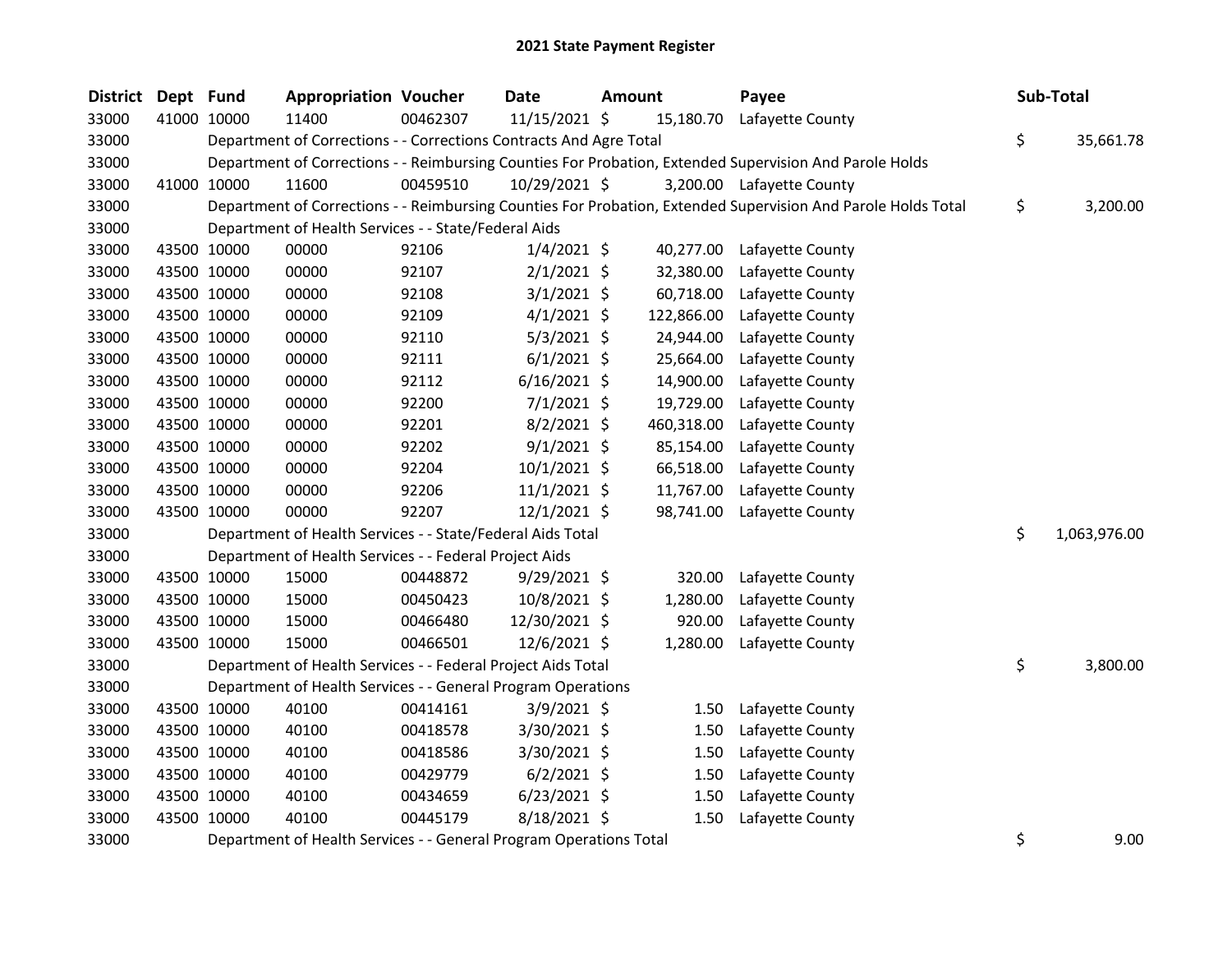| District | Dept Fund |             | <b>Appropriation Voucher</b>                                           |          | <b>Date</b>    | <b>Amount</b> |           | Payee            | Sub-Total |          |
|----------|-----------|-------------|------------------------------------------------------------------------|----------|----------------|---------------|-----------|------------------|-----------|----------|
| 33000    |           |             | Department of Health Services - - Medical Assistance State Admin       |          |                |               |           |                  |           |          |
| 33000    |           | 43500 10000 | 44000                                                                  | 00414161 | 3/9/2021 \$    |               | 1.50      | Lafayette County |           |          |
| 33000    |           | 43500 10000 | 44000                                                                  | 00418578 | 3/30/2021 \$   |               | 1.50      | Lafayette County |           |          |
| 33000    |           | 43500 10000 | 44000                                                                  | 00418586 | 3/30/2021 \$   |               | 1.50      | Lafayette County |           |          |
| 33000    |           | 43500 10000 | 44000                                                                  | 00429779 | $6/2/2021$ \$  |               | 1.50      | Lafayette County |           |          |
| 33000    |           | 43500 10000 | 44000                                                                  | 00434659 | $6/23/2021$ \$ |               | 1.50      | Lafayette County |           |          |
| 33000    |           | 43500 10000 | 44000                                                                  | 00445179 | 8/18/2021 \$   |               | 1.50      | Lafayette County |           |          |
| 33000    |           |             | Department of Health Services - - Medical Assistance State Admin Total |          |                |               |           |                  | \$        | 9.00     |
| 33000    |           |             | Department of Health Services - - Disability Determination Aids        |          |                |               |           |                  |           |          |
| 33000    |           | 43500 10000 | 45900                                                                  | 00401614 | $1/12/2021$ \$ |               | 68.50     | Lafayette County |           |          |
| 33000    |           | 43500 10000 | 45900                                                                  | 00410707 | 2/18/2021 \$   |               | 112.00    | Lafayette County |           |          |
| 33000    |           | 43500 10000 | 45900                                                                  | 00412158 | 2/25/2021 \$   |               | 50.00     | Lafayette County |           |          |
| 33000    |           | 43500 10000 | 45900                                                                  | 00421383 | $4/13/2021$ \$ |               | 51.00     | Lafayette County |           |          |
| 33000    |           | 43500 10000 | 45900                                                                  | 00421504 | $4/14/2021$ \$ |               | 33.00     | Lafayette County |           |          |
| 33000    |           | 43500 10000 | 45900                                                                  | 00422609 | 4/20/2021 \$   |               | 20.00     | Lafayette County |           |          |
| 33000    |           | 43500 10000 | 45900                                                                  | 00439711 | 7/20/2021 \$   |               | 35.50     | Lafayette County |           |          |
| 33000    |           | 43500 10000 | 45900                                                                  | 00443688 | 8/11/2021 \$   |               | 35.50     | Lafayette County |           |          |
| 33000    |           | 43500 10000 | 45900                                                                  | 00459716 | 11/2/2021 \$   |               | 68.50     | Lafayette County |           |          |
| 33000    |           |             | Department of Health Services - - Disability Determination Aids Total  |          |                |               |           |                  | \$        | 474.00   |
| 33000    |           |             | Department of Health Services - - Interagency And Intra-Agency P       |          |                |               |           |                  |           |          |
| 33000    |           | 43500 10000 | 86700                                                                  | 00408632 | 2/12/2021 \$   |               | 2,380.00  | Lafayette County |           |          |
| 33000    |           | 43500 10000 | 86700                                                                  | 00428112 | 5/28/2021 \$   |               | 1,100.00  | Lafayette County |           |          |
| 33000    |           | 43500 10000 | 86700                                                                  | 00448871 | 9/29/2021 \$   |               | 460.00    | Lafayette County |           |          |
| 33000    |           |             | Department of Health Services - - Interagency And Intra-Agency P Total |          |                |               |           |                  | \$        | 3,940.00 |
| 33000    |           |             | Dept of Children and Families - - Fees For Administrative Servic       |          |                |               |           |                  |           |          |
| 33000    |           | 43700 10000 | 23100                                                                  | 00080572 | 2/16/2021 \$   |               | 50.00     | Lafayette County |           |          |
| 33000    |           | 43700 10000 | 23100                                                                  | 00083428 | 4/20/2021 \$   |               | 45.00     | Lafayette County |           |          |
| 33000    |           | 43700 10000 | 23100                                                                  | 00087310 | 7/23/2021 \$   |               | 15.00     | Lafayette County |           |          |
| 33000    |           | 43700 10000 | 23100                                                                  | 00090927 | 11/2/2021 \$   |               | 25.00     | Lafayette County |           |          |
| 33000    |           |             | Dept of Children and Families - - Fees For Administrative Servic Total |          |                |               |           |                  | \$        | 135.00   |
| 33000    |           |             | Dept of Children and Families - - General Aids                         |          |                |               |           |                  |           |          |
| 33000    |           | 43700 10000 | 99000                                                                  | 00079006 | $1/5/2021$ \$  |               | 261.40    | Lafayette County |           |          |
| 33000    |           | 43700 10000 | 99000                                                                  | 00079471 | 1/20/2021 \$   |               | 47,822.80 | Lafayette County |           |          |
| 33000    |           | 43700 10000 | 99000                                                                  | 00079753 | 1/29/2021 \$   |               | 34,266.06 | Lafayette County |           |          |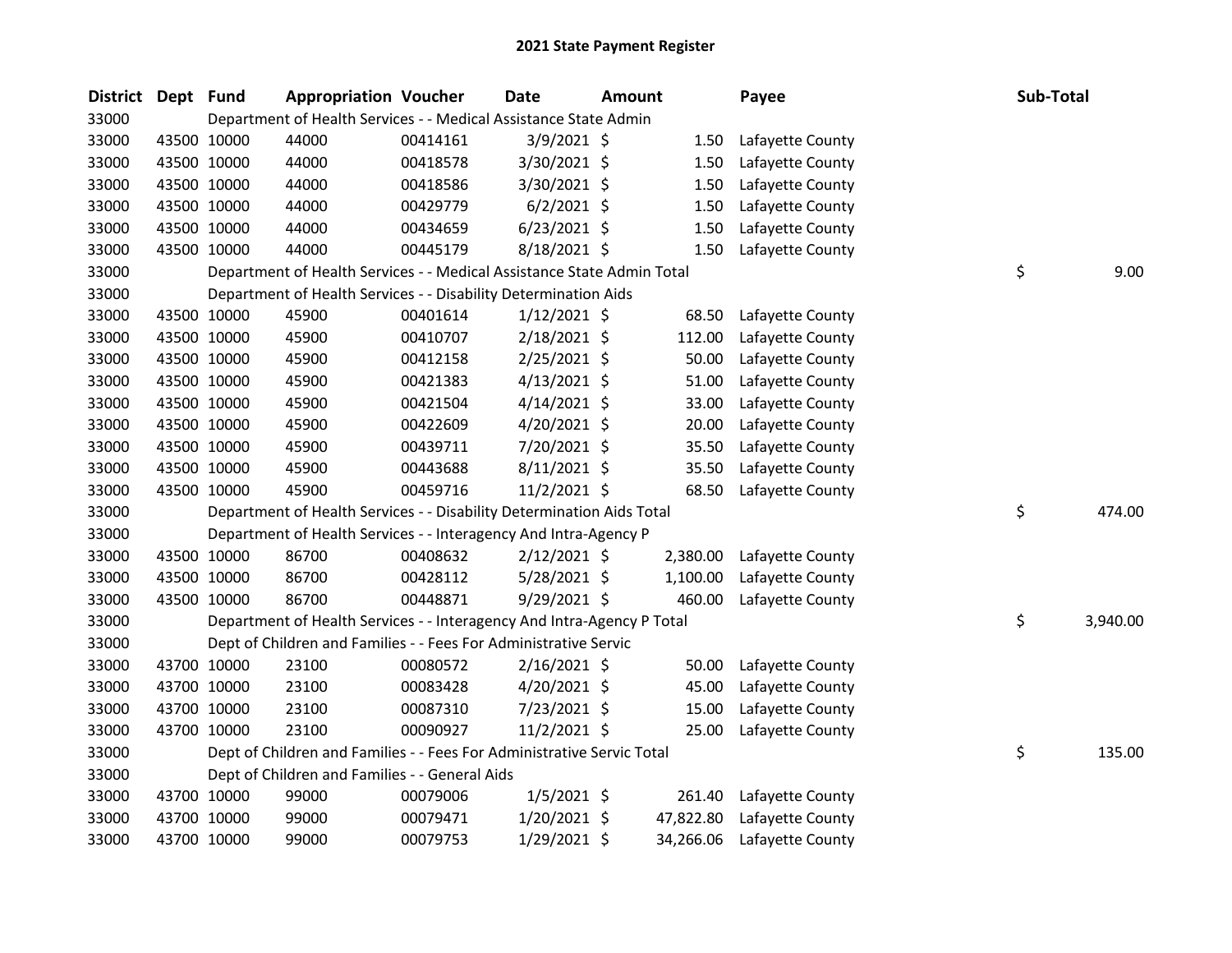| District Dept Fund |             | <b>Appropriation Voucher</b>                         |          | <b>Date</b>    | <b>Amount</b> |           | Payee            | Sub-Total |            |
|--------------------|-------------|------------------------------------------------------|----------|----------------|---------------|-----------|------------------|-----------|------------|
| 33000              | 43700 10000 | 99000                                                | 00079944 | $2/1/2021$ \$  |               | 6.10      | Lafayette County |           |            |
| 33000              | 43700 10000 | 99000                                                | 00080162 | $2/5/2021$ \$  |               | 332.01    | Lafayette County |           |            |
| 33000              | 43700 10000 | 99000                                                | 00080270 | $2/5/2021$ \$  |               | 19.96     | Lafayette County |           |            |
| 33000              | 43700 10000 | 99000                                                | 00081196 | $3/4/2021$ \$  |               | 52,181.45 | Lafayette County |           |            |
| 33000              | 43700 10000 | 99000                                                | 00081238 | 3/5/2021 \$    |               | 39,390.93 | Lafayette County |           |            |
| 33000              | 43700 10000 | 99000                                                | 00081317 | 3/5/2021 \$    |               | 259.15    | Lafayette County |           |            |
| 33000              | 43700 10000 | 99000                                                | 00081400 | $3/8/2021$ \$  |               | 1,755.00  | Lafayette County |           |            |
| 33000              | 43700 10000 | 99000                                                | 00082584 | $4/5/2021$ \$  |               | 3,452.33  | Lafayette County |           |            |
| 33000              | 43700 10000 | 99000                                                | 00082642 | $4/5/2021$ \$  |               | 35,535.94 | Lafayette County |           |            |
| 33000              | 43700 10000 | 99000                                                | 00083893 | 4/30/2021 \$   |               | 39,245.37 | Lafayette County |           |            |
| 33000              | 43700 10000 | 99000                                                | 00084107 | 5/5/2021 \$    |               | 1,326.09  | Lafayette County |           |            |
| 33000              | 43700 10000 | 99000                                                | 00085621 | $6/7/2021$ \$  |               | 41,053.15 | Lafayette County |           |            |
| 33000              | 43700 10000 | 99000                                                | 00085622 | $6/7/2021$ \$  |               | 56,357.90 | Lafayette County |           |            |
| 33000              | 43700 10000 | 99000                                                | 00086554 | $7/1/2021$ \$  |               | 361.00    | Lafayette County |           |            |
| 33000              | 43700 10000 | 99000                                                | 00086682 | 7/8/2021 \$    |               | 374.28    | Lafayette County |           |            |
| 33000              | 43700 10000 | 99000                                                | 00087557 | 7/30/2021 \$   |               | 30,922.84 | Lafayette County |           |            |
| 33000              | 43700 10000 | 99000                                                | 00087691 | 7/30/2021 \$   |               | 8,733.00  | Lafayette County |           |            |
| 33000              | 43700 10000 | 99000                                                | 00087927 | 8/4/2021 \$    |               | 48,047.90 | Lafayette County |           |            |
| 33000              | 43700 10000 | 99000                                                | 00087928 | $8/5/2021$ \$  |               | 28,283.49 | Lafayette County |           |            |
| 33000              | 43700 10000 | 99000                                                | 00088931 | $9/7/2021$ \$  |               | 39,932.63 | Lafayette County |           |            |
| 33000              | 43700 10000 | 99000                                                | 00089109 | 9/10/2021 \$   |               | 9,201.60  | Lafayette County |           |            |
| 33000              | 43700 10000 | 99000                                                | 00089902 | $10/1/2021$ \$ |               | 53,605.38 | Lafayette County |           |            |
| 33000              | 43700 10000 | 99000                                                | 00089903 | $10/5/2021$ \$ |               | 274.30    | Lafayette County |           |            |
| 33000              | 43700 10000 | 99000                                                | 00089982 | 10/5/2021 \$   |               | 37,242.79 | Lafayette County |           |            |
| 33000              | 43700 10000 | 99000                                                | 00090751 | 10/29/2021 \$  |               | 34,493.66 | Lafayette County |           |            |
| 33000              | 43700 10000 | 99000                                                | 00090877 | $11/3/2021$ \$ |               | 1,401.05  | Lafayette County |           |            |
| 33000              | 43700 10000 | 99000                                                | 00091018 | 11/5/2021 \$   |               | 41,703.20 | Lafayette County |           |            |
| 33000              | 43700 10000 | 99000                                                | 00092113 | 12/3/2021 \$   |               | 22,950.20 | Lafayette County |           |            |
| 33000              | 43700 10000 | 99000                                                | 00092213 | 12/6/2021 \$   |               | 35,009.24 | Lafayette County |           |            |
| 33000              |             | Dept of Children and Families - - General Aids Total |          |                |               |           |                  | \$        | 745,802.20 |
| 33000              |             | Dept of Workforce Development - - Auxiliary Services |          |                |               |           |                  |           |            |
| 33000              | 44500 10000 | 13000                                                | 00310345 | $1/4/2021$ \$  |               | 25.00     | Lafayette County |           |            |
| 33000              | 44500 10000 | 13000                                                | 00313434 | $2/2/2021$ \$  |               | 5.00      | Lafayette County |           |            |
| 33000              | 44500 10000 | 13000                                                | 00317064 | $3/2/2021$ \$  |               | 5.00      | Lafayette County |           |            |
|                    |             |                                                      |          |                |               |           |                  |           |            |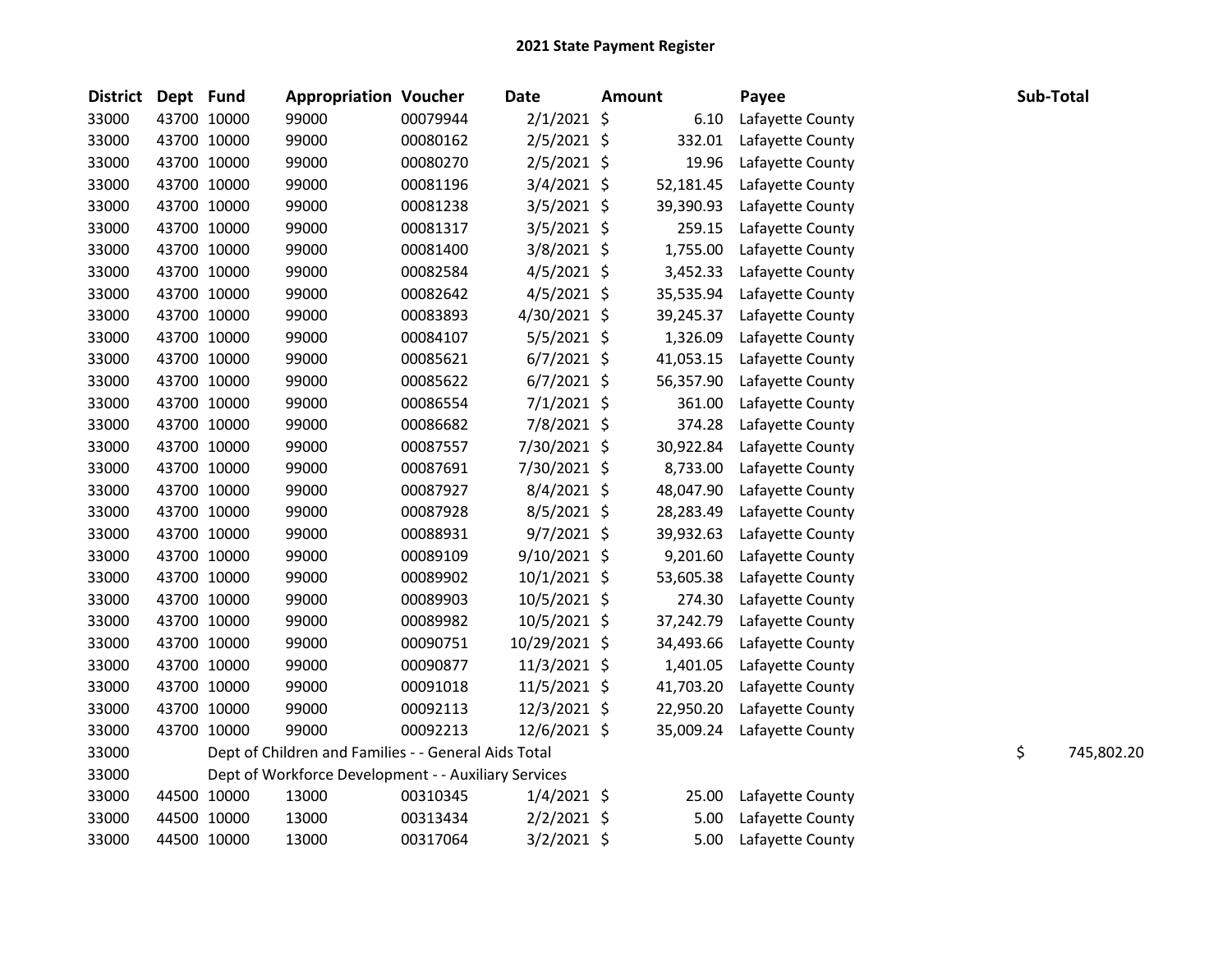| <b>District</b> | Dept Fund   |             | <b>Appropriation Voucher</b>                                          |          | <b>Date</b>    | Amount |           | Payee            | Sub-Total       |
|-----------------|-------------|-------------|-----------------------------------------------------------------------|----------|----------------|--------|-----------|------------------|-----------------|
| 33000           |             | 44500 10000 | 13000                                                                 | 00320872 | $4/2/2021$ \$  |        | 15.00     | Lafayette County |                 |
| 33000           |             | 44500 10000 | 13000                                                                 | 00324417 | $5/4/2021$ \$  |        | 5.00      | Lafayette County |                 |
| 33000           |             | 44500 10000 | 13000                                                                 | 00327609 | $6/2/2021$ \$  |        | 10.00     | Lafayette County |                 |
| 33000           |             | 44500 10000 | 13000                                                                 | 00331394 | $7/2/2021$ \$  |        | 45.00     | Lafayette County |                 |
| 33000           |             | 44500 10000 | 13000                                                                 | 00339086 | $9/2/2021$ \$  |        | 5.00      | Lafayette County |                 |
| 33000           |             | 44500 10000 | 13000                                                                 | 00343074 | 10/4/2021 \$   |        | 5.00      | Lafayette County |                 |
| 33000           | 44500 10000 |             | 13000                                                                 | 00347113 | $11/2/2021$ \$ |        | 5.00      | Lafayette County |                 |
| 33000           |             |             | Dept of Workforce Development - - Auxiliary Services Total            |          |                |        |           |                  | \$<br>125.00    |
| 33000           |             |             | Dept of Workforce Development - - Ui Admin Fed                        |          |                |        |           |                  |                 |
| 33000           |             | 44500 10000 | 15100                                                                 | 00345697 | 10/21/2021 \$  |        | 60.00     | Lafayette County |                 |
| 33000           |             |             | Dept of Workforce Development - - Ui Admin Fed Total                  |          |                |        |           |                  | \$<br>60.00     |
| 33000           |             |             | Dept of Workforce Development - - Wc Ops Uninsured Emplyr Admin       |          |                |        |           |                  |                 |
| 33000           |             | 44500 22700 | 17700                                                                 | 00315954 | $2/23/2021$ \$ |        | 5.00      | Lafayette County |                 |
| 33000           |             | 44500 22700 | 17700                                                                 | 00336289 | 8/13/2021 \$   |        | 5.00      | Lafayette County |                 |
| 33000           |             |             | Dept of Workforce Development - - Wc Ops Uninsured Emplyr Admin Total |          |                |        |           |                  | \$<br>10.00     |
| 33000           |             |             | Department of Justice - - Alternatives To Incarceration               |          |                |        |           |                  |                 |
| 33000           |             | 45500 10000 | 21000                                                                 | 00095411 | $3/15/2021$ \$ |        | 23,075.00 | Lafayette County |                 |
| 33000           |             | 45500 10000 | 21000                                                                 | 00098170 | $5/19/2021$ \$ |        | 21,648.00 | Lafayette County |                 |
| 33000           |             | 45500 10000 | 21000                                                                 | 00104827 | 11/18/2021 \$  |        | 14,629.00 | Lafayette County |                 |
| 33000           |             |             | Department of Justice - - Alternatives To Incarceration Total         |          |                |        |           |                  | \$<br>59,352.00 |
| 33000           |             |             | Department of Justice - - Officer training reimbursement              |          |                |        |           |                  |                 |
| 33000           |             | 45500 10000 | 21400                                                                 | 00105413 | 11/17/2021 \$  |        | 5,600.00  | Lafayette County |                 |
| 33000           |             |             | Department of Justice - - Officer training reimbursement Total        |          |                |        |           |                  | \$<br>5,600.00  |
| 33000           |             |             | Department of Justice - - Crime Laboratories, Dna                     |          |                |        |           |                  |                 |
| 33000           |             | 45500 10000 | 22100                                                                 | 00100344 | 7/15/2021 \$   |        | 580.00    | Lafayette County |                 |
| 33000           |             |             | Department of Justice - - Crime Laboratories, Dna Total               |          |                |        |           |                  | \$<br>580.00    |
| 33000           |             |             | Department of Justice - - Law Enforcement Train, Local                |          |                |        |           |                  |                 |
| 33000           |             | 45500 10000 | 23100                                                                 | 00096550 | $4/16/2021$ \$ |        | 5,760.00  | Lafayette County |                 |
| 33000           |             | 45500 10000 | 23100                                                                 | 00100998 | $8/3/2021$ \$  |        | 1,612.54  | Lafayette County |                 |
| 33000           |             |             | Department of Justice - - Law Enforcement Train, Local Total          |          |                |        |           |                  | \$<br>7,372.54  |
| 33000           |             |             | Department of Justice - - Federal Aid, Local Assistance               |          |                |        |           |                  |                 |
| 33000           |             | 45500 10000 | 25100                                                                 | 00098899 | $6/3/2021$ \$  |        | 13,245.75 | Lafayette County |                 |
| 33000           |             | 45500 10000 | 25100                                                                 | 00101215 | 8/24/2021 \$   |        | 909.97    | Lafayette County |                 |
| 33000           |             | 45500 10000 | 25100                                                                 | 00101438 | 8/26/2021 \$   |        | 14,889.03 | Lafayette County |                 |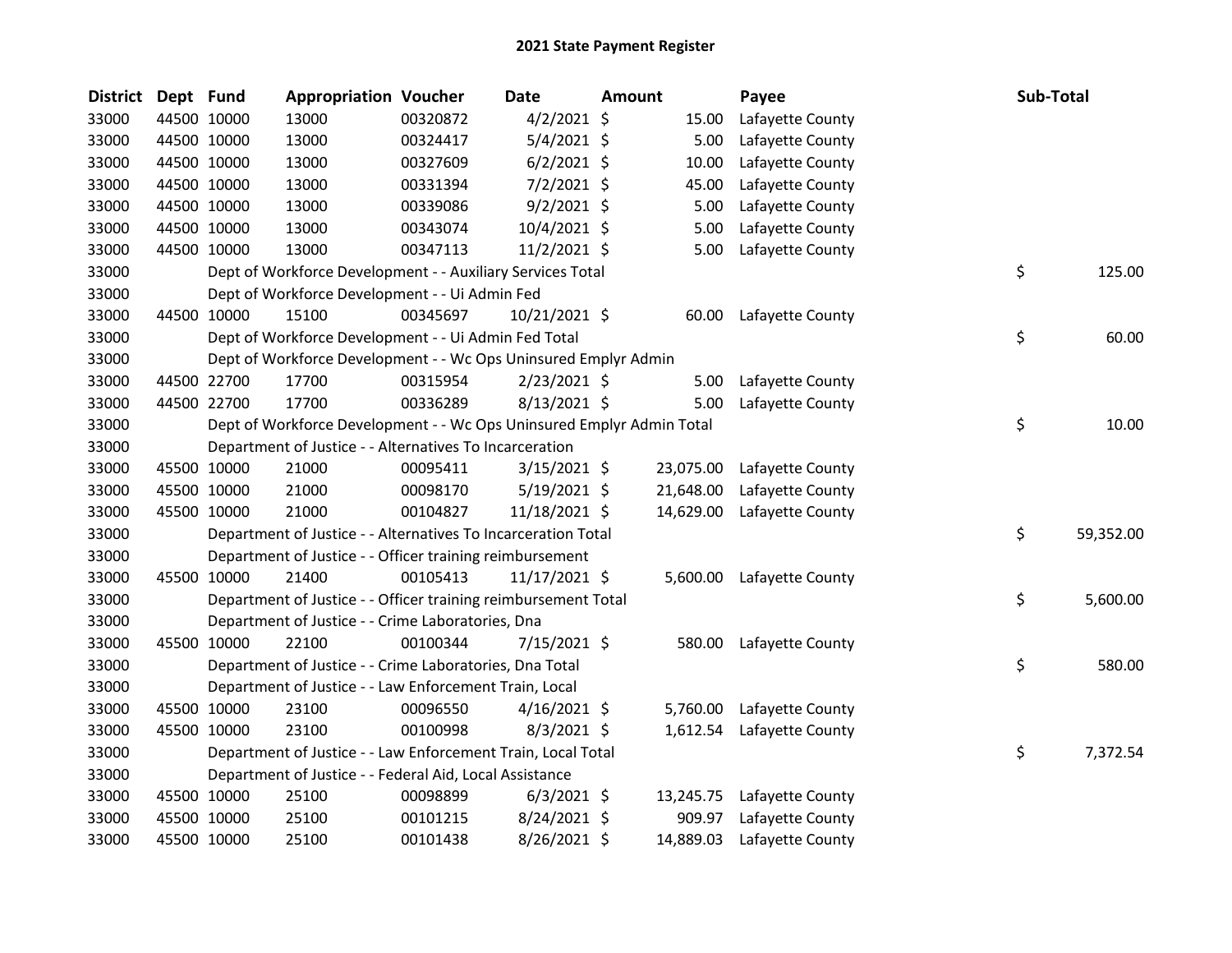| District | Dept Fund |             | <b>Appropriation Voucher</b>                                           |          | Date           | Amount |            | Payee                      | Sub-Total |            |
|----------|-----------|-------------|------------------------------------------------------------------------|----------|----------------|--------|------------|----------------------------|-----------|------------|
| 33000    |           | 45500 10000 | 25100                                                                  | 00104298 | 10/29/2021 \$  |        | 29,735.80  | Lafayette County           |           |            |
| 33000    |           | 45500 10000 | 25100                                                                  | 00104603 | 11/4/2021 \$   |        | 3,762.00   | Lafayette County           |           |            |
| 33000    |           |             | Department of Justice - - Federal Aid, Local Assistance Total          |          |                |        |            |                            | \$        | 62,542.55  |
| 33000    |           |             | Department of Justice - - Alt Prosecution Alcohol Drugs                |          |                |        |            |                            |           |            |
| 33000    |           | 45500 10000 | 27100                                                                  | 00101905 | $9/20/2021$ \$ |        |            | 16,194.00 Lafayette County |           |            |
| 33000    |           |             | Department of Justice - - Alt Prosecution Alcohol Drugs Total          |          |                |        |            |                            | \$        | 16,194.00  |
| 33000    |           |             | Department of Justice - - Crime Victim Witness Assist                  |          |                |        |            |                            |           |            |
| 33000    |           | 45500 10000 | 53200                                                                  | 00095447 | $3/5/2021$ \$  |        | 7,891.50   | Lafayette County           |           |            |
| 33000    |           | 45500 10000 | 53200                                                                  | 00100541 | 7/15/2021 \$   |        | 11,752.89  | Lafayette County           |           |            |
| 33000    |           |             | Department of Justice - - Crime Victim Witness Assist Total            |          |                |        |            |                            | \$.       | 19,644.39  |
| 33000    |           |             | Department of Military Affairs - - Emergency Response Equipment        |          |                |        |            |                            |           |            |
| 33000    |           | 46500 10000 | 30800                                                                  | 00088057 | $1/19/2021$ \$ |        | 7,335.79   | Lafayette County           |           |            |
| 33000    |           |             | Department of Military Affairs - - Emergency Response Equipment Total  |          |                |        |            |                            | \$        | 7,335.79   |
| 33000    |           |             | Department of Military Affairs - - Local Emer Planning Grants          |          |                |        |            |                            |           |            |
| 33000    |           | 46500 10000 | 33700                                                                  | 00090219 | $2/22/2021$ \$ |        |            | 8,149.16 Lafayette County  |           |            |
| 33000    |           |             | Department of Military Affairs - - Local Emer Planning Grants Total    |          |                |        |            |                            | \$        | 8,149.16   |
| 33000    |           |             | Department of Military Affairs - - Federal Aid, Local Assistance       |          |                |        |            |                            |           |            |
| 33000    |           | 46500 10000 | 34200                                                                  | 00090181 | $2/19/2021$ \$ |        | 25,052.80  | Lafayette County           |           |            |
| 33000    |           | 46500 10000 | 34200                                                                  | 00090999 | 3/10/2021 \$   |        | 7,403.75   | Lafayette County           |           |            |
| 33000    |           | 46500 10000 | 34200                                                                  | 00101630 | 10/20/2021 \$  |        | 109,310.27 | Lafayette County           |           |            |
| 33000    |           | 46500 10000 | 34200                                                                  | 00103322 | 11/30/2021 \$  |        | 6,603.77   | Lafayette County           |           |            |
| 33000    |           |             | Department of Military Affairs - - Federal Aid, Local Assistance Total |          |                |        |            |                            | \$        | 148,370.59 |
| 33000    |           |             | Department of Veterans Affairs - - County Grants                       |          |                |        |            |                            |           |            |
| 33000    |           | 48500 58200 | 26700                                                                  | 00091437 | $3/12/2021$ \$ |        | 8,500.00   | Lafayette County           |           |            |
| 33000    |           |             | Department of Veterans Affairs - - County Grants Total                 |          |                |        |            |                            | \$        | 8,500.00   |
| 33000    |           |             | Department of Administration - - Low-Income Assistance Grants          |          |                |        |            |                            |           |            |
| 33000    |           | 50500 23500 | 37100                                                                  | 00140938 | $2/17/2021$ \$ |        | 7,345.84   | Lafayette County           |           |            |
| 33000    |           | 50500 23500 | 37100                                                                  | 00141652 | $3/2/2021$ \$  |        | 603.22     | Lafayette County           |           |            |
| 33000    |           | 50500 23500 | 37100                                                                  | 00145248 | $5/7/2021$ \$  |        | 1,250.00   | Lafayette County           |           |            |
| 33000    |           | 50500 23500 | 37100                                                                  | 00148964 | 7/15/2021 \$   |        | 606.00     | Lafayette County           |           |            |
| 33000    |           | 50500 23500 | 37100                                                                  | 00149856 | $8/5/2021$ \$  |        | 1,144.17   | Lafayette County           |           |            |
| 33000    |           | 50500 23500 | 37100                                                                  | 00151226 | 8/31/2021 \$   |        | 8,723.52   | Lafayette County           |           |            |
| 33000    |           | 50500 23500 | 37100                                                                  | 00152530 | 9/29/2021 \$   |        | 1,349.21   | Lafayette County           |           |            |
| 33000    |           | 50500 23500 | 37100                                                                  | 00153950 | 10/29/2021 \$  |        | 5,139.76   | Lafayette County           |           |            |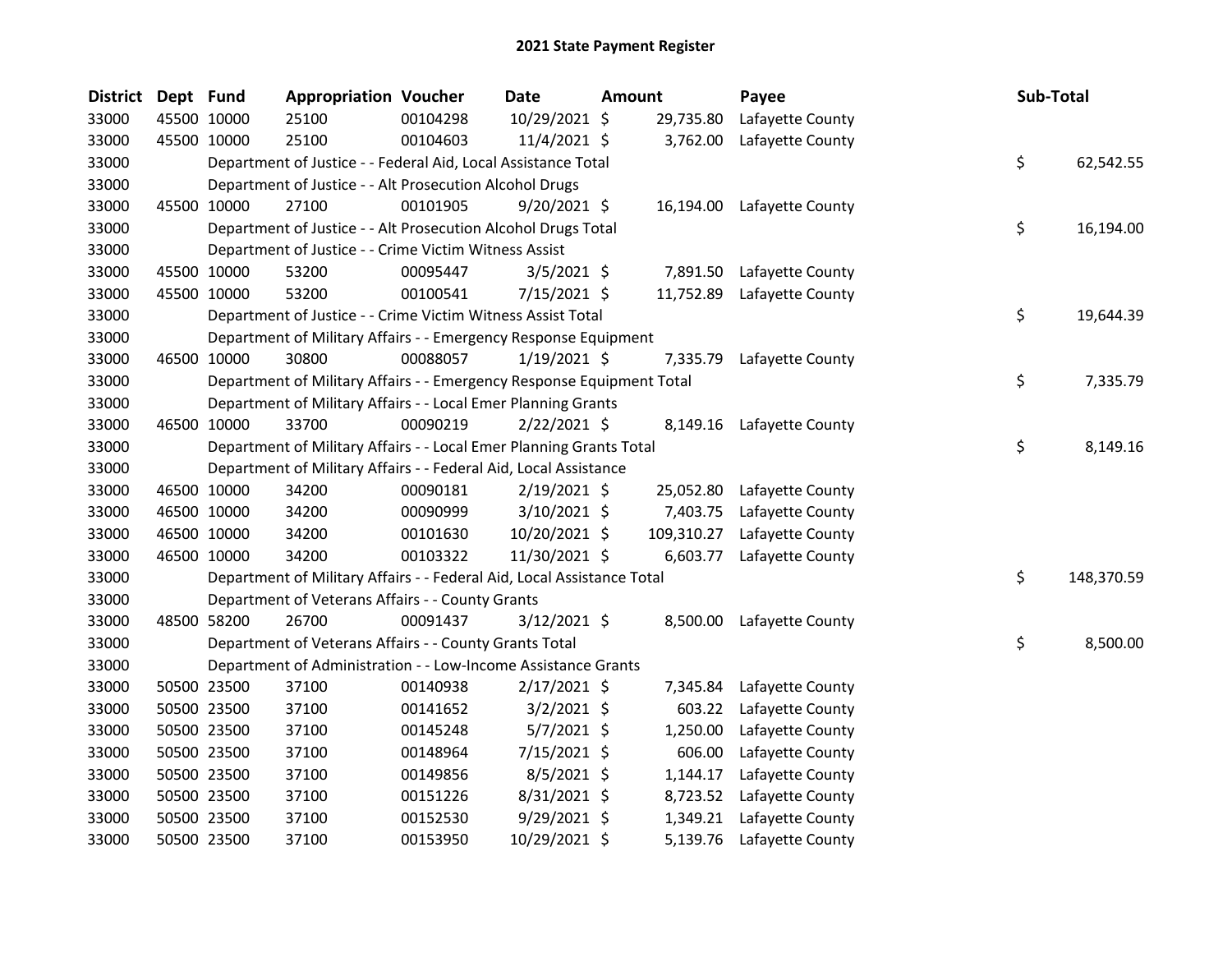| District | Dept Fund |             | <b>Appropriation Voucher</b>                                          |          | Date           | <b>Amount</b> |           | Payee                                                                                             | Sub-Total |            |
|----------|-----------|-------------|-----------------------------------------------------------------------|----------|----------------|---------------|-----------|---------------------------------------------------------------------------------------------------|-----------|------------|
| 33000    |           | 50500 23500 | 37100                                                                 | 00155366 | 11/30/2021 \$  |               | 6,205.92  | Lafayette County                                                                                  |           |            |
| 33000    |           | 50500 23500 | 37100                                                                 | 00157290 | 12/29/2021 \$  |               | 4,195.60  | Lafayette County                                                                                  |           |            |
| 33000    |           |             | Department of Administration - - Low-Income Assistance Grants Total   |          |                |               |           |                                                                                                   | \$        | 36,563.24  |
| 33000    |           |             | Department of Administration - - Land Information Program; Loca       |          |                |               |           |                                                                                                   |           |            |
| 33000    |           | 50500 26900 | 17300                                                                 | 00138472 | $1/29/2021$ \$ |               | 1,000.00  | Lafayette County                                                                                  |           |            |
| 33000    |           | 50500 26900 | 17300                                                                 | 00139572 | $4/6/2021$ \$  |               | 68,520.00 | Lafayette County                                                                                  |           |            |
| 33000    |           | 50500 26900 | 17300                                                                 | 00141739 | $3/16/2021$ \$ |               | 20,000.00 | Lafayette County                                                                                  |           |            |
| 33000    |           | 50500 26900 | 17300                                                                 | 00146498 | $6/15/2021$ \$ |               | 25,000.00 | Lafayette County                                                                                  |           |            |
| 33000    |           | 50500 26900 | 17300                                                                 | 00156335 | 12/10/2021 \$  |               | 25,000.00 | Lafayette County                                                                                  |           |            |
| 33000    |           |             | Department of Administration - - Land Information Program; Loca Total |          |                |               |           |                                                                                                   | \$        | 139,520.00 |
| 33000    |           |             |                                                                       |          |                |               |           | Public Defender Board - - Transcript, Discovery and Records Provided to the Public Defender Board |           |            |
| 33000    |           | 55000 10000 | 10600                                                                 | 00275586 | $1/26/2021$ \$ |               | 10.00     | Lafayette County                                                                                  |           |            |
| 33000    |           | 55000 10000 | 10600                                                                 | 00275587 | $1/26/2021$ \$ |               | 5.00      | Lafayette County                                                                                  |           |            |
| 33000    |           | 55000 10000 | 10600                                                                 | 00282092 | 3/22/2021 \$   |               | 25.00     | Lafayette County                                                                                  |           |            |
| 33000    |           | 55000 10000 | 10600                                                                 | 00282093 | 3/22/2021 \$   |               | 321.80    | Lafayette County                                                                                  |           |            |
| 33000    |           | 55000 10000 | 10600                                                                 | 00282095 | $3/22/2021$ \$ |               | 5.00      | Lafayette County                                                                                  |           |            |
| 33000    |           | 55000 10000 | 10600                                                                 | 00287719 | 4/30/2021 \$   |               | 15.00     | Lafayette County                                                                                  |           |            |
| 33000    |           | 55000 10000 | 10600                                                                 | 00287720 | 4/30/2021 \$   |               | 15.00     | Lafayette County                                                                                  |           |            |
| 33000    |           | 55000 10000 | 10600                                                                 | 00287721 | 4/30/2021 \$   |               | 10.00     | Lafayette County                                                                                  |           |            |
| 33000    |           | 55000 10000 | 10600                                                                 | 00287722 | 4/30/2021 \$   |               | 10.00     | Lafayette County                                                                                  |           |            |
| 33000    |           | 55000 10000 | 10600                                                                 | 00287723 | $4/30/2021$ \$ |               | 15.00     | Lafayette County                                                                                  |           |            |
| 33000    |           | 55000 10000 | 10600                                                                 | 00287724 | 4/30/2021 \$   |               | 25.00     | Lafayette County                                                                                  |           |            |
| 33000    |           | 55000 10000 | 10600                                                                 | 00287725 | 4/30/2021 \$   |               | 5.00      | Lafayette County                                                                                  |           |            |
| 33000    |           | 55000 10000 | 10600                                                                 | 00287726 | 4/30/2021 \$   |               | 5.00      | Lafayette County                                                                                  |           |            |
| 33000    |           | 55000 10000 | 10600                                                                 | 00298176 | $6/30/2021$ \$ |               | 10.00     | Lafayette County                                                                                  |           |            |
| 33000    |           | 55000 10000 | 10600                                                                 | 00298177 | 6/30/2021 \$   |               | 20.00     | Lafayette County                                                                                  |           |            |
| 33000    |           | 55000 10000 | 10600                                                                 | 00298178 | $6/30/2021$ \$ |               | 5.00      | Lafayette County                                                                                  |           |            |
| 33000    |           | 55000 10000 | 10600                                                                 | 00299190 | 7/1/2021 \$    |               | 256.20    | Lafayette County                                                                                  |           |            |
| 33000    |           | 55000 10000 | 10600                                                                 | 00299191 | $7/1/2021$ \$  |               | 5.00      | Lafayette County                                                                                  |           |            |
| 33000    |           | 55000 10000 | 10600                                                                 | 00299192 | 7/1/2021 \$    |               | 5.00      | Lafayette County                                                                                  |           |            |
| 33000    |           | 55000 10000 | 10600                                                                 | 00299525 | $7/1/2021$ \$  |               | 20.00     | Lafayette County                                                                                  |           |            |
| 33000    |           | 55000 10000 | 10600                                                                 | 00299526 | $7/1/2021$ \$  |               | 10.00     | Lafayette County                                                                                  |           |            |
| 33000    |           | 55000 10000 | 10600                                                                 | 00300860 | 7/23/2021 \$   |               | 5.00      | Lafayette County                                                                                  |           |            |
| 33000    |           | 55000 10000 | 10600                                                                 | 00302412 | 7/27/2021 \$   |               | 20.00     | Lafayette County                                                                                  |           |            |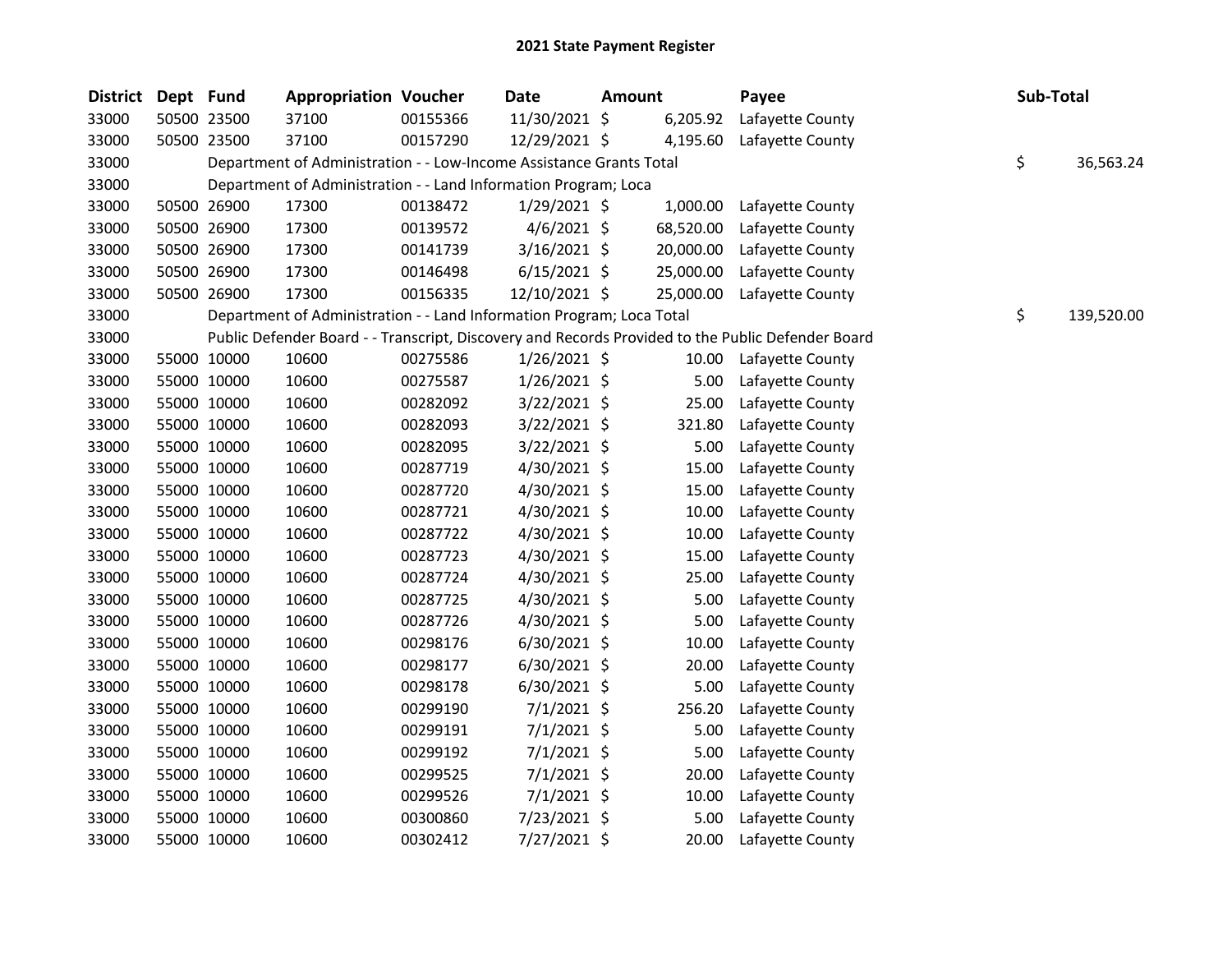| <b>District</b> | Dept Fund |             | <b>Appropriation Voucher</b>                         |          | <b>Date</b>    | <b>Amount</b> |        | Payee                                                                                                   | Sub-Total |          |
|-----------------|-----------|-------------|------------------------------------------------------|----------|----------------|---------------|--------|---------------------------------------------------------------------------------------------------------|-----------|----------|
| 33000           |           | 55000 10000 | 10600                                                | 00302413 | 7/27/2021 \$   |               | 10.00  | Lafayette County                                                                                        |           |          |
| 33000           |           | 55000 10000 | 10600                                                | 00302414 | 7/27/2021 \$   |               | 20.00  | Lafayette County                                                                                        |           |          |
| 33000           |           | 55000 10000 | 10600                                                | 00303552 | 8/27/2021 \$   |               | 25.00  | Lafayette County                                                                                        |           |          |
| 33000           |           | 55000 10000 | 10600                                                | 00304913 | $9/10/2021$ \$ |               | 5.00   | Lafayette County                                                                                        |           |          |
| 33000           |           | 55000 10000 | 10600                                                | 00304947 | $9/15/2021$ \$ |               | 5.00   | Lafayette County                                                                                        |           |          |
| 33000           |           | 55000 10000 | 10600                                                | 00306365 | $9/30/2021$ \$ |               | 5.00   | Lafayette County                                                                                        |           |          |
| 33000           |           | 55000 10000 | 10600                                                | 00307058 | 10/5/2021 \$   |               | 5.00   | Lafayette County                                                                                        |           |          |
| 33000           |           | 55000 10000 | 10600                                                | 00307059 | $10/1/2021$ \$ |               | 10.00  | Lafayette County                                                                                        |           |          |
| 33000           |           | 55000 10000 | 10600                                                | 00307061 | 10/8/2021 \$   |               | 10.00  | Lafayette County                                                                                        |           |          |
| 33000           |           | 55000 10000 | 10600                                                | 00307575 | 10/14/2021 \$  |               | 10.00  | Lafayette County                                                                                        |           |          |
| 33000           |           | 55000 10000 | 10600                                                | 00308282 | 10/22/2021 \$  |               | 5.00   | Lafayette County                                                                                        |           |          |
| 33000           |           | 55000 10000 | 10600                                                | 00308754 | 10/28/2021 \$  |               | 5.00   | Lafayette County                                                                                        |           |          |
| 33000           |           | 55000 10000 | 10600                                                | 00308762 | 10/29/2021 \$  |               | 5.00   | Lafayette County                                                                                        |           |          |
| 33000           |           | 55000 10000 | 10600                                                | 00309674 | 11/3/2021 \$   |               | 204.00 | Lafayette County                                                                                        |           |          |
| 33000           |           | 55000 10000 | 10600                                                | 00311756 | 11/26/2021 \$  |               | 5.00   | Lafayette County                                                                                        |           |          |
| 33000           |           | 55000 10000 | 10600                                                | 00312585 | 12/8/2021 \$   |               | 5.00   | Lafayette County                                                                                        |           |          |
| 33000           |           | 55000 10000 | 10600                                                | 00313238 | 12/8/2021 \$   |               | 15.00  | Lafayette County                                                                                        |           |          |
| 33000           |           | 55000 10000 | 10600                                                | 00315904 | 12/23/2021 \$  |               | 5.00   | Lafayette County                                                                                        |           |          |
| 33000           |           | 55000 10000 | 10600                                                | 00315908 | 12/22/2021 \$  |               | 5.00   | Lafayette County                                                                                        |           |          |
| 33000           |           |             |                                                      |          |                |               |        | Public Defender Board - - Transcript, Discovery and Records Provided to the Public Defender Board Total | \$        | 1,182.00 |
| 33000           |           |             | Department of Revenue - - Warrants and Satisfactions |          |                |               |        |                                                                                                         |           |          |
| 33000           |           | 56600 10000 | 10100                                                | 00187896 | $1/6/2021$ \$  |               | 70.00  | Lafayette County                                                                                        |           |          |
| 33000           |           | 56600 10000 | 10100                                                | 00190678 | $2/4/2021$ \$  |               | 25.00  | Lafayette County                                                                                        |           |          |
| 33000           |           | 56600 10000 | 10100                                                | 00191907 | 3/4/2021 \$    |               | 70.00  | Lafayette County                                                                                        |           |          |
| 33000           |           | 56600 10000 | 10100                                                | 00195296 | $4/2/2021$ \$  |               | 40.00  | Lafayette County                                                                                        |           |          |
| 33000           |           | 56600 10000 | 10100                                                | 00198675 | 4/30/2021 \$   |               | 140.00 | Lafayette County                                                                                        |           |          |
| 33000           |           | 56600 10000 | 10100                                                | 00202553 | $6/3/2021$ \$  |               | 45.00  | Lafayette County                                                                                        |           |          |
| 33000           |           | 56600 10000 | 10100                                                | 00202565 | 5/20/2021 \$   |               | 30.00  | Lafayette County                                                                                        |           |          |
| 33000           |           | 56600 10000 | 10100                                                | 00209528 | 7/9/2021 \$    |               | 160.00 | Lafayette County                                                                                        |           |          |
| 33000           |           | 56600 10000 | 10100                                                | 00209733 | 7/13/2021 \$   |               | 54.00  | Lafayette County                                                                                        |           |          |
| 33000           |           | 56600 10000 | 10100                                                | 00209746 | 8/5/2021 \$    |               | 55.00  | Lafayette County                                                                                        |           |          |
| 33000           |           | 56600 10000 | 10100                                                | 00212756 | $9/3/2021$ \$  |               | 205.00 | Lafayette County                                                                                        |           |          |
| 33000           |           | 56600 10000 | 10100                                                | 00215120 | $10/1/2021$ \$ |               | 70.00  | Lafayette County                                                                                        |           |          |
| 33000           |           | 56600 10000 | 10100                                                | 00217238 | 10/29/2021 \$  |               | 130.00 | Lafayette County                                                                                        |           |          |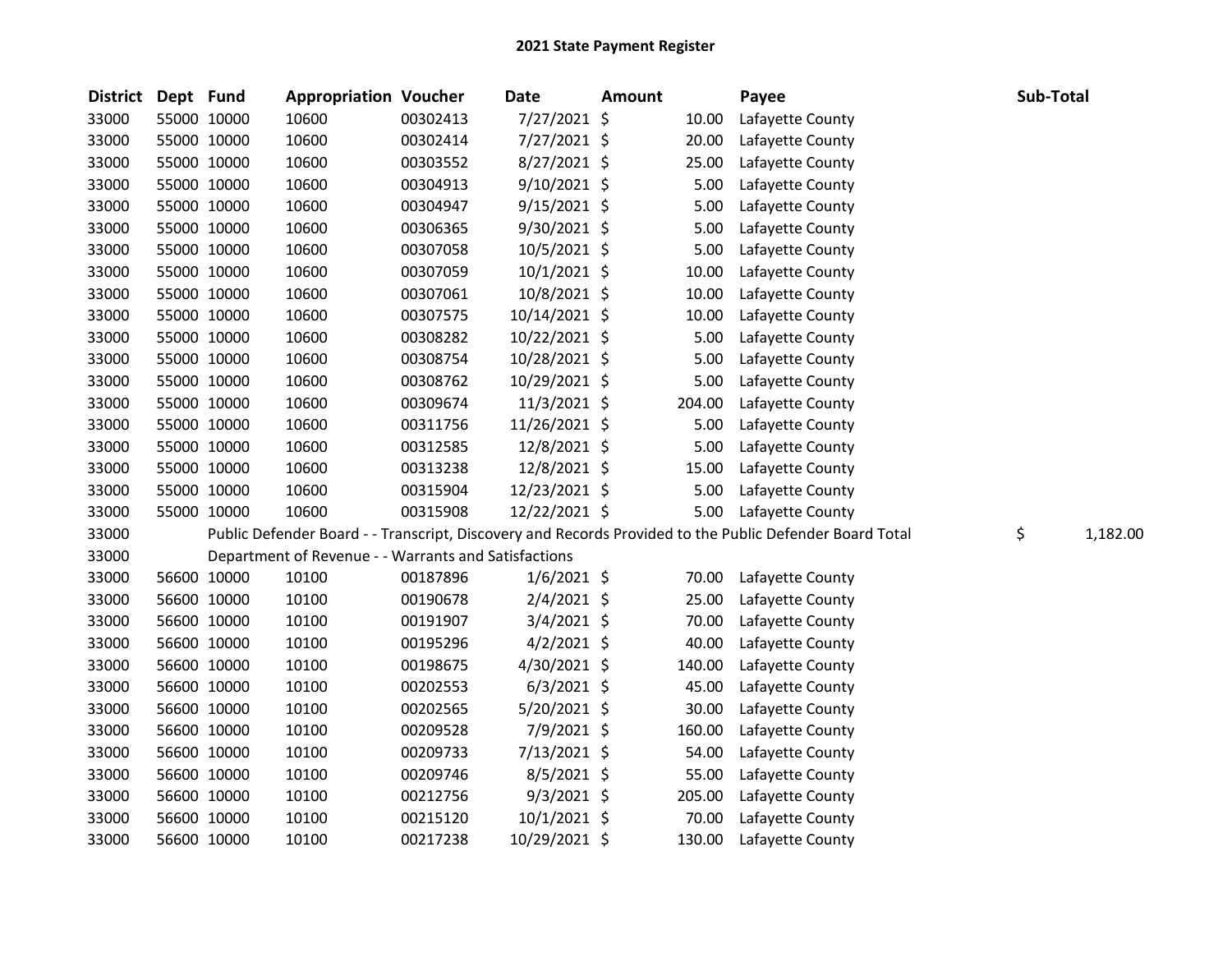| <b>District</b> | Dept Fund |             | <b>Appropriation Voucher</b>                               |          | Date           | <b>Amount</b> |           | Payee            | Sub-Total |          |
|-----------------|-----------|-------------|------------------------------------------------------------|----------|----------------|---------------|-----------|------------------|-----------|----------|
| 33000           |           | 56600 10000 | 10100                                                      | 00219921 | 12/2/2021 \$   |               | 85.00     | Lafayette County |           |          |
| 33000           |           |             | Department of Revenue - - Warrants and Satisfactions Total |          |                |               |           |                  | \$        | 1,179.00 |
| 33000           |           |             | Department of Revenue - - Misc Revenue Holding Clearing    |          |                |               |           |                  |           |          |
| 33000           |           | 56600 10000 | 99500                                                      | 00188859 | 1/8/2021 \$    |               | 5,919.74  | Lafayette County |           |          |
| 33000           |           | 56600 10000 | 99500                                                      | 00190925 | $2/5/2021$ \$  |               | 45.00     | Lafayette County |           |          |
| 33000           |           | 56600 10000 | 99500                                                      | 00190926 | $2/5/2021$ \$  |               | 5,752.35  | Lafayette County |           |          |
| 33000           |           | 56600 10000 | 99500                                                      | 00192664 | $3/1/2021$ \$  |               | 19,299.89 | Lafayette County |           |          |
| 33000           |           | 56600 10000 | 99500                                                      | 00193527 | 3/5/2021 \$    |               | 521.69    | Lafayette County |           |          |
| 33000           |           | 56600 10000 | 99500                                                      | 00193528 | 3/5/2021 \$    |               | 24,853.10 | Lafayette County |           |          |
| 33000           |           | 56600 10000 | 99500                                                      | 00194116 | $3/8/2021$ \$  |               | 5,290.16  | Lafayette County |           |          |
| 33000           |           | 56600 10000 | 99500                                                      | 00194967 | $3/15/2021$ \$ |               | 1,936.50  | Lafayette County |           |          |
| 33000           |           | 56600 10000 | 99500                                                      | 00194968 | $3/15/2021$ \$ |               | 199.20    | Lafayette County |           |          |
| 33000           |           | 56600 10000 | 99500                                                      | 00195804 | 3/22/2021 \$   |               | 4,864.41  | Lafayette County |           |          |
| 33000           |           | 56600 10000 | 99500                                                      | 00196487 | 3/29/2021 \$   |               | 494.00    | Lafayette County |           |          |
| 33000           |           | 56600 10000 | 99500                                                      | 00197220 | $4/5/2021$ \$  |               | 2,149.41  | Lafayette County |           |          |
| 33000           |           | 56600 10000 | 99500                                                      | 00197803 | $4/7/2021$ \$  |               | 1,678.22  | Lafayette County |           |          |
| 33000           |           | 56600 10000 | 99500                                                      | 00197804 | $4/7/2021$ \$  |               | 25,710.75 | Lafayette County |           |          |
| 33000           |           | 56600 10000 | 99500                                                      | 00198435 | $4/12/2021$ \$ |               | 2,073.72  | Lafayette County |           |          |
| 33000           |           | 56600 10000 | 99500                                                      | 00199173 | 4/20/2021 \$   |               | 3,236.15  | Lafayette County |           |          |
| 33000           |           | 56600 10000 | 99500                                                      | 00199808 | $4/26/2021$ \$ |               | 1,435.39  | Lafayette County |           |          |
| 33000           |           | 56600 10000 | 99500                                                      | 00200420 | 5/3/2021 \$    |               | 1,619.00  | Lafayette County |           |          |
| 33000           |           | 56600 10000 | 99500                                                      | 00201172 | $5/7/2021$ \$  |               | 578.00    | Lafayette County |           |          |
| 33000           |           | 56600 10000 | 99500                                                      | 00201173 | $5/7/2021$ \$  |               | 17,041.07 | Lafayette County |           |          |
| 33000           |           | 56600 10000 | 99500                                                      | 00201613 | $5/10/2021$ \$ |               | 884.00    | Lafayette County |           |          |
| 33000           |           | 56600 10000 | 99500                                                      | 00202248 | $5/17/2021$ \$ |               | 2,116.00  | Lafayette County |           |          |
| 33000           |           | 56600 10000 | 99500                                                      | 00202958 | $5/24/2021$ \$ |               | 2,787.40  | Lafayette County |           |          |
| 33000           |           | 56600 10000 | 99500                                                      | 00203674 | $6/1/2021$ \$  |               | 2,514.71  | Lafayette County |           |          |
| 33000           |           | 56600 10000 | 99500                                                      | 00204397 | $6/7/2021$ \$  |               | 400.88    | Lafayette County |           |          |
| 33000           |           | 56600 10000 | 99500                                                      | 00204398 | $6/7/2021$ \$  |               | 12,747.11 | Lafayette County |           |          |
| 33000           |           | 56600 10000 | 99500                                                      | 00204763 | $6/7/2021$ \$  |               | 499.67    | Lafayette County |           |          |
| 33000           |           | 56600 10000 | 99500                                                      | 00205858 | $6/21/2021$ \$ |               | 36.99     | Lafayette County |           |          |
| 33000           |           | 56600 10000 | 99500                                                      | 00208079 | $6/28/2021$ \$ |               | 438.31    | Lafayette County |           |          |
| 33000           |           | 56600 10000 | 99500                                                      | 00208521 | 7/6/2021 \$    |               | 135.55    | Lafayette County |           |          |
| 33000           |           | 56600 10000 | 99500                                                      | 00208974 | 7/8/2021 \$    |               | 512.63    | Lafayette County |           |          |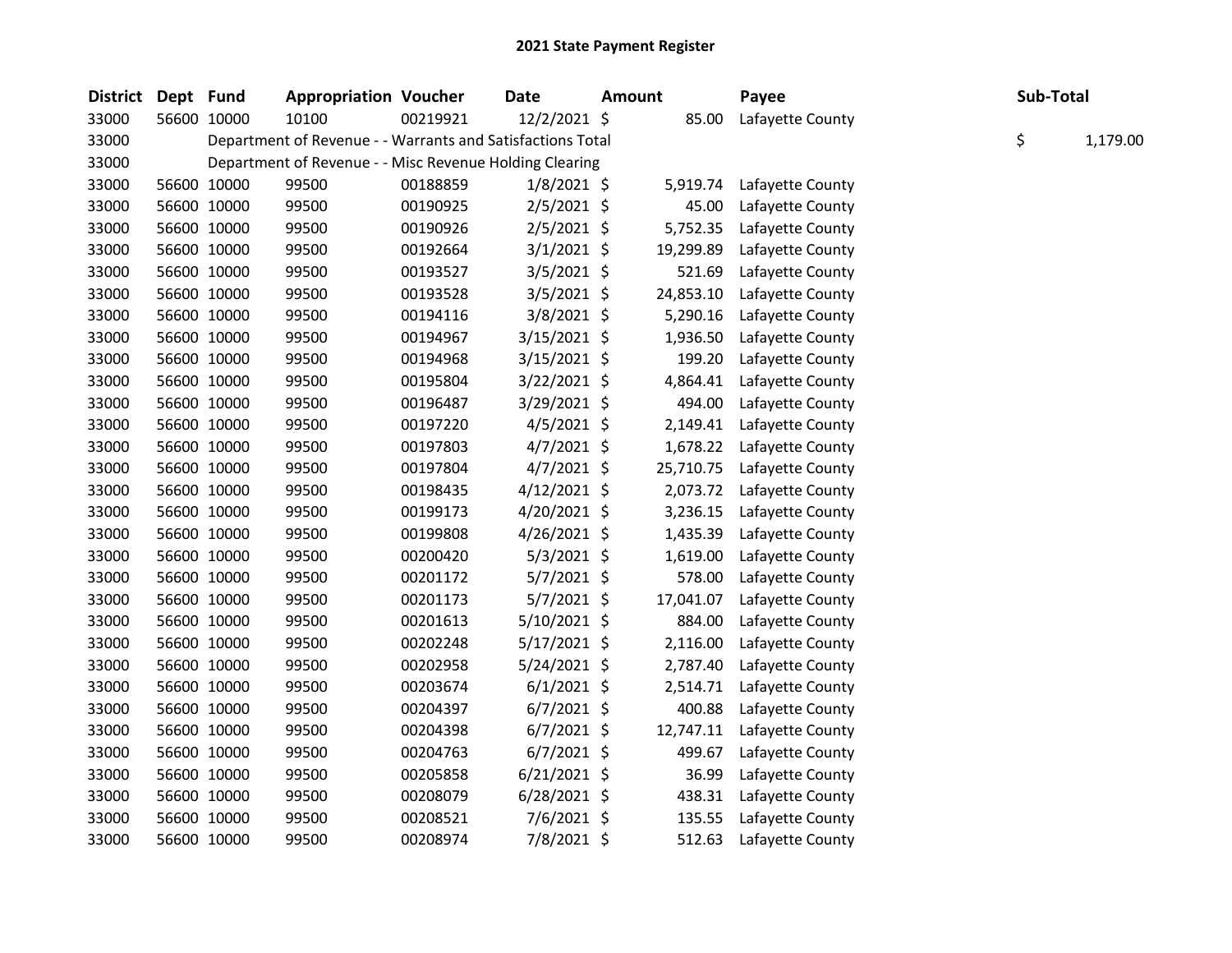| <b>District</b> | Dept Fund |             | <b>Appropriation Voucher</b>                                     |          | Date           | <b>Amount</b> | Payee                         | Sub-Total          |
|-----------------|-----------|-------------|------------------------------------------------------------------|----------|----------------|---------------|-------------------------------|--------------------|
| 33000           |           | 56600 10000 | 99500                                                            | 00208975 | 7/8/2021 \$    | 9,404.43      | Lafayette County              |                    |
| 33000           |           | 56600 10000 | 99500                                                            | 00209393 | 7/12/2021 \$   | 850.80        | Lafayette County              |                    |
| 33000           |           | 56600 10000 | 99500                                                            | 00210182 | 7/19/2021 \$   | 1,432.26      | Lafayette County              |                    |
| 33000           |           | 56600 10000 | 99500                                                            | 00210799 | 7/26/2021 \$   | 1,791.08      | Lafayette County              |                    |
| 33000           |           | 56600 10000 | 99500                                                            | 00211724 | $8/6/2021$ \$  | 455.17        | Lafayette County              |                    |
| 33000           |           | 56600 10000 | 99500                                                            | 00211725 | 8/6/2021 \$    | 4,411.62      | Lafayette County              |                    |
| 33000           |           | 56600 10000 | 99500                                                            | 00212127 | 8/9/2021 \$    | 770.85        | Lafayette County              |                    |
| 33000           |           | 56600 10000 | 99500                                                            | 00212647 | 8/16/2021 \$   | 568.97        | Lafayette County              |                    |
| 33000           |           | 56600 10000 | 99500                                                            | 00214333 | $9/8/2021$ \$  | 857.22        | Lafayette County              |                    |
| 33000           |           | 56600 10000 | 99500                                                            | 00214334 | $9/8/2021$ \$  | 4,351.61      | Lafayette County              |                    |
| 33000           |           | 56600 10000 | 99500                                                            | 00216587 | 10/7/2021 \$   | 239.10        | Lafayette County              |                    |
| 33000           |           | 56600 10000 | 99500                                                            | 00216588 | $10/7/2021$ \$ | 6,612.34      | Lafayette County              |                    |
| 33000           |           | 56600 10000 | 99500                                                            | 00217053 | 10/12/2021 \$  | 3,424.02      | Lafayette County              |                    |
| 33000           |           | 56600 10000 | 99500                                                            | 00217495 | 10/18/2021 \$  | 1,729.55      | Lafayette County              |                    |
| 33000           |           | 56600 10000 | 99500                                                            | 00218106 | 10/25/2021 \$  | 461.26        | Lafayette County              |                    |
| 33000           |           | 56600 10000 | 99500                                                            | 00219180 | 11/5/2021 \$   | 166.09        | Lafayette County              |                    |
| 33000           |           | 56600 10000 | 99500                                                            | 00219181 | 11/5/2021 \$   | 9,472.47      | Lafayette County              |                    |
| 33000           |           | 56600 10000 | 99500                                                            | 00221328 | 12/7/2021 \$   | 4,156.88      | Lafayette County              |                    |
| 33000           |           | 56600 10000 | 99500                                                            | 00221329 | 12/7/2021 \$   | 6,160.80      | Lafayette County              |                    |
| 33000           |           |             | Department of Revenue - - Misc Revenue Holding Clearing Total    |          |                |               |                               | \$<br>205,087.52   |
| 33000           |           |             | Circuit Courts - - Circuit Court Costs                           |          |                |               |                               |                    |
| 33000           |           | 62500 10000 | 10500                                                            | 00002109 | 1/29/2021 \$   | 30,749.00     | Lafayette County              |                    |
| 33000           |           | 62500 10000 | 10500                                                            | 00002242 | 7/26/2021 \$   | 57,142.00     | Lafayette County              |                    |
| 33000           |           |             | Circuit Courts - - Circuit Court Costs Total                     |          |                |               |                               | \$<br>87,891.00    |
| 33000           |           |             | Shared Revenue and Tax Relief - - County And Municipal Aid       |          |                |               |                               |                    |
| 33000           |           | 83500 10000 | 10500                                                            | 00081576 | 7/26/2021 \$   | 246,028.84    | Lafayette County              |                    |
| 33000           |           | 83500 10000 | 10500                                                            | 00088677 | 11/15/2021 \$  |               | 1,394,163.41 Lafayette County |                    |
| 33000           |           |             | Shared Revenue and Tax Relief - - County And Municipal Aid Total |          |                |               |                               | \$<br>1,640,192.25 |
| 33000           |           |             | Shared Revenue and Tax Relief - - Exempt Computer Aid            |          |                |               |                               |                    |
| 33000           |           | 83500 10000 | 10900                                                            | 00083347 | 7/26/2021 \$   |               | 3,002.41 Lafayette County     |                    |
| 33000           |           |             | Shared Revenue and Tax Relief - - Exempt Computer Aid Total      |          |                |               |                               | \$<br>3,002.41     |
| 33000           |           |             | Shared Revenue and Tax Relief - - Utility Aid                    |          |                |               |                               |                    |
| 33000           |           | 83500 10000 | 11000                                                            | 00081576 | 7/26/2021 \$   |               | 49,691.11 Lafayette County    |                    |
| 33000           |           | 83500 10000 | 11000                                                            | 00088677 | 11/15/2021 \$  |               | 285,487.74 Lafayette County   |                    |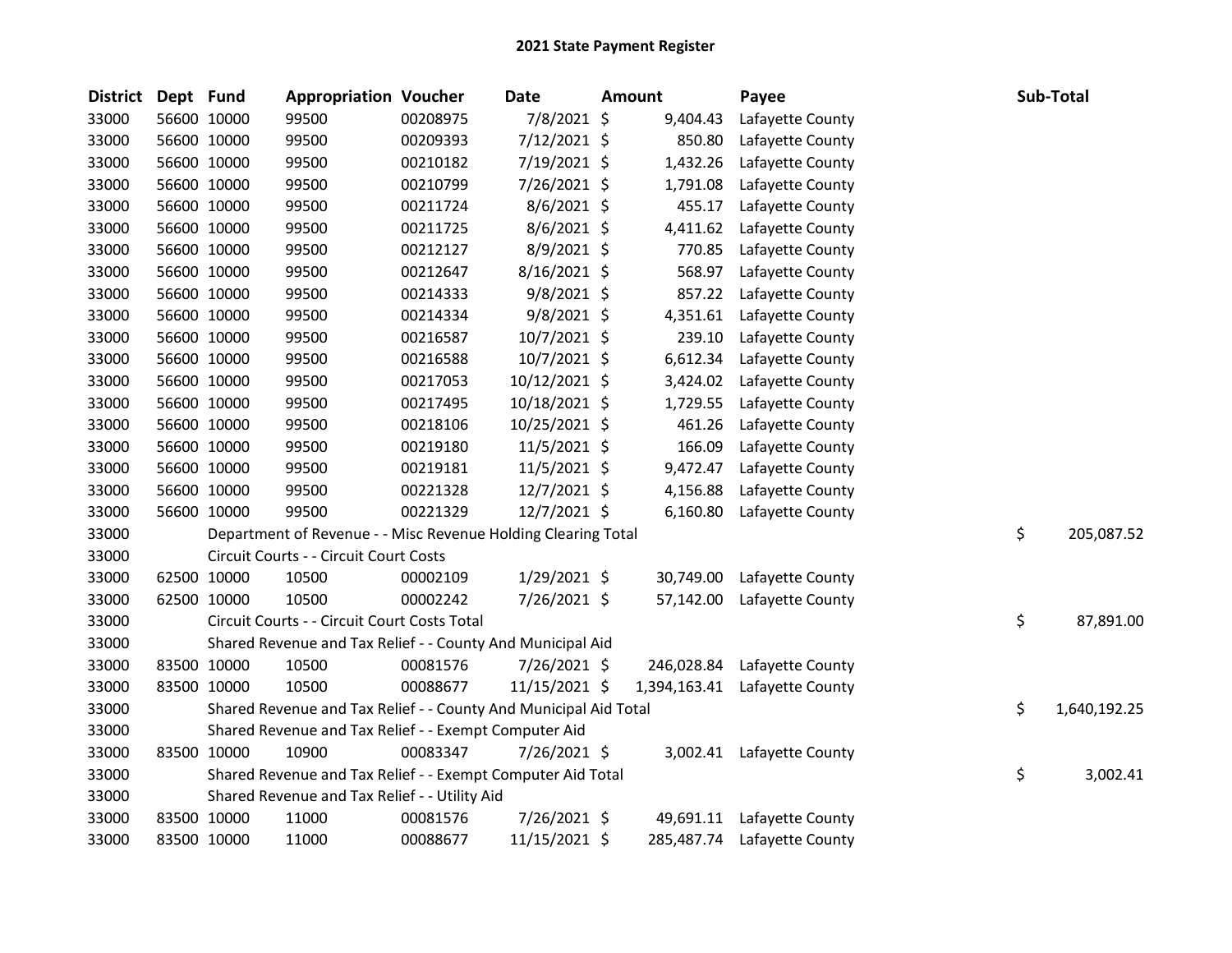| <b>District</b> | Dept | <b>Fund</b> | <b>Appropriation Voucher</b>                                          |          | Date           | <b>Amount</b> | Payee            |    | Sub-Total     |
|-----------------|------|-------------|-----------------------------------------------------------------------|----------|----------------|---------------|------------------|----|---------------|
| 33000           |      |             | Shared Revenue and Tax Relief - - Utility Aid Total                   |          |                |               |                  | \$ | 335,178.85    |
| 33000           |      |             | Shared Revenue and Tax Relief - - Personal Property Aid               |          |                |               |                  |    |               |
| 33000           |      | 83500 10000 | 11100                                                                 | 00076533 | $5/3/2021$ \$  | 45,461.66     | Lafayette County |    |               |
| 33000           |      |             | Shared Revenue and Tax Relief - - Personal Property Aid Total         |          |                |               |                  | \$ | 45,461.66     |
| 33000           |      |             | Shared Revenue and Tax Relief - - School Lvy Tx/First Dollar Cr       |          |                |               |                  |    |               |
| 33000           |      | 83500 10000 | 30200                                                                 | 00082676 | 7/26/2021 \$   | 2,271,380.35  | Lafayette County |    |               |
| 33000           |      | 83500 10000 | 30200                                                                 | 00086072 | 7/26/2021 \$   | 564,708.60    | Lafayette County |    |               |
| 33000           |      |             | Shared Revenue and Tax Relief - - School Lvy Tx/First Dollar Cr Total |          |                |               |                  | \$ | 2,836,088.95  |
| 33000           |      |             | Shared Revenue and Tax Relief - - County Sales Tax Reptd/Distd        |          |                |               |                  |    |               |
| 33000           |      | 83500 10000 | 43100                                                                 | 00073891 | $1/29/2021$ \$ | 86,416.62     | Lafayette County |    |               |
| 33000           |      | 83500 10000 | 43100                                                                 | 00073979 | $2/26/2021$ \$ | 89,660.45     | Lafayette County |    |               |
| 33000           |      | 83500 10000 | 43100                                                                 | 00074692 | $3/31/2021$ \$ | 69,451.71     | Lafayette County |    |               |
| 33000           |      | 83500 10000 | 43100                                                                 | 00079135 | $4/30/2021$ \$ | 89,090.48     | Lafayette County |    |               |
| 33000           |      | 83500 10000 | 43100                                                                 | 00079939 | $5/28/2021$ \$ | 107,251.88    | Lafayette County |    |               |
| 33000           |      | 83500 10000 | 43100                                                                 | 00080670 | $6/30/2021$ \$ | 128,807.10    | Lafayette County |    |               |
| 33000           |      | 83500 10000 | 43100                                                                 | 00086212 | 7/30/2021 \$   | 99,775.93     | Lafayette County |    |               |
| 33000           |      | 83500 10000 | 43100                                                                 | 00086775 | $8/31/2021$ \$ | 118,099.51    | Lafayette County |    |               |
| 33000           |      | 83500 10000 | 43100                                                                 | 00087077 | 9/30/2021 \$   | 111,129.88    | Lafayette County |    |               |
| 33000           |      | 83500 10000 | 43100                                                                 | 00087766 | 10/29/2021 \$  | 104,767.03    | Lafayette County |    |               |
| 33000           |      | 83500 10000 | 43100                                                                 | 00089776 | 11/30/2021 \$  | 99,338.52     | Lafayette County |    |               |
| 33000           |      | 83500 10000 | 43100                                                                 | 00089860 | 12/30/2021 \$  | 114,569.52    | Lafayette County |    |               |
| 33000           |      |             | Shared Revenue and Tax Relief - - County Sales Tax Reptd/Distd Total  |          |                |               |                  | \$ | 1,218,358.63  |
| 33000           |      |             | Shared Revenue and Tax Relief - - Lottery & Gaming Credit             |          |                |               |                  |    |               |
| 33000           |      | 83500 52100 | 36300                                                                 | 00074555 | $3/22/2021$ \$ | 804,043.45    | Lafayette County |    |               |
| 33000           |      |             | Shared Revenue and Tax Relief - - Lottery & Gaming Credit Total       |          |                |               |                  | \$ | 804,043.45    |
| 33000 Total     |      |             |                                                                       |          |                |               |                  | \$ | 12,138,991.71 |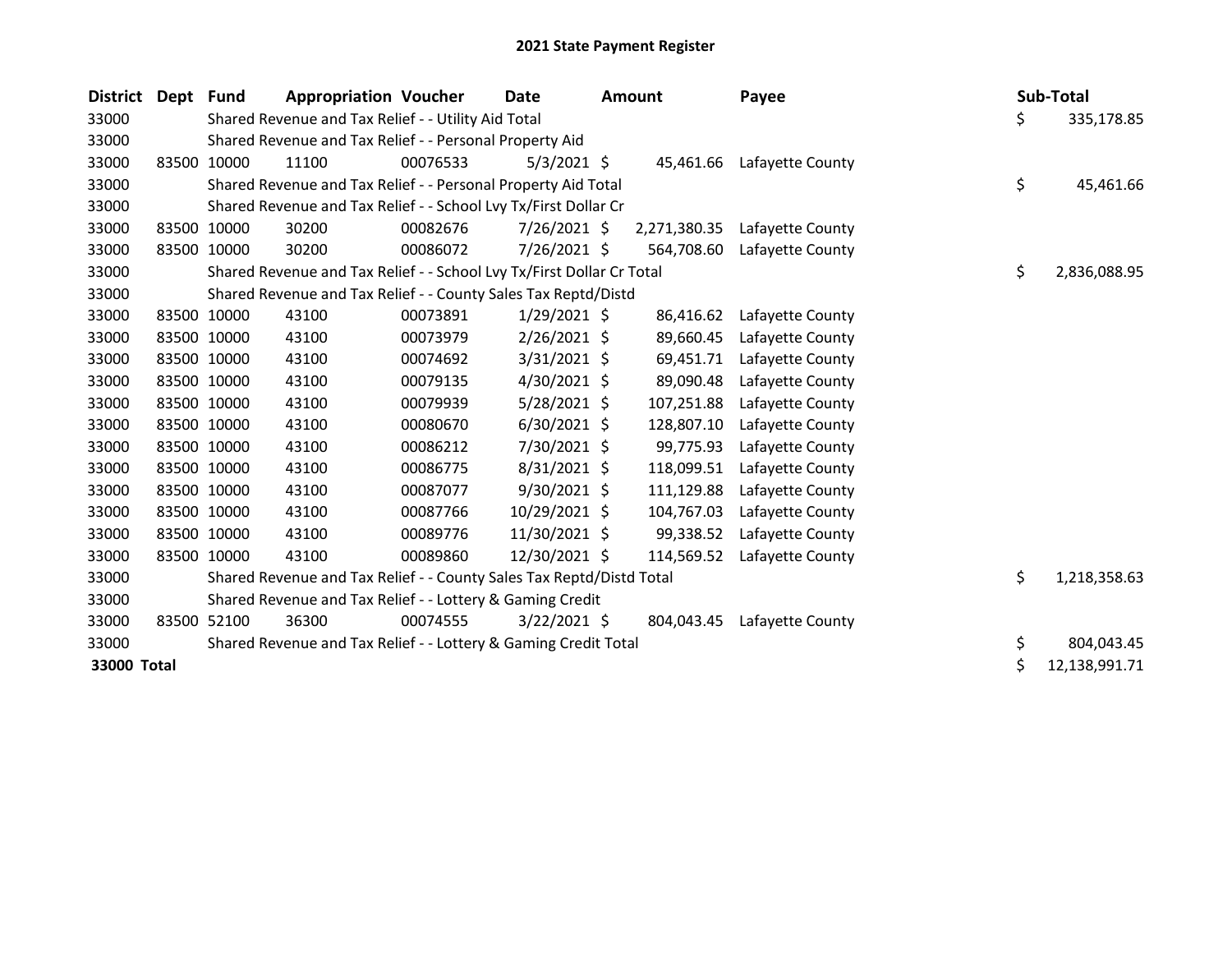| <b>District</b> | Dept Fund   |             | <b>Appropriation Voucher</b>                                       |          | <b>Date</b>    | <b>Amount</b> |           | Payee                    | Sub-Total |            |
|-----------------|-------------|-------------|--------------------------------------------------------------------|----------|----------------|---------------|-----------|--------------------------|-----------|------------|
| 33002           |             |             | Dept of Safety & Prof Services - - Fire Dues Distribution          |          |                |               |           |                          |           |            |
| 33002           |             | 16500 10000 | 22500                                                              | 00041034 | $7/16/2021$ \$ |               |           | 1,990.58 Town Of Argyle  |           |            |
| 33002           |             |             | Dept of Safety & Prof Services - - Fire Dues Distribution Total    |          |                |               |           |                          | \$        | 1,990.58   |
| 33002           |             |             | Dept of Natural Resources - - Aids In Lieu Of Taxes - Gener        |          |                |               |           |                          |           |            |
| 33002           |             | 37000 10000 | 50300                                                              | 00458080 | $1/21/2021$ \$ |               |           | 2,836.31 Town Of Argyle  |           |            |
| 33002           |             | 37000 10000 | 50300                                                              | 00475172 | $4/21/2021$ \$ |               | 1.13      | Town Of Argyle           |           |            |
| 33002           |             |             | Dept of Natural Resources - - Aids In Lieu Of Taxes - Gener Total  |          |                |               |           |                          | \$        | 2,837.44   |
| 33002           |             |             | Dept of Natural Resources - - Resaids - Cnty Forst, Cl & Mfl       |          |                |               |           |                          |           |            |
| 33002           |             | 37000 21200 | 57100                                                              | 00487908 | $6/14/2021$ \$ |               |           | 169.03 Town Of Argyle    |           |            |
| 33002           |             |             | Dept of Natural Resources - - Resaids - Cnty Forst, Cl & Mfl Total |          |                |               |           |                          | \$        | 169.03     |
| 33002           |             |             | Dept of Natural Resources - - Aids In Lieu Of Taxes - Sum S        |          |                |               |           |                          |           |            |
| 33002           |             | 37000 21200 | 57900                                                              | 00475171 | $4/21/2021$ \$ |               |           | 66.82 Town Of Argyle     |           |            |
| 33002           |             |             | Dept of Natural Resources - - Aids In Lieu Of Taxes - Sum S Total  |          |                |               |           |                          | \$        | 66.82      |
| 33002           |             |             | WI Dept of Transportation - - Trns Aids To Mnc.-Sf                 |          |                |               |           |                          |           |            |
| 33002           |             | 39500 21100 | 19100                                                              | 00632480 | $1/4/2021$ \$  |               | 23,849.10 | Town Of Argyle           |           |            |
| 33002           |             | 39500 21100 | 19100                                                              | 00668087 | $4/5/2021$ \$  |               | 23,849.10 | Town Of Argyle           |           |            |
| 33002           |             | 39500 21100 | 19100                                                              | 00711575 | $7/6/2021$ \$  |               | 23,849.10 | Town Of Argyle           |           |            |
| 33002           |             | 39500 21100 | 19100                                                              | 00752134 | 10/4/2021 \$   |               |           | 23,849.10 Town Of Argyle |           |            |
| 33002           |             |             | WI Dept of Transportation - - Trns Aids To Mnc.-Sf Total           |          |                |               |           |                          | \$        | 95,396.40  |
| 33002           |             |             | Department of Revenue - - Gifts And Grants                         |          |                |               |           |                          |           |            |
| 33002           |             | 56600 10000 | 12100                                                              | 00206911 | $6/25/2021$ \$ |               |           | 23,812.10 Town Of Argyle |           |            |
| 33002           |             |             | Department of Revenue - - Gifts And Grants Total                   |          |                |               |           |                          | \$        | 23,812.10  |
| 33002           |             |             | Shared Revenue and Tax Relief - - County And Municipal Aid         |          |                |               |           |                          |           |            |
| 33002           |             | 83500 10000 | 10500                                                              | 00081550 | $7/26/2021$ \$ |               | 2,245.94  | Town Of Argyle           |           |            |
| 33002           |             | 83500 10000 | 10500                                                              | 00088651 | 11/15/2021 \$  |               |           | 12,726.96 Town Of Argyle |           |            |
| 33002           |             |             | Shared Revenue and Tax Relief - - County And Municipal Aid Total   |          |                |               |           |                          | \$        | 14,972.90  |
| 33002           |             |             | Shared Revenue and Tax Relief - - Exempt Computer Aid              |          |                |               |           |                          |           |            |
| 33002           | 83500 10000 |             | 10900                                                              | 00084154 | 7/26/2021 \$   |               |           | 14.55 Town Of Argyle     |           |            |
| 33002           |             |             | Shared Revenue and Tax Relief - - Exempt Computer Aid Total        |          |                |               |           |                          | \$        | 14.55      |
| 33002           |             |             | Shared Revenue and Tax Relief - - Personal Property Aid            |          |                |               |           |                          |           |            |
| 33002           | 83500 10000 |             | 11100                                                              | 00077331 | $5/3/2021$ \$  |               |           | 210.04 Town Of Argyle    |           |            |
| 33002           |             |             | Shared Revenue and Tax Relief - - Personal Property Aid Total      |          |                |               |           |                          | \$        | 210.04     |
| 33002 Total     |             |             |                                                                    |          |                |               |           |                          | \$        | 139,469.86 |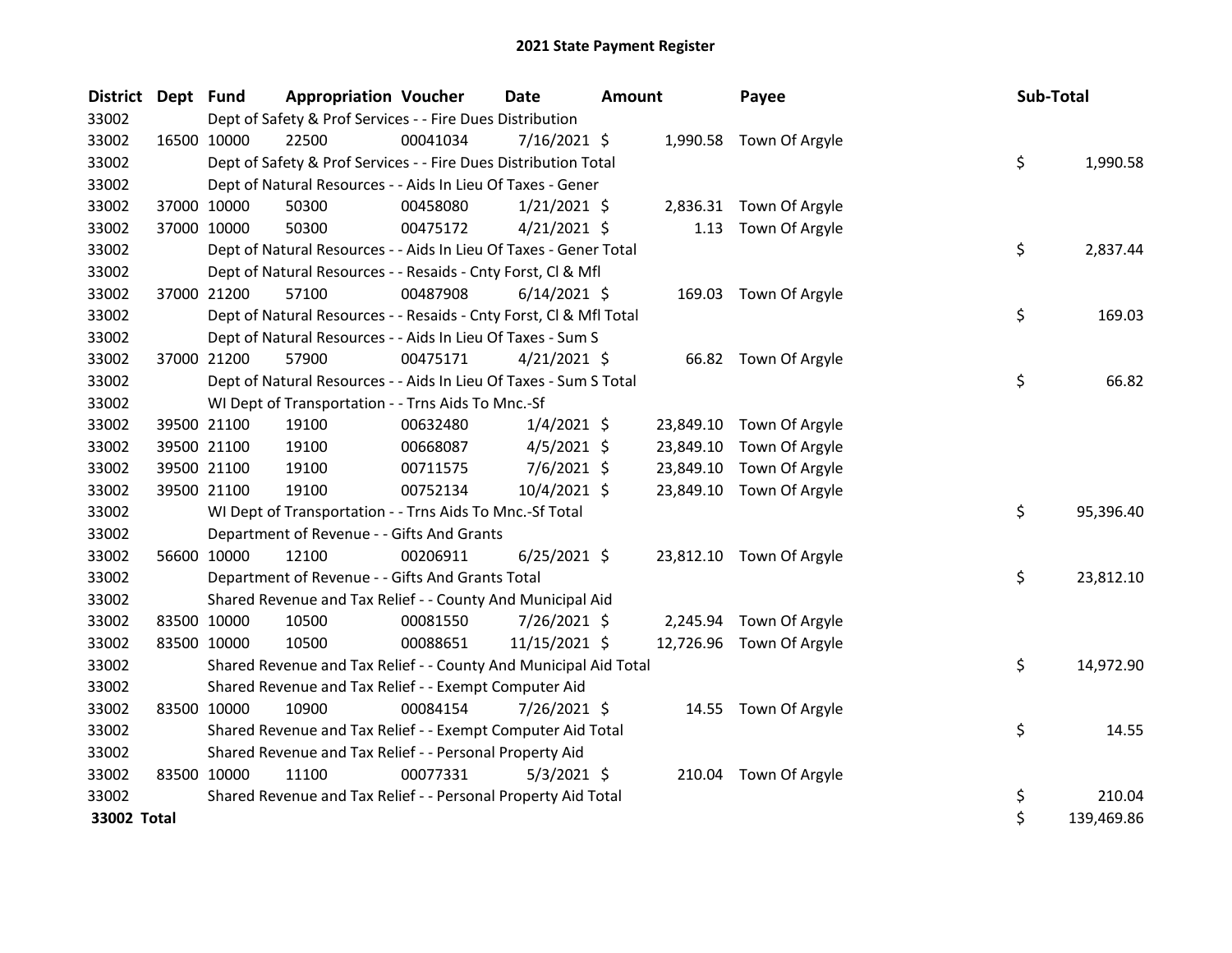| <b>District</b> | Dept Fund   |             | <b>Appropriation Voucher</b>                                       |          | <b>Date</b>    | <b>Amount</b> |           | Payee                     | Sub-Total |            |
|-----------------|-------------|-------------|--------------------------------------------------------------------|----------|----------------|---------------|-----------|---------------------------|-----------|------------|
| 33004           |             |             | Dept of Safety & Prof Services - - Fire Dues Distribution          |          |                |               |           |                           |           |            |
| 33004           |             | 16500 10000 | 22500                                                              | 00041036 | $7/16/2021$ \$ |               |           | 2,497.62 Town of Belmont  |           |            |
| 33004           |             |             | Dept of Safety & Prof Services - - Fire Dues Distribution Total    |          |                |               |           |                           | \$        | 2,497.62   |
| 33004           |             |             | Dept of Natural Resources - - Aids In Lieu Of Taxes - Gener        |          |                |               |           |                           |           |            |
| 33004           |             | 37000 10000 | 50300                                                              | 00458173 | $1/21/2021$ \$ |               |           | 6,210.92 Town of Belmont  |           |            |
| 33004           |             | 37000 10000 | 50300                                                              | 00476677 | $4/21/2021$ \$ |               | 269.83    | Town of Belmont           |           |            |
| 33004           |             |             | Dept of Natural Resources - - Aids In Lieu Of Taxes - Gener Total  |          |                |               |           |                           | \$        | 6,480.75   |
| 33004           |             |             | Dept of Natural Resources - - Resaids - Cnty Forst, Cl & Mfl       |          |                |               |           |                           |           |            |
| 33004           |             | 37000 21200 | 57100                                                              | 00487909 | $6/14/2021$ \$ |               | 164.06    | Town of Belmont           |           |            |
| 33004           |             |             | Dept of Natural Resources - - Resaids - Cnty Forst, Cl & Mfl Total |          |                |               |           |                           | \$        | 164.06     |
| 33004           |             |             | Dept of Natural Resources - - Aids In Lieu Of Taxes - Sum S        |          |                |               |           |                           |           |            |
| 33004           |             | 37000 21200 | 57900                                                              | 00476678 | $4/21/2021$ \$ |               |           | 6.08 Town of Belmont      |           |            |
| 33004           |             |             | Dept of Natural Resources - - Aids In Lieu Of Taxes - Sum S Total  |          |                |               |           |                           | \$        | 6.08       |
| 33004           |             |             | Dept of Natural Resources - - Fin Asst For Responsible Units       |          |                |               |           |                           |           |            |
| 33004           |             | 37000 27400 | 67000                                                              | 00483406 | $5/21/2021$ \$ |               |           | 2,086.67 Town of Belmont  |           |            |
| 33004           |             |             | Dept of Natural Resources - - Fin Asst For Responsible Units Total |          |                |               |           |                           | \$        | 2,086.67   |
| 33004           |             |             | WI Dept of Transportation - - Trns Aids To Mnc.-Sf                 |          |                |               |           |                           |           |            |
| 33004           |             | 39500 21100 | 19100                                                              | 00632481 | $1/4/2021$ \$  |               |           | 30,491.37 Town of Belmont |           |            |
| 33004           |             | 39500 21100 | 19100                                                              | 00668088 | $4/5/2021$ \$  |               | 30,491.37 | Town of Belmont           |           |            |
| 33004           |             | 39500 21100 | 19100                                                              | 00711576 | $7/6/2021$ \$  |               |           | 30,491.37 Town of Belmont |           |            |
| 33004           |             | 39500 21100 | 19100                                                              | 00752135 | $10/4/2021$ \$ |               |           | 30,491.37 Town of Belmont |           |            |
| 33004           |             |             | WI Dept of Transportation - - Trns Aids To Mnc.-Sf Total           |          |                |               |           |                           | \$        | 121,965.48 |
| 33004           |             |             | Department of Revenue - - Gifts And Grants                         |          |                |               |           |                           |           |            |
| 33004           |             | 56600 10000 | 12100                                                              | 00206912 | $6/25/2021$ \$ |               |           | 41,867.42 Town of Belmont |           |            |
| 33004           |             |             | Department of Revenue - - Gifts And Grants Total                   |          |                |               |           |                           | \$        | 41,867.42  |
| 33004           |             |             | Shared Revenue and Tax Relief - - County And Municipal Aid         |          |                |               |           |                           |           |            |
| 33004           |             | 83500 10000 | 10500                                                              | 00081551 | 7/26/2021 \$   |               |           | 4,974.25 Town of Belmont  |           |            |
| 33004           | 83500 10000 |             | 10500                                                              | 00088652 | 11/15/2021 \$  |               |           | 28,187.44 Town of Belmont |           |            |
| 33004           |             |             | Shared Revenue and Tax Relief - - County And Municipal Aid Total   |          |                |               |           |                           | \$        | 33,161.69  |
| 33004           |             |             | Shared Revenue and Tax Relief - - Exempt Computer Aid              |          |                |               |           |                           |           |            |
| 33004           | 83500 10000 |             | 10900                                                              | 00084155 | 7/26/2021 \$   |               |           | 2.08 Town of Belmont      |           |            |
| 33004           |             |             | Shared Revenue and Tax Relief - - Exempt Computer Aid Total        |          |                |               |           |                           | \$        | 2.08       |
| 33004           |             |             | Shared Revenue and Tax Relief - - Utility Aid                      |          |                |               |           |                           |           |            |
| 33004           | 83500 10000 |             | 11000                                                              | 00081551 | 7/26/2021 \$   |               |           | 30.42 Town of Belmont     |           |            |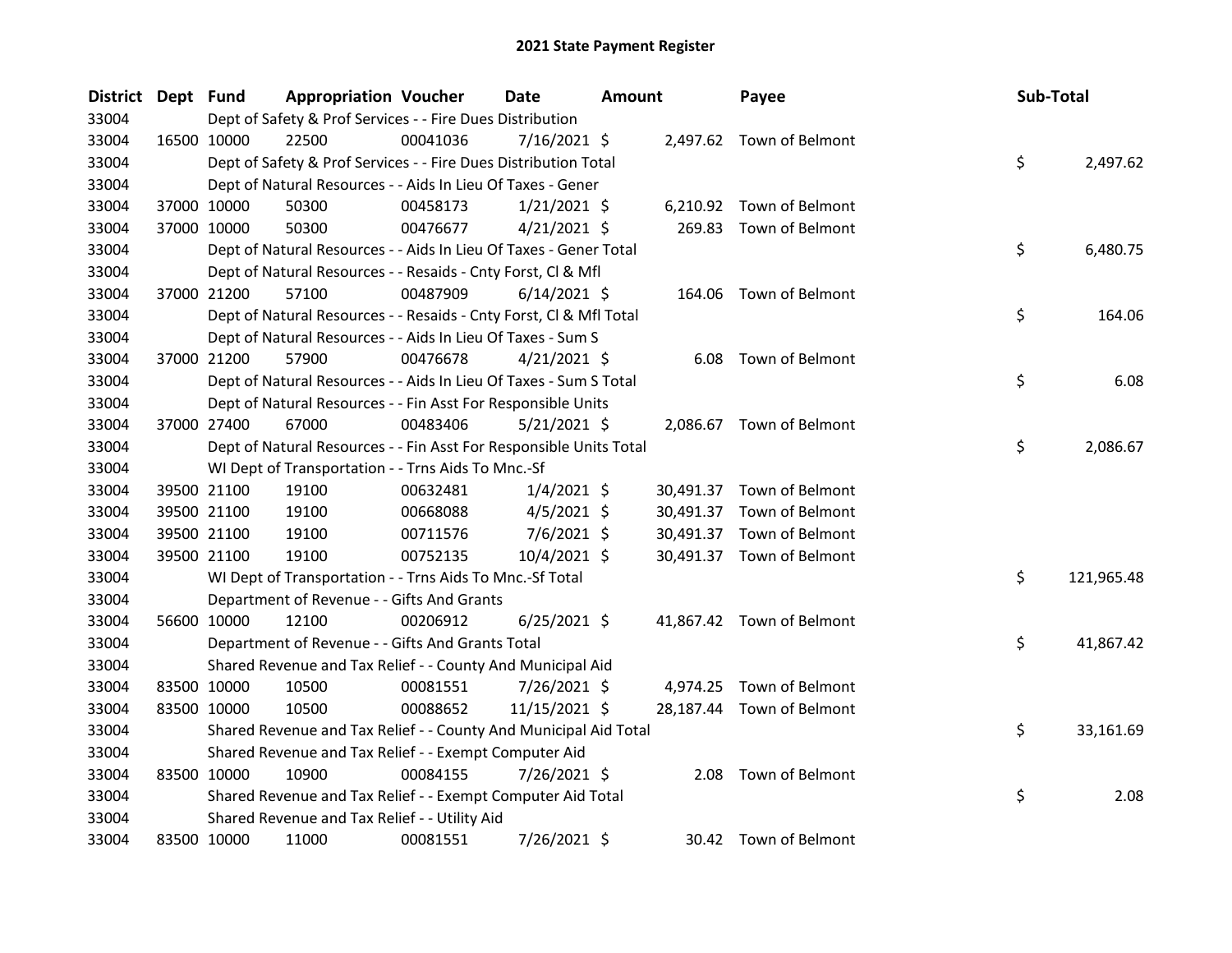| <b>District</b> | Dept  | Fund        | <b>Appropriation Voucher</b>                                        |          | Date            | <b>Amount</b> |          | Payee           | <b>Sub-Total</b> |
|-----------------|-------|-------------|---------------------------------------------------------------------|----------|-----------------|---------------|----------|-----------------|------------------|
| 33004           |       | 83500 10000 | 11000                                                               | 00088652 | $11/15/2021$ \$ |               | 187.19   | Town of Belmont |                  |
| 33004           |       |             | Shared Revenue and Tax Relief - - Utility Aid Total                 |          |                 |               |          |                 | 217.61           |
| 33004           |       |             | Shared Revenue and Tax Relief - - Personal Property Aid             |          |                 |               |          |                 |                  |
| 33004           |       | 83500 10000 | 11100                                                               | 00077332 | $5/3/2021$ \$   |               | 245.65   | Town of Belmont |                  |
| 33004           |       |             | Shared Revenue and Tax Relief - - Personal Property Aid Total       |          |                 |               |          |                 | 245.65           |
| 33004           |       |             | Shared Revenue and Tax Relief - - Payments For Municipal Svcs       |          |                 |               |          |                 |                  |
| 33004           |       | 83500 10000 | 50100                                                               | 00073664 | $2/1/2021$ \$   |               | 428.42   | Town of Belmont |                  |
| 33004           |       |             | Shared Revenue and Tax Relief - - Payments For Municipal Svcs Total |          |                 |               |          |                 | 428.42           |
| 33004           |       |             | Shared Revenue and Tax Relief - - Lottery & Gaming Credit           |          |                 |               |          |                 |                  |
| 33004           | 83500 | 52100       | 36300                                                               | 00074259 | $3/22/2021$ \$  |               | 6.037.32 | Town of Belmont |                  |
| 33004           |       |             | Shared Revenue and Tax Relief - - Lottery & Gaming Credit Total     |          |                 |               |          |                 | 6,037.32         |
| 33004 Total     |       |             |                                                                     |          |                 |               |          |                 | 215,160.85       |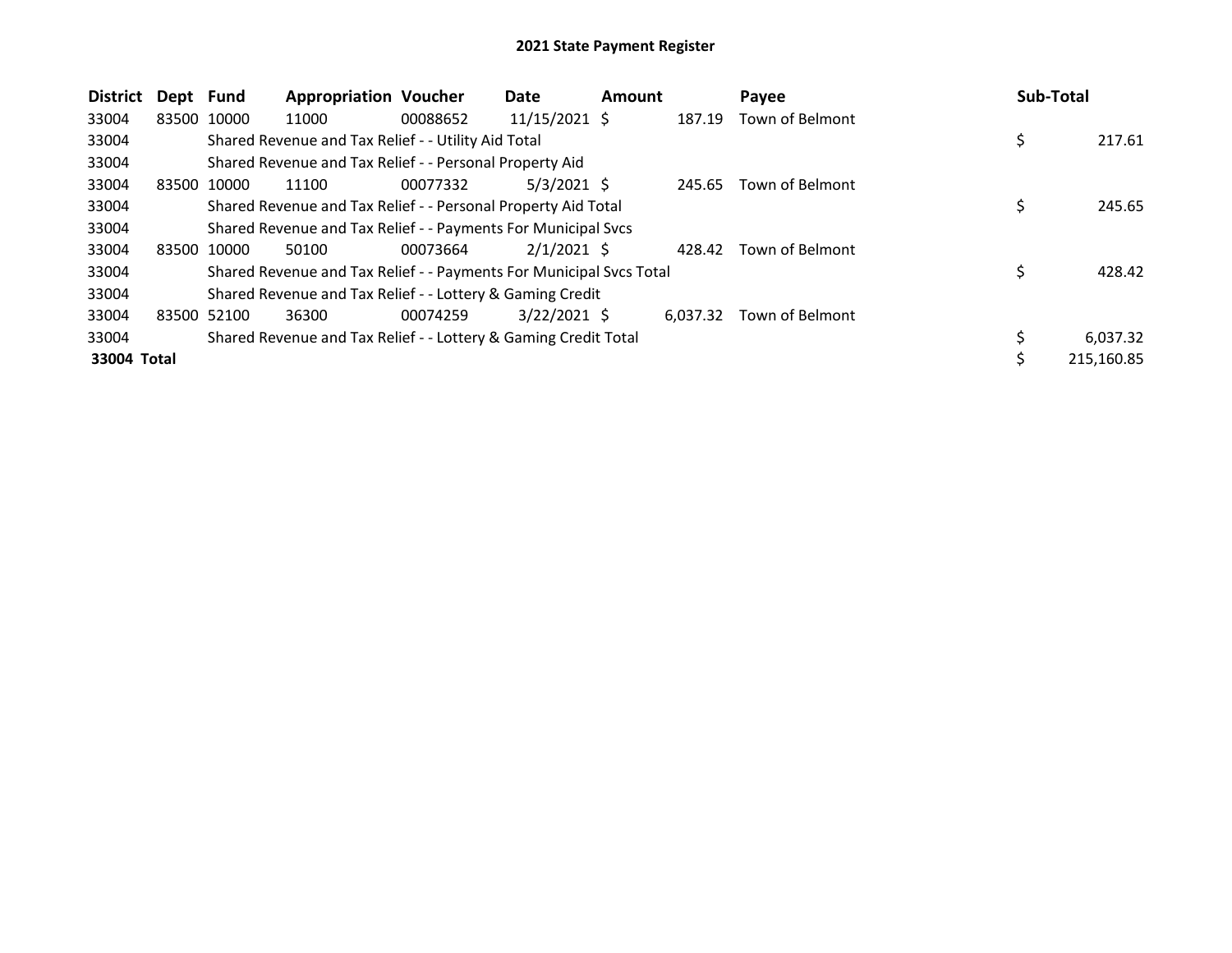| District Dept Fund |             |                                                                        | <b>Appropriation Voucher</b> |          | Date           | Amount |           | Payee                    | Sub-Total |           |
|--------------------|-------------|------------------------------------------------------------------------|------------------------------|----------|----------------|--------|-----------|--------------------------|-----------|-----------|
| 33006              |             | Dept of Safety & Prof Services - - Fire Dues Distribution              |                              |          |                |        |           |                          |           |           |
| 33006              | 16500 10000 | 22500                                                                  |                              | 00041038 | 7/16/2021 \$   |        |           | 1,745.58 Town Of Benton  |           |           |
| 33006              |             | Dept of Safety & Prof Services - - Fire Dues Distribution Total        |                              |          |                |        |           |                          | \$        | 1,745.58  |
| 33006              |             | Dept of Natural Resources - - Aids In Lieu Of Taxes - Gener            |                              |          |                |        |           |                          |           |           |
| 33006              |             | 37000 10000<br>50300                                                   |                              | 00458174 | $1/21/2021$ \$ |        |           | 1,635.07 Town Of Benton  |           |           |
| 33006              |             | Dept of Natural Resources - - Aids In Lieu Of Taxes - Gener Total      |                              |          |                |        |           |                          | \$        | 1,635.07  |
| 33006              |             | Dept of Natural Resources - - Resaids - Cnty Forst, Cl & Mfl           |                              |          |                |        |           |                          |           |           |
| 33006              |             | 37000 21200<br>57100                                                   |                              | 00487910 | $6/14/2021$ \$ |        |           | 30.38 Town Of Benton     |           |           |
| 33006              |             | Dept of Natural Resources - - Resaids - Cnty Forst, Cl & Mfl Total     |                              |          |                |        |           |                          | \$        | 30.38     |
| 33006              |             | Dept of Natural Resources - - Fin Asst For Responsible Units           |                              |          |                |        |           |                          |           |           |
| 33006              | 37000 27400 | 67000                                                                  |                              | 00483993 | $5/21/2021$ \$ |        | 229.03    | Town Of Benton           |           |           |
| 33006              |             | Dept of Natural Resources - - Fin Asst For Responsible Units Total     |                              |          |                |        |           |                          | \$        | 229.03    |
| 33006              |             | WI Dept of Transportation - - Trns Aids To Mnc.-Sf                     |                              |          |                |        |           |                          |           |           |
| 33006              |             | 39500 21100<br>19100                                                   |                              | 00632482 | $1/4/2021$ \$  |        | 20,794.05 | Town Of Benton           |           |           |
| 33006              |             | 39500 21100<br>19100                                                   |                              | 00668089 | $4/5/2021$ \$  |        | 20,794.05 | Town Of Benton           |           |           |
| 33006              |             | 39500 21100<br>19100                                                   |                              | 00711577 | $7/6/2021$ \$  |        | 20,794.05 | Town Of Benton           |           |           |
| 33006              |             | 39500 21100<br>19100                                                   |                              | 00752136 | 10/4/2021 \$   |        |           | 20,794.05 Town Of Benton |           |           |
| 33006              |             | WI Dept of Transportation - - Trns Aids To Mnc.-Sf Total               |                              |          |                |        |           |                          | \$        | 83,176.20 |
| 33006              |             | Department of Military Affairs - - Disaster Recovery Aid               |                              |          |                |        |           |                          |           |           |
| 33006              |             | 46500 10000<br>30500                                                   |                              | 00100772 | $9/30/2021$ \$ |        |           | 269.97 Town Of Benton    |           |           |
| 33006              |             | Department of Military Affairs - - Disaster Recovery Aid Total         |                              |          |                |        |           |                          | \$        | 269.97    |
| 33006              |             | Department of Military Affairs - - Federal Aid, Local Assistance       |                              |          |                |        |           |                          |           |           |
| 33006              | 46500 10000 | 34200                                                                  |                              | 00100772 | $9/30/2021$ \$ |        |           | 1,619.80 Town Of Benton  |           |           |
| 33006              |             | Department of Military Affairs - - Federal Aid, Local Assistance Total |                              |          |                |        |           |                          | \$        | 1,619.80  |
| 33006              |             | Department of Military Affairs - - Major Disaster Assist; Pif          |                              |          |                |        |           |                          |           |           |
| 33006              | 46500 27200 | 36500                                                                  |                              | 00099575 | $9/3/2021$ \$  |        |           | 59,388.00 Town Of Benton |           |           |
| 33006              |             | Department of Military Affairs - - Major Disaster Assist; Pif Total    |                              |          |                |        |           |                          | \$        | 59,388.00 |
| 33006              |             | Department of Revenue - - Gifts And Grants                             |                              |          |                |        |           |                          |           |           |
| 33006              | 56600 10000 | 12100                                                                  |                              | 00206913 | $6/25/2021$ \$ |        |           | 26,271.81 Town Of Benton |           |           |
| 33006              |             | Department of Revenue - - Gifts And Grants Total                       |                              |          |                |        |           |                          | \$        | 26,271.81 |
| 33006              |             | Shared Revenue and Tax Relief - - County And Municipal Aid             |                              |          |                |        |           |                          |           |           |
| 33006              | 83500 10000 | 10500                                                                  |                              | 00081552 | 7/26/2021 \$   |        |           | 3,074.85 Town Of Benton  |           |           |
| 33006              | 83500 10000 | 10500                                                                  |                              | 00088653 | 11/15/2021 \$  |        | 17,424.12 | Town Of Benton           |           |           |
| 33006              |             | Shared Revenue and Tax Relief - - County And Municipal Aid Total       |                              |          |                |        |           |                          | \$        | 20,498.97 |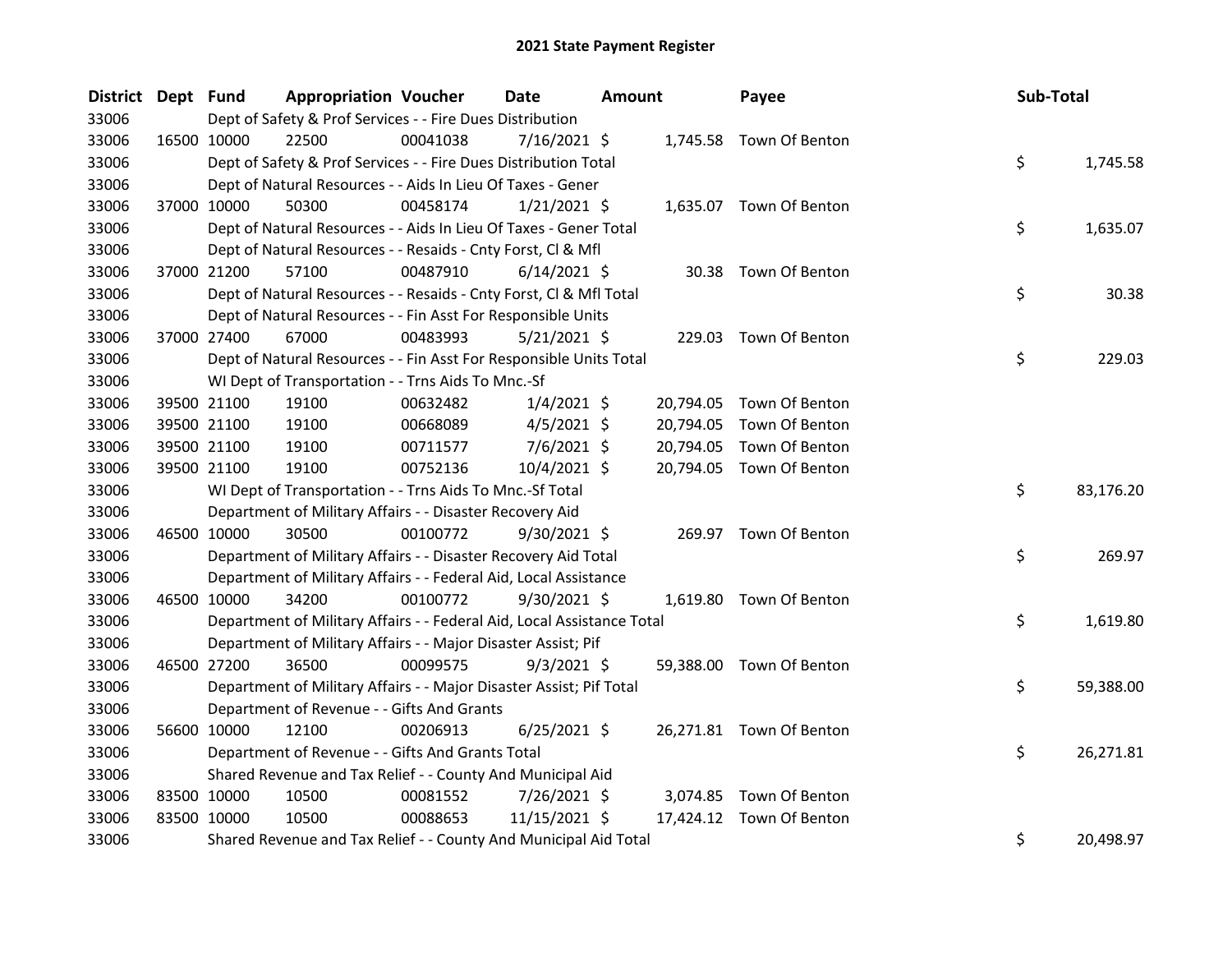| District Dept Fund |             |             | <b>Appropriation Voucher</b>                                  |          | Date            | <b>Amount</b> |          | Payee          | Sub-Total  |
|--------------------|-------------|-------------|---------------------------------------------------------------|----------|-----------------|---------------|----------|----------------|------------|
| 33006              |             |             | Shared Revenue and Tax Relief - - Utility Aid                 |          |                 |               |          |                |            |
| 33006              |             | 83500 10000 | 11000                                                         | 00081552 | $7/26/2021$ \$  |               | 396.97   | Town Of Benton |            |
| 33006              |             | 83500 10000 | 11000                                                         | 00088653 | $11/15/2021$ \$ |               | 2.284.91 | Town Of Benton |            |
| 33006              |             |             | Shared Revenue and Tax Relief - - Utility Aid Total           |          |                 |               |          |                | 2,681.88   |
| 33006              |             |             | Shared Revenue and Tax Relief - - Personal Property Aid       |          |                 |               |          |                |            |
| 33006              | 83500 10000 |             | 11100                                                         | 00077333 | $5/3/2021$ \$   |               | 850.23   | Town Of Benton |            |
| 33006              |             |             | Shared Revenue and Tax Relief - - Personal Property Aid Total |          |                 |               |          |                | 850.23     |
| 33006 Total        |             |             |                                                               |          |                 |               |          |                | 198,396.92 |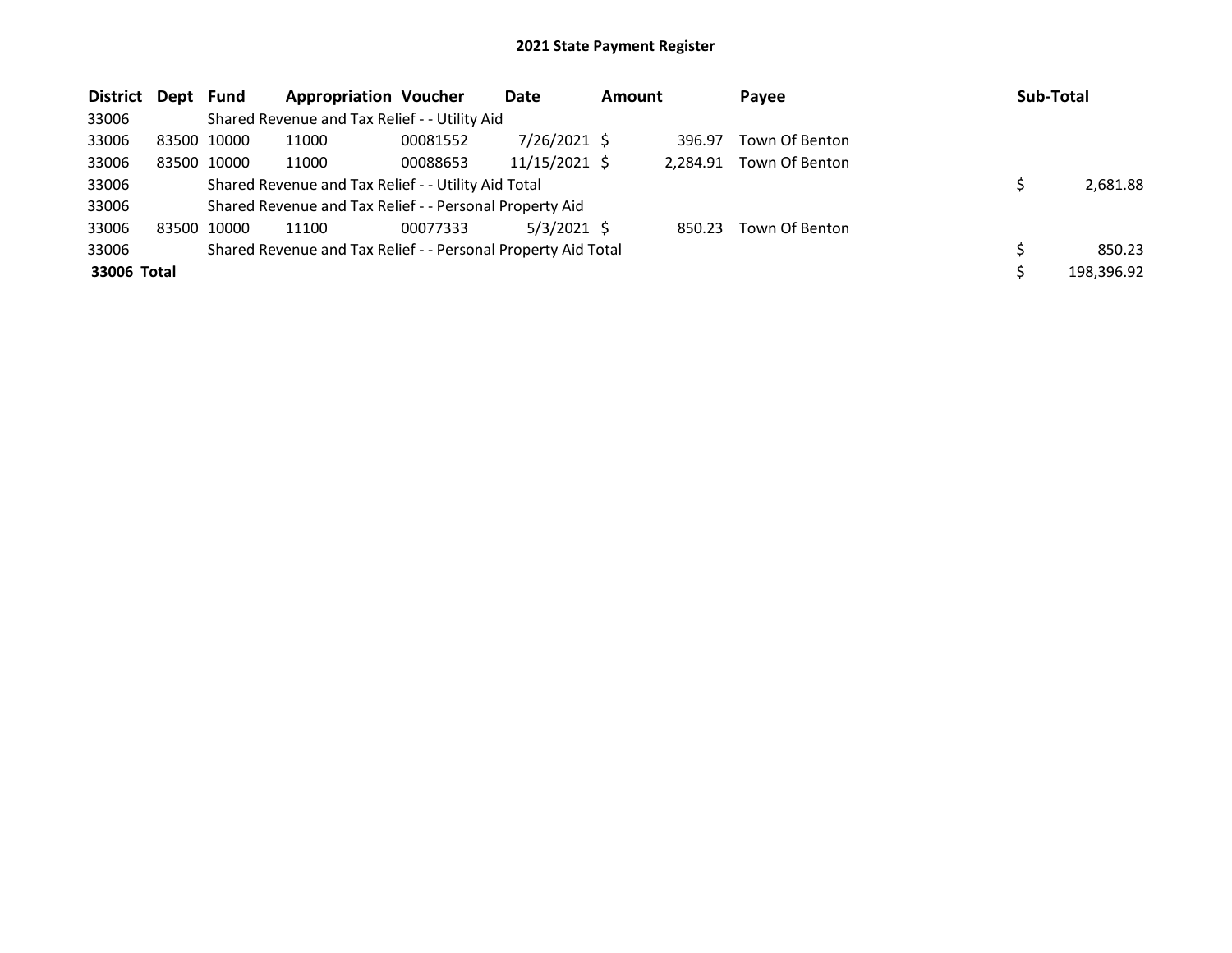| District Dept Fund |             | <b>Appropriation Voucher</b>                                       |          | Date           | <b>Amount</b> |           | Payee                       | Sub-Total |           |
|--------------------|-------------|--------------------------------------------------------------------|----------|----------------|---------------|-----------|-----------------------------|-----------|-----------|
| 33008              |             | Dept of Safety & Prof Services - - Fire Dues Distribution          |          |                |               |           |                             |           |           |
| 33008              | 16500 10000 | 22500                                                              | 00041040 | 7/16/2021 \$   |               |           | 1,024.35 Town Of Blanchard  |           |           |
| 33008              |             | Dept of Safety & Prof Services - - Fire Dues Distribution Total    |          |                |               |           |                             | \$        | 1,024.35  |
| 33008              |             | Dept of Natural Resources - - Aids In Lieu Of Taxes - Gener        |          |                |               |           |                             |           |           |
| 33008              | 37000 10000 | 50300                                                              | 00475699 | $4/21/2021$ \$ |               |           | 57.02 Town Of Blanchard     |           |           |
| 33008              |             | Dept of Natural Resources - - Aids In Lieu Of Taxes - Gener Total  |          |                |               |           |                             | \$        | 57.02     |
| 33008              |             | Dept of Natural Resources - - Seg Earned                           |          |                |               |           |                             |           |           |
| 33008              | 37000 21200 | 100SE                                                              | 00473986 | $4/15/2021$ \$ |               |           | 632.39 Town Of Blanchard    |           |           |
| 33008              |             | Dept of Natural Resources - - Seg Earned Total                     |          |                |               |           |                             | \$        | 632.39    |
| 33008              |             | Dept of Natural Resources - - Resaids - Cnty Forst, Cl & Mfl       |          |                |               |           |                             |           |           |
| 33008              | 37000 21200 | 57100                                                              | 00487911 | $6/14/2021$ \$ |               |           | 73.51 Town Of Blanchard     |           |           |
| 33008              |             | Dept of Natural Resources - - Resaids - Cnty Forst, Cl & Mfl Total |          |                |               |           |                             | \$        | 73.51     |
| 33008              |             | Dept of Natural Resources - - Fin Asst For Responsible Units       |          |                |               |           |                             |           |           |
| 33008              | 37000 27400 | 67000                                                              | 00483489 | $5/21/2021$ \$ |               |           | 727.52 Town Of Blanchard    |           |           |
| 33008              |             | Dept of Natural Resources - - Fin Asst For Responsible Units Total |          |                |               |           |                             | \$        | 727.52    |
| 33008              |             | WI Dept of Transportation - - Trns Aids To Mnc.-Sf                 |          |                |               |           |                             |           |           |
| 33008              | 39500 21100 | 19100                                                              | 00632483 | $1/4/2021$ \$  |               | 13,908.69 | Town Of Blanchard           |           |           |
| 33008              | 39500 21100 | 19100                                                              | 00668090 | $4/5/2021$ \$  |               | 13,908.69 | Town Of Blanchard           |           |           |
| 33008              | 39500 21100 | 19100                                                              | 00711578 | 7/6/2021 \$    |               | 13,908.69 | Town Of Blanchard           |           |           |
| 33008              | 39500 21100 | 19100                                                              | 00752137 | $10/4/2021$ \$ |               |           | 13,908.69 Town Of Blanchard |           |           |
| 33008              |             | WI Dept of Transportation - - Trns Aids To Mnc.-Sf Total           |          |                |               |           |                             | \$        | 55,634.76 |
| 33008              |             | Department of Revenue - - Gifts And Grants                         |          |                |               |           |                             |           |           |
| 33008              | 56600 10000 | 12100                                                              | 00206914 | $6/25/2021$ \$ |               |           | 13,554.58 Town Of Blanchard |           |           |
| 33008              |             | Department of Revenue - - Gifts And Grants Total                   |          |                |               |           |                             | \$        | 13,554.58 |
| 33008              |             | Shared Revenue and Tax Relief - - County And Municipal Aid         |          |                |               |           |                             |           |           |
| 33008              | 83500 10000 | 10500                                                              | 00081553 | 7/26/2021 \$   |               |           | 2,186.62 Town Of Blanchard  |           |           |
| 33008              | 83500 10000 | 10500                                                              | 00088654 | 11/15/2021 \$  |               |           | 12,390.86 Town Of Blanchard |           |           |
| 33008              |             | Shared Revenue and Tax Relief - - County And Municipal Aid Total   |          |                |               |           |                             | \$        | 14,577.48 |
| 33008              |             | Shared Revenue and Tax Relief - - Exempt Computer Aid              |          |                |               |           |                             |           |           |
| 33008              | 83500 10000 | 10900                                                              | 00084156 | 7/26/2021 \$   |               |           | 2.08 Town Of Blanchard      |           |           |
| 33008              |             | Shared Revenue and Tax Relief - - Exempt Computer Aid Total        |          |                |               |           |                             | \$        | 2.08      |
| 33008              |             | Shared Revenue and Tax Relief - - Utility Aid                      |          |                |               |           |                             |           |           |
| 33008              | 83500 10000 | 11000                                                              | 00081553 | 7/26/2021 \$   |               | 7.66      | Town Of Blanchard           |           |           |
| 33008              | 83500 10000 | 11000                                                              | 00088654 | 11/15/2021 \$  |               | 45.39     | Town Of Blanchard           |           |           |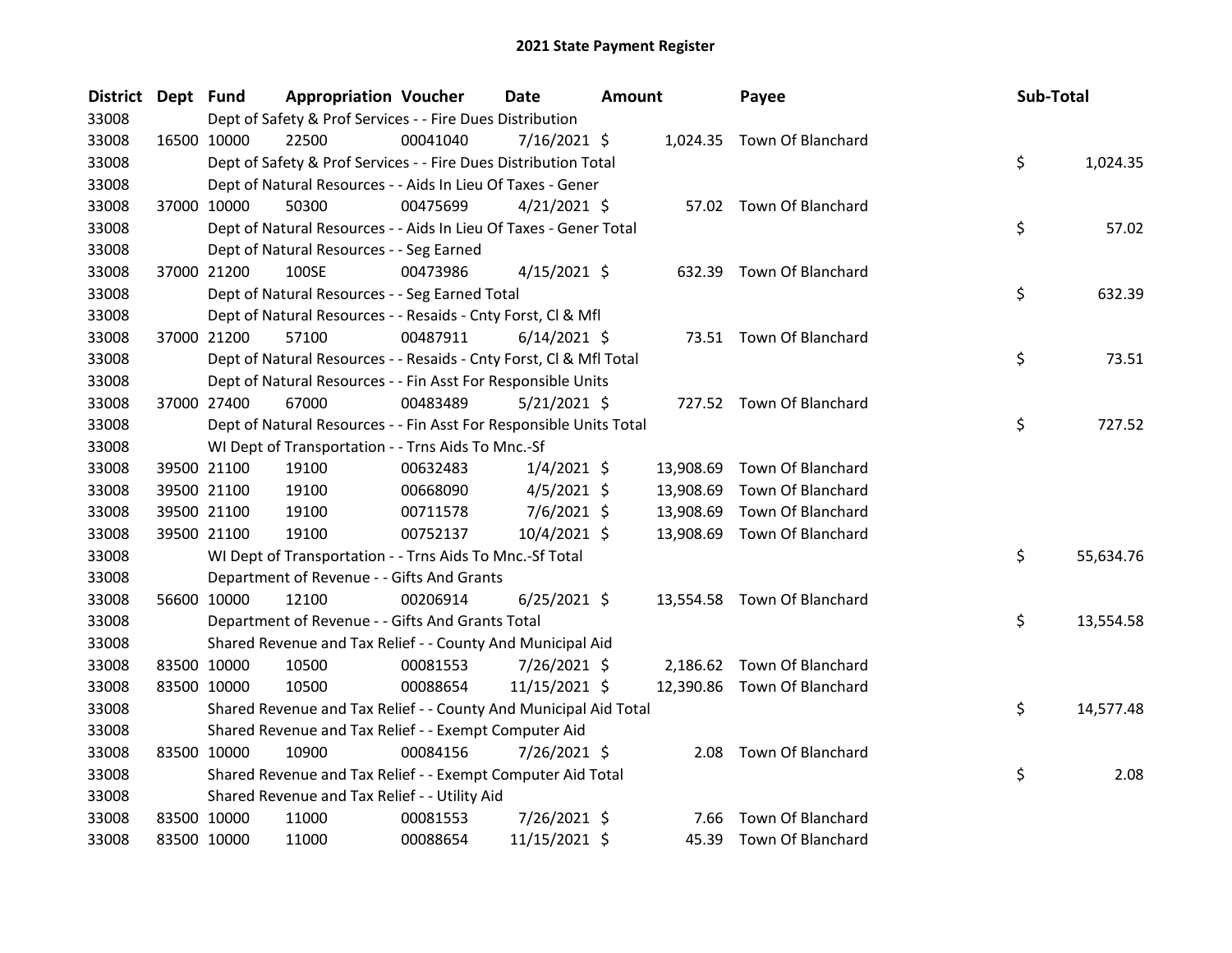| District Dept | Fund        | <b>Appropriation Voucher</b>                                  |          | Date          | <b>Amount</b> |       | Payee             | Sub-Total |           |
|---------------|-------------|---------------------------------------------------------------|----------|---------------|---------------|-------|-------------------|-----------|-----------|
| 33008         |             | Shared Revenue and Tax Relief - - Utility Aid Total           |          |               |               |       |                   |           | 53.05     |
| 33008         |             | Shared Revenue and Tax Relief - - Personal Property Aid       |          |               |               |       |                   |           |           |
| 33008         | 83500 10000 | 11100                                                         | 00077334 | $5/3/2021$ \$ |               | 71.64 | Town Of Blanchard |           |           |
| 33008         |             | Shared Revenue and Tax Relief - - Personal Property Aid Total |          |               |               |       |                   |           | 71.64     |
| 33008 Total   |             |                                                               |          |               |               |       |                   |           | 86.408.38 |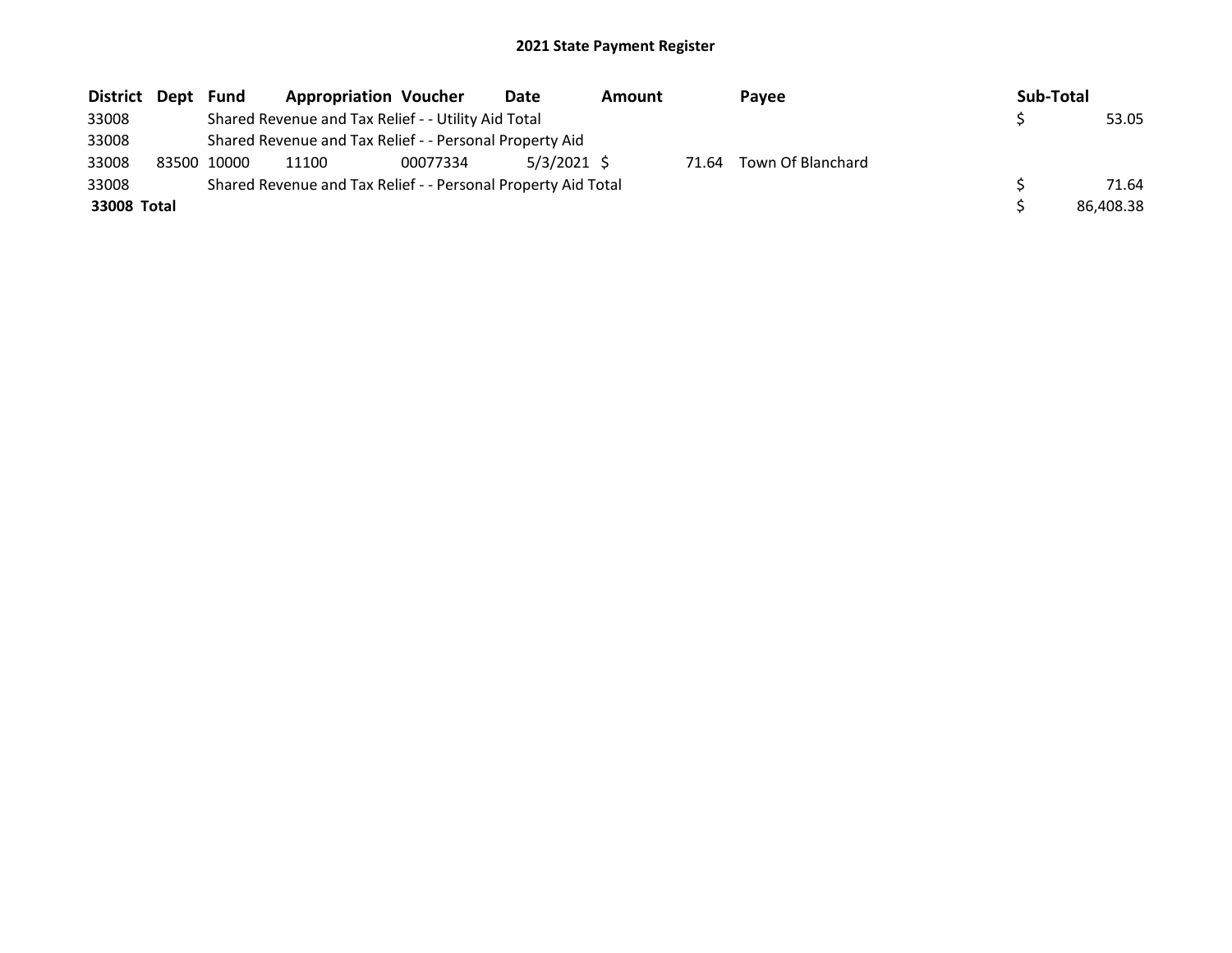| <b>District</b> | Dept Fund |             | <b>Appropriation Voucher</b>                                       |          | <b>Date</b>    | Amount |           | Payee                        | Sub-Total |            |
|-----------------|-----------|-------------|--------------------------------------------------------------------|----------|----------------|--------|-----------|------------------------------|-----------|------------|
| 33010           |           |             | Dept of Safety & Prof Services - - Fire Dues Distribution          |          |                |        |           |                              |           |            |
| 33010           |           | 16500 10000 | 22500                                                              | 00041043 | 7/15/2021 \$   |        |           | 3,537.15 Town Of Darlington  |           |            |
| 33010           |           |             | Dept of Safety & Prof Services - - Fire Dues Distribution Total    |          |                |        |           |                              | \$        | 3,537.15   |
| 33010           |           |             | Dept of Natural Resources - - Resaids - Cnty Forst, Cl & Mfl       |          |                |        |           |                              |           |            |
| 33010           |           | 37000 21200 | 57100                                                              | 00487912 | $6/14/2021$ \$ |        |           | 65.65 Town Of Darlington     |           |            |
| 33010           |           |             | Dept of Natural Resources - - Resaids - Cnty Forst, Cl & Mfl Total |          |                |        |           |                              | \$        | 65.65      |
| 33010           |           |             | Dept of Natural Resources - - Fin Asst For Responsible Units       |          |                |        |           |                              |           |            |
| 33010           |           | 37000 27400 | 67000                                                              | 00483401 | 5/21/2021 \$   |        |           | 686.31 Town Of Darlington    |           |            |
| 33010           |           |             | Dept of Natural Resources - - Fin Asst For Responsible Units Total |          |                |        |           |                              | \$        | 686.31     |
| 33010           |           |             | WI Dept of Transportation - - Trns Aids To Mnc.-Sf                 |          |                |        |           |                              |           |            |
| 33010           |           | 39500 21100 | 19100                                                              | 00632484 | $1/4/2021$ \$  |        | 35,530.56 | Town Of Darlington           |           |            |
| 33010           |           | 39500 21100 | 19100                                                              | 00668091 | $4/5/2021$ \$  |        | 35,530.56 | Town Of Darlington           |           |            |
| 33010           |           | 39500 21100 | 19100                                                              | 00711579 | $7/6/2021$ \$  |        | 35,530.56 | Town Of Darlington           |           |            |
| 33010           |           | 39500 21100 | 19100                                                              | 00752138 | 10/4/2021 \$   |        |           | 35,530.56 Town Of Darlington |           |            |
| 33010           |           |             | WI Dept of Transportation - - Trns Aids To Mnc.-Sf Total           |          |                |        |           |                              | \$        | 142,122.24 |
| 33010           |           |             | WI Dept of Transportation - - Loc Rd Imp Prg St Fd                 |          |                |        |           |                              |           |            |
| 33010           |           | 39500 21100 | 27800                                                              | 00715226 | $6/29/2021$ \$ |        |           | 40,000.00 Town Of Darlington |           |            |
| 33010           |           |             | WI Dept of Transportation - - Loc Rd Imp Prg St Fd Total           |          |                |        |           |                              | \$        | 40,000.00  |
| 33010           |           |             | Department of Revenue - - Gifts And Grants                         |          |                |        |           |                              |           |            |
| 33010           |           | 56600 10000 | 12100                                                              | 00206915 | $6/25/2021$ \$ |        |           | 45,269.15 Town Of Darlington |           |            |
| 33010           |           |             | Department of Revenue - - Gifts And Grants Total                   |          |                |        |           |                              | \$        | 45,269.15  |
| 33010           |           |             | Shared Revenue and Tax Relief - - County And Municipal Aid         |          |                |        |           |                              |           |            |
| 33010           |           | 83500 10000 | 10500                                                              | 00081554 | 7/26/2021 \$   |        |           | 2,072.85 Town Of Darlington  |           |            |
| 33010           |           | 83500 10000 | 10500                                                              | 00088655 | 11/15/2021 \$  |        |           | 11,746.18 Town Of Darlington |           |            |
| 33010           |           |             | Shared Revenue and Tax Relief - - County And Municipal Aid Total   |          |                |        |           |                              | \$        | 13,819.03  |
| 33010           |           |             | Shared Revenue and Tax Relief - - Exempt Computer Aid              |          |                |        |           |                              |           |            |
| 33010           |           | 83500 10000 | 10900                                                              | 00084157 | 7/26/2021 \$   |        |           | 24.94 Town Of Darlington     |           |            |
| 33010           |           |             | Shared Revenue and Tax Relief - - Exempt Computer Aid Total        |          |                |        |           |                              | \$        | 24.94      |
| 33010           |           |             | Shared Revenue and Tax Relief - - Utility Aid                      |          |                |        |           |                              |           |            |
| 33010           |           | 83500 10000 | 11000                                                              | 00081554 | 7/26/2021 \$   |        |           | 5,627.77 Town Of Darlington  |           |            |
| 33010           |           | 83500 10000 | 11000                                                              | 00088655 | 11/15/2021 \$  |        |           | 32,171.88 Town Of Darlington |           |            |
| 33010           |           |             | Shared Revenue and Tax Relief - - Utility Aid Total                |          |                |        |           |                              | \$        | 37,799.65  |
| 33010           |           |             | Shared Revenue and Tax Relief - - Personal Property Aid            |          |                |        |           |                              |           |            |
| 33010           |           | 83500 10000 | 11100                                                              | 00077335 | $5/3/2021$ \$  |        |           | 2,592.31 Town Of Darlington  |           |            |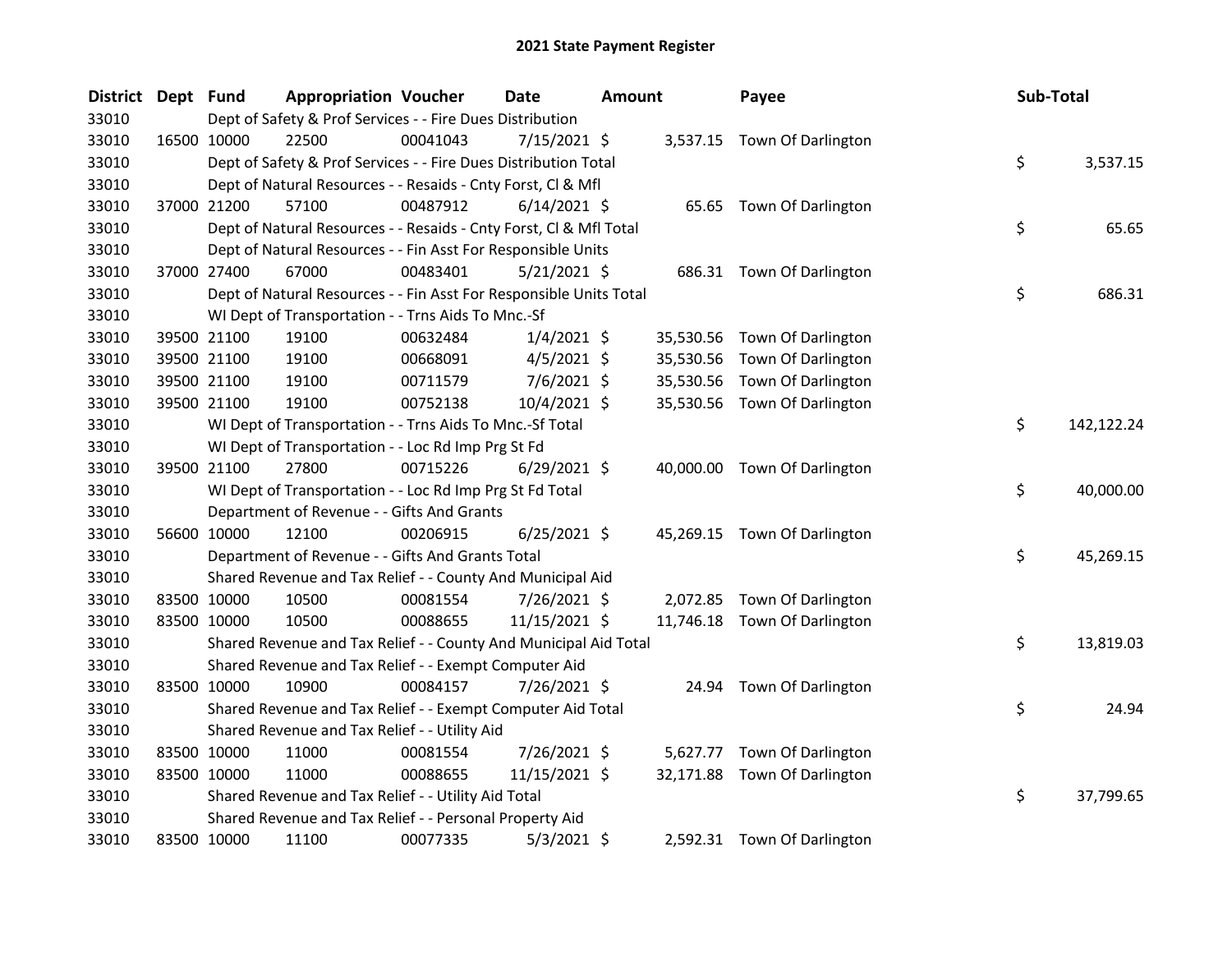| <b>District Dept Fund</b> |  | <b>Appropriation Voucher</b>                                  | Date | Amount | Pavee | Sub-Total  |
|---------------------------|--|---------------------------------------------------------------|------|--------|-------|------------|
| 33010                     |  | Shared Revenue and Tax Relief - - Personal Property Aid Total |      |        |       | 2,592.31   |
| 33010 Total               |  |                                                               |      |        |       | 285,916.43 |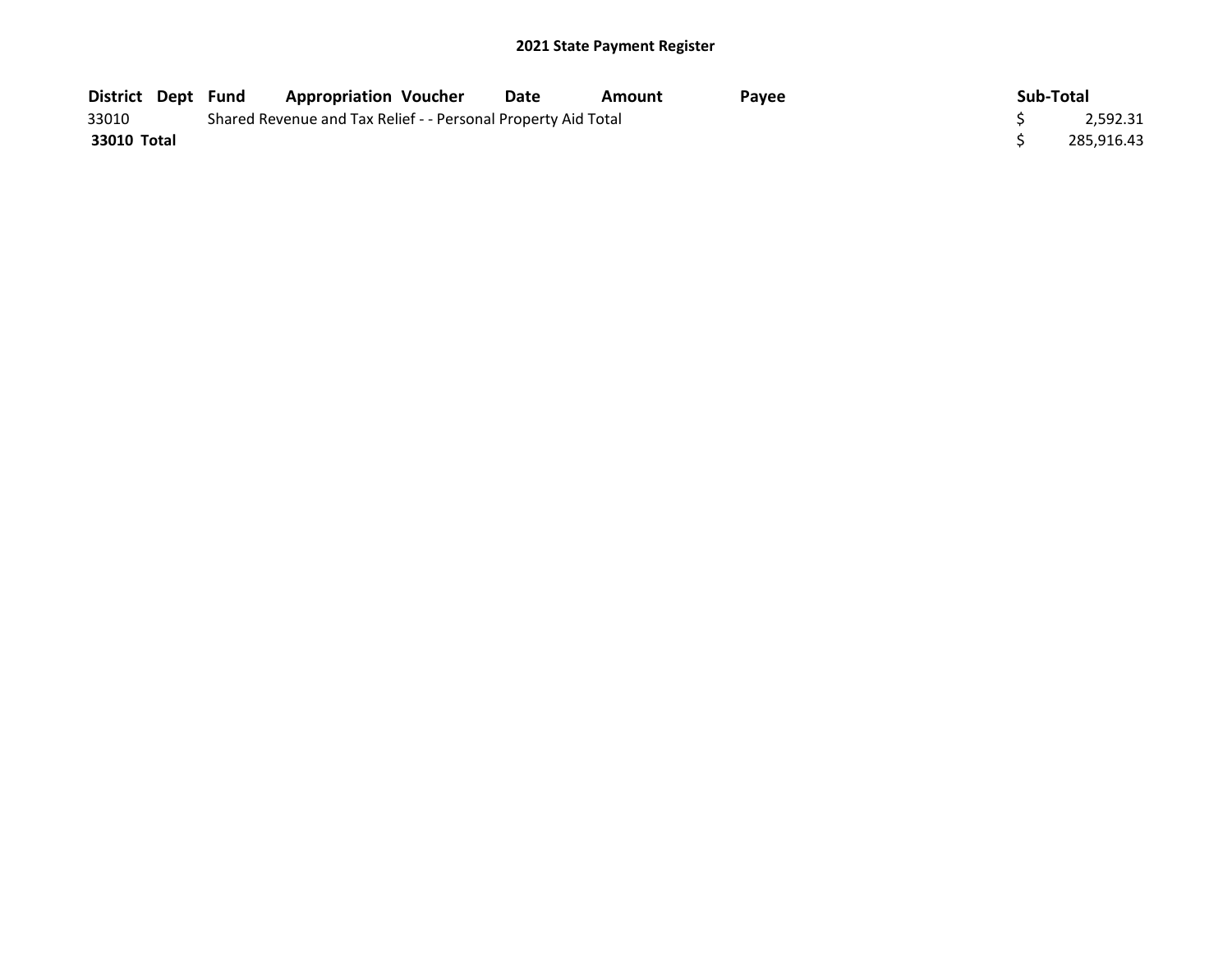| <b>District</b> | Dept Fund |                                                                     | <b>Appropriation Voucher</b> | <b>Date</b>    | <b>Amount</b> |           | Payee                       | Sub-Total |            |
|-----------------|-----------|---------------------------------------------------------------------|------------------------------|----------------|---------------|-----------|-----------------------------|-----------|------------|
| 33012           |           | Dept of Safety & Prof Services - - Fire Dues Distribution           |                              |                |               |           |                             |           |            |
| 33012           |           | 22500<br>16500 10000                                                | 00041044                     | 7/16/2021 \$   |               |           | 1,702.55 Town Of Elk Grove  |           |            |
| 33012           |           | Dept of Safety & Prof Services - - Fire Dues Distribution Total     |                              |                |               |           |                             | \$        | 1,702.55   |
| 33012           |           | Dept of Natural Resources - - Aids In Lieu Of Taxes - Gener         |                              |                |               |           |                             |           |            |
| 33012           |           | 37000 10000<br>50300                                                | 00476213                     | $4/21/2021$ \$ |               |           | 66.61 Town Of Elk Grove     |           |            |
| 33012           |           | Dept of Natural Resources - - Aids In Lieu Of Taxes - Gener Total   |                              |                |               |           |                             | \$        | 66.61      |
| 33012           |           | Dept of Natural Resources - - Resaids - Cnty Forst, Cl & Mfl        |                              |                |               |           |                             |           |            |
| 33012           |           | 37000 21200<br>57100                                                | 00487913                     | $6/14/2021$ \$ |               |           | 10.20 Town Of Elk Grove     |           |            |
| 33012           |           | Dept of Natural Resources - - Resaids - Cnty Forst, CI & Mfl Total  |                              |                |               |           |                             | \$        | 10.20      |
| 33012           |           | Dept of Natural Resources - - Fin Asst For Responsible Units        |                              |                |               |           |                             |           |            |
| 33012           |           | 67000<br>37000 27400                                                | 00483398                     | $5/21/2021$ \$ |               |           | 569.81 Town Of Elk Grove    |           |            |
| 33012           |           | Dept of Natural Resources - - Fin Asst For Responsible Units Total  |                              |                |               |           |                             | \$        | 569.81     |
| 33012           |           | WI Dept of Transportation - - Trns Aids To Mnc.-Sf                  |                              |                |               |           |                             |           |            |
| 33012           |           | 39500 21100<br>19100                                                | 00632485                     | $1/4/2021$ \$  |               | 26,017.20 | Town Of Elk Grove           |           |            |
| 33012           |           | 39500 21100<br>19100                                                | 00668092                     | $4/5/2021$ \$  |               | 26,017.20 | Town Of Elk Grove           |           |            |
| 33012           |           | 39500 21100<br>19100                                                | 00711580                     | $7/6/2021$ \$  |               | 26,017.20 | Town Of Elk Grove           |           |            |
| 33012           |           | 39500 21100<br>19100                                                | 00752139                     | 10/4/2021 \$   |               |           | 26,017.20 Town Of Elk Grove |           |            |
| 33012           |           | WI Dept of Transportation - - Trns Aids To Mnc.-Sf Total            |                              |                |               |           |                             | \$        | 104,068.80 |
| 33012           |           | Department of Revenue - - Gifts And Grants                          |                              |                |               |           |                             |           |            |
| 33012           |           | 12100<br>56600 10000                                                | 00206916                     | $6/25/2021$ \$ |               |           | 29,673.54 Town Of Elk Grove |           |            |
| 33012           |           | Department of Revenue - - Gifts And Grants Total                    |                              |                |               |           |                             | \$        | 29,673.54  |
| 33012           |           | Shared Revenue and Tax Relief - - County And Municipal Aid          |                              |                |               |           |                             |           |            |
| 33012           |           | 83500 10000<br>10500                                                | 00081555                     | $7/26/2021$ \$ |               |           | 2,708.99 Town Of Elk Grove  |           |            |
| 33012           |           | 83500 10000<br>10500                                                | 00088656                     | 11/15/2021 \$  |               |           | 15,350.92 Town Of Elk Grove |           |            |
| 33012           |           | Shared Revenue and Tax Relief - - County And Municipal Aid Total    |                              |                |               |           |                             | \$        | 18,059.91  |
| 33012           |           | Shared Revenue and Tax Relief - - Exempt Computer Aid               |                              |                |               |           |                             |           |            |
| 33012           |           | 83500 10000<br>10900                                                | 00084158                     | 7/26/2021 \$   |               |           | 2.08 Town Of Elk Grove      |           |            |
| 33012           |           | Shared Revenue and Tax Relief - - Exempt Computer Aid Total         |                              |                |               |           |                             | \$        | 2.08       |
| 33012           |           | Shared Revenue and Tax Relief - - Personal Property Aid             |                              |                |               |           |                             |           |            |
| 33012           |           | 83500 10000<br>11100                                                | 00077336                     | $5/3/2021$ \$  |               |           | 1,030.29 Town Of Elk Grove  |           |            |
| 33012           |           | Shared Revenue and Tax Relief - - Personal Property Aid Total       |                              |                |               |           |                             | \$        | 1,030.29   |
| 33012           |           | Shared Revenue and Tax Relief - - Payments For Municipal Svcs       |                              |                |               |           |                             |           |            |
| 33012           |           | 83500 10000<br>50100                                                | 00073665                     | $2/1/2021$ \$  |               |           | 3,342.48 Town Of Elk Grove  |           |            |
| 33012           |           | Shared Revenue and Tax Relief - - Payments For Municipal Svcs Total |                              |                |               |           |                             | \$        | 3,342.48   |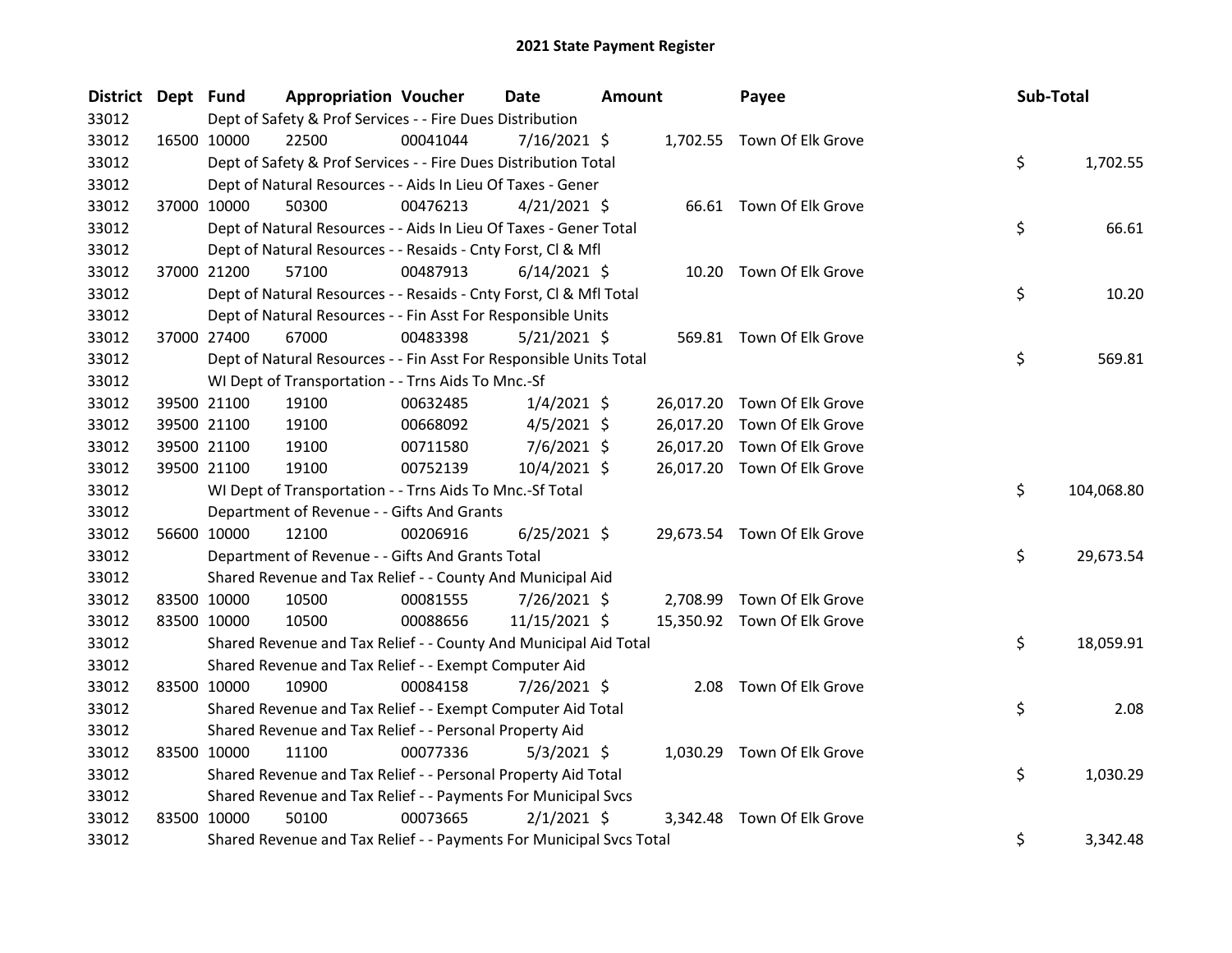| District Dept Fund | <b>Appropriation Voucher</b> | <b>Date</b> | Amount | Payee | Sub-Total  |
|--------------------|------------------------------|-------------|--------|-------|------------|
| 33012 Total        |                              |             |        |       | 158,526.27 |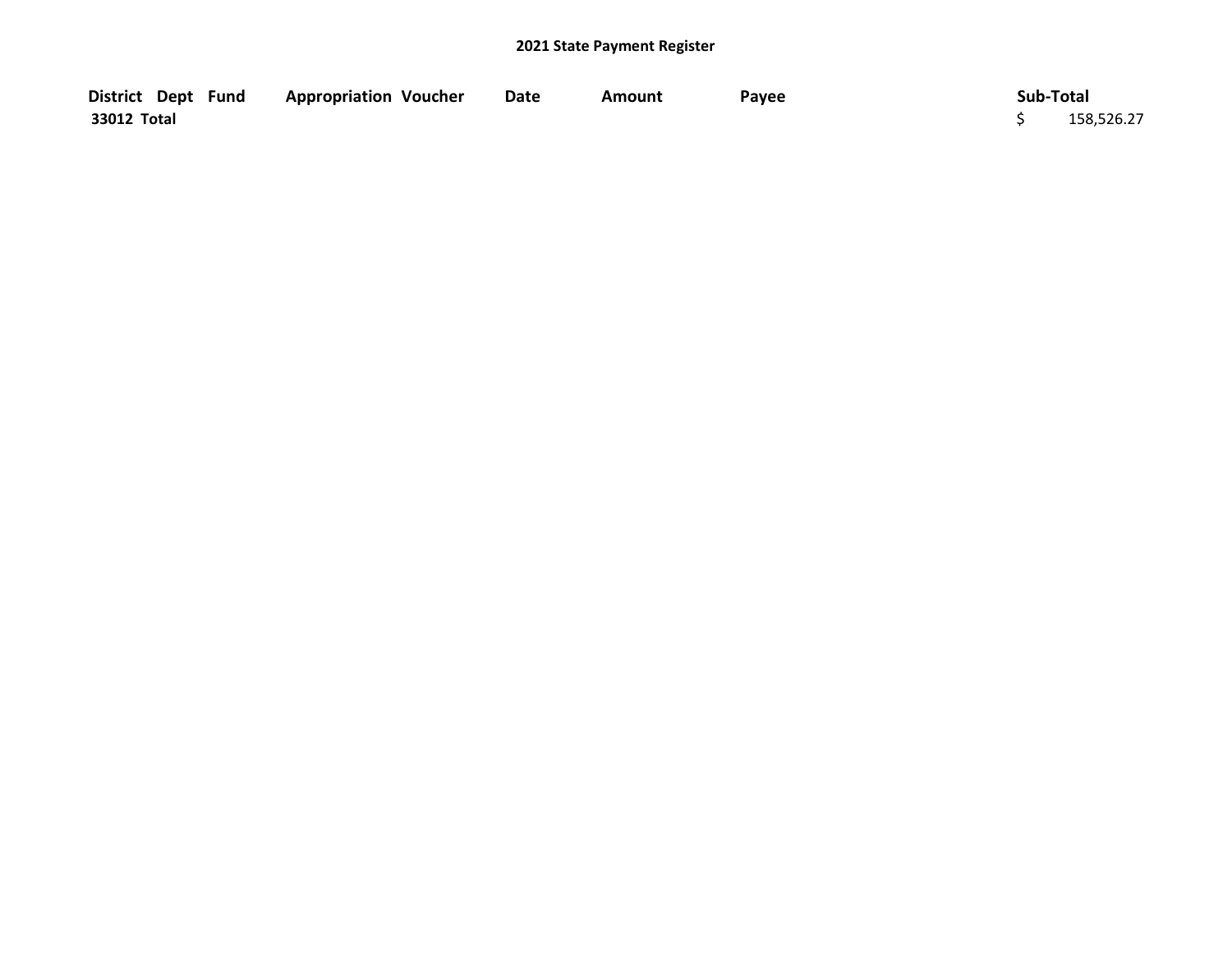| <b>District</b> | Dept Fund |             | <b>Appropriation Voucher</b>                                       |          | <b>Date</b>    | <b>Amount</b> |           | Payee                      | Sub-Total |           |
|-----------------|-----------|-------------|--------------------------------------------------------------------|----------|----------------|---------------|-----------|----------------------------|-----------|-----------|
| 33014           |           |             | Dept of Safety & Prof Services - - Fire Dues Distribution          |          |                |               |           |                            |           |           |
| 33014           |           | 16500 10000 | 22500                                                              | 00041045 | $7/16/2021$ \$ |               |           | 1,370.34 Fayette, Town of  |           |           |
| 33014           |           |             | Dept of Safety & Prof Services - - Fire Dues Distribution Total    |          |                |               |           |                            | \$        | 1,370.34  |
| 33014           |           |             | Dept of Natural Resources - - Aids In Lieu Of Taxes - Gener        |          |                |               |           |                            |           |           |
| 33014           |           | 37000 10000 | 50300                                                              | 00458087 | $1/21/2021$ \$ |               |           | 23,445.12 Fayette, Town of |           |           |
| 33014           |           | 37000 10000 | 50300                                                              | 00458088 | $1/21/2021$ \$ |               | 3,873.59  | Fayette, Town of           |           |           |
| 33014           |           | 37000 10000 | 50300                                                              | 00475305 | $4/21/2021$ \$ |               | 2,779.68  | Fayette, Town of           |           |           |
| 33014           |           | 37000 10000 | 50300                                                              | 00475306 | $4/21/2021$ \$ |               | 467.55    | Fayette, Town of           |           |           |
| 33014           |           |             | Dept of Natural Resources - - Aids In Lieu Of Taxes - Gener Total  |          |                |               |           |                            | \$        | 30,565.94 |
| 33014           |           |             | Dept of Natural Resources - - Resaids - Cnty Forst, Cl & Mfl       |          |                |               |           |                            |           |           |
| 33014           |           | 37000 21200 | 57100                                                              | 00487914 | $6/14/2021$ \$ |               |           | 119.62 Fayette, Town of    |           |           |
| 33014           |           |             | Dept of Natural Resources - - Resaids - Cnty Forst, Cl & Mfl Total |          |                |               |           |                            | \$        | 119.62    |
| 33014           |           |             | Dept of Natural Resources - - Aids In Lieu Of Taxes - Sum S        |          |                |               |           |                            |           |           |
| 33014           |           | 37000 21200 | 57900                                                              | 00475303 | $4/21/2021$ \$ |               |           | 372.82 Fayette, Town of    |           |           |
| 33014           |           | 37000 21200 | 57900                                                              | 00475304 | $4/21/2021$ \$ |               |           | 1,494.73 Fayette, Town of  |           |           |
| 33014           |           |             | Dept of Natural Resources - - Aids In Lieu Of Taxes - Sum S Total  |          |                |               |           |                            | \$        | 1,867.55  |
| 33014           |           |             | Dept of Natural Resources - - Fin Asst For Responsible Units       |          |                |               |           |                            |           |           |
| 33014           |           | 37000 27400 | 67000                                                              | 00483394 | $5/21/2021$ \$ |               |           | 537.32 Fayette, Town of    |           |           |
| 33014           |           |             | Dept of Natural Resources - - Fin Asst For Responsible Units Total |          |                |               |           |                            | \$        | 537.32    |
| 33014           |           |             | WI Dept of Transportation - - Trns Aids To Mnc.-Sf                 |          |                |               |           |                            |           |           |
| 33014           |           | 39500 21100 | 19100                                                              | 00632486 | $1/4/2021$ \$  |               |           | 18,304.02 Fayette, Town of |           |           |
| 33014           |           | 39500 21100 | 19100                                                              | 00668093 | $4/5/2021$ \$  |               | 18,304.02 | Fayette, Town of           |           |           |
| 33014           |           | 39500 21100 | 19100                                                              | 00711581 | $7/6/2021$ \$  |               |           | 18,304.02 Fayette, Town of |           |           |
| 33014           |           | 39500 21100 | 19100                                                              | 00752140 | $10/4/2021$ \$ |               |           | 18,304.02 Fayette, Town of |           |           |
| 33014           |           |             | WI Dept of Transportation - - Trns Aids To Mnc.-Sf Total           |          |                |               |           |                            | \$        | 73,216.08 |
| 33014           |           |             | Department of Revenue - - Gifts And Grants                         |          |                |               |           |                            |           |           |
| 33014           |           | 56600 10000 | 12100                                                              | 00206917 | $6/25/2021$ \$ |               |           | 20,515.04 Fayette, Town of |           |           |
| 33014           |           |             | Department of Revenue - - Gifts And Grants Total                   |          |                |               |           |                            | \$        | 20,515.04 |
| 33014           |           |             | Shared Revenue and Tax Relief - - County And Municipal Aid         |          |                |               |           |                            |           |           |
| 33014           |           | 83500 10000 | 10500                                                              | 00081556 | 7/26/2021 \$   |               | 3,185.55  | Fayette, Town of           |           |           |
| 33014           |           | 83500 10000 | 10500                                                              | 00088657 | 11/15/2021 \$  |               | 18,051.48 | Fayette, Town of           |           |           |
| 33014           |           |             | Shared Revenue and Tax Relief - - County And Municipal Aid Total   |          |                |               |           |                            | \$        | 21,237.03 |
| 33014           |           |             | Shared Revenue and Tax Relief - - Exempt Computer Aid              |          |                |               |           |                            |           |           |
| 33014           |           | 83500 10000 | 10900                                                              | 00084159 | 7/26/2021 \$   |               |           | 2.08 Fayette, Town of      |           |           |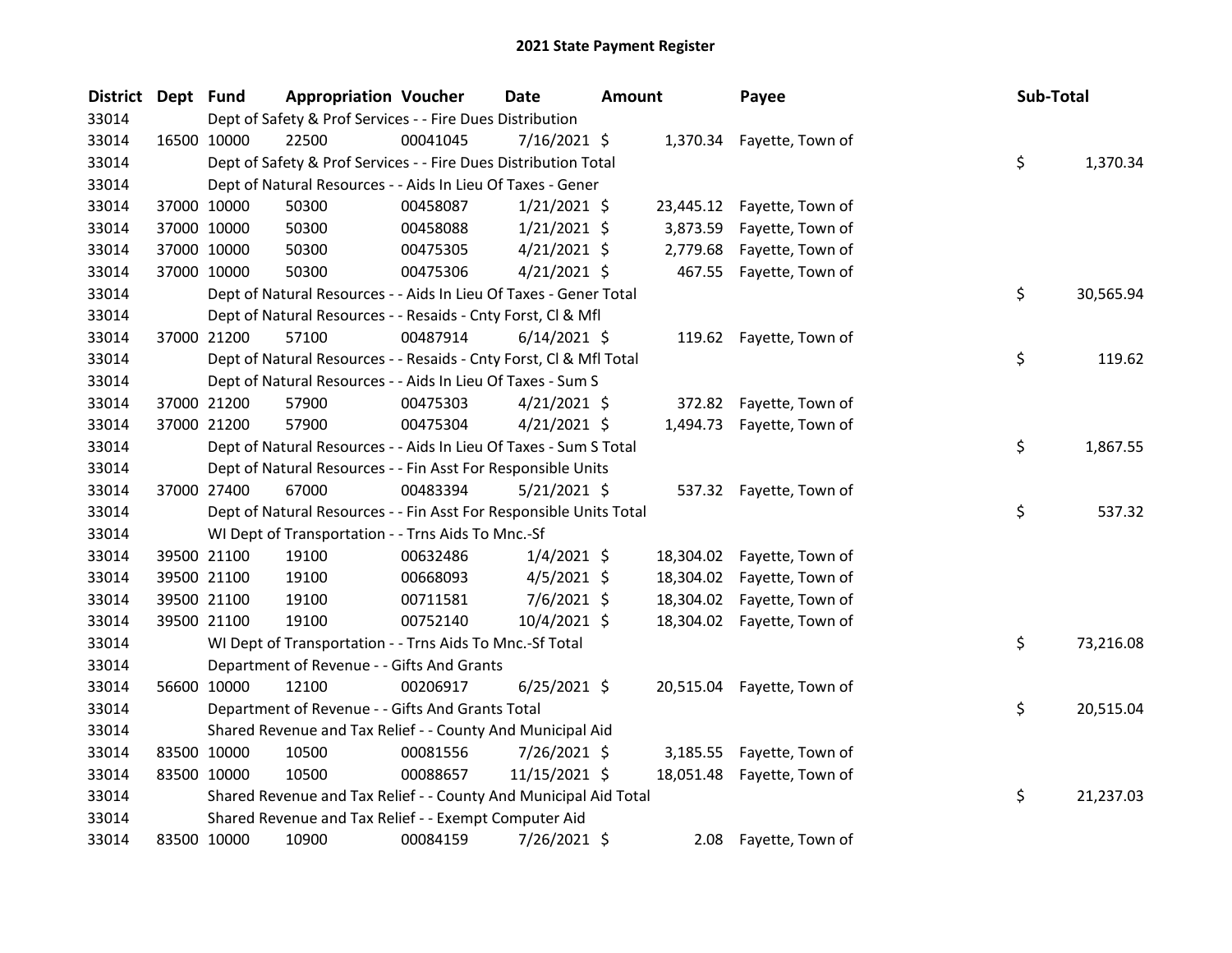| District Dept |       | Fund  | <b>Appropriation Voucher</b>                                        |          | Date          | <b>Amount</b> | Payee                   | Sub-Total  |
|---------------|-------|-------|---------------------------------------------------------------------|----------|---------------|---------------|-------------------------|------------|
| 33014         |       |       | Shared Revenue and Tax Relief - - Exempt Computer Aid Total         |          |               |               |                         | 2.08       |
| 33014         |       |       | Shared Revenue and Tax Relief - - Personal Property Aid             |          |               |               |                         |            |
| 33014         | 83500 | 10000 | 11100                                                               | 00077337 | $5/3/2021$ \$ |               | 61.30 Fayette, Town of  |            |
| 33014         |       |       | Shared Revenue and Tax Relief - - Personal Property Aid Total       |          |               |               |                         | 61.30      |
| 33014         |       |       | Shared Revenue and Tax Relief - - Payments For Municipal Svcs       |          |               |               |                         |            |
| 33014         | 83500 | 10000 | 50100                                                               | 00073666 | $2/1/2021$ \$ |               | 558.64 Fayette, Town of |            |
| 33014         |       |       | Shared Revenue and Tax Relief - - Payments For Municipal Svcs Total |          |               |               |                         | 558.64     |
| 33014 Total   |       |       |                                                                     |          |               |               |                         | 150,050.94 |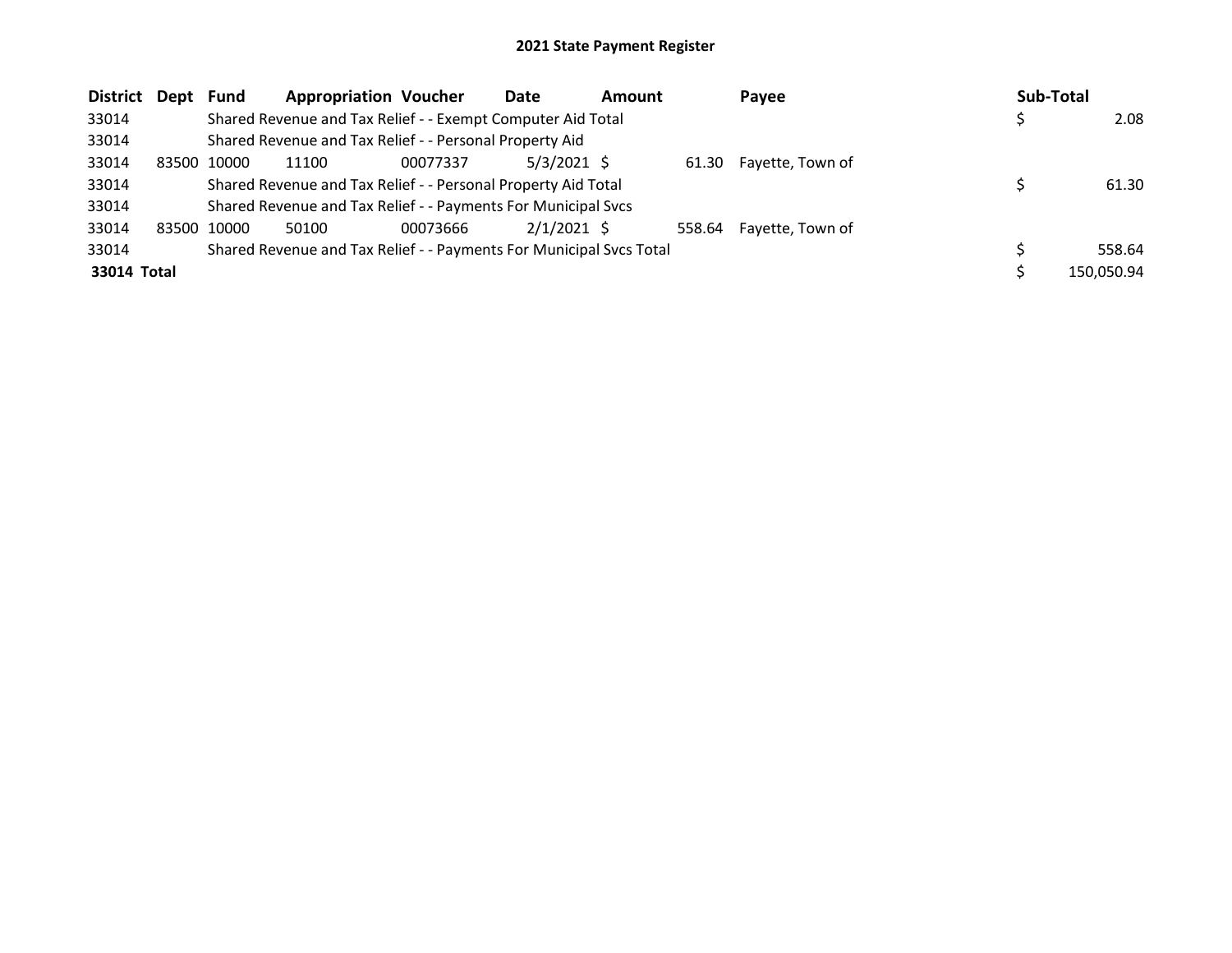| District Dept Fund |             |             | <b>Appropriation Voucher</b>                                          |          | <b>Date</b>    | <b>Amount</b> |           | Payee                     | Sub-Total |            |
|--------------------|-------------|-------------|-----------------------------------------------------------------------|----------|----------------|---------------|-----------|---------------------------|-----------|------------|
| 33016              |             |             | Dept of Safety & Prof Services - - Fire Dues Distribution             |          |                |               |           |                           |           |            |
| 33016              |             | 16500 10000 | 22500                                                                 | 00041046 | $7/16/2021$ \$ |               |           | 1,805.01 Town Of Gratiot  |           |            |
| 33016              |             |             | Dept of Safety & Prof Services - - Fire Dues Distribution Total       |          |                |               |           |                           | \$        | 1,805.01   |
| 33016              |             |             | Dept of Natural Resources - - Seg Earned                              |          |                |               |           |                           |           |            |
| 33016              |             | 37000 21200 | 100SE                                                                 | 00473987 | $4/15/2021$ \$ |               |           | 2,295.91 Town Of Gratiot  |           |            |
| 33016              |             |             | Dept of Natural Resources - - Seg Earned Total                        |          |                |               |           |                           | \$        | 2,295.91   |
| 33016              |             |             | Dept of Natural Resources - - Resaids - Cnty Forst, Cl & Mfl          |          |                |               |           |                           |           |            |
| 33016              |             | 37000 21200 | 57100                                                                 | 00487915 | $6/14/2021$ \$ |               |           | 61.62 Town Of Gratiot     |           |            |
| 33016              |             |             | Dept of Natural Resources - - Resaids - Cnty Forst, Cl & Mfl Total    |          |                |               |           |                           | \$        | 61.62      |
| 33016              |             |             | Dept of Natural Resources - - Fin Asst For Responsible Units          |          |                |               |           |                           |           |            |
| 33016              |             | 37000 27400 | 67000                                                                 | 00483658 | $5/21/2021$ \$ |               |           | 3,190.14 Town Of Gratiot  |           |            |
| 33016              |             |             | Dept of Natural Resources - - Fin Asst For Responsible Units Total    |          |                |               |           |                           | \$        | 3,190.14   |
| 33016              |             |             | WI Dept of Transportation - - Trns Aids To Mnc.-Sf                    |          |                |               |           |                           |           |            |
| 33016              |             | 39500 21100 | 19100                                                                 | 00632487 | $1/4/2021$ \$  |               | 40,596.03 | Town Of Gratiot           |           |            |
| 33016              |             | 39500 21100 | 19100                                                                 | 00668094 | $4/5/2021$ \$  |               | 40,596.03 | Town Of Gratiot           |           |            |
| 33016              |             | 39500 21100 | 19100                                                                 | 00711582 | $7/6/2021$ \$  |               | 40,596.03 | Town Of Gratiot           |           |            |
| 33016              |             | 39500 21100 | 19100                                                                 | 00752141 | 10/4/2021 \$   |               |           | 40,596.03 Town Of Gratiot |           |            |
| 33016              |             |             | WI Dept of Transportation - - Trns Aids To Mnc.-Sf Total              |          |                |               |           |                           | \$        | 162,384.12 |
| 33016              |             |             | Department of Revenue - - Gifts And Grants                            |          |                |               |           |                           |           |            |
| 33016              |             | 56600 10000 | 12100                                                                 | 00206918 | $6/25/2021$ \$ |               |           | 29,307.20 Town Of Gratiot |           |            |
| 33016              |             |             | Department of Revenue - - Gifts And Grants Total                      |          |                |               |           |                           | \$        | 29,307.20  |
| 33016              |             |             | Shared Revenue and Tax Relief - - Expenditure Restraint Program       |          |                |               |           |                           |           |            |
| 33016              |             | 83500 10000 | 10100                                                                 | 00081557 | 7/26/2021 \$   |               |           | 1,222.38 Town Of Gratiot  |           |            |
| 33016              |             |             | Shared Revenue and Tax Relief - - Expenditure Restraint Program Total |          |                |               |           |                           | \$        | 1,222.38   |
| 33016              |             |             | Shared Revenue and Tax Relief - - County And Municipal Aid            |          |                |               |           |                           |           |            |
| 33016              |             | 83500 10000 | 10500                                                                 | 00081557 | 7/26/2021 \$   |               |           | 3,236.25 Town Of Gratiot  |           |            |
| 33016              |             | 83500 10000 | 10500                                                                 | 00088658 | 11/15/2021 \$  |               |           | 18,338.74 Town Of Gratiot |           |            |
| 33016              |             |             | Shared Revenue and Tax Relief - - County And Municipal Aid Total      |          |                |               |           |                           | \$        | 21,574.99  |
| 33016              |             |             | Shared Revenue and Tax Relief - - Exempt Computer Aid                 |          |                |               |           |                           |           |            |
| 33016              | 83500 10000 |             | 10900                                                                 | 00084160 | 7/26/2021 \$   |               |           | 10.40 Town Of Gratiot     |           |            |
| 33016              |             |             | Shared Revenue and Tax Relief - - Exempt Computer Aid Total           |          |                |               |           |                           | \$        | 10.40      |
| 33016              |             |             | Shared Revenue and Tax Relief - - Utility Aid                         |          |                |               |           |                           |           |            |
| 33016              |             | 83500 10000 | 11000                                                                 | 00081557 | 7/26/2021 \$   |               | 77.64     | Town Of Gratiot           |           |            |
| 33016              | 83500 10000 |             | 11000                                                                 | 00088658 | 11/15/2021 \$  |               |           | 464.70 Town Of Gratiot    |           |            |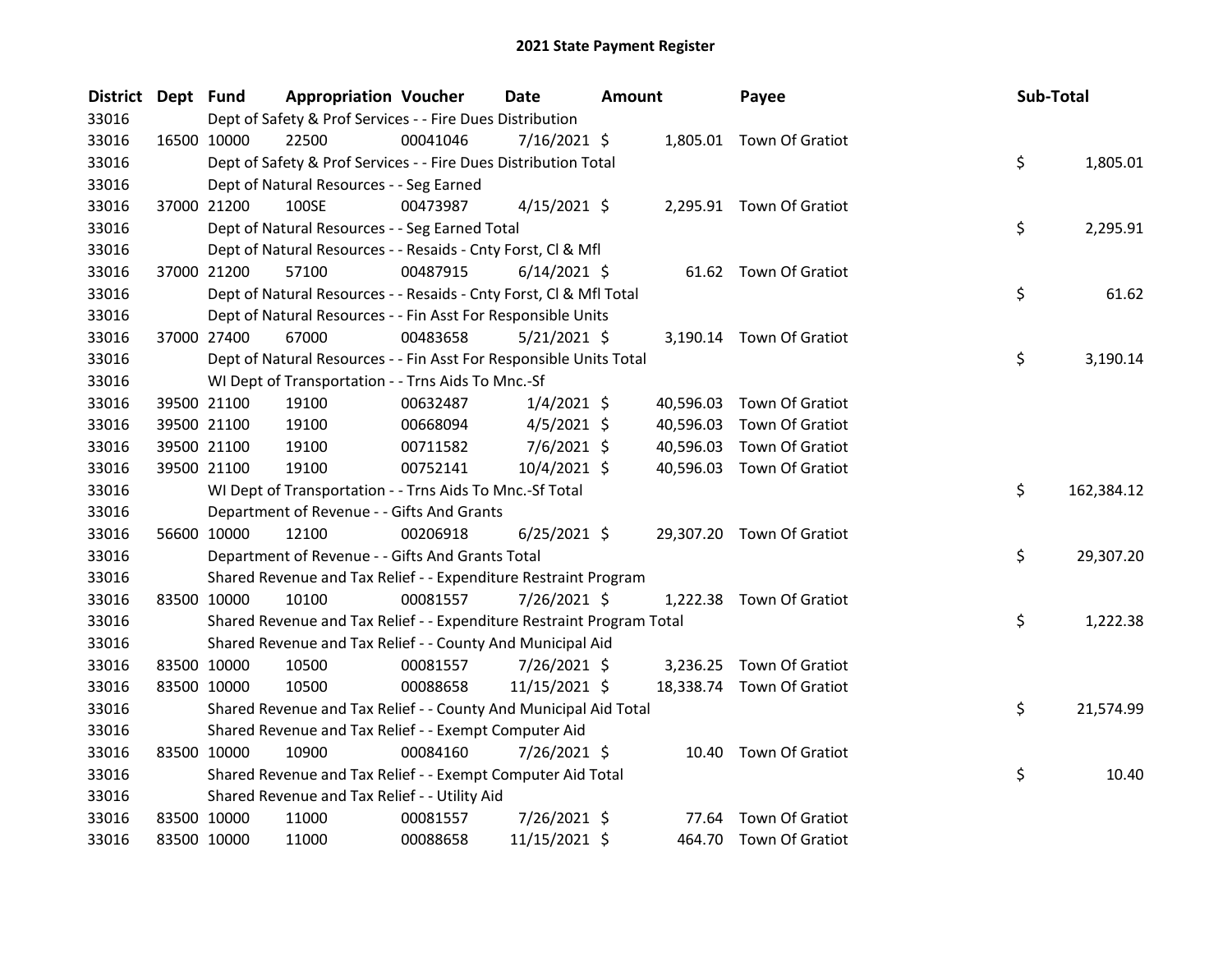| District Dept | Fund        | <b>Appropriation Voucher</b>                                  |          | Date          | Amount |        | Payee           | Sub-Total |            |
|---------------|-------------|---------------------------------------------------------------|----------|---------------|--------|--------|-----------------|-----------|------------|
| 33016         |             | Shared Revenue and Tax Relief - - Utility Aid Total           |          |               |        |        |                 |           | 542.34     |
| 33016         |             | Shared Revenue and Tax Relief - - Personal Property Aid       |          |               |        |        |                 |           |            |
| 33016         | 83500 10000 | 11100                                                         | 00077338 | $5/3/2021$ \$ |        | 806.73 | Town Of Gratiot |           |            |
| 33016         |             | Shared Revenue and Tax Relief - - Personal Property Aid Total |          |               |        |        |                 |           | 806.73     |
| 33016 Total   |             |                                                               |          |               |        |        |                 |           | 223,200.84 |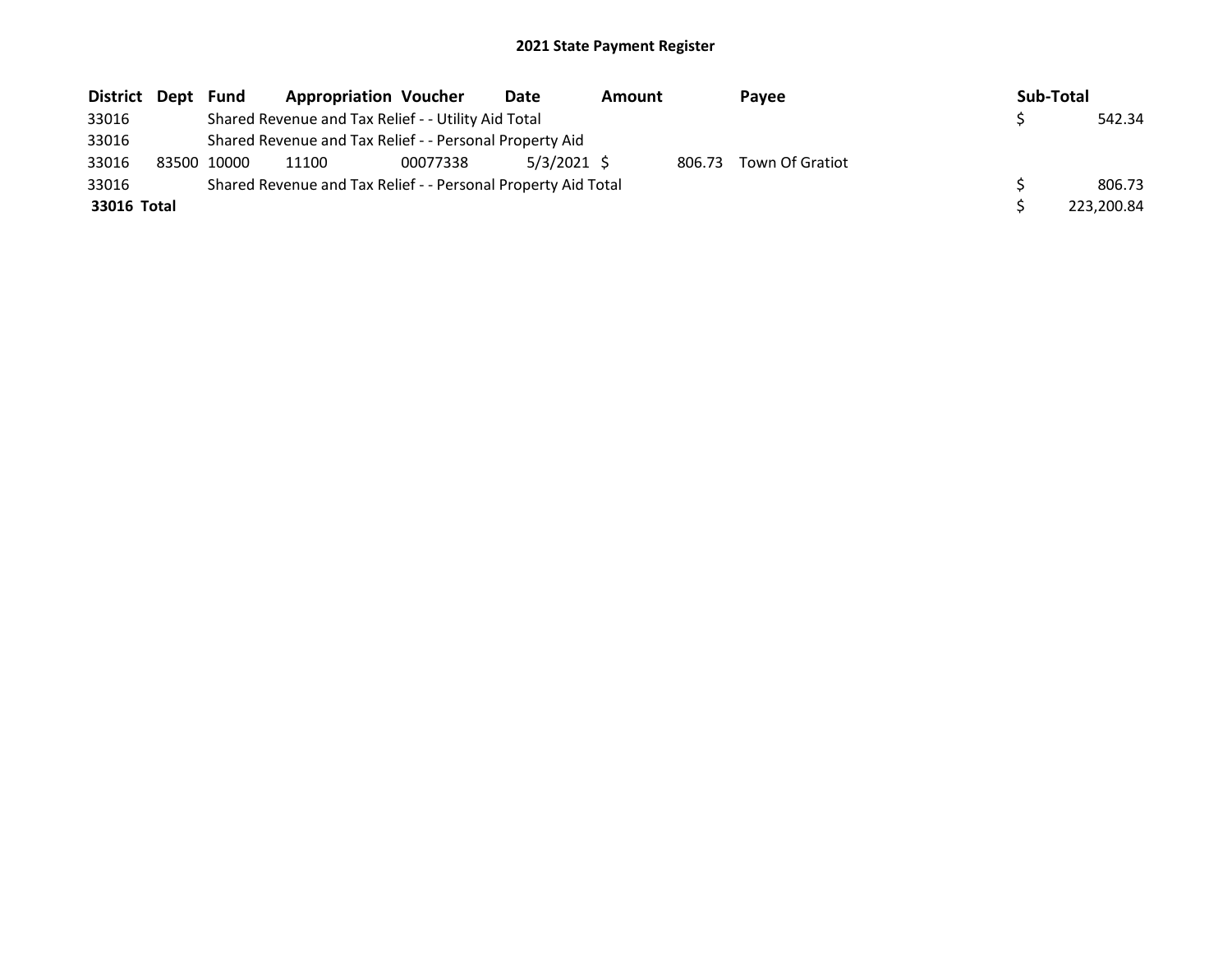| District Dept Fund |             | <b>Appropriation Voucher</b>                                           |          | Date           | <b>Amount</b> |           | Payee                     | Sub-Total |            |
|--------------------|-------------|------------------------------------------------------------------------|----------|----------------|---------------|-----------|---------------------------|-----------|------------|
| 33018              |             | Dept of Natural Resources - - Aids In Lieu Of Taxes - Gener            |          |                |               |           |                           |           |            |
| 33018              | 37000 10000 | 50300                                                                  | 00476278 | $4/21/2021$ \$ |               |           | 34.58 Town Of Kendall     |           |            |
| 33018              |             | Dept of Natural Resources - - Aids In Lieu Of Taxes - Gener Total      |          |                |               |           |                           | \$        | 34.58      |
| 33018              |             | Dept of Natural Resources - - Resaids - Cnty Forst, Cl & Mfl           |          |                |               |           |                           |           |            |
| 33018              | 37000 21200 | 57100                                                                  | 00487916 | $6/14/2021$ \$ |               |           | 88.50 Town Of Kendall     |           |            |
| 33018              |             | Dept of Natural Resources - - Resaids - Cnty Forst, Cl & Mfl Total     |          |                |               |           |                           | \$        | 88.50      |
| 33018              |             | Dept of Natural Resources - - Fin Asst For Responsible Units           |          |                |               |           |                           |           |            |
| 33018              | 37000 27400 | 67000                                                                  | 00483385 | $5/21/2021$ \$ |               |           | 744.96 Town Of Kendall    |           |            |
| 33018              |             | Dept of Natural Resources - - Fin Asst For Responsible Units Total     |          |                |               |           |                           | \$        | 744.96     |
| 33018              |             | WI Dept of Transportation - - Trns Aids To Mnc.-Sf                     |          |                |               |           |                           |           |            |
| 33018              | 39500 21100 | 19100                                                                  | 00632488 | $1/4/2021$ \$  |               | 26,332.56 | Town Of Kendall           |           |            |
| 33018              | 39500 21100 | 19100                                                                  | 00668095 | $4/5/2021$ \$  |               | 26,332.56 | Town Of Kendall           |           |            |
| 33018              | 39500 21100 | 19100                                                                  | 00711583 | $7/6/2021$ \$  |               | 26,332.56 | Town Of Kendall           |           |            |
| 33018              | 39500 21100 | 19100                                                                  | 00752142 | 10/5/2021 \$   |               |           | 26,332.56 Town Of Kendall |           |            |
| 33018              |             | WI Dept of Transportation - - Trns Aids To Mnc.-Sf Total               |          |                |               |           |                           | \$        | 105,330.24 |
| 33018              |             | WI Dept of Transportation - - Loc Trns FacI Implfd                     |          |                |               |           |                           |           |            |
| 33018              | 39500 21100 | 27600                                                                  | 00775837 | 11/19/2021 \$  |               |           | 99,400.00 Town Of Kendall |           |            |
| 33018              |             | WI Dept of Transportation - - Loc Trns Facl Implfd Total               |          |                |               |           |                           | \$        | 99,400.00  |
| 33018              |             | WI Dept of Transportation - - Loc Rd Imp Prg St Fd                     |          |                |               |           |                           |           |            |
| 33018              | 39500 21100 | 27800                                                                  | 00646101 | $1/27/2021$ \$ |               |           | 18,000.00 Town Of Kendall |           |            |
| 33018              |             | WI Dept of Transportation - - Loc Rd Imp Prg St Fd Total               |          |                |               |           |                           | \$        | 18,000.00  |
| 33018              |             | Department of Military Affairs - - Disaster Recovery Aid               |          |                |               |           |                           |           |            |
| 33018              | 46500 10000 | 30500                                                                  | 00088279 | $1/21/2021$ \$ |               |           | 3,055.50 Town Of Kendall  |           |            |
| 33018              | 46500 10000 | 30500                                                                  | 00101050 | 10/8/2021 \$   |               |           | 152.78 Town Of Kendall    |           |            |
| 33018              |             | Department of Military Affairs - - Disaster Recovery Aid Total         |          |                |               |           |                           | \$        | 3,208.28   |
| 33018              |             | Department of Military Affairs - - Federal Aid, Local Assistance       |          |                |               |           |                           |           |            |
| 33018              | 46500 10000 | 34200                                                                  | 00101050 | 10/8/2021 \$   |               |           | 916.65 Town Of Kendall    |           |            |
| 33018              |             | Department of Military Affairs - - Federal Aid, Local Assistance Total |          |                |               |           |                           | \$        | 916.65     |
| 33018              |             | Department of Revenue - - Gifts And Grants                             |          |                |               |           |                           |           |            |
| 33018              | 56600 10000 | 12100                                                                  | 00206919 | $6/25/2021$ \$ |               |           | 24,283.10 Town Of Kendall |           |            |
| 33018              |             | Department of Revenue - - Gifts And Grants Total                       |          |                |               |           |                           | \$        | 24,283.10  |
| 33018              |             | Shared Revenue and Tax Relief - - County And Municipal Aid             |          |                |               |           |                           |           |            |
| 33018              | 83500 10000 | 10500                                                                  | 00081558 | 7/26/2021 \$   |               |           | 2,324.85 Town Of Kendall  |           |            |
| 33018              | 83500 10000 | 10500                                                                  | 00088659 | 11/15/2021 \$  |               |           | 13,174.13 Town Of Kendall |           |            |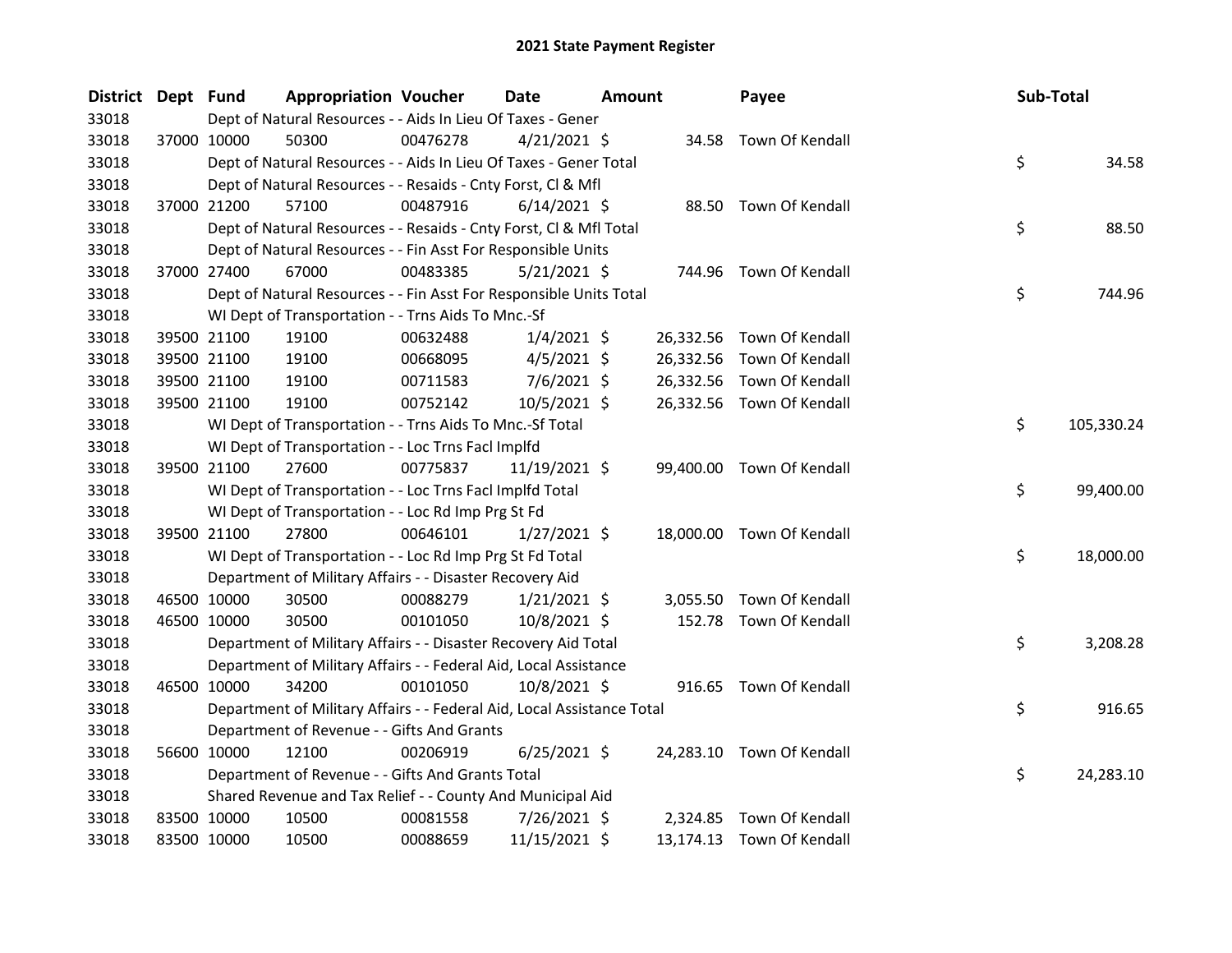| District Dept |       | Fund  | <b>Appropriation Voucher</b>                                     |          | Date          | <b>Amount</b> |        | Payee           | Sub-Total |            |
|---------------|-------|-------|------------------------------------------------------------------|----------|---------------|---------------|--------|-----------------|-----------|------------|
| 33018         |       |       | Shared Revenue and Tax Relief - - County And Municipal Aid Total |          |               |               |        |                 |           | 15,498.98  |
| 33018         |       |       | Shared Revenue and Tax Relief - - Exempt Computer Aid            |          |               |               |        |                 |           |            |
| 33018         | 83500 | 10000 | 10900                                                            | 00084161 | 7/26/2021 \$  |               | 2.08   | Town Of Kendall |           |            |
| 33018         |       |       | Shared Revenue and Tax Relief - - Exempt Computer Aid Total      |          |               |               |        |                 |           | 2.08       |
| 33018         |       |       | Shared Revenue and Tax Relief - - Personal Property Aid          |          |               |               |        |                 |           |            |
| 33018         | 83500 | 10000 | 11100                                                            | 00077339 | $5/3/2021$ \$ |               | 276.05 | Town Of Kendall |           |            |
| 33018         |       |       | Shared Revenue and Tax Relief - - Personal Property Aid Total    |          |               |               |        |                 |           | 276.05     |
| 33018 Total   |       |       |                                                                  |          |               |               |        |                 |           | 267,783.42 |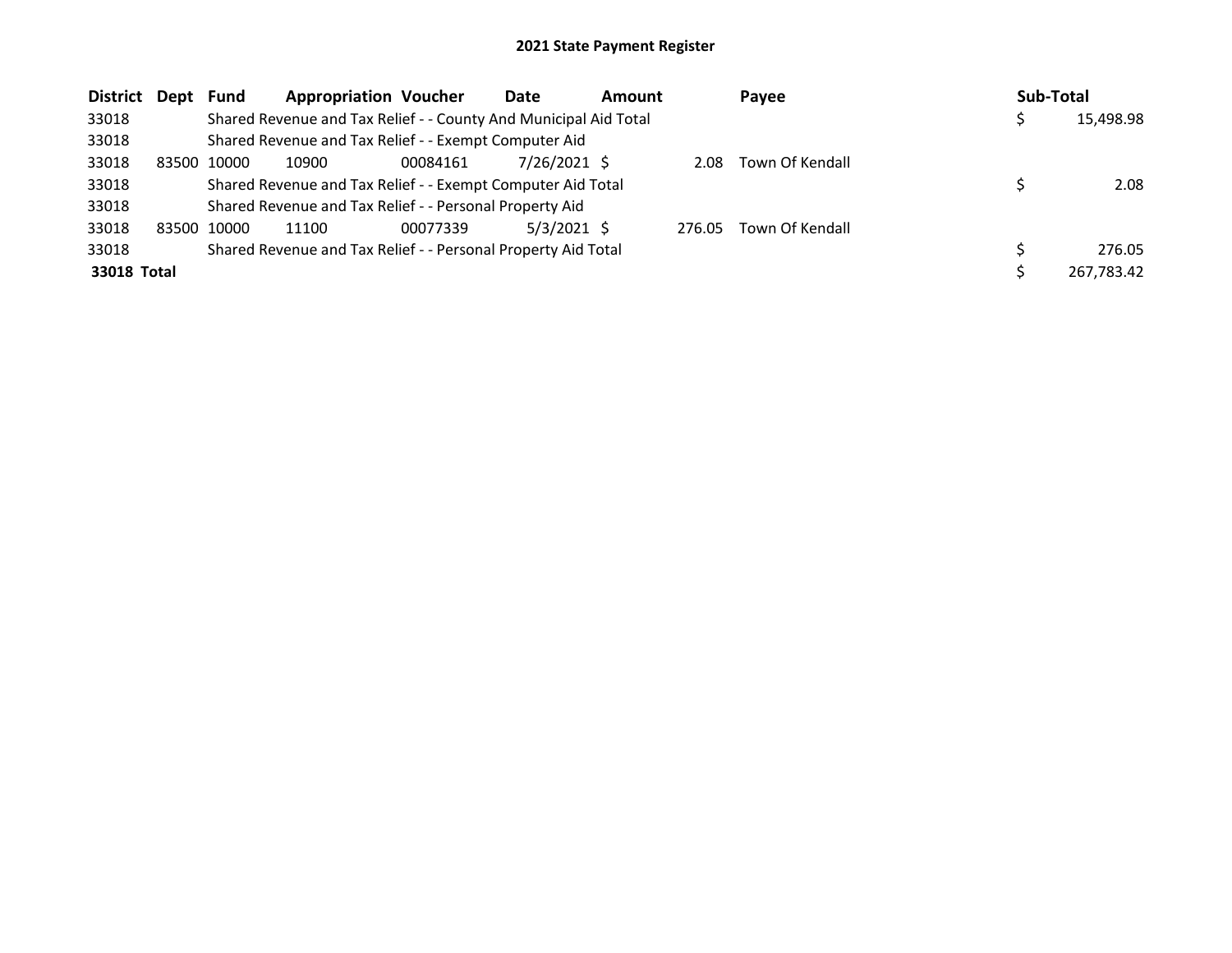| <b>District</b> | Dept Fund |             | <b>Appropriation Voucher</b>                                       |          | <b>Date</b>    | <b>Amount</b> |           | Payee                     | Sub-Total |            |
|-----------------|-----------|-------------|--------------------------------------------------------------------|----------|----------------|---------------|-----------|---------------------------|-----------|------------|
| 33020           |           |             | Dept of Safety & Prof Services - - Fire Dues Distribution          |          |                |               |           |                           |           |            |
| 33020           |           | 16500 10000 | 22500                                                              | 00041049 | $7/15/2021$ \$ |               |           | 834.69 Town Of Lamont     |           |            |
| 33020           |           |             | Dept of Safety & Prof Services - - Fire Dues Distribution Total    |          |                |               |           |                           | \$        | 834.69     |
| 33020           |           |             | Dept of Natural Resources - - Resaids - Cnty Forst, Cl & Mfl       |          |                |               |           |                           |           |            |
| 33020           |           | 37000 21200 | 57100                                                              | 00487917 | $6/14/2021$ \$ |               |           | 55.90 Town Of Lamont      |           |            |
| 33020           |           |             | Dept of Natural Resources - - Resaids - Cnty Forst, CI & Mfl Total |          |                |               |           |                           | \$        | 55.90      |
| 33020           |           |             | Dept of Natural Resources - - Fin Asst For Responsible Units       |          |                |               |           |                           |           |            |
| 33020           |           | 37000 27400 | 67000                                                              | 00483384 | $5/21/2021$ \$ |               |           | 993.74 Town Of Lamont     |           |            |
| 33020           |           |             | Dept of Natural Resources - - Fin Asst For Responsible Units Total |          |                |               |           |                           | \$        | 993.74     |
| 33020           |           |             | WI Dept of Transportation - - Trns Aids To Mnc.-Sf                 |          |                |               |           |                           |           |            |
| 33020           |           | 39500 21100 | 19100                                                              | 00632489 | $1/4/2021$ \$  |               |           | 18,961.02 Town Of Lamont  |           |            |
| 33020           |           | 39500 21100 | 19100                                                              | 00668096 | $4/5/2021$ \$  |               | 18,961.02 | Town Of Lamont            |           |            |
| 33020           |           | 39500 21100 | 19100                                                              | 00721114 | $7/15/2021$ \$ |               |           | 18,961.02 Town Of Lamont  |           |            |
| 33020           |           | 39500 21100 | 19100                                                              | 00752143 | 10/4/2021 \$   |               |           | 18,961.02 Town Of Lamont  |           |            |
| 33020           |           |             | WI Dept of Transportation - - Trns Aids To Mnc.-Sf Total           |          |                |               |           |                           | \$        | 75,844.08  |
| 33020           |           |             | Commissioners of Public Lands - - Balsht Common School Fund        |          |                |               |           |                           |           |            |
| 33020           |           | 50700 37400 | 57700                                                              | 00003864 | 10/21/2021 \$  |               |           | 180,000.00 Town Of Lamont |           |            |
| 33020           |           |             | Commissioners of Public Lands - - Balsht Common School Fund Total  |          |                |               |           |                           | \$        | 180,000.00 |
| 33020           |           |             | Department of Revenue - - Gifts And Grants                         |          |                |               |           |                           |           |            |
| 33020           |           | 56600 10000 | 12100                                                              | 00206920 | $6/25/2021$ \$ |               |           | 16,380.63 Town Of Lamont  |           |            |
| 33020           |           |             | Department of Revenue - - Gifts And Grants Total                   |          |                |               |           |                           | \$        | 16,380.63  |
| 33020           |           |             | Shared Revenue and Tax Relief - - County And Municipal Aid         |          |                |               |           |                           |           |            |
| 33020           |           | 83500 10000 | 10500                                                              | 00081559 | 7/26/2021 \$   |               | 2,733.34  | Town Of Lamont            |           |            |
| 33020           |           | 83500 10000 | 10500                                                              | 00088660 | 11/15/2021 \$  |               |           | 15,488.93 Town Of Lamont  |           |            |
| 33020           |           |             | Shared Revenue and Tax Relief - - County And Municipal Aid Total   |          |                |               |           |                           | \$        | 18,222.27  |
| 33020           |           |             | Shared Revenue and Tax Relief - - Exempt Computer Aid              |          |                |               |           |                           |           |            |
| 33020           |           | 83500 10000 | 10900                                                              | 00084162 | 7/26/2021 \$   |               |           | 4.16 Town Of Lamont       |           |            |
| 33020           |           |             | Shared Revenue and Tax Relief - - Exempt Computer Aid Total        |          |                |               |           |                           | \$        | 4.16       |
| 33020           |           |             | Shared Revenue and Tax Relief - - Utility Aid                      |          |                |               |           |                           |           |            |
| 33020           |           | 83500 10000 | 11000                                                              | 00081559 | 7/26/2021 \$   |               |           | 79.55 Town Of Lamont      |           |            |
| 33020           |           | 83500 10000 | 11000                                                              | 00088660 | 11/15/2021 \$  |               |           | 476.12 Town Of Lamont     |           |            |
| 33020           |           |             | Shared Revenue and Tax Relief - - Utility Aid Total                |          |                |               |           |                           | \$        | 555.67     |
| 33020 Total     |           |             |                                                                    |          |                |               |           |                           | \$        | 292,891.14 |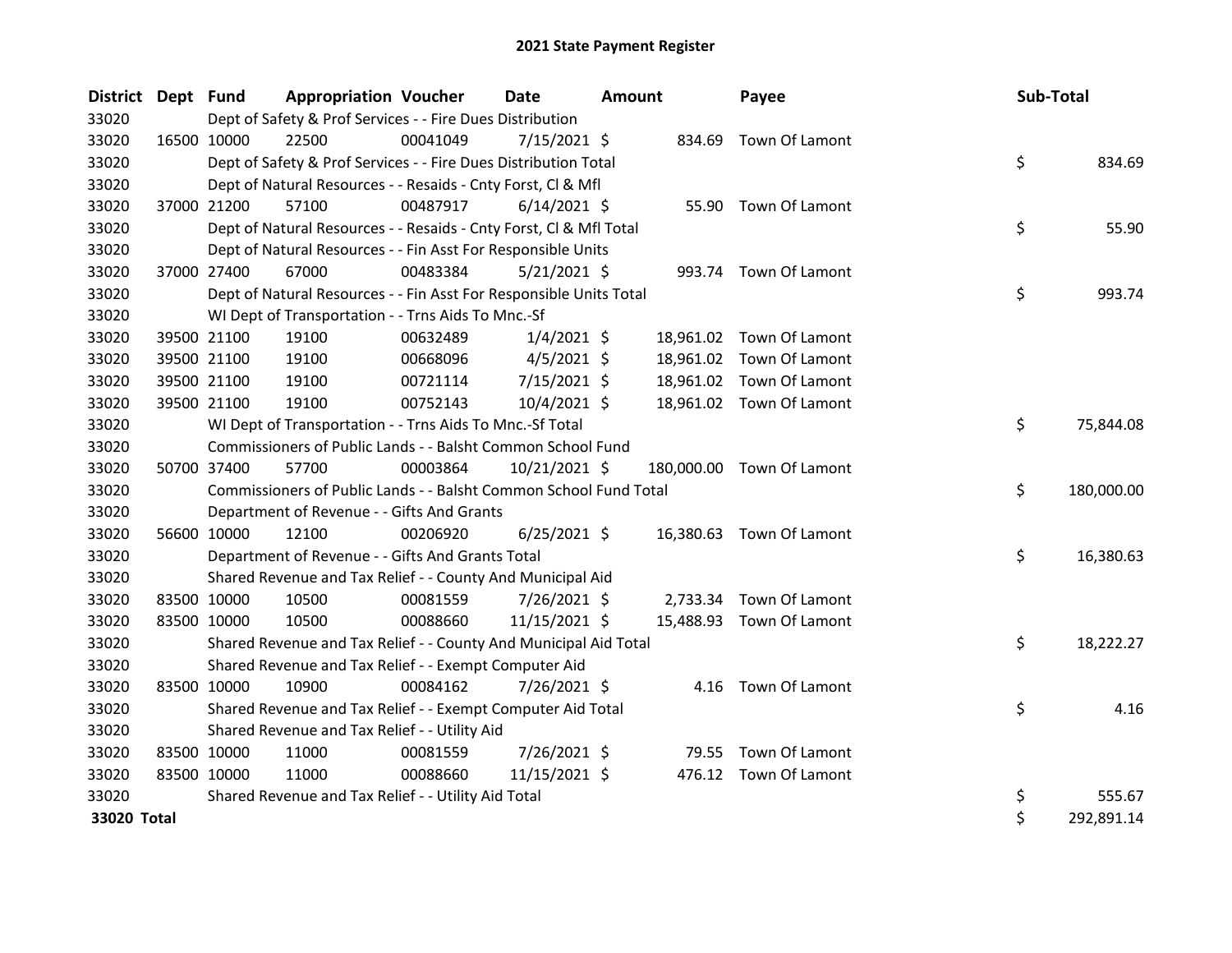| <b>District</b> | Dept Fund |             | <b>Appropriation Voucher</b>                                       |          | <b>Date</b>    | <b>Amount</b> |           | Payee                        | Sub-Total |           |
|-----------------|-----------|-------------|--------------------------------------------------------------------|----------|----------------|---------------|-----------|------------------------------|-----------|-----------|
| 33022           |           |             | Dept of Safety & Prof Services - - Fire Dues Distribution          |          |                |               |           |                              |           |           |
| 33022           |           | 16500 10000 | 22500                                                              | 00041050 | $7/16/2021$ \$ |               | 472.08    | <b>Town Of Monticello</b>    |           |           |
| 33022           |           |             | Dept of Safety & Prof Services - - Fire Dues Distribution Total    |          |                |               |           |                              | \$        | 472.08    |
| 33022           |           |             | Dept of Natural Resources - - Resaids - Cnty Forst, Cl & Mfl       |          |                |               |           |                              |           |           |
| 33022           |           | 37000 21200 | 57100                                                              | 00487918 | $6/14/2021$ \$ |               |           | 43.60 Town Of Monticello     |           |           |
| 33022           |           |             | Dept of Natural Resources - - Resaids - Cnty Forst, CI & Mfl Total |          |                |               |           |                              | \$        | 43.60     |
| 33022           |           |             | Dept of Natural Resources - - Fin Asst For Responsible Units       |          |                |               |           |                              |           |           |
| 33022           |           | 37000 27400 | 67000                                                              | 00483503 | $5/21/2021$ \$ |               |           | 411.31 Town Of Monticello    |           |           |
| 33022           |           |             | Dept of Natural Resources - - Fin Asst For Responsible Units Total |          |                |               |           |                              | \$        | 411.31    |
| 33022           |           |             | WI Dept of Transportation - - Trns Aids To Mnc.-Sf                 |          |                |               |           |                              |           |           |
| 33022           |           | 39500 21100 | 19100                                                              | 00632490 | $1/4/2021$ \$  |               | 15,360.66 | Town Of Monticello           |           |           |
| 33022           |           | 39500 21100 | 19100                                                              | 00668097 | $4/5/2021$ \$  |               | 15,360.66 | Town Of Monticello           |           |           |
| 33022           |           | 39500 21100 | 19100                                                              | 00711585 | 7/6/2021 \$    |               | 15,360.66 | Town Of Monticello           |           |           |
| 33022           |           | 39500 21100 | 19100                                                              | 00752144 | 10/4/2021 \$   |               | 15,360.66 | <b>Town Of Monticello</b>    |           |           |
| 33022           |           |             | WI Dept of Transportation - - Trns Aids To Mnc.-Sf Total           |          |                |               |           |                              | \$        | 61,442.64 |
| 33022           |           |             | Department of Revenue - - Gifts And Grants                         |          |                |               |           |                              |           |           |
| 33022           |           | 56600 10000 | 12100                                                              | 00206921 | $6/25/2021$ \$ |               | 7,169.80  | Town Of Monticello           |           |           |
| 33022           |           |             | Department of Revenue - - Gifts And Grants Total                   |          |                |               |           |                              | \$        | 7,169.80  |
| 33022           |           |             | Shared Revenue and Tax Relief - - County And Municipal Aid         |          |                |               |           |                              |           |           |
| 33022           |           | 83500 10000 | 10500                                                              | 00081560 | 7/26/2021 \$   |               | 2,793.46  | <b>Town Of Monticello</b>    |           |           |
| 33022           |           | 83500 10000 | 10500                                                              | 00088661 | 11/15/2021 \$  |               |           | 15,829.58 Town Of Monticello |           |           |
| 33022           |           |             | Shared Revenue and Tax Relief - - County And Municipal Aid Total   |          |                |               |           |                              | \$        | 18,623.04 |
| 33022           |           |             | Shared Revenue and Tax Relief - - Utility Aid                      |          |                |               |           |                              |           |           |
| 33022           |           | 83500 10000 | 11000                                                              | 00081560 | 7/26/2021 \$   |               | 26.26     | Town Of Monticello           |           |           |
| 33022           |           | 83500 10000 | 11000                                                              | 00088661 | 11/15/2021 \$  |               | 152.63    | <b>Town Of Monticello</b>    |           |           |
| 33022           |           |             | Shared Revenue and Tax Relief - - Utility Aid Total                |          |                |               |           |                              | \$        | 178.89    |
| 33022           |           |             | Shared Revenue and Tax Relief - - Personal Property Aid            |          |                |               |           |                              |           |           |
| 33022           |           | 83500 10000 | 11100                                                              | 00077340 | $5/3/2021$ \$  |               |           | 16.37 Town Of Monticello     |           |           |
| 33022           |           |             | Shared Revenue and Tax Relief - - Personal Property Aid Total      |          |                |               |           |                              | \$        | 16.37     |
| 33022 Total     |           |             |                                                                    |          |                |               |           |                              | \$        | 88,357.73 |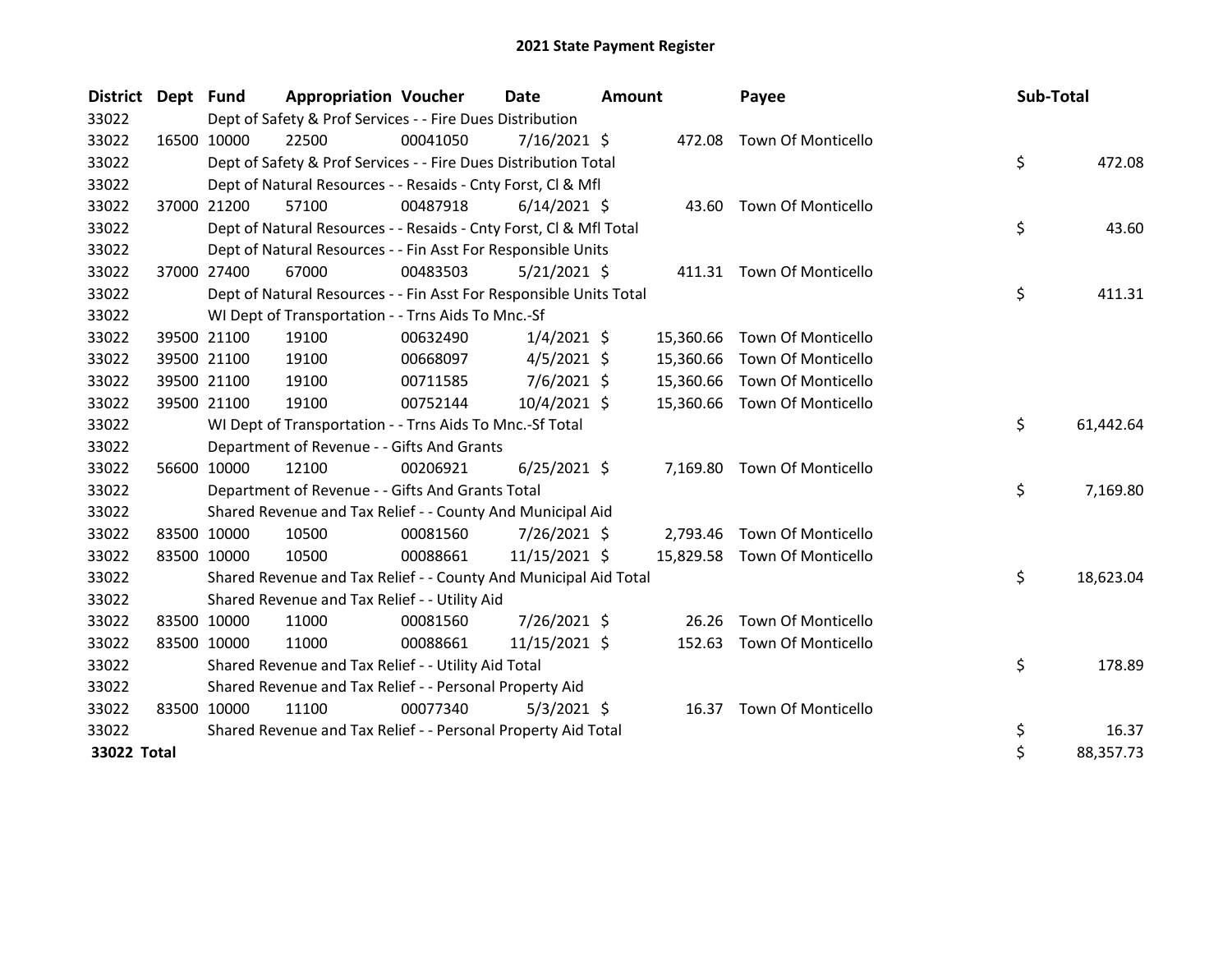| <b>District</b> | Dept Fund |             | <b>Appropriation Voucher</b>                                        |          | <b>Date</b>    | Amount |           | Payee                          | Sub-Total |           |
|-----------------|-----------|-------------|---------------------------------------------------------------------|----------|----------------|--------|-----------|--------------------------------|-----------|-----------|
| 33024           |           |             | Dept of Safety & Prof Services - - Fire Dues Distribution           |          |                |        |           |                                |           |           |
| 33024           |           | 16500 10000 | 22500                                                               | 00041051 | 7/16/2021 \$   |        |           | 1,240.07 Town Of New Diggings  |           |           |
| 33024           |           |             | Dept of Safety & Prof Services - - Fire Dues Distribution Total     |          |                |        |           |                                | \$        | 1,240.07  |
| 33024           |           |             | Dept of Natural Resources - - Resaids - Cnty Forst, Cl & Mfl        |          |                |        |           |                                |           |           |
| 33024           |           | 37000 21200 | 57100                                                               | 00487919 | $6/14/2021$ \$ |        |           | 79.61 Town Of New Diggings     |           |           |
| 33024           |           |             | Dept of Natural Resources - - Resaids - Cnty Forst, Cl & Mfl Total  |          |                |        |           |                                | \$        | 79.61     |
| 33024           |           |             | Dept of Natural Resources - - Fin Asst For Responsible Units        |          |                |        |           |                                |           |           |
| 33024           |           | 37000 27400 | 67000                                                               | 00483356 | $5/21/2021$ \$ |        |           | 542.87 Town Of New Diggings    |           |           |
| 33024           |           |             | Dept of Natural Resources - - Fin Asst For Responsible Units Total  |          |                |        |           |                                | \$        | 542.87    |
| 33024           |           |             | WI Dept of Transportation - - Trns Aids To Mnc.-Sf                  |          |                |        |           |                                |           |           |
| 33024           |           | 39500 21100 | 19100                                                               | 00632491 | $1/4/2021$ \$  |        |           | 20,932.02 Town Of New Diggings |           |           |
| 33024           |           | 39500 21100 | 19100                                                               | 00668098 | $4/5/2021$ \$  |        | 20,932.02 | Town Of New Diggings           |           |           |
| 33024           |           | 39500 21100 | 19100                                                               | 00711586 | $7/6/2021$ \$  |        |           | 20,932.02 Town Of New Diggings |           |           |
| 33024           |           | 39500 21100 | 19100                                                               | 00752145 | 10/4/2021 \$   |        |           | 20,932.02 Town Of New Diggings |           |           |
| 33024           |           |             | WI Dept of Transportation - - Trns Aids To Mnc.-Sf Total            |          |                |        |           |                                | \$        | 83,728.08 |
| 33024           |           |             | Department of Military Affairs - - Major Disaster Assist; Pif       |          |                |        |           |                                |           |           |
| 33024           |           | 46500 27200 | 36500                                                               | 00090073 | $2/19/2021$ \$ |        |           | 22,352.92 Town Of New Diggings |           |           |
| 33024           |           |             | Department of Military Affairs - - Major Disaster Assist; Pif Total |          |                |        |           |                                | \$        | 22,352.92 |
| 33024           |           |             | Department of Revenue - - Gifts And Grants                          |          |                |        |           |                                |           |           |
| 33024           |           | 56600 10000 | 12100                                                               | 00206922 | $6/25/2021$ \$ |        |           | 26,638.15 Town Of New Diggings |           |           |
| 33024           |           |             | Department of Revenue - - Gifts And Grants Total                    |          |                |        |           |                                | \$        | 26,638.15 |
| 33024           |           |             | Shared Revenue and Tax Relief - - County And Municipal Aid          |          |                |        |           |                                |           |           |
| 33024           |           | 83500 10000 | 10500                                                               | 00081561 | 7/26/2021 \$   |        |           | 6,076.09 Town Of New Diggings  |           |           |
| 33024           |           | 83500 10000 | 10500                                                               | 00088662 | 11/15/2021 \$  |        |           | 34,431.16 Town Of New Diggings |           |           |
| 33024           |           |             | Shared Revenue and Tax Relief - - County And Municipal Aid Total    |          |                |        |           |                                | \$        | 40,507.25 |
| 33024           |           |             | Shared Revenue and Tax Relief - - Exempt Computer Aid               |          |                |        |           |                                |           |           |
| 33024           |           | 83500 10000 | 10900                                                               | 00084163 | 7/26/2021 \$   |        |           | 2.08 Town Of New Diggings      |           |           |
| 33024           |           |             | Shared Revenue and Tax Relief - - Exempt Computer Aid Total         |          |                |        |           |                                | \$        | 2.08      |
| 33024           |           |             | Shared Revenue and Tax Relief - - Utility Aid                       |          |                |        |           |                                |           |           |
| 33024           |           | 83500 10000 | 11000                                                               | 00081561 | 7/26/2021 \$   |        |           | 0.97 Town Of New Diggings      |           |           |
| 33024           |           | 83500 10000 | 11000                                                               | 00088662 | 11/15/2021 \$  |        | 5.65      | Town Of New Diggings           |           |           |
| 33024           |           |             | Shared Revenue and Tax Relief - - Utility Aid Total                 |          |                |        |           |                                | \$        | 6.62      |
| 33024           |           |             | Shared Revenue and Tax Relief - - Personal Property Aid             |          |                |        |           |                                |           |           |
| 33024           |           | 83500 10000 | 11100                                                               | 00077341 | $5/3/2021$ \$  |        | 5.55      | Town Of New Diggings           |           |           |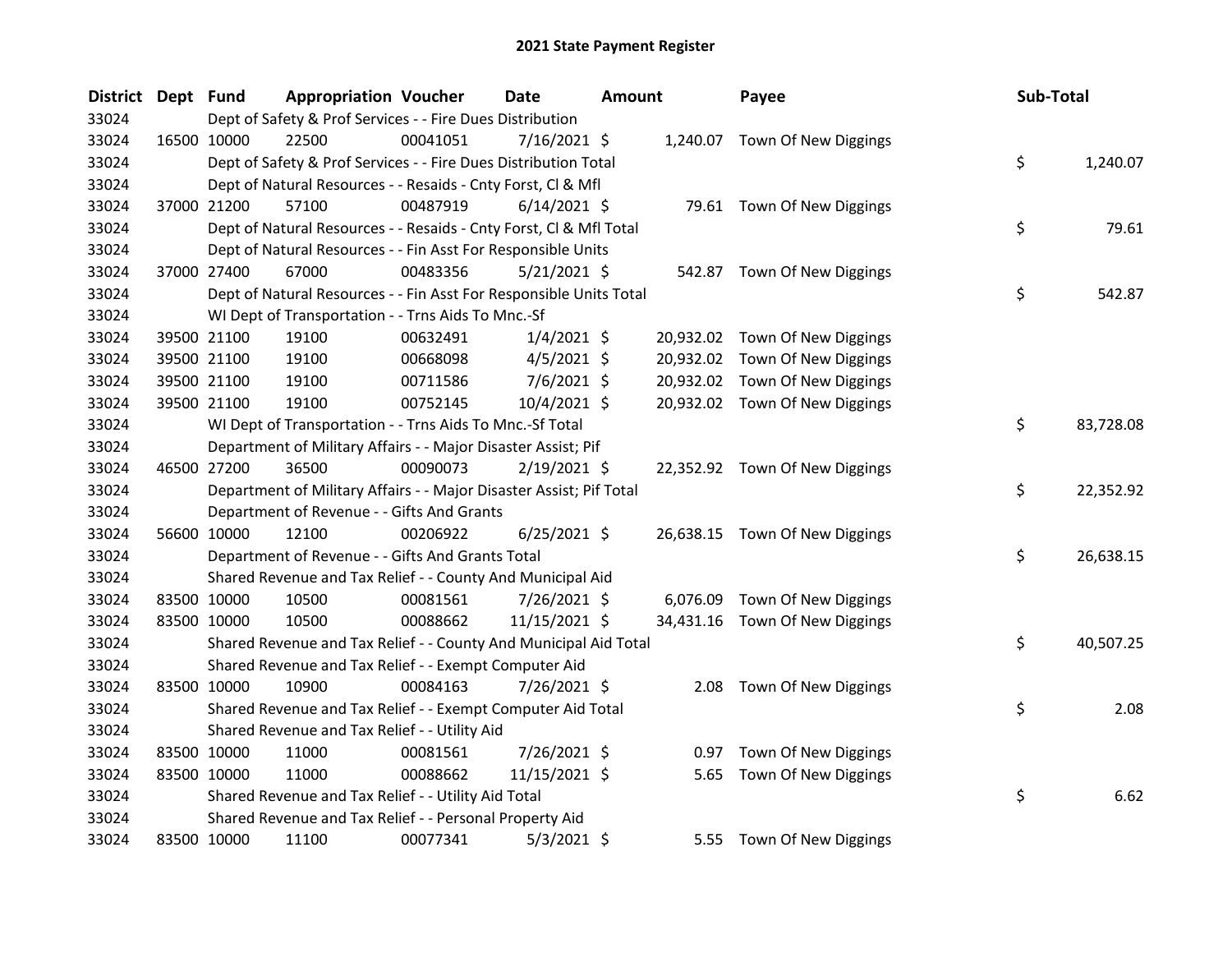|             |  | District Dept Fund Appropriation Voucher                      | Date | Amount | <b>Pavee</b> | Sub-Total |            |
|-------------|--|---------------------------------------------------------------|------|--------|--------------|-----------|------------|
| 33024       |  | Shared Revenue and Tax Relief - - Personal Property Aid Total |      |        |              |           | 5.55       |
| 33024 Total |  |                                                               |      |        |              |           | 175,103.20 |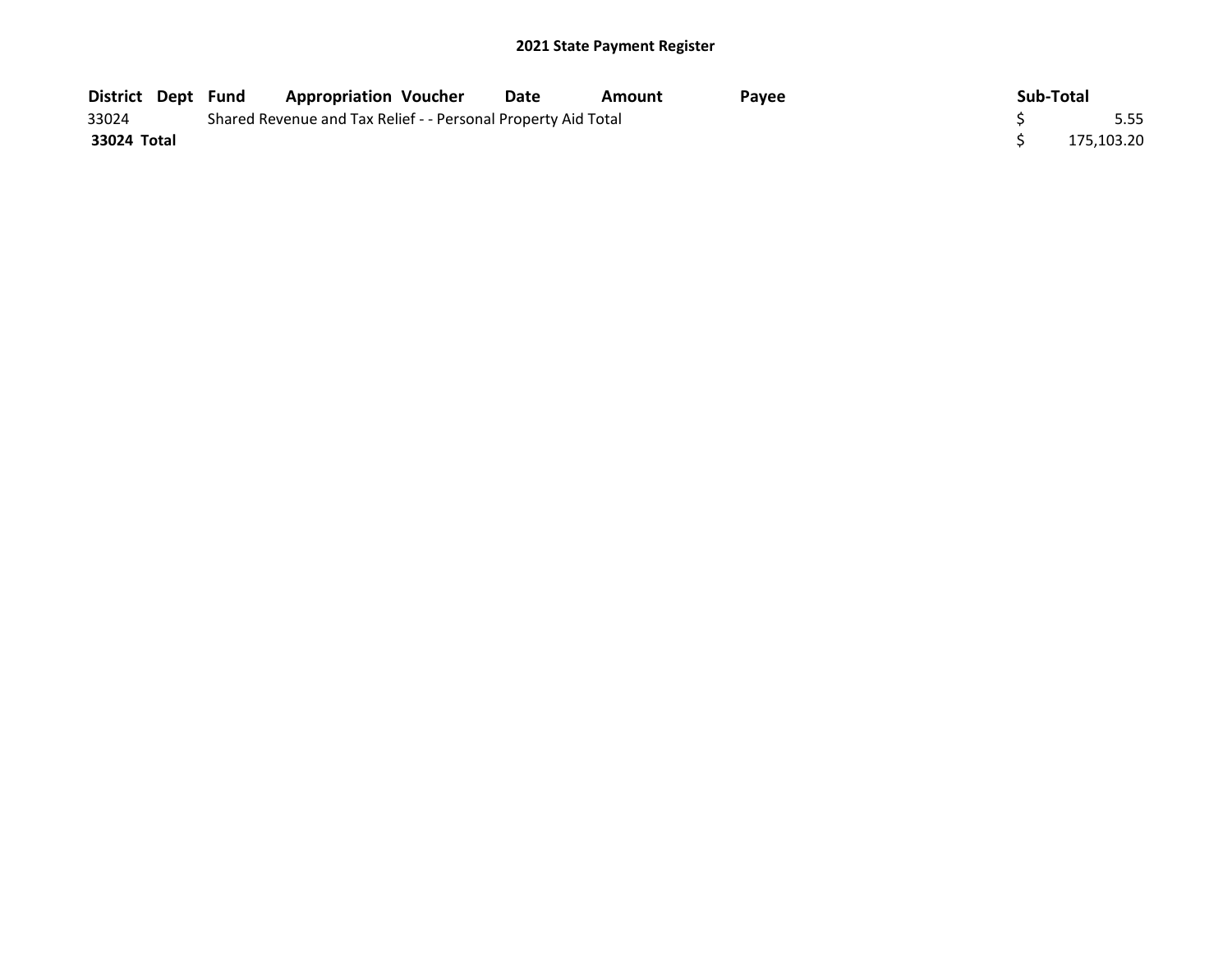| <b>District</b> | Dept Fund   |             | <b>Appropriation Voucher</b>                                       |          | <b>Date</b>    | <b>Amount</b> |            | Payee                      | Sub-Total |            |
|-----------------|-------------|-------------|--------------------------------------------------------------------|----------|----------------|---------------|------------|----------------------------|-----------|------------|
| 33026           |             |             | Dept of Safety & Prof Services - - Fire Dues Distribution          |          |                |               |            |                            |           |            |
| 33026           | 16500 10000 |             | 22500                                                              | 00041052 | $7/16/2021$ \$ |               |            | 1,501.38 Seymour, Town of  |           |            |
| 33026           |             |             | Dept of Safety & Prof Services - - Fire Dues Distribution Total    |          |                |               |            |                            | \$        | 1,501.38   |
| 33026           |             |             | Dept of Natural Resources - - Resaids - Cnty Forst, Cl & Mfl       |          |                |               |            |                            |           |            |
| 33026           | 37000 21200 |             | 57100                                                              | 00487920 | $6/14/2021$ \$ |               |            | 2.02 Seymour, Town of      |           |            |
| 33026           |             |             | Dept of Natural Resources - - Resaids - Cnty Forst, CI & Mfl Total |          |                |               |            |                            | \$        | 2.02       |
| 33026           |             |             | Dept of Natural Resources - - Fin Asst For Responsible Units       |          |                |               |            |                            |           |            |
| 33026           |             | 37000 27400 | 67000                                                              | 00483352 | 5/21/2021 \$   |               |            | 2,051.55 Seymour, Town of  |           |            |
| 33026           |             |             | Dept of Natural Resources - - Fin Asst For Responsible Units Total |          |                |               |            |                            | \$        | 2,051.55   |
| 33026           |             |             | WI Dept of Transportation - - Trns Aids To Mnc.-Sf                 |          |                |               |            |                            |           |            |
| 33026           |             | 39500 21100 | 19100                                                              | 00632492 | $1/4/2021$ \$  |               | 23,973.93  | Seymour, Town of           |           |            |
| 33026           |             | 39500 21100 | 19100                                                              | 00668099 | $4/5/2021$ \$  |               | 23,973.93  | Seymour, Town of           |           |            |
| 33026           |             | 39500 21100 | 19100                                                              | 00711587 | 7/6/2021 \$    |               | 23,973.93  | Seymour, Town of           |           |            |
| 33026           | 39500 21100 |             | 19100                                                              | 00752146 | 10/4/2021 \$   |               |            | 23,973.93 Seymour, Town of |           |            |
| 33026           |             |             | WI Dept of Transportation - - Trns Aids To Mnc.-Sf Total           |          |                |               |            |                            | \$        | 95,895.72  |
| 33026           |             |             | Department of Revenue - - Gifts And Grants                         |          |                |               |            |                            |           |            |
| 33026           |             | 56600 10000 | 12100                                                              | 00206923 | $6/25/2021$ \$ |               |            | 22,870.08 Seymour, Town of |           |            |
| 33026           |             |             | Department of Revenue - - Gifts And Grants Total                   |          |                |               |            |                            | \$        | 22,870.08  |
| 33026           |             |             | Shared Revenue and Tax Relief - - County And Municipal Aid         |          |                |               |            |                            |           |            |
| 33026           |             | 83500 10000 | 10500                                                              | 00081562 | 7/26/2021 \$   |               | 2,459.05   | Seymour, Town of           |           |            |
| 33026           | 83500 10000 |             | 10500                                                              | 00088663 | 11/15/2021 \$  |               | 13,934.64  | Seymour, Town of           |           |            |
| 33026           |             |             | Shared Revenue and Tax Relief - - County And Municipal Aid Total   |          |                |               |            |                            | \$        | 16,393.69  |
| 33026           |             |             | Shared Revenue and Tax Relief - - Exempt Computer Aid              |          |                |               |            |                            |           |            |
| 33026           |             | 83500 10000 | 10900                                                              | 00084164 | 7/26/2021 \$   |               |            | 8.32 Seymour, Town of      |           |            |
| 33026           |             |             | Shared Revenue and Tax Relief - - Exempt Computer Aid Total        |          |                |               |            |                            | \$        | 8.32       |
| 33026           |             |             | Shared Revenue and Tax Relief - - Utility Aid                      |          |                |               |            |                            |           |            |
| 33026           | 83500 10000 |             | 11000                                                              | 00081562 | 7/26/2021 \$   |               | 24,500.00  | Seymour, Town of           |           |            |
| 33026           |             | 83500 10000 | 11000                                                              | 00088663 | 11/15/2021 \$  |               | 138,833.34 | Seymour, Town of           |           |            |
| 33026           |             |             | Shared Revenue and Tax Relief - - Utility Aid Total                |          |                |               |            |                            | \$        | 163,333.34 |
| 33026           |             |             | Shared Revenue and Tax Relief - - Personal Property Aid            |          |                |               |            |                            |           |            |
| 33026           | 83500 10000 |             | 11100                                                              | 00077342 | $5/3/2021$ \$  |               |            | 1,430.75 Seymour, Town of  |           |            |
| 33026           |             |             | Shared Revenue and Tax Relief - - Personal Property Aid Total      |          |                |               |            |                            | \$        | 1,430.75   |
| 33026 Total     |             |             |                                                                    |          |                |               |            |                            | \$        | 303,486.85 |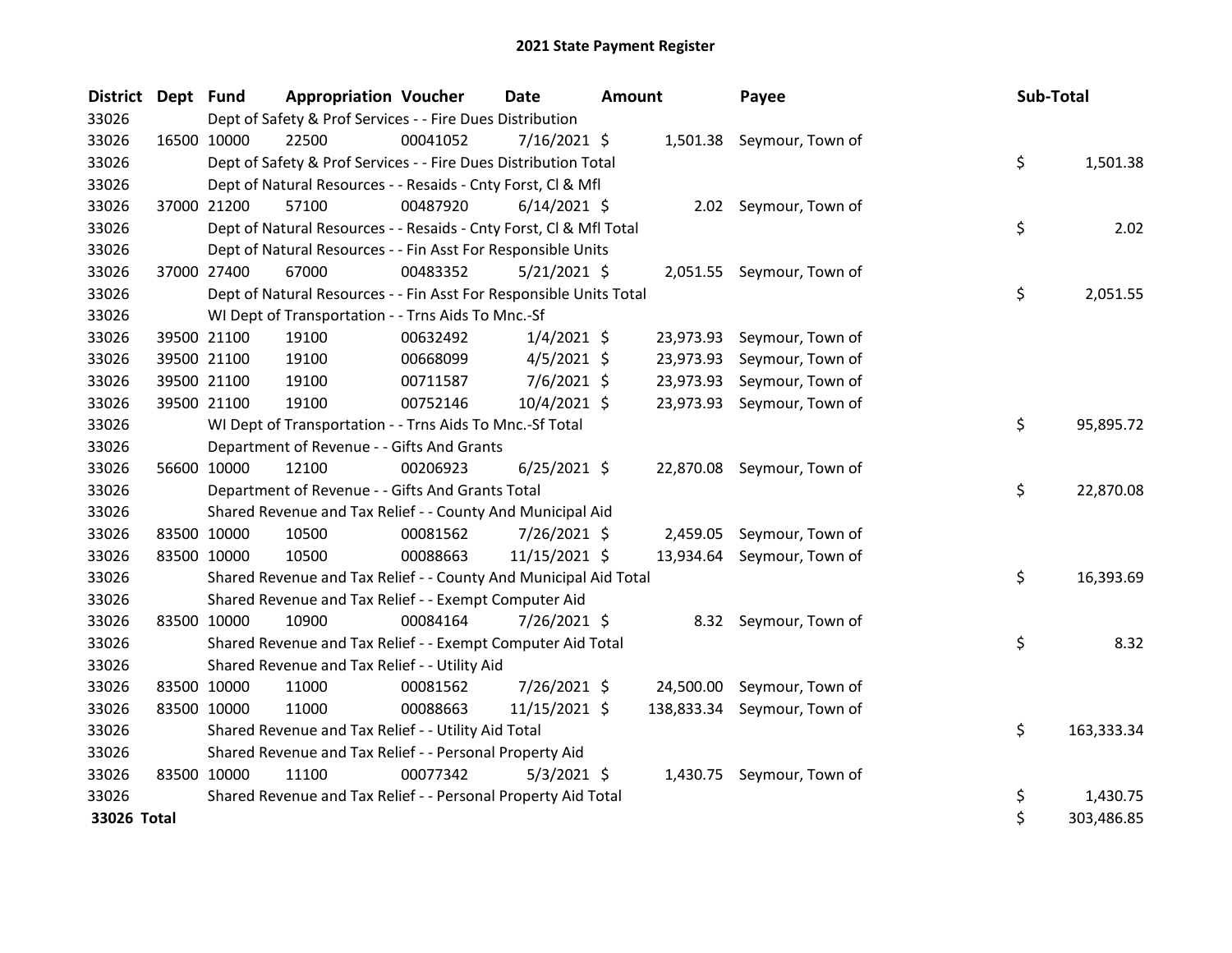| District Dept Fund |             | <b>Appropriation Voucher</b>                                                    |                         | <b>Date</b>    | <b>Amount</b> |           | Payee                        | Sub-Total |            |
|--------------------|-------------|---------------------------------------------------------------------------------|-------------------------|----------------|---------------|-----------|------------------------------|-----------|------------|
| 33028              |             | Dept of Safety & Prof Services - - Fire Dues Distribution                       |                         |                |               |           |                              |           |            |
| 33028              | 16500 10000 | 22500                                                                           | 00041054                | 7/16/2021 \$   |               |           | 1,823.70 Town Of Shullsburg  |           |            |
| 33028              |             | Dept of Safety & Prof Services - - Fire Dues Distribution Total                 |                         |                |               |           |                              | \$        | 1,823.70   |
| 33028              |             | Dept of Natural Resources - - Resaids - Cnty Forst, Cl & Mfl                    |                         |                |               |           |                              |           |            |
| 33028              | 37000 21200 | 57100                                                                           | 00487921                | $6/14/2021$ \$ |               |           | 36.88 Town Of Shullsburg     |           |            |
| 33028              |             | Dept of Natural Resources - - Resaids - Cnty Forst, CI & Mfl Total              |                         |                |               |           |                              | \$        | 36.88      |
| 33028              |             | Dept of Natural Resources - - Fin Asst For Responsible Units                    |                         |                |               |           |                              |           |            |
| 33028              | 37000 27400 | 67000                                                                           | 00483353                | $5/21/2021$ \$ |               |           | 1,282.27 Town Of Shullsburg  |           |            |
| 33028              |             | Dept of Natural Resources - - Fin Asst For Responsible Units Total              |                         |                |               |           |                              | \$        | 1,282.27   |
| 33028              |             | WI Dept of Transportation - - Trns Aids To Mnc.-Sf                              |                         |                |               |           |                              |           |            |
| 33028              | 39500 21100 | 19100                                                                           | 00632493                | $1/4/2021$ \$  |               | 27,134.10 | Town Of Shullsburg           |           |            |
| 33028              | 39500 21100 | 19100                                                                           | 00668100                | $4/5/2021$ \$  |               | 27,134.10 | Town Of Shullsburg           |           |            |
| 33028              | 39500 21100 | 19100                                                                           | 00711588                | 7/6/2021 \$    |               | 27,134.10 | Town Of Shullsburg           |           |            |
| 33028              | 39500 21100 | 19100                                                                           | 00752147                | 10/4/2021 \$   |               |           | 27,134.10 Town Of Shullsburg |           |            |
| 33028              |             | WI Dept of Transportation - - Trns Aids To Mnc.-Sf Total                        |                         |                |               |           |                              | \$        | 108,536.40 |
| 33028              |             | Department of Health Services - - Prepaid Medical Transport Reimbursement       |                         |                |               |           |                              |           |            |
| 33028              | 43500 10000 | 16300                                                                           | AMBULANCE 11/15/2021 \$ |                |               |           | 2,000.00 Town Of Shullsburg  |           |            |
| 33028              |             | Department of Health Services - - Prepaid Medical Transport Reimbursement Total |                         |                |               |           |                              | \$        | 2,000.00   |
| 33028              |             | Department of Revenue - - Gifts And Grants                                      |                         |                |               |           |                              |           |            |
| 33028              | 56600 10000 | 12100                                                                           | 00206924                | $6/25/2021$ \$ |               |           | 18,212.33 Town Of Shullsburg |           |            |
| 33028              |             | Department of Revenue - - Gifts And Grants Total                                |                         |                |               |           |                              | \$        | 18,212.33  |
| 33028              |             | Shared Revenue and Tax Relief - - County And Municipal Aid                      |                         |                |               |           |                              |           |            |
| 33028              | 83500 10000 | 10500                                                                           | 00081563                | 7/26/2021 \$   |               | 2,237.01  | Town Of Shullsburg           |           |            |
| 33028              | 83500 10000 | 10500                                                                           | 00088664                | 11/15/2021 \$  |               |           | 10,676.38 Town Of Shullsburg |           |            |
| 33028              |             | Shared Revenue and Tax Relief - - County And Municipal Aid Total                |                         |                |               |           |                              | \$        | 12,913.39  |
| 33028              |             | Shared Revenue and Tax Relief - - Exempt Computer Aid                           |                         |                |               |           |                              |           |            |
| 33028              | 83500 10000 | 10900                                                                           | 00084165                | 7/26/2021 \$   |               |           | 97.69 Town Of Shullsburg     |           |            |
| 33028              |             | Shared Revenue and Tax Relief - - Exempt Computer Aid Total                     |                         |                |               |           |                              | \$        | 97.69      |
| 33028              |             | Shared Revenue and Tax Relief - - Utility Aid                                   |                         |                |               |           |                              |           |            |
| 33028              | 83500 10000 | 11000                                                                           | 00081563                | 7/26/2021 \$   |               | 553.81    | Town Of Shullsburg           |           |            |
| 33028              | 83500 10000 | 11000                                                                           | 00088664                | 11/15/2021 \$  |               |           | 4,380.25 Town Of Shullsburg  |           |            |
| 33028              |             | Shared Revenue and Tax Relief - - Utility Aid Total                             |                         |                |               |           |                              | \$        | 4,934.06   |
| 33028              |             | Shared Revenue and Tax Relief - - Personal Property Aid                         |                         |                |               |           |                              |           |            |
| 33028              | 83500 10000 | 11100                                                                           | 00077343                | $5/3/2021$ \$  |               |           | 4,077.90 Town Of Shullsburg  |           |            |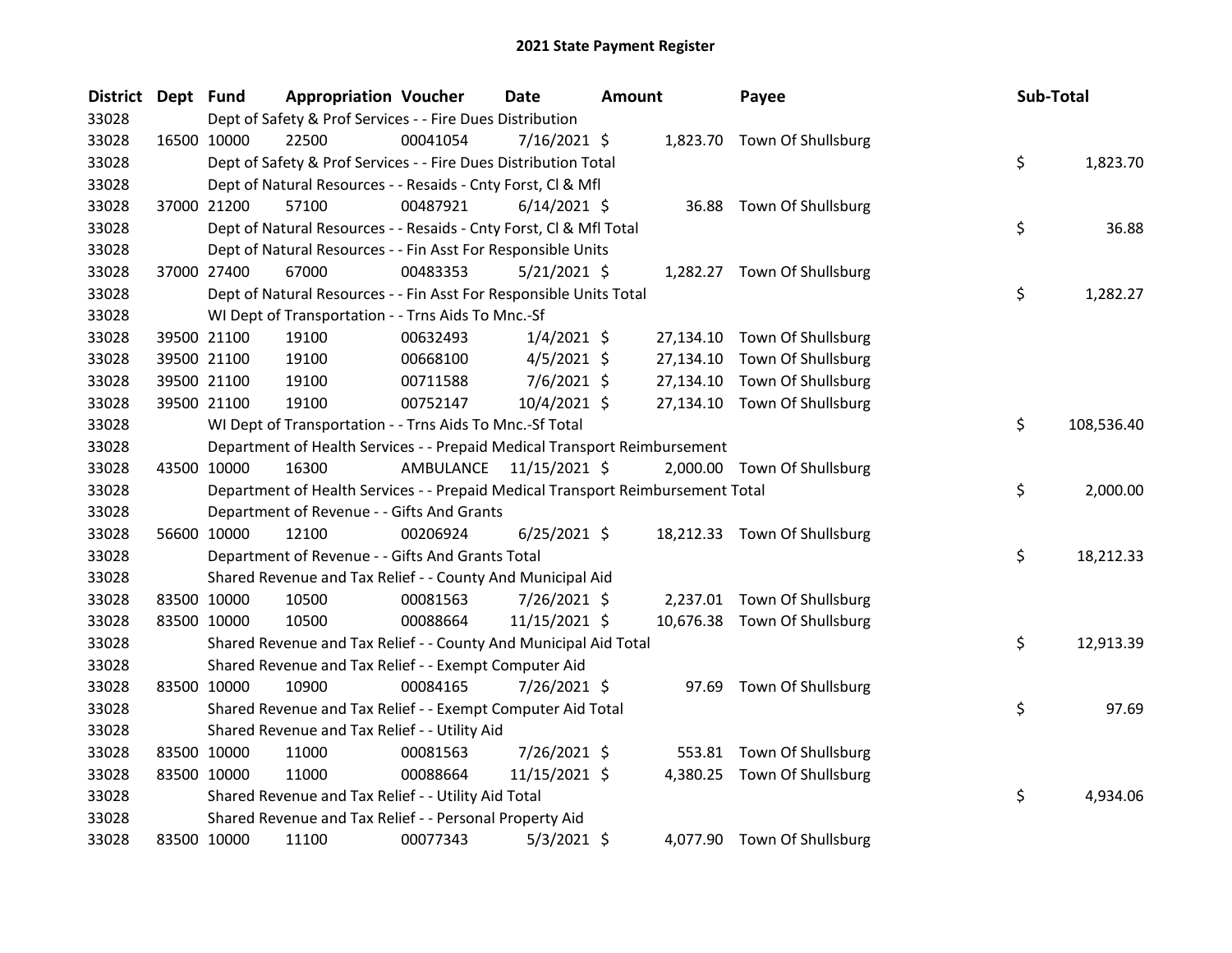| <b>District Dept Fund</b> |                                                               | <b>Appropriation Voucher</b> | Date | Amount | Pavee | Sub-Total |            |
|---------------------------|---------------------------------------------------------------|------------------------------|------|--------|-------|-----------|------------|
| 33028                     | Shared Revenue and Tax Relief - - Personal Property Aid Total |                              |      |        |       |           | 4.077.90   |
| 33028 Total               |                                                               |                              |      |        |       |           | 153.914.62 |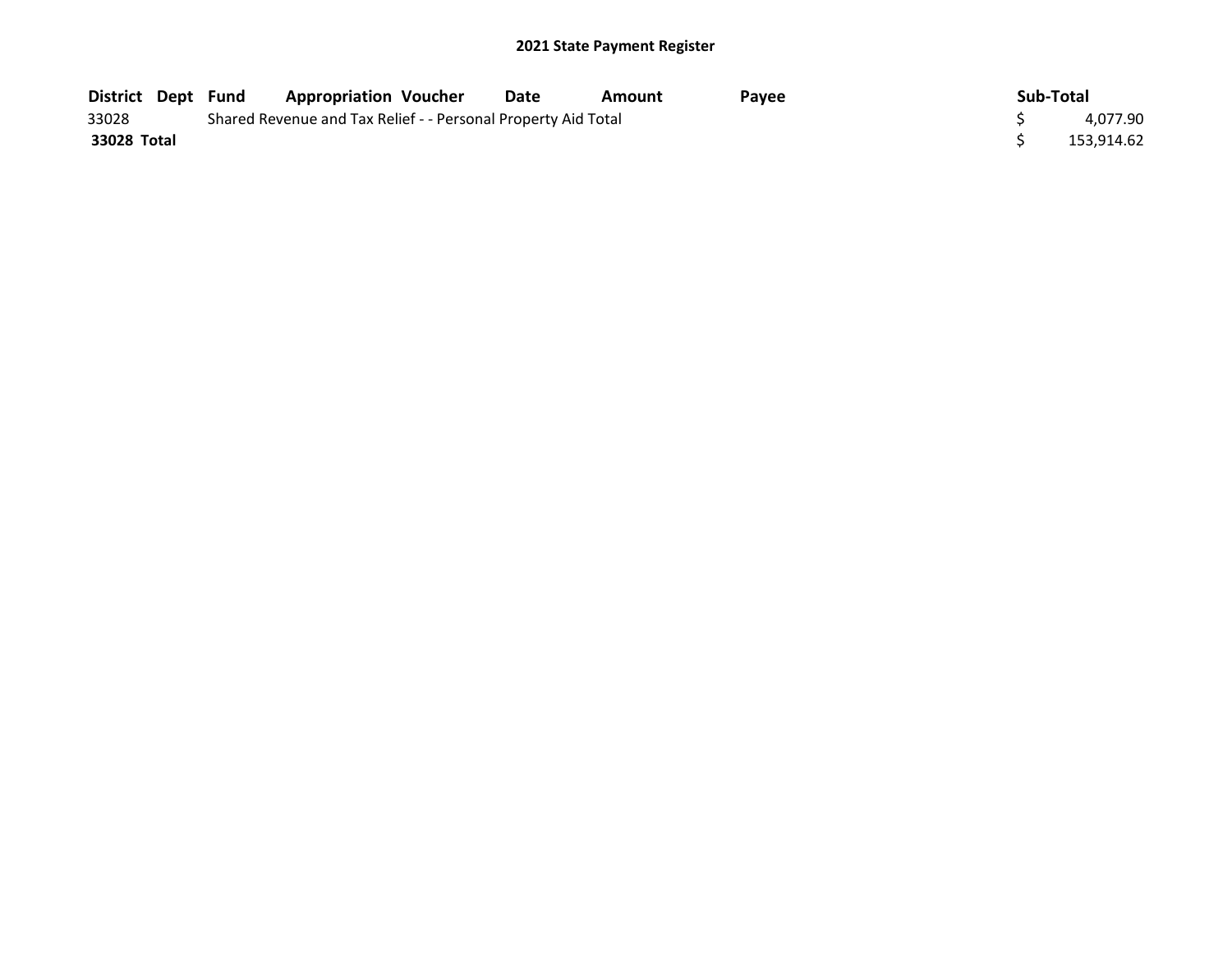| District Dept Fund |             | <b>Appropriation Voucher</b>                                          |          | <b>Date</b>    | <b>Amount</b> |           | Payee                   | Sub-Total |            |
|--------------------|-------------|-----------------------------------------------------------------------|----------|----------------|---------------|-----------|-------------------------|-----------|------------|
| 33030              |             | Dept of Safety & Prof Services - - Fire Dues Distribution             |          |                |               |           |                         |           |            |
| 33030              | 16500 10000 | 22500                                                                 | 00041056 | 7/16/2021 \$   |               |           | 1,481.79 Town Of Wayne  |           |            |
| 33030              |             | Dept of Safety & Prof Services - - Fire Dues Distribution Total       |          |                |               |           |                         | \$        | 1,481.79   |
| 33030              |             | Dept of Natural Resources - - Resaids - Cnty Forst, Cl & Mfl          |          |                |               |           |                         |           |            |
| 33030              | 37000 21200 | 57100                                                                 | 00487922 | $6/15/2021$ \$ |               |           | 64.60 Town Of Wayne     |           |            |
| 33030              |             | Dept of Natural Resources - - Resaids - Cnty Forst, Cl & Mfl Total    |          |                |               |           |                         | \$        | 64.60      |
| 33030              |             | Dept of Natural Resources - - Fin Asst For Responsible Units          |          |                |               |           |                         |           |            |
| 33030              | 37000 27400 | 67000                                                                 | 00483990 | $5/24/2021$ \$ |               |           | 5,830.86 Town Of Wayne  |           |            |
| 33030              |             | Dept of Natural Resources - - Fin Asst For Responsible Units Total    |          |                |               |           |                         | \$        | 5,830.86   |
| 33030              |             | WI Dept of Transportation - - Trns Aids To Mnc.-Sf                    |          |                |               |           |                         |           |            |
| 33030              | 39500 21100 | 19100                                                                 | 00632494 | $1/4/2021$ \$  |               |           | 28,073.61 Town Of Wayne |           |            |
| 33030              | 39500 21100 | 19100                                                                 | 00668101 | $4/5/2021$ \$  |               |           | 28,073.61 Town Of Wayne |           |            |
| 33030              | 39500 21100 | 19100                                                                 | 00711589 | $7/6/2021$ \$  |               |           | 28,073.61 Town Of Wayne |           |            |
| 33030              | 39500 21100 | 19100                                                                 | 00752148 | 10/4/2021 \$   |               |           | 28,073.61 Town Of Wayne |           |            |
| 33030              |             | WI Dept of Transportation - - Trns Aids To Mnc.-Sf Total              |          |                |               |           |                         | \$        | 112,294.44 |
| 33030              |             | WI Dept of Transportation - - Loc Rd Imp Prg St Fd                    |          |                |               |           |                         |           |            |
| 33030              | 39500 21100 | 27800                                                                 | 00716146 | $7/1/2021$ \$  |               |           | 12,000.00 Town Of Wayne |           |            |
| 33030              |             | WI Dept of Transportation - - Loc Rd Imp Prg St Fd Total              |          |                |               |           |                         | \$        | 12,000.00  |
| 33030              |             | Department of Revenue - - Gifts And Grants                            |          |                |               |           |                         |           |            |
| 33030              | 56600 10000 | 12100                                                                 | 00206925 | $6/28/2021$ \$ |               |           | 25,696.13 Town Of Wayne |           |            |
| 33030              |             | Department of Revenue - - Gifts And Grants Total                      |          |                |               |           |                         | \$        | 25,696.13  |
| 33030              |             | Shared Revenue and Tax Relief - - Expenditure Restraint Program       |          |                |               |           |                         |           |            |
| 33030              | 83500 10000 | 10100                                                                 | 00081564 | 7/26/2021 \$   |               | 2,668.36  | Town Of Wayne           |           |            |
| 33030              |             | Shared Revenue and Tax Relief - - Expenditure Restraint Program Total |          |                |               |           |                         | \$        | 2,668.36   |
| 33030              |             | Shared Revenue and Tax Relief - - County And Municipal Aid            |          |                |               |           |                         |           |            |
| 33030              | 83500 10000 | 10500                                                                 | 00081564 | 7/26/2021 \$   |               |           | 2,823.89 Town Of Wayne  |           |            |
| 33030              | 83500 10000 | 10500                                                                 | 00088665 | 11/15/2021 \$  |               | 16,002.06 | Town Of Wayne           |           |            |
| 33030              |             | Shared Revenue and Tax Relief - - County And Municipal Aid Total      |          |                |               |           |                         | \$        | 18,825.95  |
| 33030              |             | Shared Revenue and Tax Relief - - Exempt Computer Aid                 |          |                |               |           |                         |           |            |
| 33030              | 83500 10000 | 10900                                                                 | 00084166 | 7/26/2021 \$   |               |           | 17.67 Town Of Wayne     |           |            |
| 33030              |             | Shared Revenue and Tax Relief - - Exempt Computer Aid Total           |          |                |               |           |                         | \$        | 17.67      |
| 33030              |             | Shared Revenue and Tax Relief - - Personal Property Aid               |          |                |               |           |                         |           |            |
| 33030              | 83500 10000 | 11100                                                                 | 00077344 | $5/4/2021$ \$  |               | 906.60    | Town Of Wayne           |           |            |
| 33030              |             | Shared Revenue and Tax Relief - - Personal Property Aid Total         |          |                |               |           |                         | \$        | 906.60     |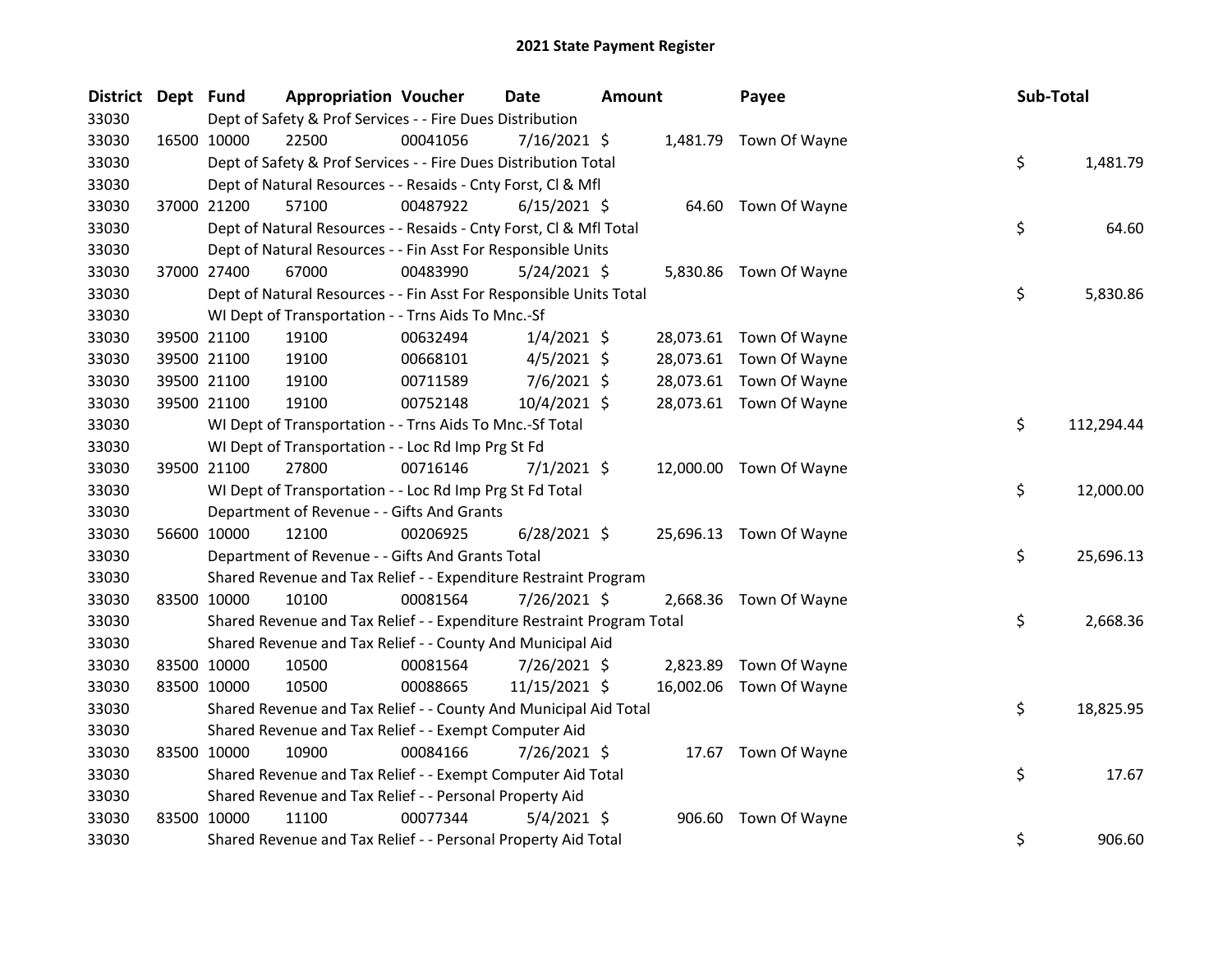| District Dept Fund | <b>Appropriation Voucher</b> | Date | Amount | Payee | Sub-Total  |
|--------------------|------------------------------|------|--------|-------|------------|
| 33030 Total        |                              |      |        |       | 179,786.40 |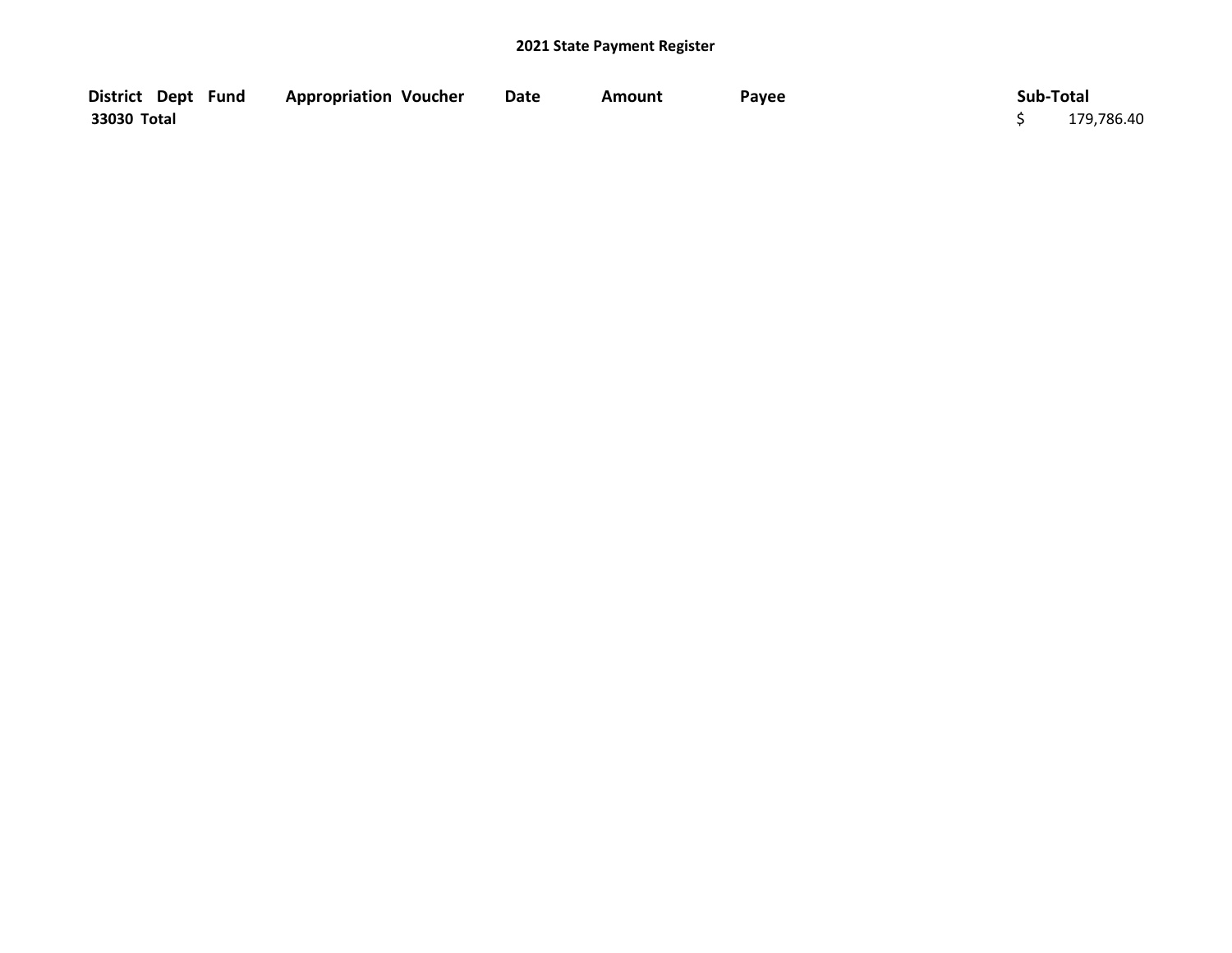| <b>District</b> | Dept Fund |             | <b>Appropriation Voucher</b>                                           |          | Date           | <b>Amount</b> |           | Payee                               | Sub-Total       |
|-----------------|-----------|-------------|------------------------------------------------------------------------|----------|----------------|---------------|-----------|-------------------------------------|-----------------|
| 33032           |           |             | Dept of Safety & Prof Services - - Fire Dues Distribution              |          |                |               |           |                                     |                 |
| 33032           |           | 16500 10000 | 22500                                                                  | 00041057 | 7/16/2021 \$   |               |           | 412.51 Town Of White Oak Springs    |                 |
| 33032           |           |             | Dept of Safety & Prof Services - - Fire Dues Distribution Total        |          |                |               |           |                                     | \$<br>412.51    |
| 33032           |           |             | Dept of Natural Resources - - Resaids - Cnty Forst, Cl & Mfl           |          |                |               |           |                                     |                 |
| 33032           |           | 37000 21200 | 57100                                                                  | 00487923 | $6/14/2021$ \$ |               |           | 3.20 Town Of White Oak Springs      |                 |
| 33032           |           |             | Dept of Natural Resources - - Resaids - Cnty Forst, Cl & Mfl Total     |          |                |               |           |                                     | \$<br>3.20      |
| 33032           |           |             | Dept of Natural Resources - - Fin Asst For Responsible Units           |          |                |               |           |                                     |                 |
| 33032           |           | 37000 27400 | 67000                                                                  | 00483868 | $5/21/2021$ \$ |               |           | 393.88 Town Of White Oak Springs    |                 |
| 33032           |           |             | Dept of Natural Resources - - Fin Asst For Responsible Units Total     |          |                |               |           |                                     | \$<br>393.88    |
| 33032           |           |             | WI Dept of Transportation - - Trns Aids To Mnc.-Sf                     |          |                |               |           |                                     |                 |
| 33032           |           | 39500 21100 | 19100                                                                  | 00632495 | $1/4/2021$ \$  |               | 10,939.05 | Town Of White Oak Springs           |                 |
| 33032           |           | 39500 21100 | 19100                                                                  | 00668102 | $4/5/2021$ \$  |               | 10,939.05 | Town Of White Oak Springs           |                 |
| 33032           |           | 39500 21100 | 19100                                                                  | 00711590 | $7/6/2021$ \$  |               | 10,939.05 | Town Of White Oak Springs           |                 |
| 33032           |           | 39500 21100 | 19100                                                                  | 00752149 | 10/4/2021 \$   |               |           | 10,939.05 Town Of White Oak Springs |                 |
| 33032           |           |             | WI Dept of Transportation - - Trns Aids To Mnc.-Sf Total               |          |                |               |           |                                     | \$<br>43,756.20 |
| 33032           |           |             | Department of Military Affairs - - Disaster Recovery Aid               |          |                |               |           |                                     |                 |
| 33032           |           | 46500 10000 | 30500                                                                  | 00088278 | $1/21/2021$ \$ |               |           | 1,111.21 Town Of White Oak Springs  |                 |
| 33032           |           | 46500 10000 | 30500                                                                  | 00103736 | 12/10/2021 \$  |               | 55.56     | Town Of White Oak Springs           |                 |
| 33032           |           |             | Department of Military Affairs - - Disaster Recovery Aid Total         |          |                |               |           |                                     | \$<br>1,166.77  |
| 33032           |           |             | Department of Military Affairs - - Federal Aid, Local Assistance       |          |                |               |           |                                     |                 |
| 33032           |           | 46500 10000 | 34200                                                                  | 00103736 | 12/10/2021 \$  |               |           | 333.36 Town Of White Oak Springs    |                 |
| 33032           |           |             | Department of Military Affairs - - Federal Aid, Local Assistance Total |          |                |               |           |                                     | \$<br>333.36    |
| 33032           |           |             | Department of Revenue - - Gifts And Grants                             |          |                |               |           |                                     |                 |
| 33032           |           | 56600 10000 | 12100                                                                  | 00206926 | $6/25/2021$ \$ |               |           | 6,018.44 Town Of White Oak Springs  |                 |
| 33032           |           |             | Department of Revenue - - Gifts And Grants Total                       |          |                |               |           |                                     | \$<br>6,018.44  |
| 33032           |           |             | Shared Revenue and Tax Relief - - County And Municipal Aid             |          |                |               |           |                                     |                 |
| 33032           |           | 83500 10000 | 10500                                                                  | 00081565 | 7/26/2021 \$   |               |           | 2,991.60 Town Of White Oak Springs  |                 |
| 33032           |           | 83500 10000 | 10500                                                                  | 00088666 | 11/15/2021 \$  |               |           | 16,952.42 Town Of White Oak Springs |                 |
| 33032           |           |             | Shared Revenue and Tax Relief - - County And Municipal Aid Total       |          |                |               |           |                                     | \$<br>19,944.02 |
| 33032           |           |             | Shared Revenue and Tax Relief - - Exempt Computer Aid                  |          |                |               |           |                                     |                 |
| 33032           |           | 83500 10000 | 10900                                                                  | 00084167 | 7/26/2021 \$   |               |           | 1.03 Town Of White Oak Springs      |                 |
| 33032           |           |             | Shared Revenue and Tax Relief - - Exempt Computer Aid Total            |          |                |               |           |                                     | \$<br>1.03      |
| 33032           |           |             | Shared Revenue and Tax Relief - - Utility Aid                          |          |                |               |           |                                     |                 |
| 33032           |           | 83500 10000 | 11000                                                                  | 00081565 | 7/26/2021 \$   |               |           | 43.60 Town Of White Oak Springs     |                 |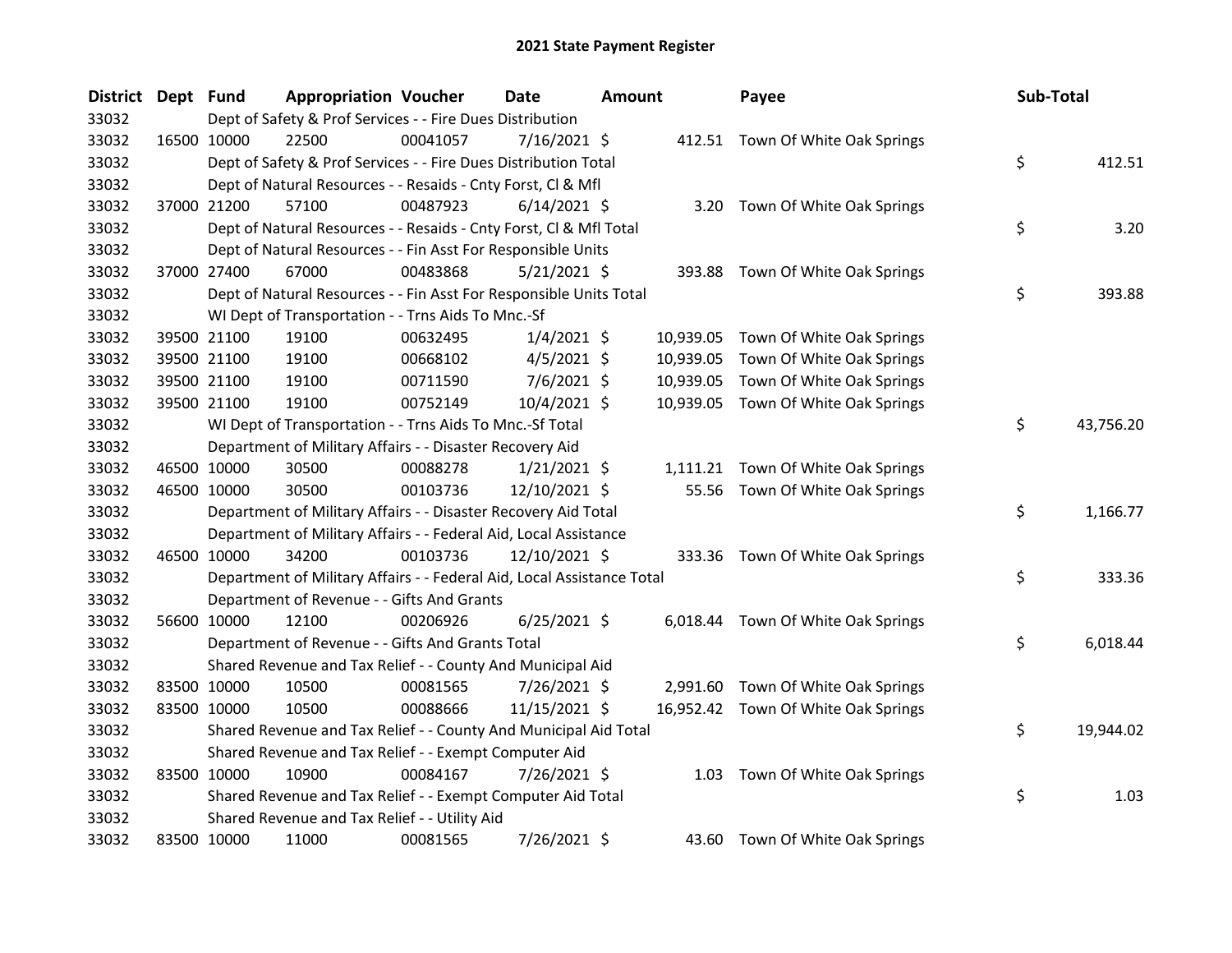| <b>District</b> | Dept Fund |             | <b>Appropriation Voucher</b>                                  |          | Date          | Amount |        | Pavee                          | Sub-Total |           |
|-----------------|-----------|-------------|---------------------------------------------------------------|----------|---------------|--------|--------|--------------------------------|-----------|-----------|
| 33032           |           | 83500 10000 | 11000                                                         | 00088666 | 11/15/2021 \$ |        | 260.93 | Town Of White Oak Springs      |           |           |
| 33032           |           |             | Shared Revenue and Tax Relief - - Utility Aid Total           |          |               |        |        |                                |           | 304.53    |
| 33032           |           |             | Shared Revenue and Tax Relief - - Personal Property Aid       |          |               |        |        |                                |           |           |
| 33032           | 83500     | 10000       | 11100                                                         | 00077345 | $5/3/2021$ \$ |        |        | 0.38 Town Of White Oak Springs |           |           |
| 33032           |           |             | Shared Revenue and Tax Relief - - Personal Property Aid Total |          |               |        |        |                                |           | 0.38      |
| 33032 Total     |           |             |                                                               |          |               |        |        |                                |           | 72,334.32 |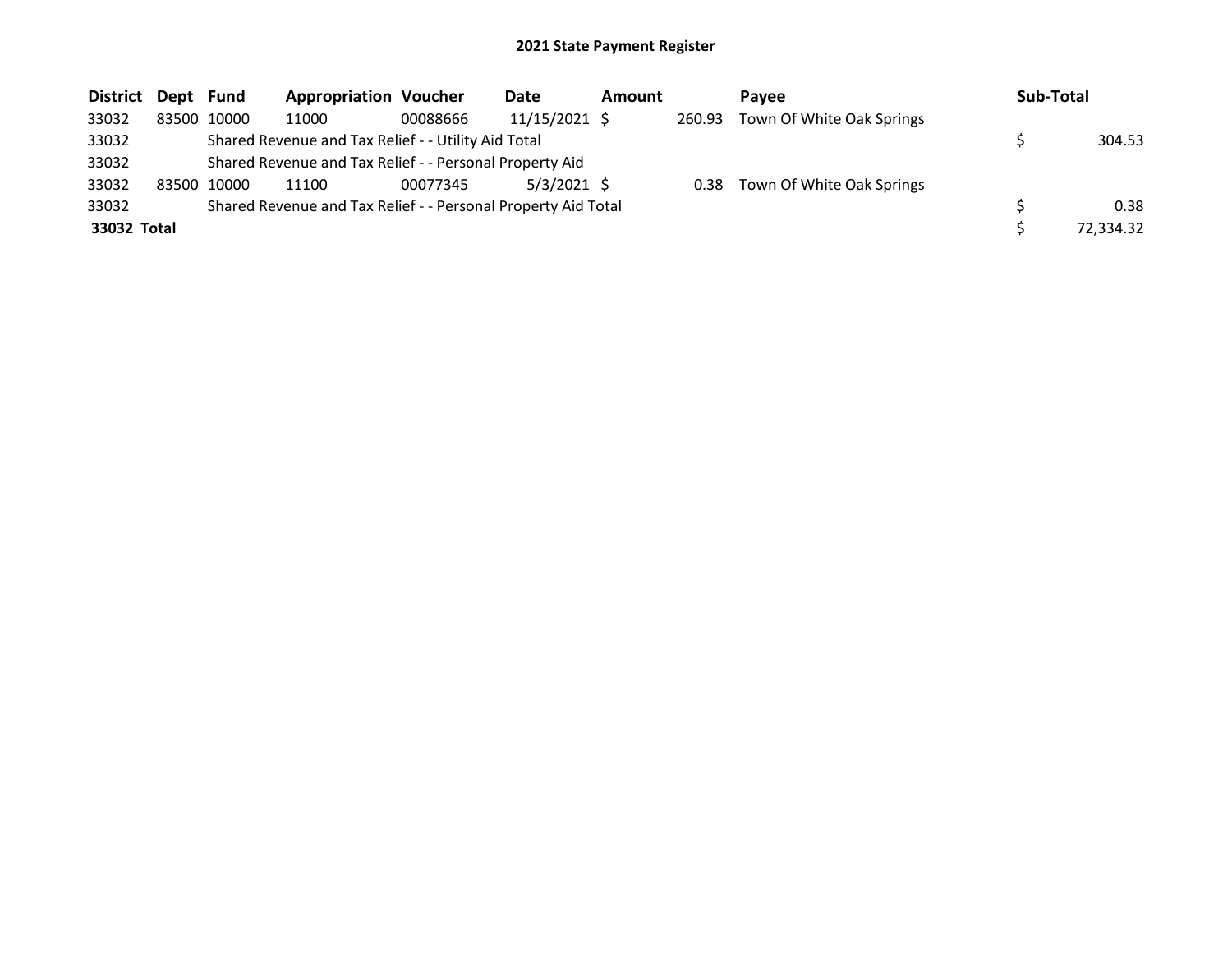| District Dept Fund |             |             | <b>Appropriation Voucher</b>                                       |          | <b>Date</b>    | <b>Amount</b> |           | Payee                           | Sub-Total        |
|--------------------|-------------|-------------|--------------------------------------------------------------------|----------|----------------|---------------|-----------|---------------------------------|------------------|
| 33034              |             |             | Dept of Safety & Prof Services - - Fire Dues Distribution          |          |                |               |           |                                 |                  |
| 33034              |             | 16500 10000 | 22500                                                              | 00041058 | $7/16/2021$ \$ |               |           | 2,861.79 Town of Willow Springs |                  |
| 33034              |             |             | Dept of Safety & Prof Services - - Fire Dues Distribution Total    |          |                |               |           |                                 | \$<br>2,861.79   |
| 33034              |             |             | Dept of Natural Resources - - Aids In Lieu Of Taxes - Gener        |          |                |               |           |                                 |                  |
| 33034              |             | 37000 10000 | 50300                                                              | 00476547 | $4/21/2021$ \$ |               |           | 19.37 Town of Willow Springs    |                  |
| 33034              |             |             | Dept of Natural Resources - - Aids In Lieu Of Taxes - Gener Total  |          |                |               |           |                                 | \$<br>19.37      |
| 33034              |             |             | Dept of Natural Resources - - Resaids - Cnty Forst, Cl & Mfl       |          |                |               |           |                                 |                  |
| 33034              | 37000 21200 |             | 57100                                                              | 00487924 | $6/14/2021$ \$ |               |           | 147.53 Town of Willow Springs   |                  |
| 33034              |             |             | Dept of Natural Resources - - Resaids - Cnty Forst, Cl & Mfl Total |          |                |               |           |                                 | \$<br>147.53     |
| 33034              |             |             | Dept of Natural Resources - - Fin Asst For Responsible Units       |          |                |               |           |                                 |                  |
| 33034              |             | 37000 27400 | 67000                                                              | 00483373 | $5/21/2021$ \$ |               | 1,818.80  | Town of Willow Springs          |                  |
| 33034              |             |             | Dept of Natural Resources - - Fin Asst For Responsible Units Total |          |                |               |           |                                 | \$<br>1,818.80   |
| 33034              |             |             | WI Dept of Transportation - - Trns Aids To Mnc.-Sf                 |          |                |               |           |                                 |                  |
| 33034              |             | 39500 21100 | 19100                                                              | 00632496 | $1/4/2021$ \$  |               | 32,219.28 | Town of Willow Springs          |                  |
| 33034              |             | 39500 21100 | 19100                                                              | 00668103 | $4/5/2021$ \$  |               | 32,219.28 | Town of Willow Springs          |                  |
| 33034              |             | 39500 21100 | 19100                                                              | 00711591 | $7/6/2021$ \$  |               | 32,219.28 | Town of Willow Springs          |                  |
| 33034              |             | 39500 21100 | 19100                                                              | 00752150 | 10/4/2021 \$   |               | 32,219.28 | Town of Willow Springs          |                  |
| 33034              |             |             | WI Dept of Transportation - - Trns Aids To Mnc.-Sf Total           |          |                |               |           |                                 | \$<br>128,877.12 |
| 33034              |             |             | Department of Revenue - - Gifts And Grants                         |          |                |               |           |                                 |                  |
| 33034              |             | 56600 10000 | 12100                                                              | 00206927 | $6/25/2021$ \$ |               | 39,617.05 | Town of Willow Springs          |                  |
| 33034              |             |             | Department of Revenue - - Gifts And Grants Total                   |          |                |               |           |                                 | \$<br>39,617.05  |
| 33034              |             |             | Shared Revenue and Tax Relief - - County And Municipal Aid         |          |                |               |           |                                 |                  |
| 33034              |             | 83500 10000 | 10500                                                              | 00081566 | 7/26/2021 \$   |               | 3,188.08  | Town of Willow Springs          |                  |
| 33034              |             | 83500 10000 | 10500                                                              | 00088667 | 11/15/2021 \$  |               | 18,065.79 | Town of Willow Springs          |                  |
| 33034              |             |             | Shared Revenue and Tax Relief - - County And Municipal Aid Total   |          |                |               |           |                                 | \$<br>21,253.87  |
| 33034              |             |             | Shared Revenue and Tax Relief - - Exempt Computer Aid              |          |                |               |           |                                 |                  |
| 33034              |             | 83500 10000 | 10900                                                              | 00084168 | 7/26/2021 \$   |               | 1.03      | Town of Willow Springs          |                  |
| 33034              |             |             | Shared Revenue and Tax Relief - - Exempt Computer Aid Total        |          |                |               |           |                                 | \$<br>1.03       |
| 33034              |             |             | Shared Revenue and Tax Relief - - Personal Property Aid            |          |                |               |           |                                 |                  |
| 33034              |             | 83500 10000 | 11100                                                              | 00077346 | $5/3/2021$ \$  |               |           | 625.35 Town of Willow Springs   |                  |
| 33034              |             |             | Shared Revenue and Tax Relief - - Personal Property Aid Total      |          |                |               |           |                                 | \$<br>625.35     |
| 33034 Total        |             |             |                                                                    |          |                |               |           |                                 | \$<br>195,221.91 |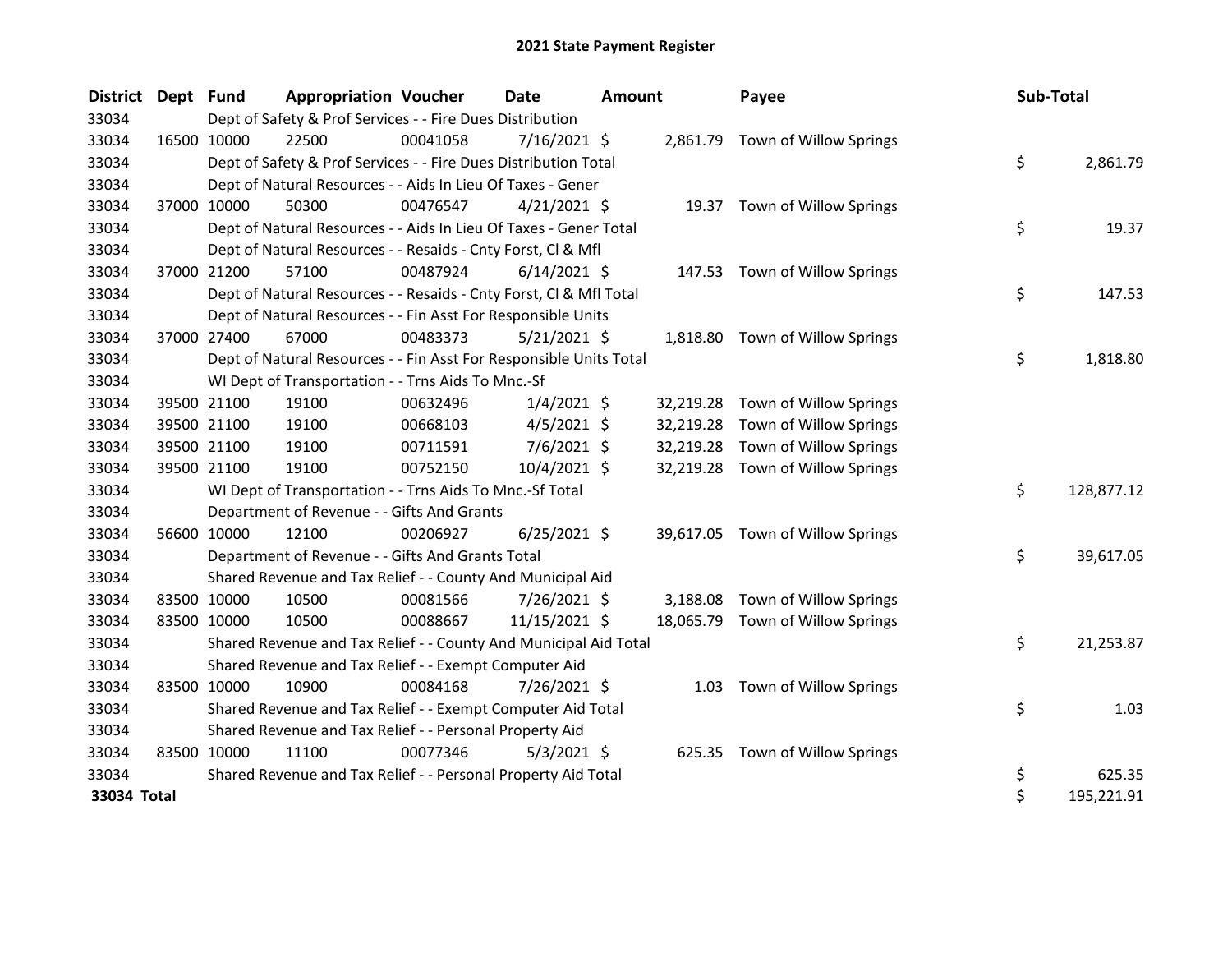| District Dept Fund |             |             | <b>Appropriation Voucher</b>                                       |          | <b>Date</b>    | <b>Amount</b> |           | Payee                   | Sub-Total |            |
|--------------------|-------------|-------------|--------------------------------------------------------------------|----------|----------------|---------------|-----------|-------------------------|-----------|------------|
| 33036              |             |             | Dept of Safety & Prof Services - - Fire Dues Distribution          |          |                |               |           |                         |           |            |
| 33036              | 16500 10000 |             | 22500                                                              | 00041059 | $7/15/2021$ \$ |               |           | 2,963.81 Town of Wiota  |           |            |
| 33036              |             |             | Dept of Safety & Prof Services - - Fire Dues Distribution Total    |          |                |               |           |                         | \$        | 2,963.81   |
| 33036              |             |             | Dept of Natural Resources - - Resaids - Cnty Forst, Cl & Mfl       |          |                |               |           |                         |           |            |
| 33036              | 37000 21200 |             | 57100                                                              | 00487925 | $6/14/2021$ \$ |               |           | 194.47 Town of Wiota    |           |            |
| 33036              |             |             | Dept of Natural Resources - - Resaids - Cnty Forst, CI & Mfl Total |          |                |               |           |                         | \$        | 194.47     |
| 33036              |             |             | Dept of Natural Resources - - Fin Asst For Responsible Units       |          |                |               |           |                         |           |            |
| 33036              | 37000 27400 |             | 67000                                                              | 00483360 | $5/21/2021$ \$ |               |           | 3,789.29 Town of Wiota  |           |            |
| 33036              |             |             | Dept of Natural Resources - - Fin Asst For Responsible Units Total |          |                |               |           |                         | \$        | 3,789.29   |
| 33036              |             |             | WI Dept of Transportation - - Trns Aids To Mnc.-Sf                 |          |                |               |           |                         |           |            |
| 33036              | 39500 21100 |             | 19100                                                              | 00632497 | $1/4/2021$ \$  |               |           | 44,432.91 Town of Wiota |           |            |
| 33036              |             | 39500 21100 | 19100                                                              | 00668104 | $4/5/2021$ \$  |               | 44,432.91 | Town of Wiota           |           |            |
| 33036              | 39500 21100 |             | 19100                                                              | 00711592 | $7/6/2021$ \$  |               |           | 44,432.91 Town of Wiota |           |            |
| 33036              | 39500 21100 |             | 19100                                                              | 00752151 | 10/4/2021 \$   |               |           | 44,432.91 Town of Wiota |           |            |
| 33036              |             |             | WI Dept of Transportation - - Trns Aids To Mnc.-Sf Total           |          |                |               |           |                         | \$        | 177,731.64 |
| 33036              |             |             | Department of Revenue - - Gifts And Grants                         |          |                |               |           |                         |           |            |
| 33036              | 56600 10000 |             | 12100                                                              | 00206928 | $6/25/2021$ \$ |               |           | 45,897.16 Town of Wiota |           |            |
| 33036              |             |             | Department of Revenue - - Gifts And Grants Total                   |          |                |               |           |                         | \$        | 45,897.16  |
| 33036              |             |             | Shared Revenue and Tax Relief - - County And Municipal Aid         |          |                |               |           |                         |           |            |
| 33036              | 83500 10000 |             | 10500                                                              | 00081567 | $7/26/2021$ \$ |               |           | 3,617.96 Town of Wiota  |           |            |
| 33036              | 83500 10000 |             | 10500                                                              | 00088668 | 11/15/2021 \$  |               |           | 20,501.75 Town of Wiota |           |            |
| 33036              |             |             | Shared Revenue and Tax Relief - - County And Municipal Aid Total   |          |                |               |           |                         | \$        | 24,119.71  |
| 33036              |             |             | Shared Revenue and Tax Relief - - Exempt Computer Aid              |          |                |               |           |                         |           |            |
| 33036              | 83500 10000 |             | 10900                                                              | 00084169 | 7/26/2021 \$   |               |           | 16.63 Town of Wiota     |           |            |
| 33036              |             |             | Shared Revenue and Tax Relief - - Exempt Computer Aid Total        |          |                |               |           |                         | \$        | 16.63      |
| 33036              |             |             | Shared Revenue and Tax Relief - - Utility Aid                      |          |                |               |           |                         |           |            |
| 33036              | 83500 10000 |             | 11000                                                              | 00081567 | 7/26/2021 \$   |               | 353.92    | Town of Wiota           |           |            |
| 33036              | 83500 10000 |             | 11000                                                              | 00088668 | 11/15/2021 \$  |               |           | 2,010.60 Town of Wiota  |           |            |
| 33036              |             |             | Shared Revenue and Tax Relief - - Utility Aid Total                |          |                |               |           |                         | \$        | 2,364.52   |
| 33036              |             |             | Shared Revenue and Tax Relief - - Personal Property Aid            |          |                |               |           |                         |           |            |
| 33036              | 83500 10000 |             | 11100                                                              | 00077347 | $5/3/2021$ \$  |               | 775.05    | Town of Wiota           |           |            |
| 33036              |             |             | Shared Revenue and Tax Relief - - Personal Property Aid Total      |          |                |               |           |                         | \$        | 775.05     |
| 33036 Total        |             |             |                                                                    |          |                |               |           |                         | \$        | 257,852.28 |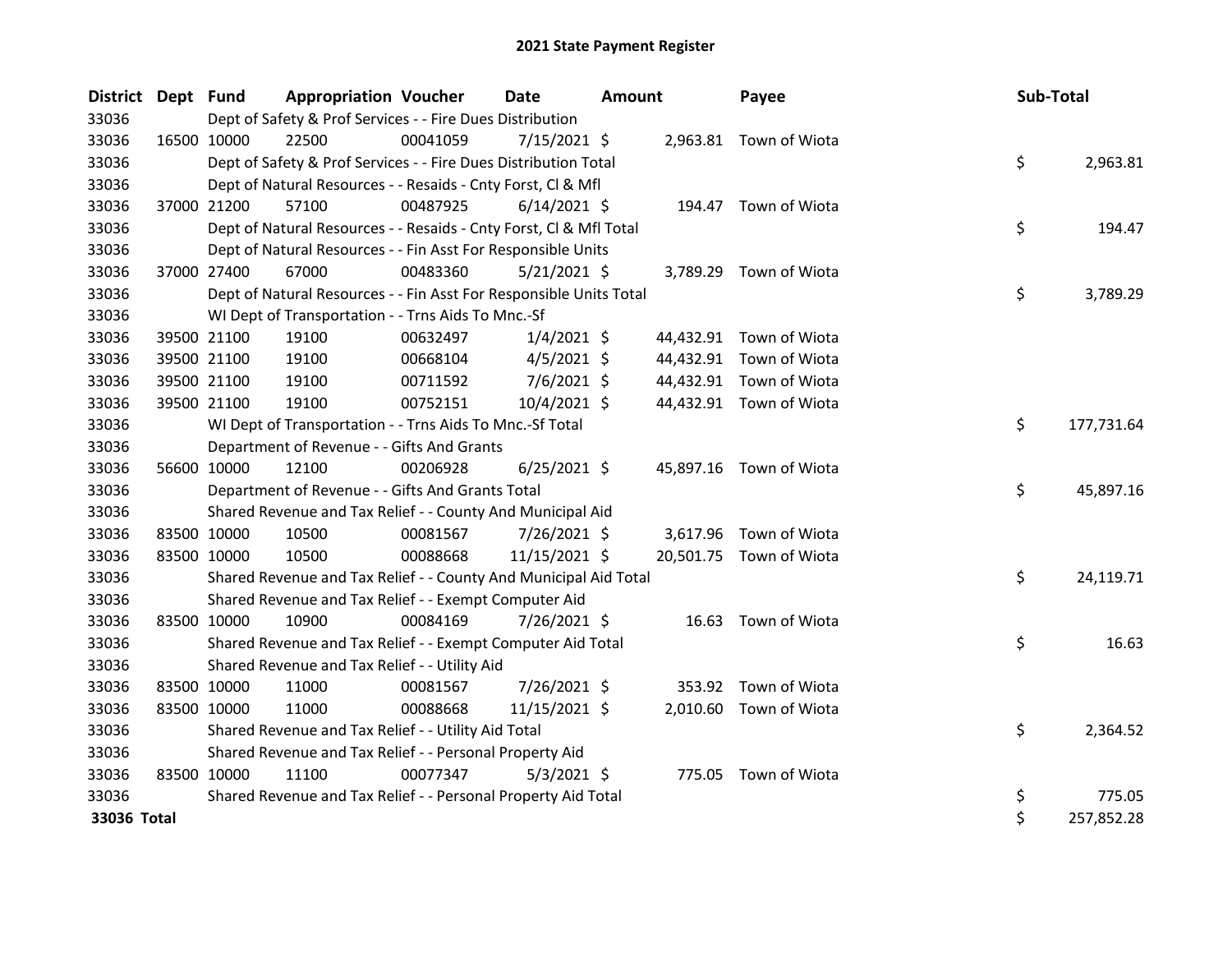| District Dept Fund |             |             | <b>Appropriation Voucher</b>                                                    |                         | Date           | <b>Amount</b> |          | Payee                       | Sub-Total       |
|--------------------|-------------|-------------|---------------------------------------------------------------------------------|-------------------------|----------------|---------------|----------|-----------------------------|-----------------|
| 33101              |             |             | Dept of Safety & Prof Services - - Fire Dues Distribution                       |                         |                |               |          |                             |                 |
| 33101              |             | 16500 10000 | 22500                                                                           | 00041035                | $7/16/2021$ \$ |               |          | 1,902.10 Village Of Argyle  |                 |
| 33101              |             |             | Dept of Safety & Prof Services - - Fire Dues Distribution Total                 |                         |                |               |          |                             | \$<br>1,902.10  |
| 33101              |             |             | Dept of Natural Resources - - Fin Asst For Responsible Units                    |                         |                |               |          |                             |                 |
| 33101              |             | 37000 27400 | 67000                                                                           | 00483407                | $5/21/2021$ \$ |               |          | 4,639.54 Village Of Argyle  |                 |
| 33101              |             |             | Dept of Natural Resources - - Fin Asst For Responsible Units Total              |                         |                |               |          |                             | \$<br>4,639.54  |
| 33101              |             |             | WI Dept of Transportation - - Trns Aids To Mnc.-Sf                              |                         |                |               |          |                             |                 |
| 33101              |             | 39500 21100 | 19100                                                                           | 00632498                | $1/4/2021$ \$  |               |          | 9,019.51 Village Of Argyle  |                 |
| 33101              |             | 39500 21100 | 19100                                                                           | 00668105                | $4/5/2021$ \$  |               |          | 9,019.51 Village Of Argyle  |                 |
| 33101              |             | 39500 21100 | 19100                                                                           | 00711593                | $7/6/2021$ \$  |               |          | 9,019.51 Village Of Argyle  |                 |
| 33101              |             | 39500 21100 | 19100                                                                           | 00752152                | 10/4/2021 \$   |               |          | 9,019.54 Village Of Argyle  |                 |
| 33101              |             |             | WI Dept of Transportation - - Trns Aids To Mnc.-Sf Total                        |                         |                |               |          |                             | \$<br>36,078.07 |
| 33101              |             |             | Department of Health Services - - Emergency Medical Services, Ai                |                         |                |               |          |                             |                 |
| 33101              | 43500 10000 |             | 11900                                                                           | 00439433                | 7/19/2021 \$   |               |          | 5,474.84 Village Of Argyle  |                 |
| 33101              |             |             | Department of Health Services - - Emergency Medical Services, Ai Total          |                         |                |               |          |                             | \$<br>5,474.84  |
| 33101              |             |             | Department of Health Services - - Prepaid Medical Transport Reimbursement       |                         |                |               |          |                             |                 |
| 33101              |             | 43500 10000 | 16300                                                                           | AMBULANCE 11/15/2021 \$ |                |               |          | 2,000.00 Village Of Argyle  |                 |
| 33101              |             |             | Department of Health Services - - Prepaid Medical Transport Reimbursement Total |                         |                |               |          |                             | \$<br>2,000.00  |
| 33101              |             |             | Department of Justice - - Officer training reimbursement                        |                         |                |               |          |                             |                 |
| 33101              |             | 45500 10000 | 21400                                                                           | 00104687                | 11/12/2021 \$  |               |          | 160.00 Village Of Argyle    |                 |
| 33101              |             |             | Department of Justice - - Officer training reimbursement Total                  |                         |                |               |          |                             | \$<br>160.00    |
| 33101              |             |             | Department of Revenue - - Gifts And Grants                                      |                         |                |               |          |                             |                 |
| 33101              |             | 56600 10000 | 12100                                                                           | 00206929                | $6/25/2021$ \$ |               |          | 42,443.10 Village Of Argyle |                 |
| 33101              |             |             | Department of Revenue - - Gifts And Grants Total                                |                         |                |               |          |                             | \$<br>42,443.10 |
| 33101              |             |             | Department of Revenue - - Misc Revenue Holding Clearing                         |                         |                |               |          |                             |                 |
| 33101              |             | 56600 10000 | 99500                                                                           | 00190924                | $2/5/2021$ \$  |               | 517.60   | Village Of Argyle           |                 |
| 33101              |             | 56600 10000 | 99500                                                                           | 00193525                | $3/5/2021$ \$  |               | 485.95   | Village Of Argyle           |                 |
| 33101              |             | 56600 10000 | 99500                                                                           | 00193526                | $3/5/2021$ \$  |               | 105.00   | Village Of Argyle           |                 |
| 33101              |             | 56600 10000 | 99500                                                                           | 00197801                | $4/7/2021$ \$  |               | 1,537.70 | Village Of Argyle           |                 |
| 33101              |             | 56600 10000 | 99500                                                                           | 00197802                | $4/7/2021$ \$  |               | 98.00    | Village Of Argyle           |                 |
| 33101              |             | 56600 10000 | 99500                                                                           | 00201171                | $5/7/2021$ \$  |               | 774.89   | Village Of Argyle           |                 |
| 33101              |             | 56600 10000 | 99500                                                                           | 00204396                | $6/7/2021$ \$  |               | 805.55   | Village Of Argyle           |                 |
| 33101              |             | 56600 10000 | 99500                                                                           | 00216586                | 10/7/2021 \$   |               | 462.00   | Village Of Argyle           |                 |
| 33101              |             |             | Department of Revenue - - Misc Revenue Holding Clearing Total                   |                         |                |               |          |                             | \$<br>4,786.69  |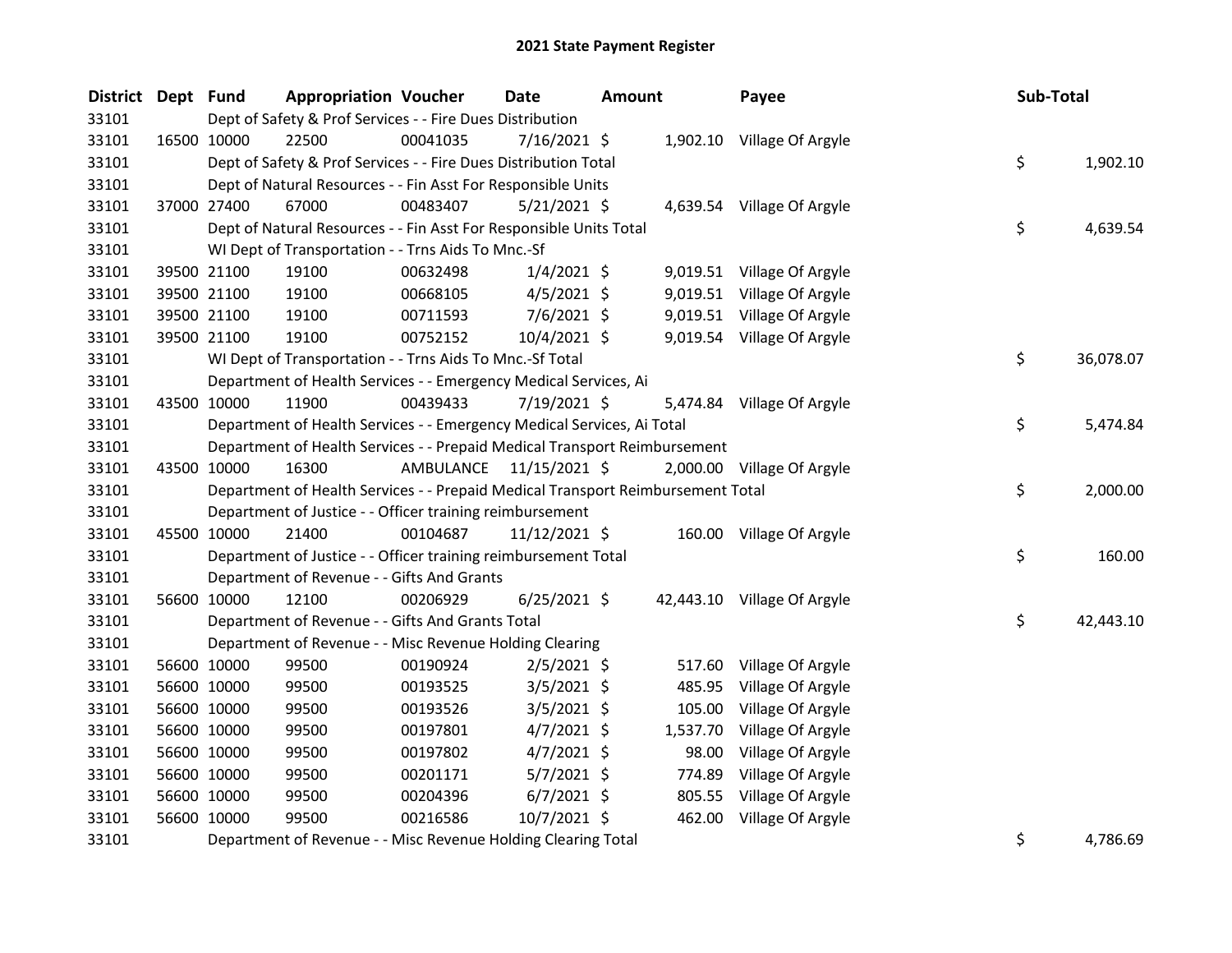| <b>District</b> | Dept Fund |             | <b>Appropriation Voucher</b>                                     |          | Date            | Amount |            | Payee             | Sub-Total |            |
|-----------------|-----------|-------------|------------------------------------------------------------------|----------|-----------------|--------|------------|-------------------|-----------|------------|
| 33101           |           |             | Shared Revenue and Tax Relief - - County And Municipal Aid       |          |                 |        |            |                   |           |            |
| 33101           |           | 83500 10000 | 10500                                                            | 00081568 | $7/26/2021$ \$  |        | 30,001.32  | Village Of Argyle |           |            |
| 33101           |           | 83500 10000 | 10500                                                            | 00088669 | 11/15/2021 \$   |        | 168,007.47 | Village Of Argyle |           |            |
| 33101           |           |             | Shared Revenue and Tax Relief - - County And Municipal Aid Total |          |                 |        |            |                   | \$        | 198,008.79 |
| 33101           |           |             | Shared Revenue and Tax Relief - - Exempt Computer Aid            |          |                 |        |            |                   |           |            |
| 33101           |           | 83500 10000 | 10900                                                            | 00084170 | $7/26/2021$ \$  |        | 270.20     | Village Of Argyle |           |            |
| 33101           |           | 83500 10000 | 10900                                                            | 00085807 | 7/26/2021 \$    |        | 398.20     | Village Of Argyle |           |            |
| 33101           |           |             | Shared Revenue and Tax Relief - - Exempt Computer Aid Total      |          |                 |        |            |                   | \$        | 668.40     |
| 33101           |           |             | Shared Revenue and Tax Relief - - Utility Aid                    |          |                 |        |            |                   |           |            |
| 33101           |           | 83500 10000 | 11000                                                            | 00081568 | 7/26/2021 \$    |        | 161.86     | Village Of Argyle |           |            |
| 33101           |           | 83500 10000 | 11000                                                            | 00088669 | $11/15/2021$ \$ |        | 974.46     | Village Of Argyle |           |            |
| 33101           |           |             | Shared Revenue and Tax Relief - - Utility Aid Total              |          |                 |        |            |                   | \$        | 1,136.32   |
| 33101           |           |             | Shared Revenue and Tax Relief - - Personal Property Aid          |          |                 |        |            |                   |           |            |
| 33101           |           | 83500 10000 | 11100                                                            | 00077348 | $5/3/2021$ \$   |        | 164.73     | Village Of Argyle |           |            |
| 33101           |           | 83500 10000 | 11100                                                            | 00078894 | $5/3/2021$ \$   |        | 6,292.60   | Village Of Argyle |           |            |
| 33101           |           |             | Shared Revenue and Tax Relief - - Personal Property Aid Total    |          |                 |        |            |                   | \$        | 6,457.33   |
| 33101           |           |             | Shared Revenue and Tax Relief - - Lottery & Gaming Credit        |          |                 |        |            |                   |           |            |
| 33101           |           | 83500 52100 | 36300                                                            | 00074260 | $3/22/2021$ \$  |        | 1,222.80   | Village Of Argyle |           |            |
| 33101           |           |             | Shared Revenue and Tax Relief - - Lottery & Gaming Credit Total  |          |                 |        |            |                   | \$        | 1,222.80   |
| 33101 Total     |           |             |                                                                  |          |                 |        |            |                   | \$        | 304,977.98 |
|                 |           |             |                                                                  |          |                 |        |            |                   |           |            |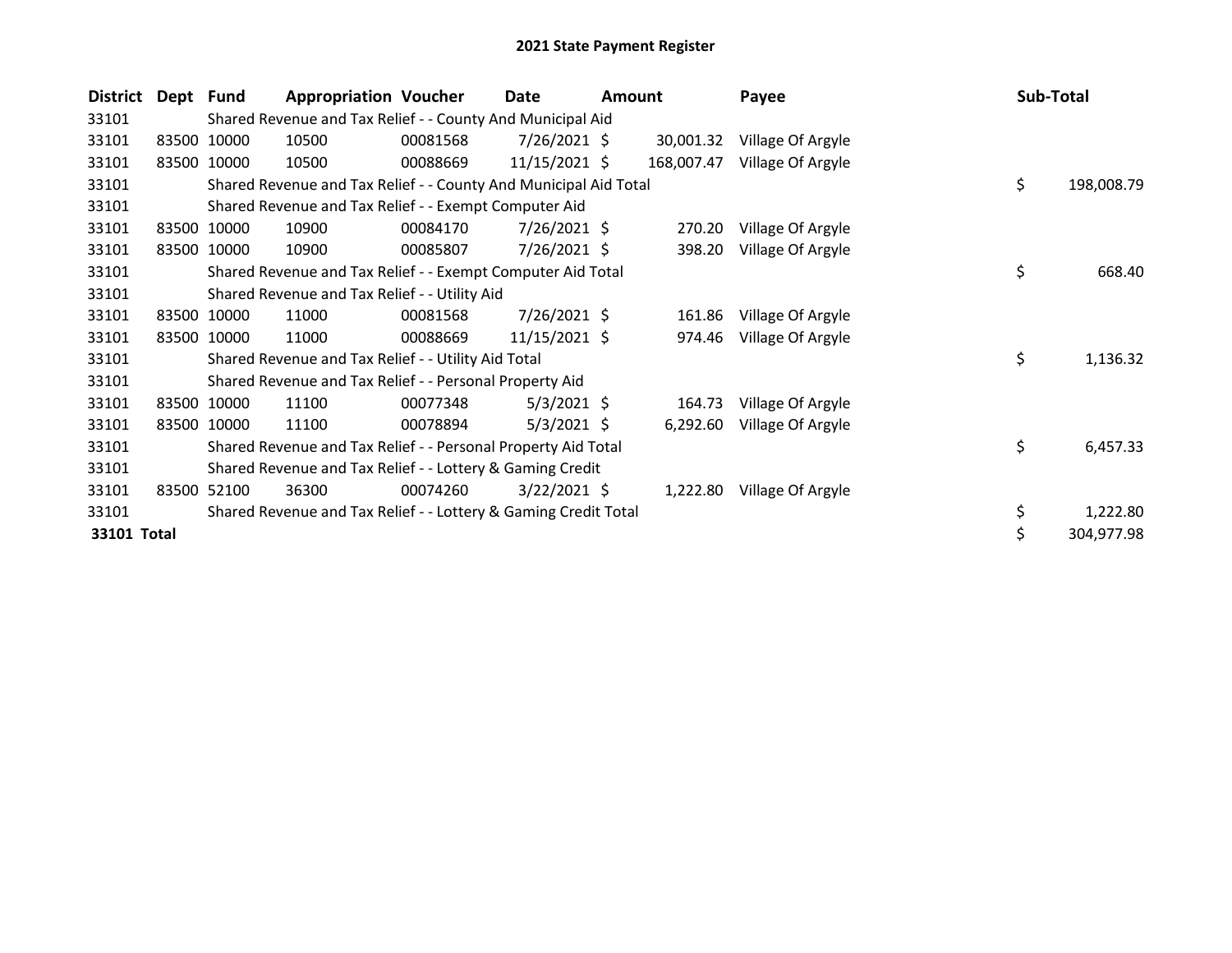| <b>District</b> | Dept Fund |             | <b>Appropriation Voucher</b>                                       |          | <b>Date</b>    | <b>Amount</b> |       | Payee                                                                                                   | Sub-Total       |
|-----------------|-----------|-------------|--------------------------------------------------------------------|----------|----------------|---------------|-------|---------------------------------------------------------------------------------------------------------|-----------------|
| 33106           |           |             | Dept of Safety & Prof Services - - Fire Dues Distribution          |          |                |               |       |                                                                                                         |                 |
| 33106           |           | 16500 10000 | 22500                                                              | 00041037 | 7/16/2021 \$   |               |       | 3,584.65 Village Of Belmont                                                                             |                 |
| 33106           |           |             | Dept of Safety & Prof Services - - Fire Dues Distribution Total    |          |                |               |       |                                                                                                         | \$<br>3,584.65  |
| 33106           |           |             | Dept of Natural Resources - - Aids In Lieu Of Taxes - Gener        |          |                |               |       |                                                                                                         |                 |
| 33106           |           | 37000 10000 | 50300                                                              | 00476568 | $4/21/2021$ \$ |               |       | 8.39 Village Of Belmont                                                                                 |                 |
| 33106           |           |             | Dept of Natural Resources - - Aids In Lieu Of Taxes - Gener Total  |          |                |               |       |                                                                                                         | \$<br>8.39      |
| 33106           |           |             | Dept of Natural Resources - - Fin Asst For Responsible Units       |          |                |               |       |                                                                                                         |                 |
| 33106           |           | 37000 27400 | 67000                                                              | 00483405 | $5/21/2021$ \$ |               |       | 3,125.64 Village Of Belmont                                                                             |                 |
| 33106           |           |             | Dept of Natural Resources - - Fin Asst For Responsible Units Total |          |                |               |       |                                                                                                         | \$<br>3,125.64  |
| 33106           |           |             | WI Dept of Transportation - - Trns Aids To Mnc.-Sf                 |          |                |               |       |                                                                                                         |                 |
| 33106           |           | 39500 21100 | 19100                                                              | 00632499 | $1/4/2021$ \$  |               |       | 14,465.11 Village Of Belmont                                                                            |                 |
| 33106           |           | 39500 21100 | 19100                                                              | 00668106 | $4/5/2021$ \$  |               |       | 14,465.11 Village Of Belmont                                                                            |                 |
| 33106           |           | 39500 21100 | 19100                                                              | 00711594 | $7/6/2021$ \$  |               |       | 14,465.11 Village Of Belmont                                                                            |                 |
| 33106           |           | 39500 21100 | 19100                                                              | 00752153 | 10/4/2021 \$   |               |       | 14,465.13 Village Of Belmont                                                                            |                 |
| 33106           |           |             | WI Dept of Transportation - - Trns Aids To Mnc.-Sf Total           |          |                |               |       |                                                                                                         | \$<br>57,860.46 |
| 33106           |           |             | Department of Justice - - Officer training reimbursement           |          |                |               |       |                                                                                                         |                 |
| 33106           |           | 45500 10000 | 21400                                                              | 00104877 | 11/10/2021 \$  |               |       | 320.00 Village Of Belmont                                                                               |                 |
| 33106           |           |             | Department of Justice - - Officer training reimbursement Total     |          |                |               |       |                                                                                                         | \$<br>320.00    |
| 33106           |           |             | Elections Commission - - General Program Ops, GPR                  |          |                |               |       |                                                                                                         |                 |
| 33106           |           | 51000 10000 | 10100                                                              | 00005164 | $1/8/2021$ \$  |               |       | 158.50 Village Of Belmont                                                                               |                 |
| 33106           |           |             | Elections Commission - - General Program Ops, GPR Total            |          |                |               |       |                                                                                                         | \$<br>158.50    |
| 33106           |           |             |                                                                    |          |                |               |       | Public Defender Board - - Transcript, Discovery and Records Provided to the Public Defender Board       |                 |
| 33106           |           | 55000 10000 | 10600                                                              | 00302355 | 7/27/2021 \$   |               |       | 15.00 Village Of Belmont                                                                                |                 |
| 33106           |           | 55000 10000 | 10600                                                              | 00302356 | 7/27/2021 \$   |               | 25.00 | Village Of Belmont                                                                                      |                 |
| 33106           |           | 55000 10000 | 10600                                                              | 00302357 | 7/27/2021 \$   |               | 10.00 | Village Of Belmont                                                                                      |                 |
| 33106           |           | 55000 10000 | 10600                                                              | 00316638 | 12/23/2021 \$  |               | 20.00 | Village Of Belmont                                                                                      |                 |
| 33106           |           | 55000 10000 | 10600                                                              | 00316641 | 12/23/2021 \$  |               |       | 15.00 Village Of Belmont                                                                                |                 |
| 33106           |           |             |                                                                    |          |                |               |       | Public Defender Board - - Transcript, Discovery and Records Provided to the Public Defender Board Total | \$<br>85.00     |
| 33106           |           |             | Department of Revenue - - Gifts And Grants                         |          |                |               |       |                                                                                                         |                 |
| 33106           |           | 56600 10000 | 12100                                                              | 00206930 | $6/25/2021$ \$ |               |       | 51,078.25 Village Of Belmont                                                                            |                 |
| 33106           |           |             | Department of Revenue - - Gifts And Grants Total                   |          |                |               |       |                                                                                                         | \$<br>51,078.25 |
| 33106           |           |             | Shared Revenue and Tax Relief - - County And Municipal Aid         |          |                |               |       |                                                                                                         |                 |
| 33106           |           | 83500 10000 | 10500                                                              | 00081569 | 7/26/2021 \$   |               |       | 29,970.60 Village Of Belmont                                                                            |                 |
| 33106           |           | 83500 10000 | 10500                                                              | 00088670 | 11/15/2021 \$  |               |       | 169,833.39 Village Of Belmont                                                                           |                 |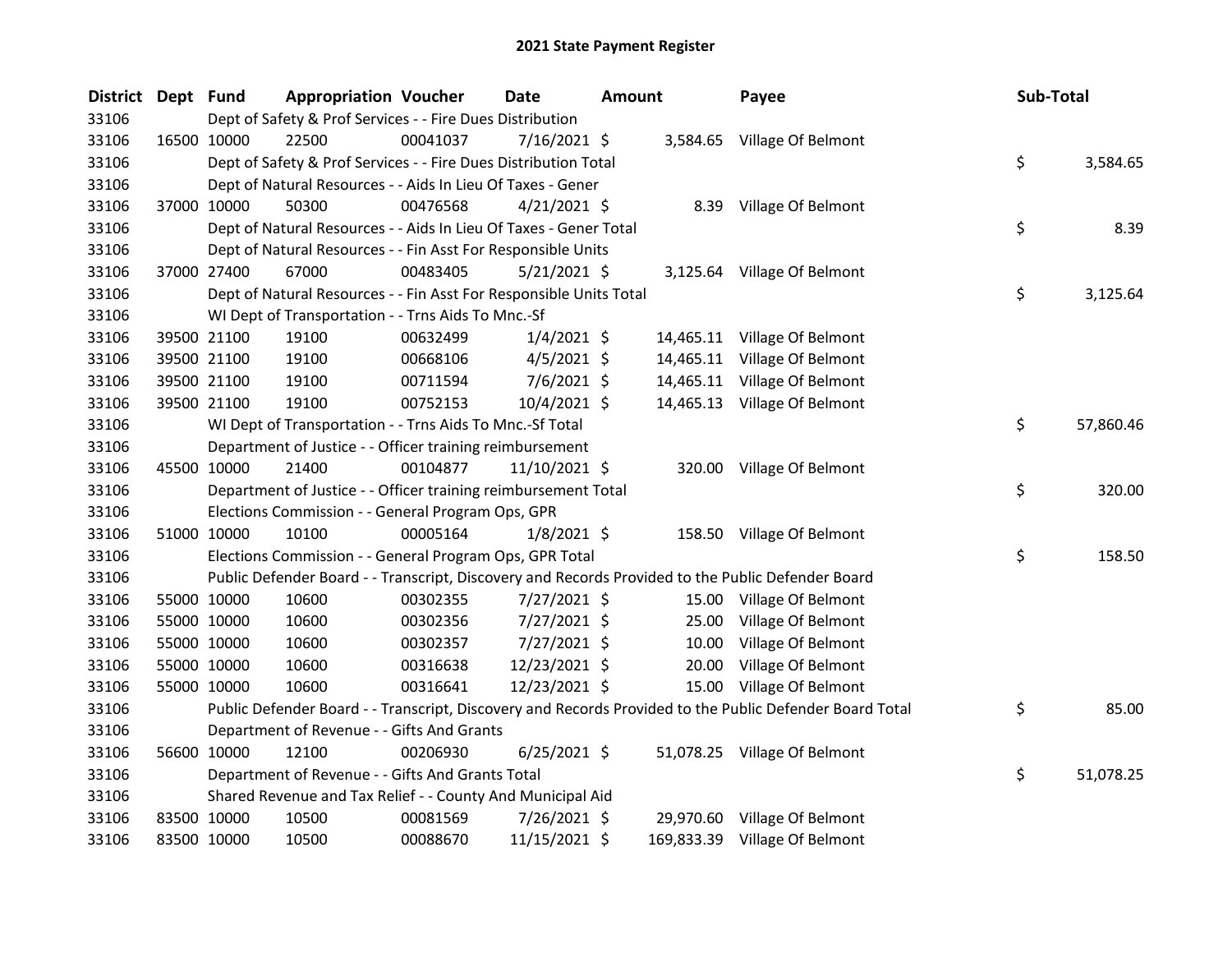| <b>District</b> | Dept Fund |             | <b>Appropriation Voucher</b>                                                  |          | Date            | Amount |          | Payee              | <b>Sub-Total</b> |            |
|-----------------|-----------|-------------|-------------------------------------------------------------------------------|----------|-----------------|--------|----------|--------------------|------------------|------------|
| 33106           |           |             | Shared Revenue and Tax Relief - - County And Municipal Aid Total              |          |                 |        |          |                    | \$               | 199,803.99 |
| 33106           |           |             | Shared Revenue and Tax Relief - - Exempt Computer Aid                         |          |                 |        |          |                    |                  |            |
| 33106           |           | 83500 10000 | 10900                                                                         | 00084171 | $7/26/2021$ \$  |        | 134.07   | Village Of Belmont |                  |            |
| 33106           |           | 83500 10000 | 10900                                                                         | 00085808 | $7/26/2021$ \$  |        | 1,147.52 | Village Of Belmont |                  |            |
| 33106           |           |             | Shared Revenue and Tax Relief - - Exempt Computer Aid Total                   |          |                 |        |          |                    | \$               | 1,281.59   |
| 33106           |           |             | Shared Revenue and Tax Relief - - Utility Aid                                 |          |                 |        |          |                    |                  |            |
| 33106           |           | 83500 10000 | 11000                                                                         | 00081569 | $7/26/2021$ \$  |        | 1,325.56 | Village Of Belmont |                  |            |
| 33106           |           | 83500 10000 | 11000                                                                         | 00088670 | $11/15/2021$ \$ |        | 8,709.73 | Village Of Belmont |                  |            |
| 33106           |           |             | Shared Revenue and Tax Relief - - Utility Aid Total                           |          |                 |        |          |                    | \$               | 10,035.29  |
| 33106           |           |             | Shared Revenue and Tax Relief - - Personal Property Aid                       |          |                 |        |          |                    |                  |            |
| 33106           |           | 83500 10000 | 11100                                                                         | 00077349 | $5/3/2021$ \$   |        | 1,217.32 | Village Of Belmont |                  |            |
| 33106           |           | 83500 10000 | 11100                                                                         | 00078895 | $5/3/2021$ \$   |        | 480.71   | Village Of Belmont |                  |            |
| 33106           |           |             | Shared Revenue and Tax Relief - - Personal Property Aid Total                 |          |                 |        |          |                    | \$               | 1,698.03   |
| 33106           |           |             | Shared Revenue and Tax Relief - - State Aid; Video Service Provider Fee       |          |                 |        |          |                    |                  |            |
| 33106           |           | 83500 10000 | 11200                                                                         | 00083001 | $7/26/2021$ \$  |        | 859.42   | Village Of Belmont |                  |            |
| 33106           |           |             | Shared Revenue and Tax Relief - - State Aid; Video Service Provider Fee Total |          |                 |        |          |                    | \$               | 859.42     |
| 33106           |           |             | Shared Revenue and Tax Relief - - Lottery & Gaming Credit                     |          |                 |        |          |                    |                  |            |
| 33106           | 83500     | 52100       | 36300                                                                         | 00074261 | $3/22/2021$ \$  |        | 385.56   | Village Of Belmont |                  |            |
| 33106           |           |             | Shared Revenue and Tax Relief - - Lottery & Gaming Credit Total               |          |                 |        |          |                    | \$               | 385.56     |
| 33106 Total     |           |             |                                                                               |          |                 |        |          |                    | \$               | 330,284.77 |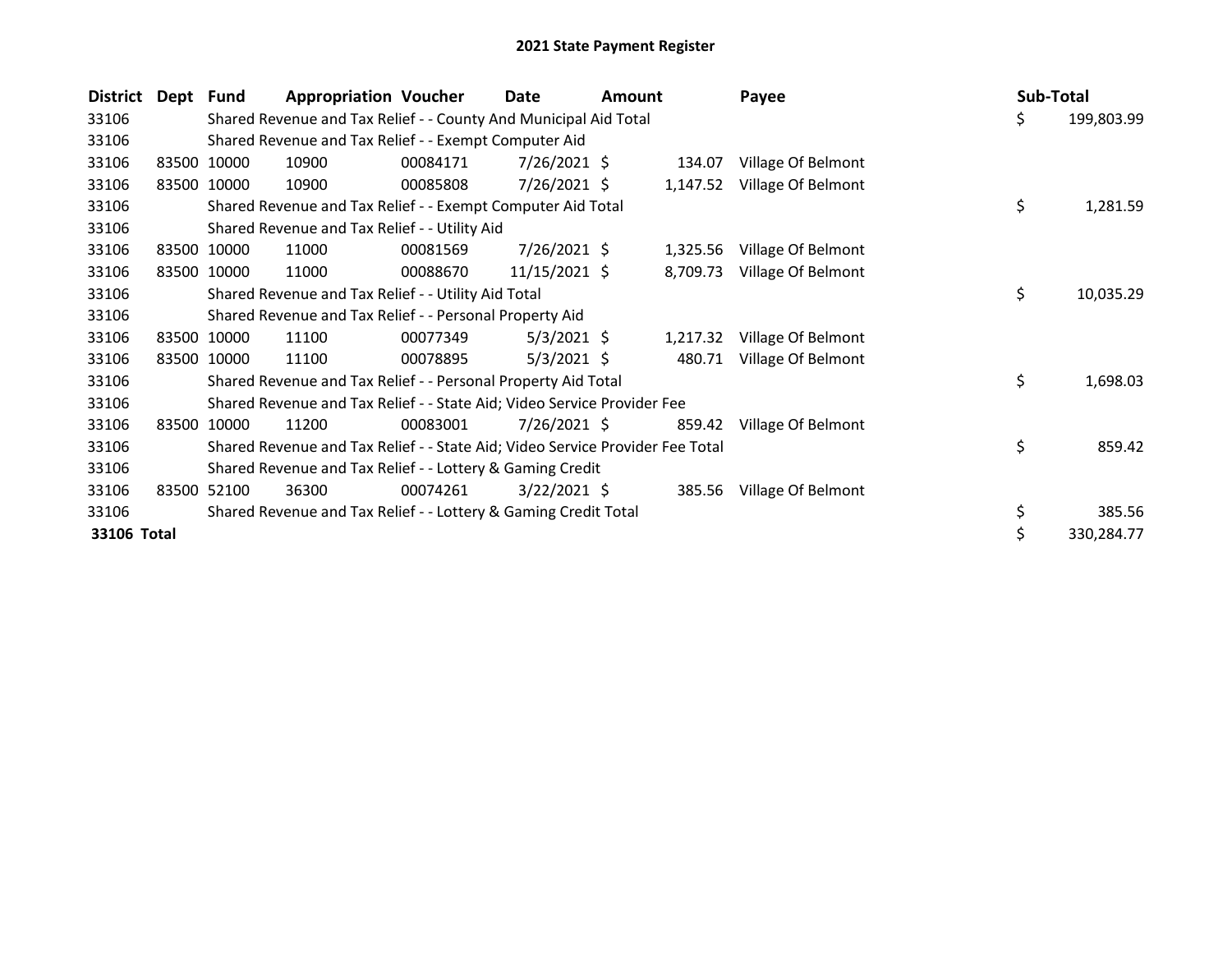| <b>District</b> | Dept Fund |             | <b>Appropriation Voucher</b>                                           |          | Date           | Amount |           | Payee                        | Sub-Total |            |
|-----------------|-----------|-------------|------------------------------------------------------------------------|----------|----------------|--------|-----------|------------------------------|-----------|------------|
| 33107           |           |             | Dept of Safety & Prof Services - - Fire Dues Distribution              |          |                |        |           |                              |           |            |
| 33107           |           | 16500 10000 | 22500                                                                  | 00041039 | $7/16/2021$ \$ |        |           | 2,250.43 Village Of Benton   |           |            |
| 33107           |           |             | Dept of Safety & Prof Services - - Fire Dues Distribution Total        |          |                |        |           |                              | \$        | 2,250.43   |
| 33107           |           |             | Dept of Natural Resources - - Fin Asst For Responsible Units           |          |                |        |           |                              |           |            |
| 33107           |           | 37000 27400 | 67000                                                                  | 00483096 | $5/21/2021$ \$ |        |           | 3,246.10 Village Of Benton   |           |            |
| 33107           |           |             | Dept of Natural Resources - - Fin Asst For Responsible Units Total     |          |                |        |           |                              | \$        | 3,246.10   |
| 33107           |           |             | WI Dept of Transportation - - Trns Aids To Mnc.-Sf                     |          |                |        |           |                              |           |            |
| 33107           |           | 39500 21100 | 19100                                                                  | 00632500 | $1/4/2021$ \$  |        | 12,456.36 | Village Of Benton            |           |            |
| 33107           |           | 39500 21100 | 19100                                                                  | 00668107 | $4/5/2021$ \$  |        | 12,456.36 | Village Of Benton            |           |            |
| 33107           |           | 39500 21100 | 19100                                                                  | 00711595 | 7/6/2021 \$    |        |           | 12,456.36 Village Of Benton  |           |            |
| 33107           |           | 39500 21100 | 19100                                                                  | 00752154 | 10/4/2021 \$   |        |           | 12,456.37 Village Of Benton  |           |            |
| 33107           |           |             | WI Dept of Transportation - - Trns Aids To Mnc.-Sf Total               |          |                |        |           |                              | \$        | 49,825.45  |
| 33107           |           |             | Department of Military Affairs - - Disaster Recovery Aid               |          |                |        |           |                              |           |            |
| 33107           |           | 46500 10000 | 30500                                                                  | 00089353 | $2/5/2021$ \$  |        | 455.63    | Village Of Benton            |           |            |
| 33107           |           | 46500 10000 | 30500                                                                  | 00104296 | 12/21/2021 \$  |        | 75.36     | Village Of Benton            |           |            |
| 33107           |           |             | Department of Military Affairs - - Disaster Recovery Aid Total         |          |                |        |           |                              | \$        | 530.99     |
| 33107           |           |             | Department of Military Affairs - - Federal Aid, Local Assistance       |          |                |        |           |                              |           |            |
| 33107           |           | 46500 10000 | 34200                                                                  | 00104296 | 12/21/2021 \$  |        |           | 452.15 Village Of Benton     |           |            |
| 33107           |           |             | Department of Military Affairs - - Federal Aid, Local Assistance Total |          |                |        |           |                              | \$        | 452.15     |
| 33107           |           |             | Department of Revenue - - Gifts And Grants                             |          |                |        |           |                              |           |            |
| 33107           |           | 56600 10000 | 12100                                                                  | 00206931 | $6/25/2021$ \$ |        |           | 50,136.24 Village Of Benton  |           |            |
| 33107           |           |             | Department of Revenue - - Gifts And Grants Total                       |          |                |        |           |                              | \$        | 50,136.24  |
| 33107           |           |             | Department of Revenue - - Misc Revenue Holding Clearing                |          |                |        |           |                              |           |            |
| 33107           |           | 56600 10000 | 99500                                                                  | 00210181 | 7/19/2021 \$   |        | 674.00    | Village Of Benton            |           |            |
| 33107           |           |             | Department of Revenue - - Misc Revenue Holding Clearing Total          |          |                |        |           |                              | \$        | 674.00     |
| 33107           |           |             | Shared Revenue and Tax Relief - - County And Municipal Aid             |          |                |        |           |                              |           |            |
| 33107           |           | 83500 10000 | 10500                                                                  | 00081570 | 7/26/2021 \$   |        |           | 42,011.78 Village Of Benton  |           |            |
| 33107           |           | 83500 10000 | 10500                                                                  | 00088671 | 11/15/2021 \$  |        |           | 238,066.73 Village Of Benton |           |            |
| 33107           |           |             | Shared Revenue and Tax Relief - - County And Municipal Aid Total       |          |                |        |           |                              | \$        | 280,078.51 |
| 33107           |           |             | Shared Revenue and Tax Relief - - Exempt Computer Aid                  |          |                |        |           |                              |           |            |
| 33107           |           | 83500 10000 | 10900                                                                  | 00084172 | 7/26/2021 \$   |        |           | 41.57 Village Of Benton      |           |            |
| 33107           |           |             | Shared Revenue and Tax Relief - - Exempt Computer Aid Total            |          |                |        |           |                              | \$        | 41.57      |
| 33107           |           |             | Shared Revenue and Tax Relief - - Utility Aid                          |          |                |        |           |                              |           |            |
| 33107           |           | 83500 10000 | 11000                                                                  | 00081570 | 7/26/2021 \$   |        |           | 7.52 Village Of Benton       |           |            |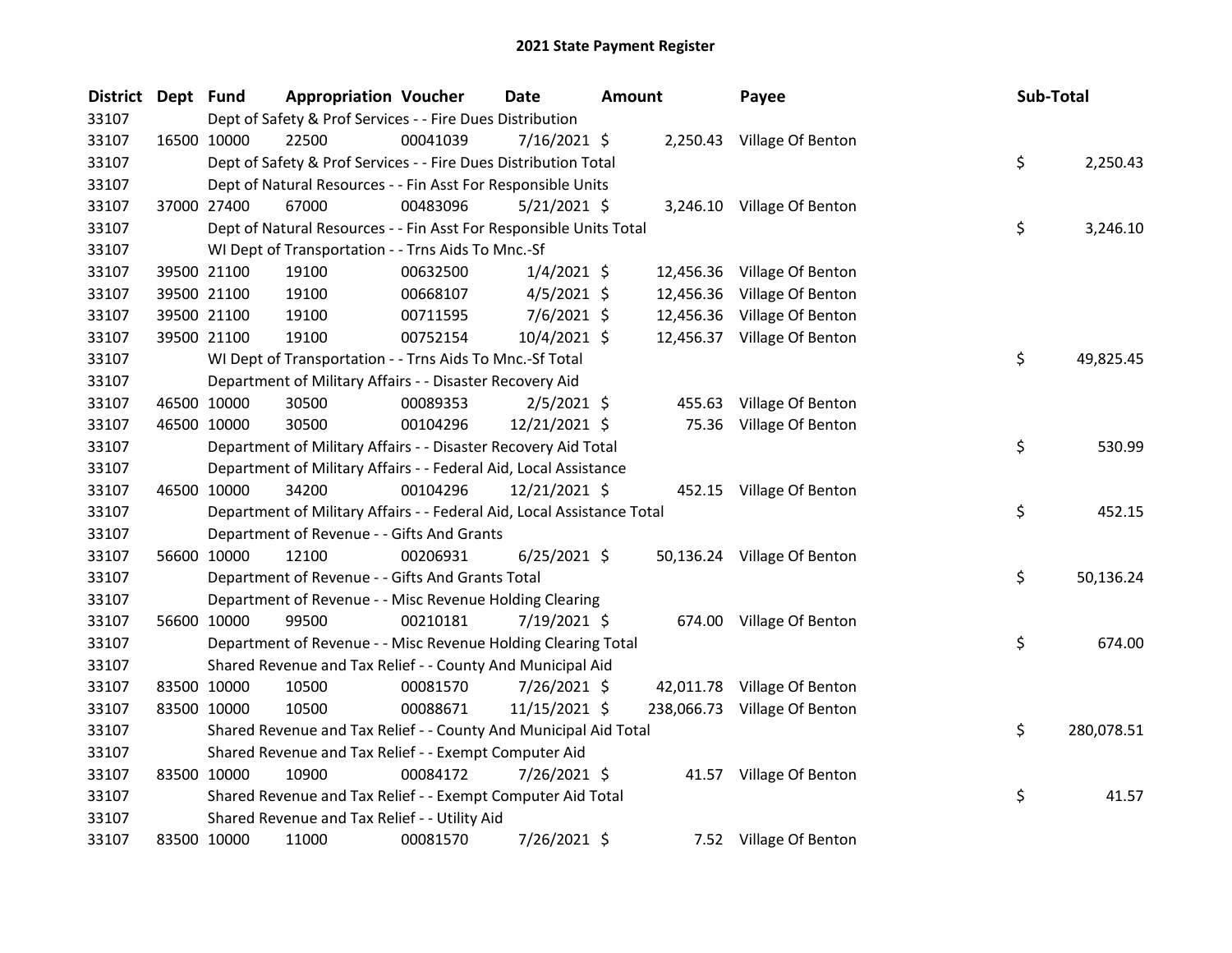| <b>District</b> | Dept Fund |             | <b>Appropriation Voucher</b>                                                  |          | Date           | <b>Amount</b> |          | Pavee             | <b>Sub-Total</b> |
|-----------------|-----------|-------------|-------------------------------------------------------------------------------|----------|----------------|---------------|----------|-------------------|------------------|
| 33107           |           | 83500 10000 | 11000                                                                         | 00088671 | 11/15/2021 \$  |               | 44.14    | Village Of Benton |                  |
| 33107           |           |             | Shared Revenue and Tax Relief - - Utility Aid Total                           |          |                |               |          |                   | 51.66            |
| 33107           |           |             | Shared Revenue and Tax Relief - - Personal Property Aid                       |          |                |               |          |                   |                  |
| 33107           |           | 83500 10000 | 11100                                                                         | 00077350 | $5/3/2021$ \$  |               | 1.344.04 | Village Of Benton |                  |
| 33107           |           |             | Shared Revenue and Tax Relief - - Personal Property Aid Total                 |          |                |               |          |                   | 1,344.04         |
| 33107           |           |             | Shared Revenue and Tax Relief - - State Aid; Video Service Provider Fee       |          |                |               |          |                   |                  |
| 33107           |           | 83500 10000 | 11200                                                                         | 00083002 | $7/26/2021$ \$ |               | 725.85   | Village Of Benton |                  |
| 33107           |           |             | Shared Revenue and Tax Relief - - State Aid; Video Service Provider Fee Total |          |                |               |          |                   | 725.85           |
| 33107 Total     |           |             |                                                                               |          |                |               |          |                   | 389,356.99       |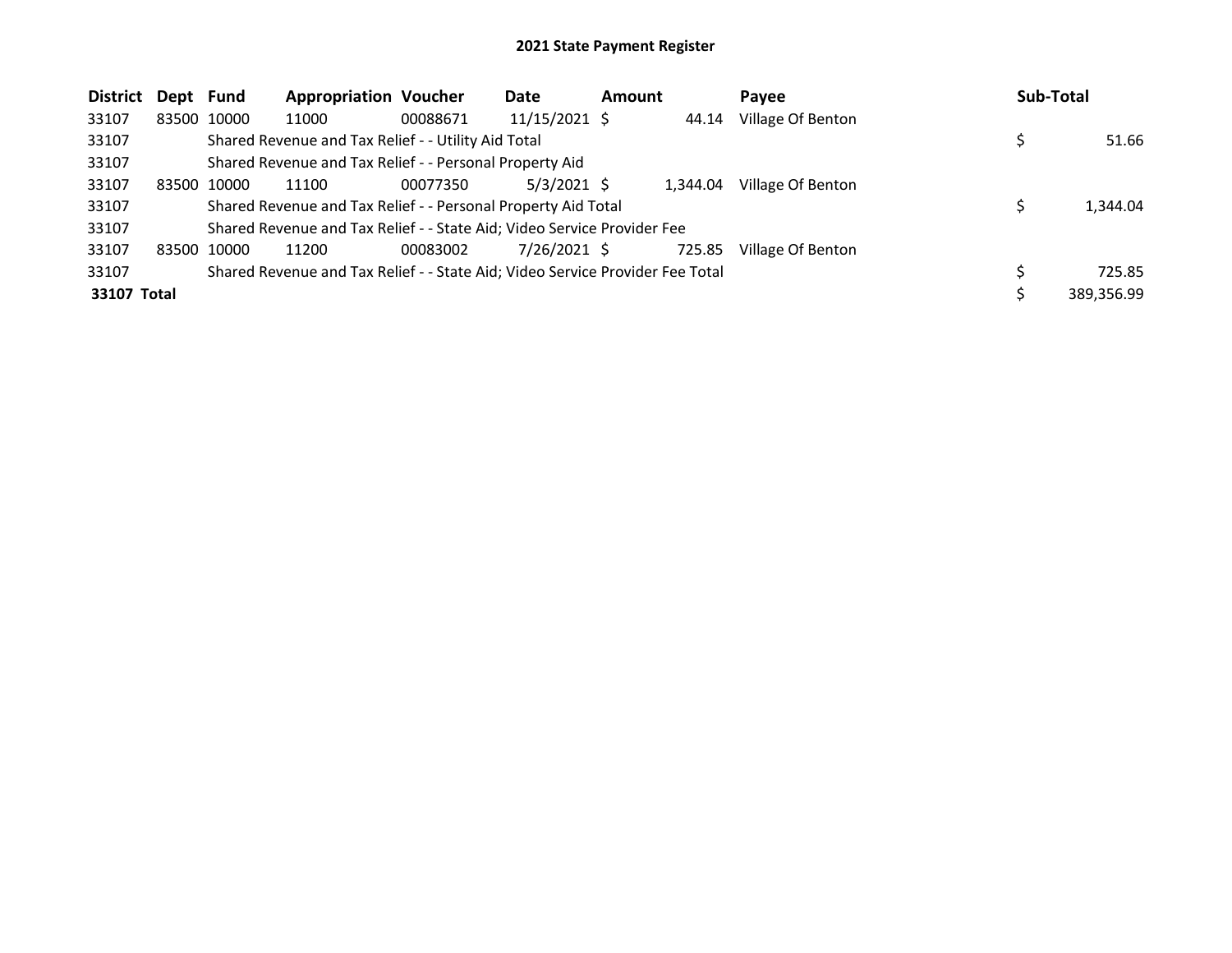| District Dept Fund |             | <b>Appropriation Voucher</b>                                                    |                         | <b>Date</b>    | <b>Amount</b> |          | Payee                                | <b>Sub-Total</b> |            |
|--------------------|-------------|---------------------------------------------------------------------------------|-------------------------|----------------|---------------|----------|--------------------------------------|------------------|------------|
| 33108              |             | Dept of Safety & Prof Services - - Fire Dues Distribution                       |                         |                |               |          |                                      |                  |            |
| 33108              | 16500 10000 | 22500                                                                           | 00041041                | $7/15/2021$ \$ |               |          | 1,921.45 Village of Blanchardville   |                  |            |
| 33108              |             | Dept of Safety & Prof Services - - Fire Dues Distribution Total                 |                         |                |               |          |                                      | \$               | 1,921.45   |
| 33108              |             | WI Dept of Transportation - - Trns Aids To Mnc.-Sf                              |                         |                |               |          |                                      |                  |            |
| 33108              | 39500 21100 | 19100                                                                           | 00632501                | $1/4/2021$ \$  |               |          | 9,686.33 Village of Blanchardville   |                  |            |
| 33108              | 39500 21100 | 19100                                                                           | 00668108                | $4/5/2021$ \$  |               | 9,686.33 | Village of Blanchardville            |                  |            |
| 33108              | 39500 21100 | 19100                                                                           | 00711596                | $7/6/2021$ \$  |               | 9,686.33 | Village of Blanchardville            |                  |            |
| 33108              | 39500 21100 | 19100                                                                           | 00752155                | 10/4/2021 \$   |               |          | 9,686.34 Village of Blanchardville   |                  |            |
| 33108              |             | WI Dept of Transportation - - Trns Aids To Mnc.-Sf Total                        |                         |                |               |          |                                      | \$               | 38,745.33  |
| 33108              |             | Department of Health Services - - Prepaid Medical Transport Reimbursement       |                         |                |               |          |                                      |                  |            |
| 33108              | 43500 10000 | 16300                                                                           | AMBULANCE 11/15/2021 \$ |                |               |          | 2,000.00 Village of Blanchardville   |                  |            |
| 33108              |             | Department of Health Services - - Prepaid Medical Transport Reimbursement Total |                         |                |               |          |                                      | \$               | 2,000.00   |
| 33108              |             | Department of Revenue - - Gifts And Grants                                      |                         |                |               |          |                                      |                  |            |
| 33108              | 56600 10000 | 12100                                                                           | 00206932                | $6/25/2021$ \$ |               |          | 41,396.41 Village of Blanchardville  |                  |            |
| 33108              |             | Department of Revenue - - Gifts And Grants Total                                |                         |                |               |          |                                      | \$               | 41,396.41  |
| 33108              |             | Shared Revenue and Tax Relief - - Expenditure Restraint Program                 |                         |                |               |          |                                      |                  |            |
| 33108              | 83500 10000 | 10100                                                                           | 00081571                | 7/26/2021 \$   |               |          | 4,994.72 Village of Blanchardville   |                  |            |
| 33108              |             | Shared Revenue and Tax Relief - - Expenditure Restraint Program Total           |                         |                |               |          |                                      | \$               | 4,994.72   |
| 33108              |             | Shared Revenue and Tax Relief - - County And Municipal Aid                      |                         |                |               |          |                                      |                  |            |
| 33108              | 83500 10000 | 10500                                                                           | 00081571                | 7/26/2021 \$   |               |          | 38,314.64 Village of Blanchardville  |                  |            |
| 33108              | 83500 10000 | 10500                                                                           | 00088672                | 11/15/2021 \$  |               |          | 215,116.30 Village of Blanchardville |                  |            |
| 33108              |             | Shared Revenue and Tax Relief - - County And Municipal Aid Total                |                         |                |               |          |                                      | \$               | 253,430.94 |
| 33108              |             | Shared Revenue and Tax Relief - - Exempt Computer Aid                           |                         |                |               |          |                                      |                  |            |
| 33108              | 83500 10000 | 10900                                                                           | 00084173                | 7/26/2021 \$   |               |          | 763.85 Village of Blanchardville     |                  |            |
| 33108              |             | Shared Revenue and Tax Relief - - Exempt Computer Aid Total                     |                         |                |               |          |                                      | \$               | 763.85     |
| 33108              |             | Shared Revenue and Tax Relief - - Personal Property Aid                         |                         |                |               |          |                                      |                  |            |
| 33108              | 83500 10000 | 11100                                                                           | 00077351                | $5/3/2021$ \$  |               |          | 10,068.52 Village of Blanchardville  |                  |            |
| 33108              |             | Shared Revenue and Tax Relief - - Personal Property Aid Total                   |                         |                |               |          |                                      | \$               | 10,068.52  |
| 33108              |             | Shared Revenue and Tax Relief - - State Aid; Video Service Provider Fee         |                         |                |               |          |                                      |                  |            |
| 33108              | 83500 10000 | 11200                                                                           | 00083003                | 7/26/2021 \$   |               | 129.98   | Village of Blanchardville            |                  |            |
| 33108              |             | Shared Revenue and Tax Relief - - State Aid; Video Service Provider Fee Total   |                         |                |               |          |                                      | \$               | 129.98     |
| 33108              |             | Shared Revenue and Tax Relief - - Payments For Municipal Svcs                   |                         |                |               |          |                                      |                  |            |
| 33108              | 83500 10000 | 50100                                                                           | 00073667                | $2/1/2021$ \$  |               |          | 41.80 Village of Blanchardville      |                  |            |
| 33108              |             | Shared Revenue and Tax Relief - - Payments For Municipal Svcs Total             |                         |                |               |          |                                      | \$               | 41.80      |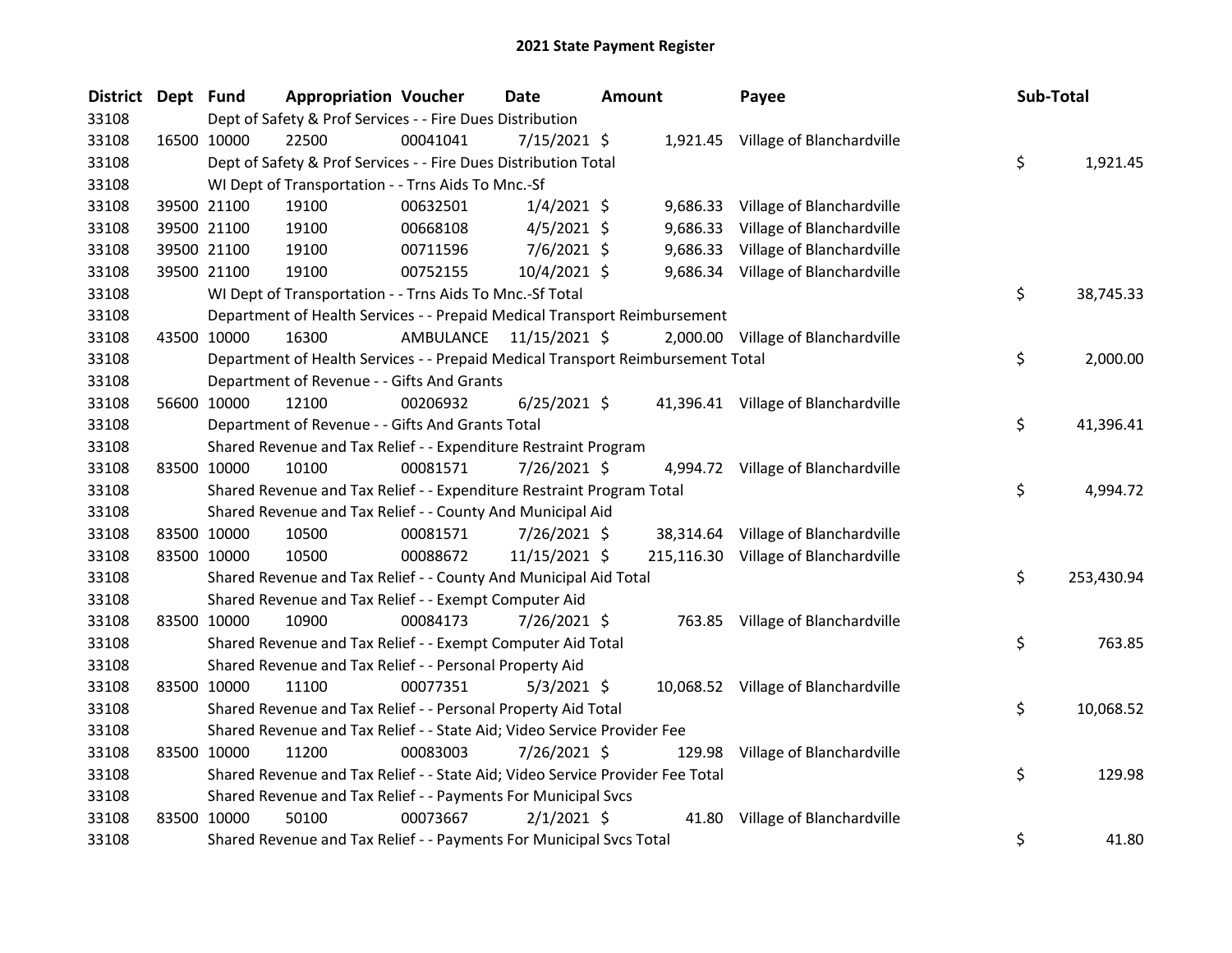| District Dept Fund | <b>Appropriation Voucher</b> | <b>Date</b> | Amount | Payee | Sub-Total |            |
|--------------------|------------------------------|-------------|--------|-------|-----------|------------|
| 33108 Total        |                              |             |        |       |           | 353,493.00 |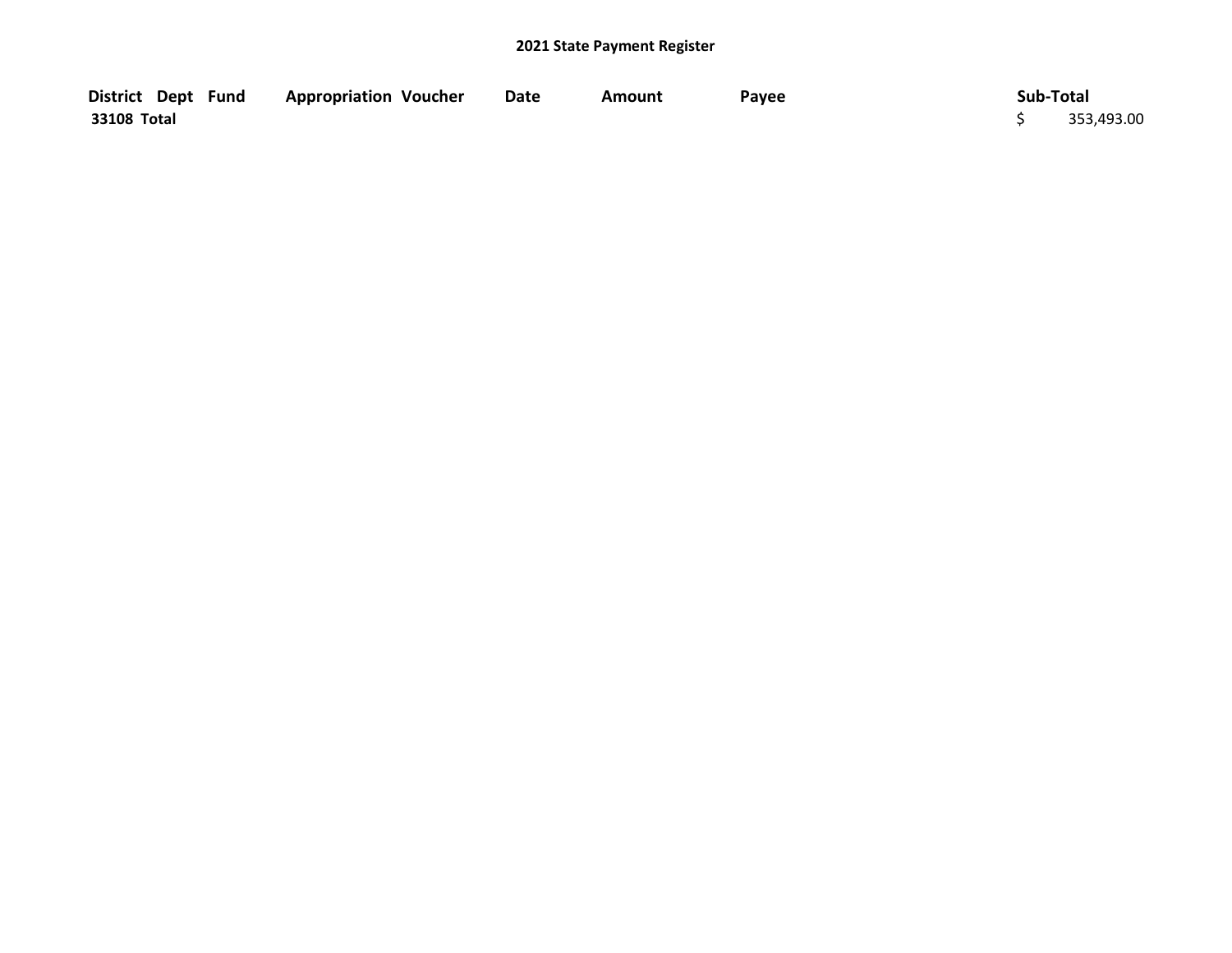| District Dept Fund |             |                                                                        | <b>Appropriation Voucher</b> | <b>Date</b>    | <b>Amount</b> |          | Payee                         | Sub-Total |            |
|--------------------|-------------|------------------------------------------------------------------------|------------------------------|----------------|---------------|----------|-------------------------------|-----------|------------|
| 33131              |             | Dept of Safety & Prof Services - - Fire Dues Distribution              |                              |                |               |          |                               |           |            |
| 33131              |             | 22500<br>16500 10000                                                   | 00041047                     | 7/16/2021 \$   |               |          | 350.46 Village of Gratiot     |           |            |
| 33131              |             | Dept of Safety & Prof Services - - Fire Dues Distribution Total        |                              |                |               |          |                               | \$        | 350.46     |
| 33131              |             | Dept of Natural Resources - - Resaids - Fire Suppress Grant            |                              |                |               |          |                               |           |            |
| 33131              |             | 54500<br>37000 21200                                                   | 00485846                     | $6/9/2021$ \$  |               |          | 1,274.46 Village of Gratiot   |           |            |
| 33131              |             | Dept of Natural Resources - - Resaids - Fire Suppress Grant Total      |                              |                |               |          |                               | \$        | 1,274.46   |
| 33131              |             | WI Dept of Transportation - - Trns Aids To Mnc.-Sf                     |                              |                |               |          |                               |           |            |
| 33131              |             | 19100<br>39500 21100                                                   | 00632502                     | $1/4/2021$ \$  |               |          | 3,193.10 Village of Gratiot   |           |            |
| 33131              |             | 39500 21100<br>19100                                                   | 00668109                     | $4/5/2021$ \$  |               | 3,193.10 | Village of Gratiot            |           |            |
| 33131              |             | 39500 21100<br>19100                                                   | 00711597                     | $7/6/2021$ \$  |               | 3,193.10 | <b>Village of Gratiot</b>     |           |            |
| 33131              |             | 39500 21100<br>19100                                                   | 00752156                     | 10/4/2021 \$   |               |          | 3,193.13 Village of Gratiot   |           |            |
| 33131              |             | WI Dept of Transportation - - Trns Aids To Mnc.-Sf Total               |                              |                |               |          |                               | \$        | 12,772.43  |
| 33131              |             | Department of Military Affairs - - Disaster Recovery Aid               |                              |                |               |          |                               |           |            |
| 33131              | 46500 10000 | 30500                                                                  | 00103922                     | 12/15/2021 \$  |               |          | 94.46 Village of Gratiot      |           |            |
| 33131              |             | Department of Military Affairs - - Disaster Recovery Aid Total         |                              |                |               |          |                               | \$        | 94.46      |
| 33131              |             | Department of Military Affairs - - Federal Aid, Local Assistance       |                              |                |               |          |                               |           |            |
| 33131              | 46500 10000 | 34200                                                                  | 00103922                     | 12/15/2021 \$  |               |          | 566.75 Village of Gratiot     |           |            |
| 33131              |             | Department of Military Affairs - - Federal Aid, Local Assistance Total |                              |                |               |          |                               | \$        | 566.75     |
| 33131              |             | Department of Administration - - Federal Aid, Local Assistance         |                              |                |               |          |                               |           |            |
| 33131              |             | 50500 10000<br>74300                                                   | 00153359                     | 10/22/2021 \$  |               |          | 50,681.50 Village of Gratiot  |           |            |
| 33131              |             | 50500 10000<br>74300                                                   | 00153855                     | $11/5/2021$ \$ |               |          | 13,662.50 Village of Gratiot  |           |            |
| 33131              |             | 50500 10000<br>74300                                                   | 00156359                     | 12/14/2021 \$  |               |          | 170,531.00 Village of Gratiot |           |            |
| 33131              |             | Department of Administration - - Federal Aid, Local Assistance Total   |                              |                |               |          |                               | \$        | 234,875.00 |
| 33131              |             | Department of Revenue - - Gifts And Grants                             |                              |                |               |          |                               |           |            |
| 33131              |             | 56600 10000<br>12100                                                   | 00206933                     | $6/25/2021$ \$ |               |          | 11,827.55 Village of Gratiot  |           |            |
| 33131              |             | Department of Revenue - - Gifts And Grants Total                       |                              |                |               |          |                               | \$        | 11,827.55  |
| 33131              |             | Shared Revenue and Tax Relief - - Expenditure Restraint Program        |                              |                |               |          |                               |           |            |
| 33131              | 83500 10000 | 10100                                                                  | 00081572                     | 7/26/2021 \$   |               |          | 3,361.70 Village of Gratiot   |           |            |
| 33131              |             | Shared Revenue and Tax Relief - - Expenditure Restraint Program Total  |                              |                |               |          |                               | \$        | 3,361.70   |
| 33131              |             | Shared Revenue and Tax Relief - - County And Municipal Aid             |                              |                |               |          |                               |           |            |
| 33131              |             | 83500 10000<br>10500                                                   | 00081572                     | 7/26/2021 \$   |               |          | 14,183.73 Village of Gratiot  |           |            |
| 33131              | 83500 10000 | 10500                                                                  | 00088673                     | 11/15/2021 \$  |               |          | 80,374.45 Village of Gratiot  |           |            |
| 33131              |             | Shared Revenue and Tax Relief - - County And Municipal Aid Total       |                              |                |               |          |                               | \$        | 94,558.18  |
| 33131              |             | Shared Revenue and Tax Relief - - Exempt Computer Aid                  |                              |                |               |          |                               |           |            |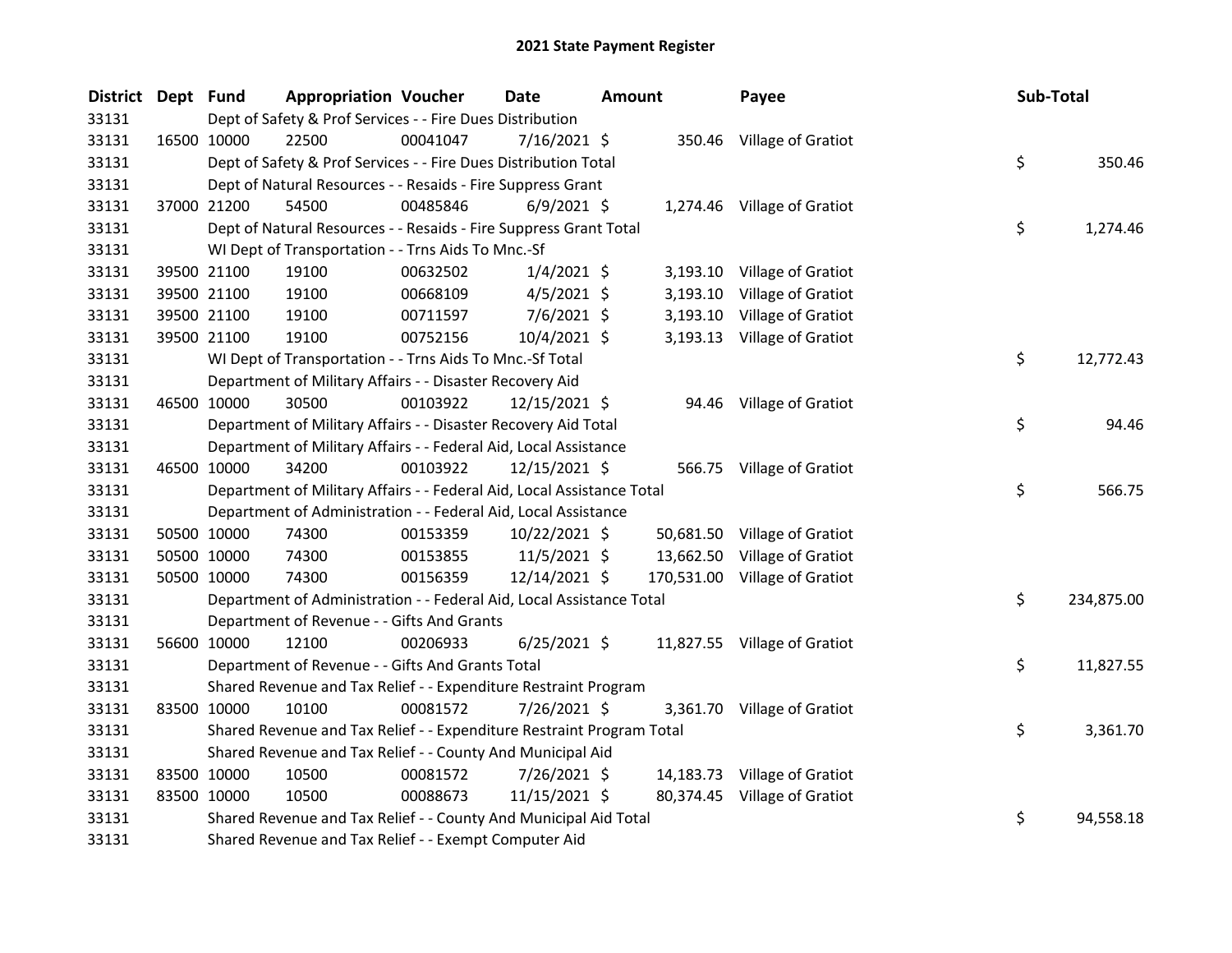| District Dept Fund |             | <b>Appropriation Voucher</b>                                  |          | Date          | <b>Amount</b> |        | Pavee              | Sub-Total  |
|--------------------|-------------|---------------------------------------------------------------|----------|---------------|---------------|--------|--------------------|------------|
| 33131              | 83500 10000 | 10900                                                         | 00085809 | 7/26/2021 \$  |               | 540.52 | Village of Gratiot |            |
| 33131              |             | Shared Revenue and Tax Relief - - Exempt Computer Aid Total   |          |               |               |        |                    | 540.52     |
| 33131              |             | Shared Revenue and Tax Relief - - Personal Property Aid       |          |               |               |        |                    |            |
| 33131              | 83500 10000 | 11100                                                         | 00077352 | $5/3/2021$ \$ |               | 436.01 | Village of Gratiot |            |
| 33131              |             | Shared Revenue and Tax Relief - - Personal Property Aid Total |          |               |               |        |                    | 436.01     |
| 33131 Total        |             |                                                               |          |               |               |        |                    | 360,657.52 |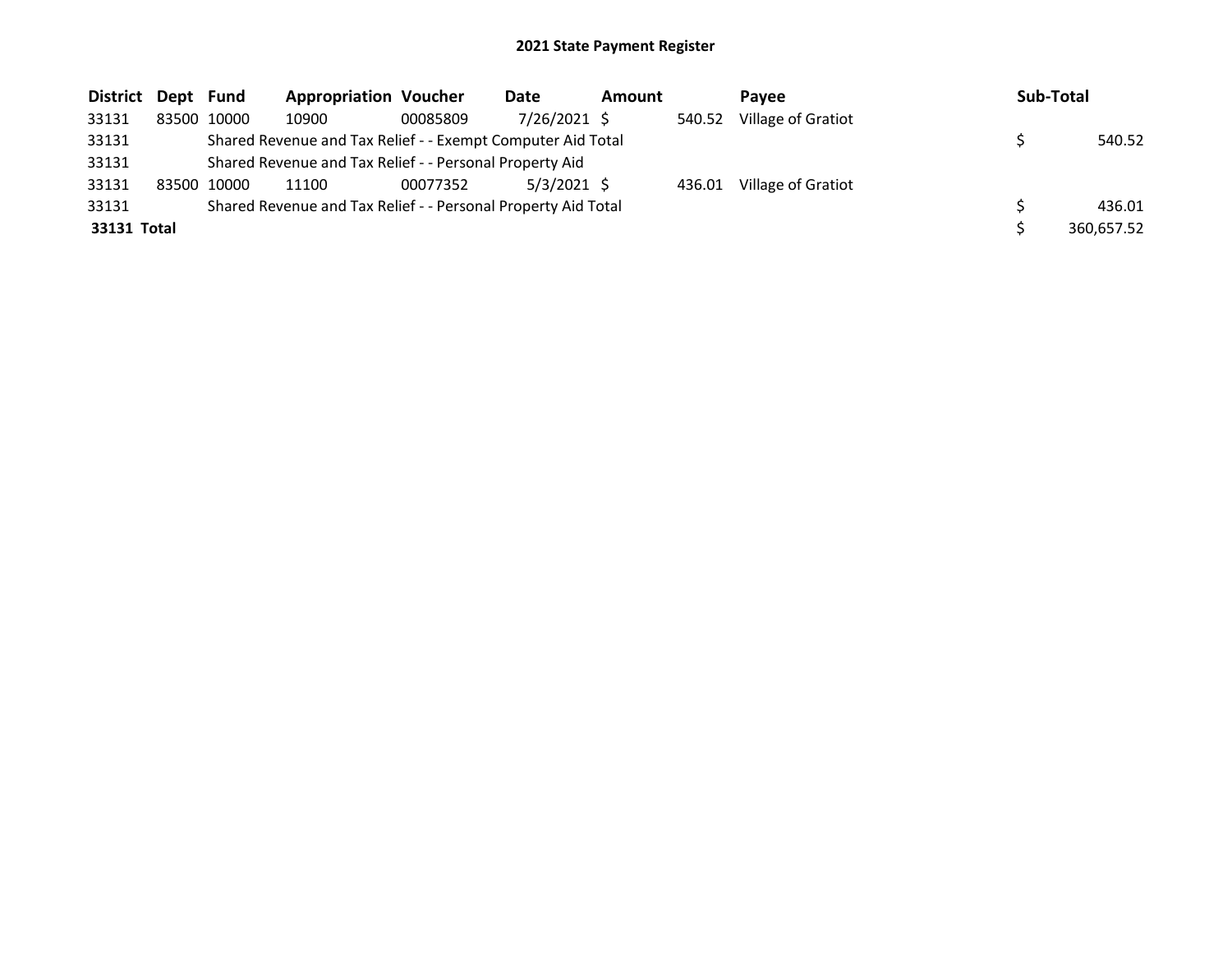| <b>District</b> | Dept  | <b>Fund</b> | <b>Appropriation Voucher</b>                                          |          | <b>Date</b>    | <b>Amount</b> |            | Payee                            | Sub-Total |            |
|-----------------|-------|-------------|-----------------------------------------------------------------------|----------|----------------|---------------|------------|----------------------------------|-----------|------------|
| 33181           |       |             | Dept of Safety & Prof Services - - Fire Dues Distribution             |          |                |               |            |                                  |           |            |
| 33181           |       | 16500 10000 | 22500                                                                 | 00041055 | $7/16/2021$ \$ |               |            | 1,008.34 Village Of South Wayne  |           |            |
| 33181           |       |             | Dept of Safety & Prof Services - - Fire Dues Distribution Total       |          |                |               |            |                                  | \$        | 1,008.34   |
| 33181           |       |             | WI Dept of Transportation - - Trns Aids To Mnc.-Sf                    |          |                |               |            |                                  |           |            |
| 33181           |       | 39500 21100 | 19100                                                                 | 00632503 | $1/4/2021$ \$  |               | 14,047.09  | Village Of South Wayne           |           |            |
| 33181           |       | 39500 21100 | 19100                                                                 | 00668110 | $4/5/2021$ \$  |               | 14,047.09  | Village Of South Wayne           |           |            |
| 33181           |       | 39500 21100 | 19100                                                                 | 00711598 | $7/6/2021$ \$  |               | 14,047.09  | Village Of South Wayne           |           |            |
| 33181           |       | 39500 21100 | 19100                                                                 | 00752157 | 10/4/2021 \$   |               | 14,047.12  | Village Of South Wayne           |           |            |
| 33181           |       |             | WI Dept of Transportation - - Trns Aids To Mnc.-Sf Total              |          |                |               |            |                                  | \$        | 56,188.39  |
| 33181           |       |             | Department of Revenue - - Gifts And Grants                            |          |                |               |            |                                  |           |            |
| 33181           | 56600 | 10000       | 12100                                                                 | 00206934 | $6/25/2021$ \$ |               |            | 24,754.11 Village Of South Wayne |           |            |
| 33181           |       |             | Department of Revenue - - Gifts And Grants Total                      |          |                |               |            |                                  | \$        | 24,754.11  |
| 33181           |       |             | Shared Revenue and Tax Relief - - Expenditure Restraint Program       |          |                |               |            |                                  |           |            |
| 33181           |       | 83500 10000 | 10100                                                                 | 00081573 | $7/26/2021$ \$ |               | 5,406.89   | Village Of South Wayne           |           |            |
| 33181           |       |             | Shared Revenue and Tax Relief - - Expenditure Restraint Program Total |          |                |               |            |                                  | \$        | 5,406.89   |
| 33181           |       |             | Shared Revenue and Tax Relief - - County And Municipal Aid            |          |                |               |            |                                  |           |            |
| 33181           |       | 83500 10000 | 10500                                                                 | 00081573 | $7/26/2021$ \$ |               | 25,144.60  | Village Of South Wayne           |           |            |
| 33181           |       | 83500 10000 | 10500                                                                 | 00088674 | 11/15/2021 \$  |               | 142,486.05 | Village Of South Wayne           |           |            |
| 33181           |       |             | Shared Revenue and Tax Relief - - County And Municipal Aid Total      |          |                |               |            |                                  | \$        | 167,630.65 |
| 33181           |       |             | Shared Revenue and Tax Relief - - Exempt Computer Aid                 |          |                |               |            |                                  |           |            |
| 33181           |       | 83500 10000 | 10900                                                                 | 00084174 | $7/26/2021$ \$ |               | 231.76     | Village Of South Wayne           |           |            |
| 33181           |       |             | Shared Revenue and Tax Relief - - Exempt Computer Aid Total           |          |                |               |            |                                  | \$        | 231.76     |
| 33181           |       |             | Shared Revenue and Tax Relief - - Personal Property Aid               |          |                |               |            |                                  |           |            |
| 33181           | 83500 | 10000       | 11100                                                                 | 00077353 | $5/3/2021$ \$  |               | 10,090.77  | Village Of South Wayne           |           |            |
| 33181           |       |             | Shared Revenue and Tax Relief - - Personal Property Aid Total         |          |                |               |            |                                  | \$        | 10,090.77  |
| 33181 Total     |       |             |                                                                       |          |                |               |            |                                  | \$        | 265,310.91 |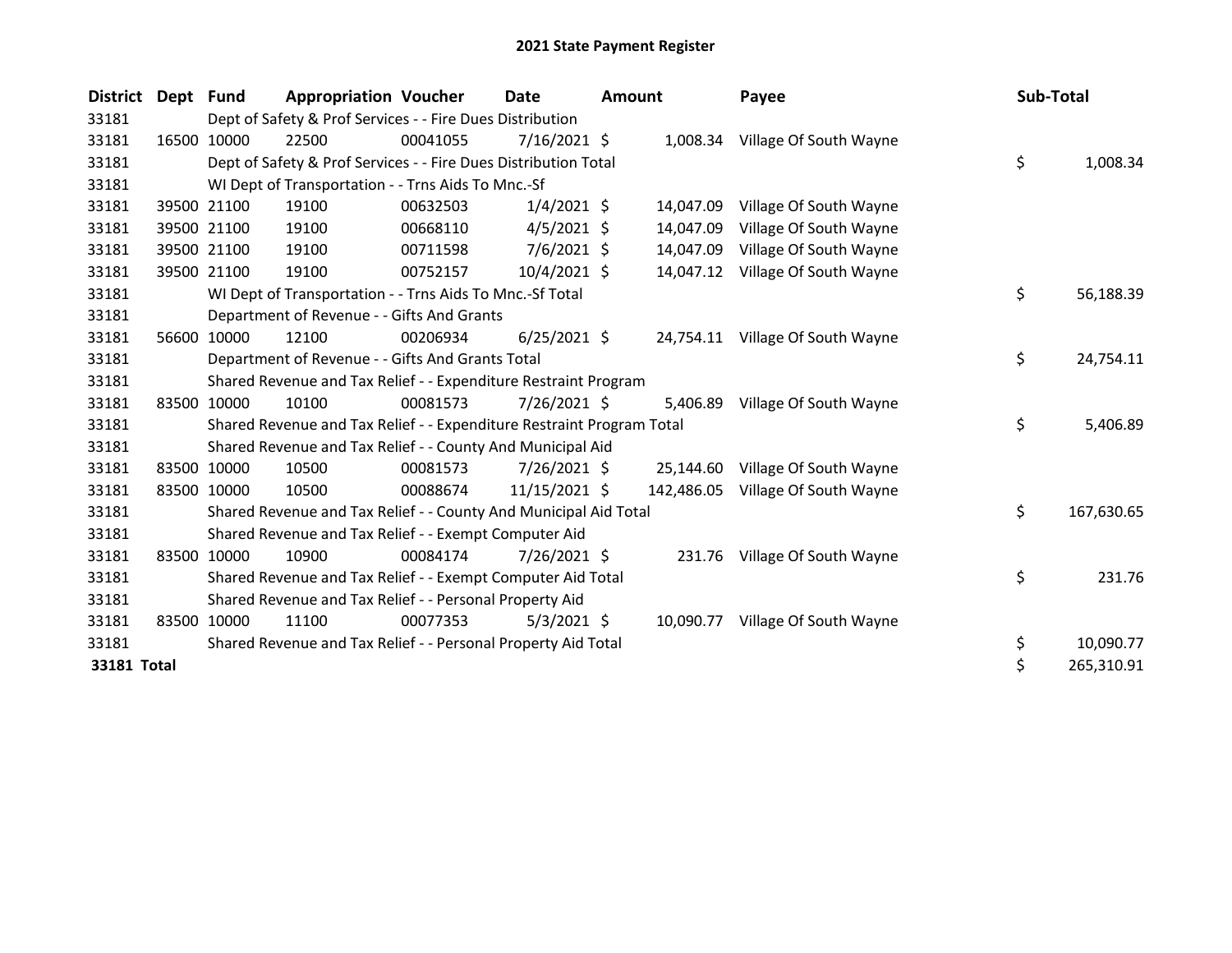| District Dept Fund |             | <b>Appropriation Voucher</b>                                  |          | Date          | Amount | Pavee                      | Sub-Total |          |
|--------------------|-------------|---------------------------------------------------------------|----------|---------------|--------|----------------------------|-----------|----------|
| 33211              |             | Shared Revenue and Tax Relief - - Personal Property Aid       |          |               |        |                            |           |          |
| 33211              | 83500 10000 | 11100                                                         | 00078896 | $5/3/2021$ \$ |        | 4,895.27 City of Cuba City |           |          |
| 33211              |             | Shared Revenue and Tax Relief - - Personal Property Aid Total |          |               |        |                            |           | 4.895.27 |
| 33211 Total        |             |                                                               |          |               |        |                            |           | 4.895.27 |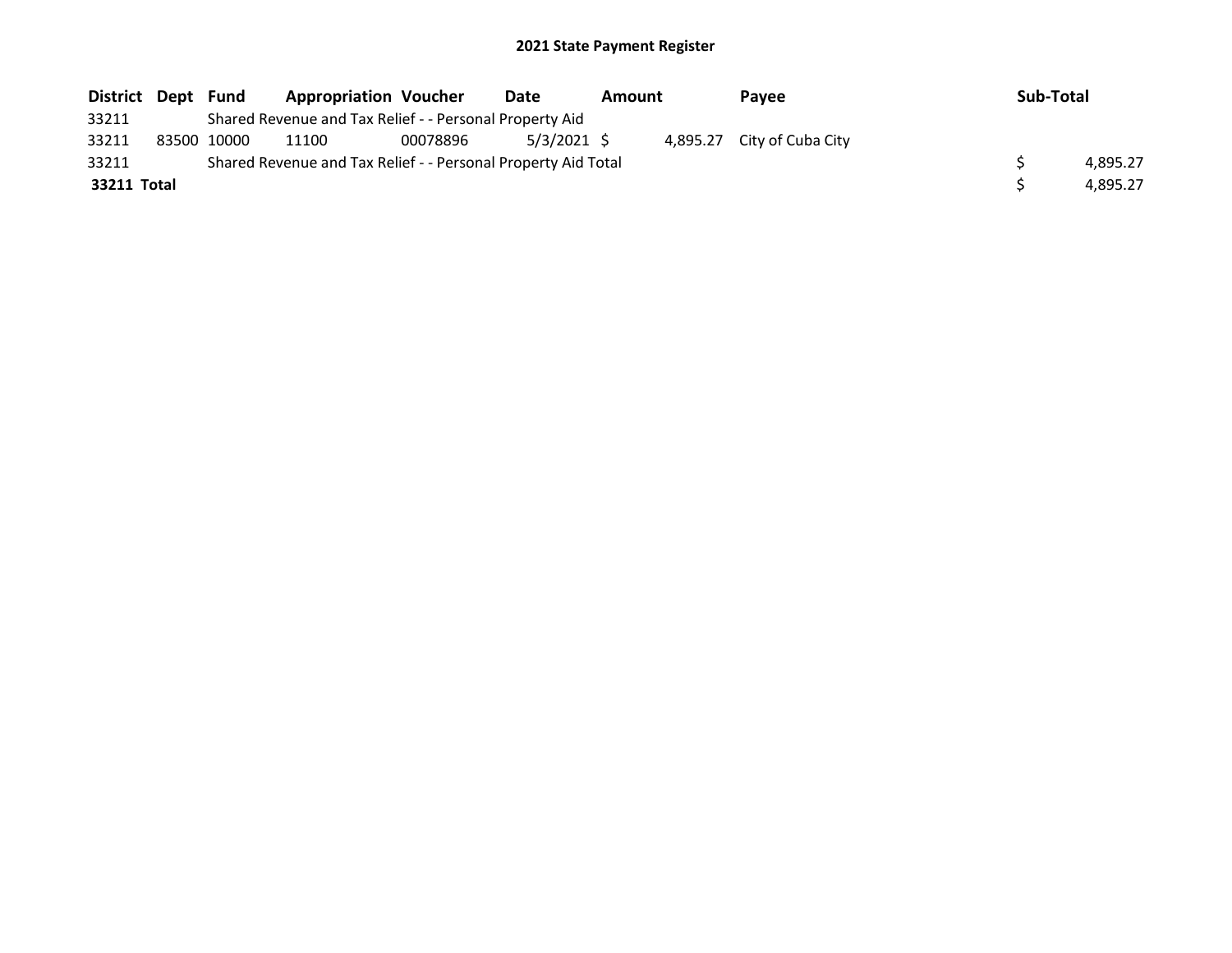| District Dept Fund |             |             | <b>Appropriation Voucher</b>                                                    |           | Date            | <b>Amount</b> |           | Payee                                                                                             | Sub-Total        |
|--------------------|-------------|-------------|---------------------------------------------------------------------------------|-----------|-----------------|---------------|-----------|---------------------------------------------------------------------------------------------------|------------------|
| 33216              |             |             | Dept of Safety & Prof Services - - Fire Dues Distribution                       |           |                 |               |           |                                                                                                   |                  |
| 33216              |             | 16500 10000 | 22500                                                                           | 00041042  | $7/16/2021$ \$  |               |           | 6,052.32 City Of Darlington                                                                       |                  |
| 33216              |             |             | Dept of Safety & Prof Services - - Fire Dues Distribution Total                 |           |                 |               |           |                                                                                                   | \$<br>6,052.32   |
| 33216              |             |             | Dept of Natural Resources - - Fin Asst For Responsible Units                    |           |                 |               |           |                                                                                                   |                  |
| 33216              |             | 37000 27400 | 67000                                                                           | 00483402  | $5/21/2021$ \$  |               |           | 8,123.18 City Of Darlington                                                                       |                  |
| 33216              |             |             | Dept of Natural Resources - - Fin Asst For Responsible Units Total              |           |                 |               |           |                                                                                                   | \$<br>8,123.18   |
| 33216              |             |             | WI Dept of Transportation - - Hwy Sfty Loc Aid Ffd                              |           |                 |               |           |                                                                                                   |                  |
| 33216              |             | 39500 21100 | 18500                                                                           | 00762353  | $10/15/2021$ \$ |               | 3,903.94  | City Of Darlington                                                                                |                  |
| 33216              |             |             | WI Dept of Transportation - - Hwy Sfty Loc Aid Ffd Total                        |           |                 |               |           |                                                                                                   | \$<br>3,903.94   |
| 33216              |             |             | WI Dept of Transportation - - Trns Aids To Mnc.-Sf                              |           |                 |               |           |                                                                                                   |                  |
| 33216              |             | 39500 21100 | 19100                                                                           | 00632504  | $1/4/2021$ \$   |               | 35,762.47 | City Of Darlington                                                                                |                  |
| 33216              |             | 39500 21100 | 19100                                                                           | 00668111  | $4/5/2021$ \$   |               | 35,762.47 | City Of Darlington                                                                                |                  |
| 33216              |             | 39500 21100 | 19100                                                                           | 00711599  | 7/6/2021 \$     |               | 35,762.47 | City Of Darlington                                                                                |                  |
| 33216              |             | 39500 21100 | 19100                                                                           | 00752158  | 10/4/2021 \$    |               | 35,762.48 | City Of Darlington                                                                                |                  |
| 33216              |             |             | WI Dept of Transportation - - Trns Aids To Mnc.-Sf Total                        |           |                 |               |           |                                                                                                   | \$<br>143,049.89 |
| 33216              |             |             | Department of Health Services - - Prepaid Medical Transport Reimbursement       |           |                 |               |           |                                                                                                   |                  |
| 33216              |             | 43500 10000 | 16300                                                                           | AMBULANCE | 11/15/2021 \$   |               |           | 2,000.00 City Of Darlington                                                                       |                  |
| 33216              |             |             | Department of Health Services - - Prepaid Medical Transport Reimbursement Total |           |                 |               |           |                                                                                                   | \$<br>2,000.00   |
| 33216              |             |             | Department of Justice - - Officer training reimbursement                        |           |                 |               |           |                                                                                                   |                  |
| 33216              |             | 45500 10000 | 21400                                                                           | 00105249  | 11/16/2021 \$   |               |           | 800.00 City Of Darlington                                                                         |                  |
| 33216              |             |             | Department of Justice - - Officer training reimbursement Total                  |           |                 |               |           |                                                                                                   | \$<br>800.00     |
| 33216              |             |             | Department of Justice - - Law Enforcement Train, Local                          |           |                 |               |           |                                                                                                   |                  |
| 33216              |             | 45500 10000 | 23100                                                                           | 00101091  | 8/9/2021 \$     |               |           | 9,070.15 City Of Darlington                                                                       |                  |
| 33216              |             |             | Department of Justice - - Law Enforcement Train, Local Total                    |           |                 |               |           |                                                                                                   | \$<br>9,070.15   |
| 33216              |             |             | Department of Justice - - Federal Aid, Local Assistance                         |           |                 |               |           |                                                                                                   |                  |
| 33216              |             | 45500 10000 | 25100                                                                           | 00093781  | $1/29/2021$ \$  |               |           | 1,526.11 City Of Darlington                                                                       |                  |
| 33216              |             | 45500 10000 | 25100                                                                           | 00098060  | $5/13/2021$ \$  |               |           | 7,438.99 City Of Darlington                                                                       |                  |
| 33216              |             |             | Department of Justice - - Federal Aid, Local Assistance Total                   |           |                 |               |           |                                                                                                   | \$<br>8,965.10   |
| 33216              |             |             |                                                                                 |           |                 |               |           | Public Defender Board - - Transcript, Discovery and Records Provided to the Public Defender Board |                  |
| 33216              |             | 55000 10000 | 10600                                                                           | 00291134  | $5/20/2021$ \$  |               |           | 2.61 City Of Darlington                                                                           |                  |
| 33216              |             | 55000 10000 | 10600                                                                           | 00303588  | $9/1/2021$ \$   |               | 5.00      | City Of Darlington                                                                                |                  |
| 33216              |             | 55000 10000 | 10600                                                                           | 00307576  | 10/13/2021 \$   |               | 5.00      | City Of Darlington                                                                                |                  |
| 33216              |             | 55000 10000 | 10600                                                                           | 00307609  | 10/20/2021 \$   |               | 5.00      | City Of Darlington                                                                                |                  |
| 33216              | 55000 10000 |             | 10600                                                                           | 00309666  | 11/5/2021 \$    |               | 5.00      | City Of Darlington                                                                                |                  |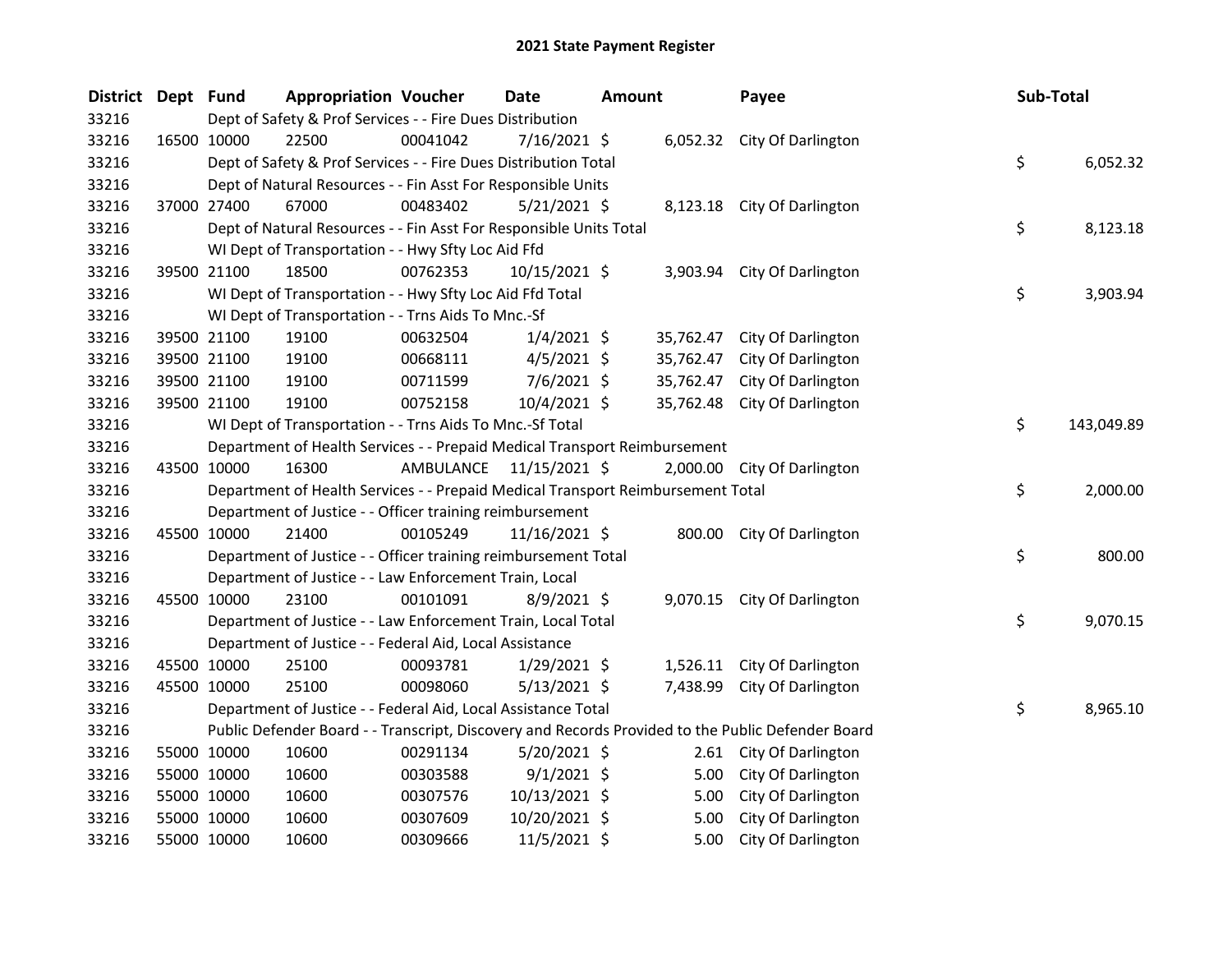| <b>District</b> | Dept Fund   |             | <b>Appropriation Voucher</b>                                                  |          | <b>Date</b>    | <b>Amount</b> |          | Payee                                                                                                   | Sub-Total          |
|-----------------|-------------|-------------|-------------------------------------------------------------------------------|----------|----------------|---------------|----------|---------------------------------------------------------------------------------------------------------|--------------------|
| 33216           |             | 55000 10000 | 10600                                                                         | 00309667 | 11/4/2021 \$   |               | 5.00     | City Of Darlington                                                                                      |                    |
| 33216           |             | 55000 10000 | 10600                                                                         | 00309668 | 11/4/2021 \$   |               | 5.00     | City Of Darlington                                                                                      |                    |
| 33216           |             | 55000 10000 | 10600                                                                         | 00310729 | 11/17/2021 \$  |               | 5.00     | City Of Darlington                                                                                      |                    |
| 33216           | 55000 10000 |             | 10600                                                                         | 00311445 | 11/24/2021 \$  |               | 5.00     | City Of Darlington                                                                                      |                    |
| 33216           |             |             |                                                                               |          |                |               |          | Public Defender Board - - Transcript, Discovery and Records Provided to the Public Defender Board Total | \$<br>42.61        |
| 33216           |             |             | Department of Revenue - - Gifts And Grants                                    |          |                |               |          |                                                                                                         |                    |
| 33216           |             | 56600 10000 | 12100                                                                         | 00206935 | $6/25/2021$ \$ |               |          | 122,305.21 City Of Darlington                                                                           |                    |
| 33216           |             |             | Department of Revenue - - Gifts And Grants Total                              |          |                |               |          |                                                                                                         | \$<br>122,305.21   |
| 33216           |             |             | Shared Revenue and Tax Relief - - Expenditure Restraint Program               |          |                |               |          |                                                                                                         |                    |
| 33216           | 83500 10000 |             | 10100                                                                         | 00081574 | 7/26/2021 \$   |               |          | 61,060.12 City Of Darlington                                                                            |                    |
| 33216           |             |             | Shared Revenue and Tax Relief - - Expenditure Restraint Program Total         |          |                |               |          |                                                                                                         | \$<br>61,060.12    |
| 33216           |             |             | Shared Revenue and Tax Relief - - County And Municipal Aid                    |          |                |               |          |                                                                                                         |                    |
| 33216           |             | 83500 10000 | 10500                                                                         | 00081574 | 7/26/2021 \$   |               |          | 95,034.30 City Of Darlington                                                                            |                    |
| 33216           |             | 83500 10000 | 10500                                                                         | 00088675 | 11/15/2021 \$  |               |          | 536,527.71 City Of Darlington                                                                           |                    |
| 33216           |             |             | Shared Revenue and Tax Relief - - County And Municipal Aid Total              |          |                |               |          |                                                                                                         | \$<br>631,562.01   |
| 33216           |             |             | Shared Revenue and Tax Relief - - Exempt Computer Aid                         |          |                |               |          |                                                                                                         |                    |
| 33216           |             | 83500 10000 | 10900                                                                         | 00084175 | 7/26/2021 \$   |               | 1,288.68 | City Of Darlington                                                                                      |                    |
| 33216           |             | 83500 10000 | 10900                                                                         | 00085810 | 7/26/2021 \$   |               | 2,506.09 | City Of Darlington                                                                                      |                    |
| 33216           |             |             | Shared Revenue and Tax Relief - - Exempt Computer Aid Total                   |          |                |               |          |                                                                                                         | \$<br>3,794.77     |
| 33216           |             |             | Shared Revenue and Tax Relief - - Utility Aid                                 |          |                |               |          |                                                                                                         |                    |
| 33216           |             | 83500 10000 | 11000                                                                         | 00081574 | 7/26/2021 \$   |               | 473.34   | City Of Darlington                                                                                      |                    |
| 33216           |             | 83500 10000 | 11000                                                                         | 00088675 | 11/15/2021 \$  |               | 2,724.85 | City Of Darlington                                                                                      |                    |
| 33216           |             |             | Shared Revenue and Tax Relief - - Utility Aid Total                           |          |                |               |          |                                                                                                         | \$<br>3,198.19     |
| 33216           |             |             | Shared Revenue and Tax Relief - - Personal Property Aid                       |          |                |               |          |                                                                                                         |                    |
| 33216           |             | 83500 10000 | 11100                                                                         | 00077354 | $5/3/2021$ \$  |               | 6,190.00 | City Of Darlington                                                                                      |                    |
| 33216           |             | 83500 10000 | 11100                                                                         | 00078897 | $5/3/2021$ \$  |               | 1,675.50 | City Of Darlington                                                                                      |                    |
| 33216           |             |             | Shared Revenue and Tax Relief - - Personal Property Aid Total                 |          |                |               |          |                                                                                                         | \$<br>7,865.50     |
| 33216           |             |             | Shared Revenue and Tax Relief - - State Aid; Video Service Provider Fee       |          |                |               |          |                                                                                                         |                    |
| 33216           |             | 83500 10000 | 11200                                                                         | 00083004 | 7/26/2021 \$   |               | 2,086.24 | City Of Darlington                                                                                      |                    |
| 33216           |             |             | Shared Revenue and Tax Relief - - State Aid; Video Service Provider Fee Total |          |                |               |          |                                                                                                         | \$<br>2,086.24     |
| 33216           |             |             | Shared Revenue and Tax Relief - - Lottery & Gaming Credit                     |          |                |               |          |                                                                                                         |                    |
| 33216           | 83500 52100 |             | 36300                                                                         | 00074262 | $3/22/2021$ \$ |               | 1,401.60 | City Of Darlington                                                                                      |                    |
| 33216           |             |             | Shared Revenue and Tax Relief - - Lottery & Gaming Credit Total               |          |                |               |          |                                                                                                         | \$<br>1,401.60     |
| 33216 Total     |             |             |                                                                               |          |                |               |          |                                                                                                         | \$<br>1,015,280.83 |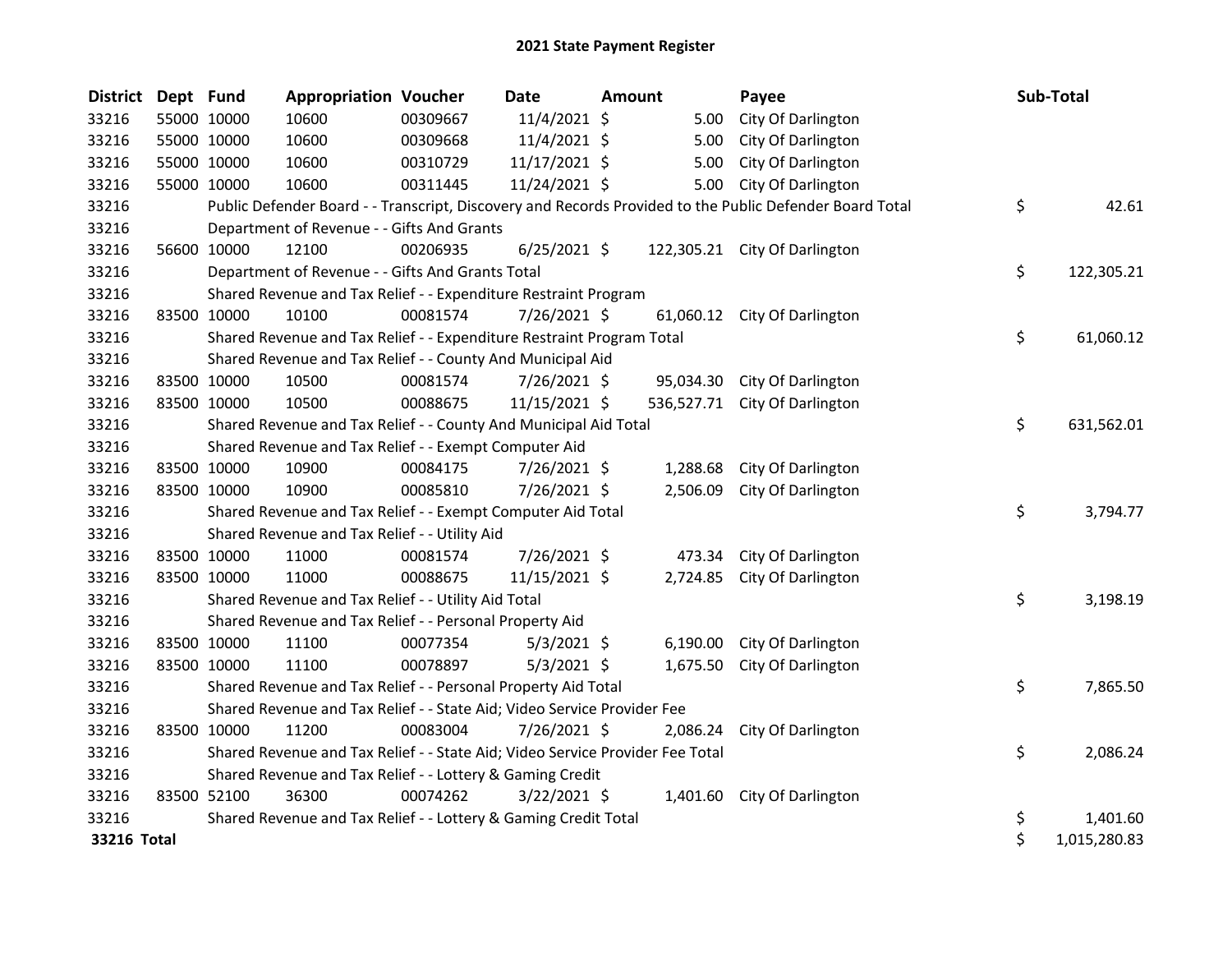| <b>District</b> | Dept Fund |                                                                                            | <b>Appropriation Voucher</b>                                                      |          | <b>Date</b>    | Amount |            | Payee                        |  | Sub-Total        |  |
|-----------------|-----------|--------------------------------------------------------------------------------------------|-----------------------------------------------------------------------------------|----------|----------------|--------|------------|------------------------------|--|------------------|--|
| 33281           |           | Dept of Safety & Prof Services - - Fire Dues Distribution                                  |                                                                                   |          |                |        |            |                              |  |                  |  |
| 33281           |           | 16500 10000                                                                                | 22500                                                                             | 00041053 | $7/16/2021$ \$ |        |            | 3,063.51 City Of Shullsburg  |  |                  |  |
| 33281           |           |                                                                                            | \$<br>Dept of Safety & Prof Services - - Fire Dues Distribution Total<br>3,063.51 |          |                |        |            |                              |  |                  |  |
| 33281           |           | Dept of Natural Resources - - Fin Asst For Responsible Units                               |                                                                                   |          |                |        |            |                              |  |                  |  |
| 33281           |           | 37000 27400                                                                                | 67000                                                                             | 00483350 | $5/21/2021$ \$ |        |            | 2,970.31 City Of Shullsburg  |  |                  |  |
| 33281           |           | \$<br>Dept of Natural Resources - - Fin Asst For Responsible Units Total<br>2,970.31       |                                                                                   |          |                |        |            |                              |  |                  |  |
| 33281           |           | WI Dept of Transportation - - Trns Aids To Mnc.-Sf                                         |                                                                                   |          |                |        |            |                              |  |                  |  |
| 33281           |           | 39500 21100                                                                                | 19100                                                                             | 00632505 | $1/4/2021$ \$  |        | 25,477.44  | City Of Shullsburg           |  |                  |  |
| 33281           |           | 39500 21100                                                                                | 19100                                                                             | 00668112 | $4/5/2021$ \$  |        | 25,477.44  | City Of Shullsburg           |  |                  |  |
| 33281           |           | 39500 21100                                                                                | 19100                                                                             | 00711600 | 7/6/2021 \$    |        | 25,477.44  | City Of Shullsburg           |  |                  |  |
| 33281           |           | 39500 21100                                                                                | 19100                                                                             | 00752159 | 10/4/2021 \$   |        | 25,477.44  | City Of Shullsburg           |  |                  |  |
| 33281           |           | WI Dept of Transportation - - Trns Aids To Mnc.-Sf Total                                   |                                                                                   |          |                |        |            |                              |  | \$<br>101,909.76 |  |
| 33281           |           | Department of Justice - - Officer training reimbursement                                   |                                                                                   |          |                |        |            |                              |  |                  |  |
| 33281           |           | 45500 10000                                                                                | 21400                                                                             | 00106086 | 11/29/2021 \$  |        | 640.00     | City Of Shullsburg           |  |                  |  |
| 33281           |           |                                                                                            | \$<br>Department of Justice - - Officer training reimbursement Total<br>640.00    |          |                |        |            |                              |  |                  |  |
| 33281           |           |                                                                                            | Department of Administration - - Federal Aid, Local Assistance                    |          |                |        |            |                              |  |                  |  |
| 33281           |           | 50500 10000                                                                                | 74300                                                                             | 00145132 | $5/11/2021$ \$ |        | 5,945.00   | City Of Shullsburg           |  |                  |  |
| 33281           |           | 50500 10000                                                                                | 74300                                                                             | 00145148 | $5/11/2021$ \$ |        | 104,329.07 | City Of Shullsburg           |  |                  |  |
| 33281           |           | 50500 10000                                                                                | 74300                                                                             | 00146206 | $6/1/2021$ \$  |        | 2,225.00   | City Of Shullsburg           |  |                  |  |
| 33281           |           | 50500 10000                                                                                | 74300                                                                             | 00147854 | 7/2/2021 \$    |        | 1,719.00   | City Of Shullsburg           |  |                  |  |
| 33281           |           | 50500 10000                                                                                | 74300                                                                             | 00149339 | 7/27/2021 \$   |        | 25,243.00  | City Of Shullsburg           |  |                  |  |
| 33281           |           | 50500 10000                                                                                | 74300                                                                             | 00152037 | $9/22/2021$ \$ |        | 178,247.00 | City Of Shullsburg           |  |                  |  |
| 33281           |           | 50500 10000                                                                                | 74300                                                                             | 00153168 | 10/19/2021 \$  |        | 459,153.00 | City Of Shullsburg           |  |                  |  |
| 33281           |           | 50500 10000                                                                                | 74300                                                                             | 00154112 | $11/5/2021$ \$ |        | 699,709.00 | City Of Shullsburg           |  |                  |  |
| 33281           |           | 50500 10000                                                                                | 74300                                                                             | 00155491 | 12/8/2021 \$   |        | 453,112.63 | City Of Shullsburg           |  |                  |  |
| 33281           |           | 50500 10000                                                                                | 74300                                                                             | 00156969 | 12/29/2021 \$  |        | 9,332.00   | City Of Shullsburg           |  |                  |  |
| 33281           |           | \$<br>Department of Administration - - Federal Aid, Local Assistance Total<br>1,939,014.70 |                                                                                   |          |                |        |            |                              |  |                  |  |
| 33281           |           | Department of Revenue - - Gifts And Grants                                                 |                                                                                   |          |                |        |            |                              |  |                  |  |
| 33281           |           | 56600 10000                                                                                | 12100                                                                             | 00206936 | $6/25/2021$ \$ |        |            | 62,434.79 City Of Shullsburg |  |                  |  |
| 33281           |           | \$<br>Department of Revenue - - Gifts And Grants Total<br>62,434.79                        |                                                                                   |          |                |        |            |                              |  |                  |  |
| 33281           |           | Department of Revenue - - Misc Revenue Holding Clearing                                    |                                                                                   |          |                |        |            |                              |  |                  |  |
| 33281           |           | 56600 10000                                                                                | 99500                                                                             | 00192662 | $3/1/2021$ \$  |        | 690.00     | City Of Shullsburg           |  |                  |  |
| 33281           |           | 56600 10000                                                                                | 99500                                                                             | 00194115 | $3/8/2021$ \$  |        | 162.18     | City Of Shullsburg           |  |                  |  |
| 33281           |           | Department of Revenue - - Misc Revenue Holding Clearing Total                              |                                                                                   |          |                |        |            |                              |  | \$<br>852.18     |  |